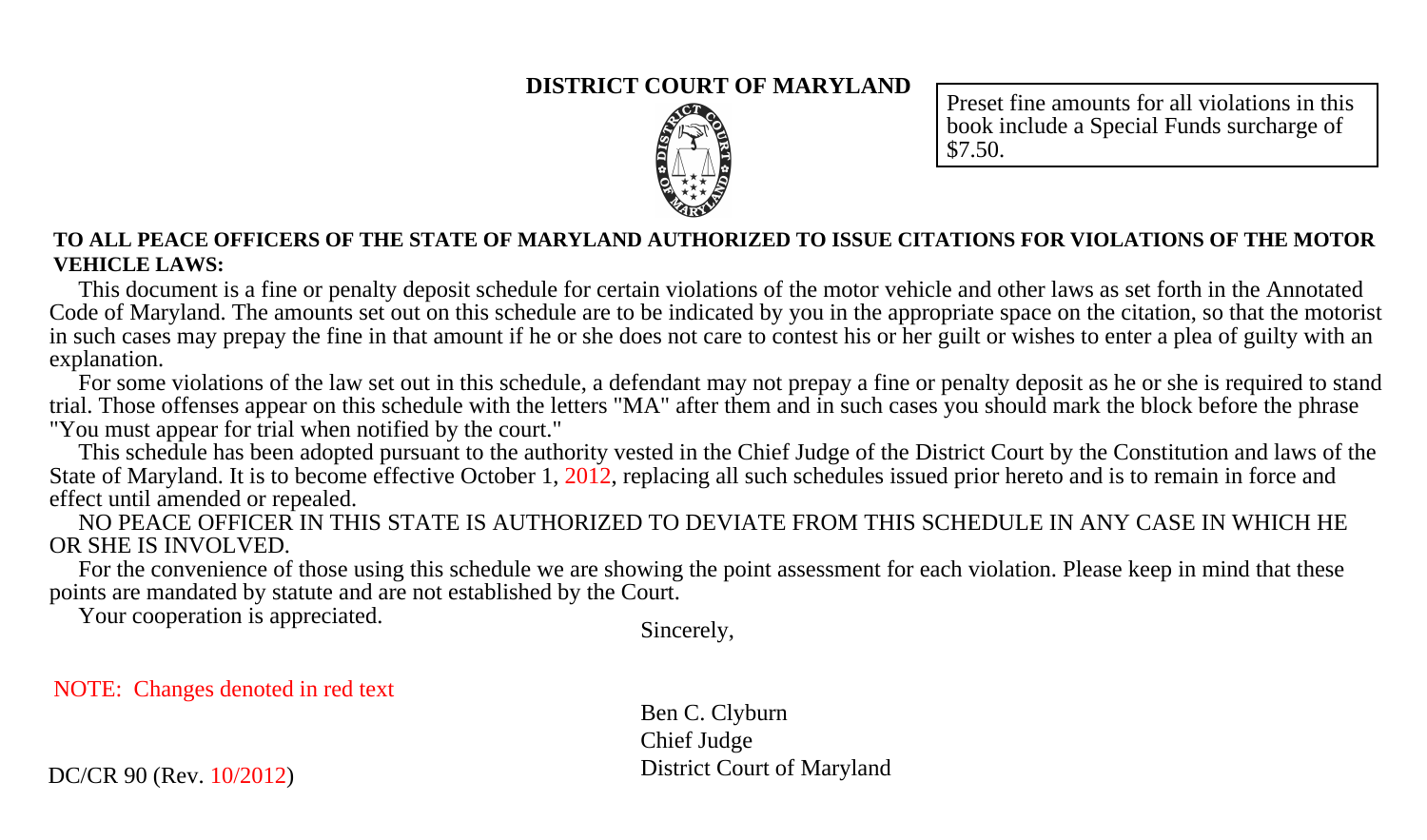### **DISTRICT COURT AUTOMATED SYSTEM**

 In 1977 the Maryland District Court and the Judicial Information System (JIS) of the Administrative Office of the Courts began the development of a computerized technique for processing the hundreds of thousands of motor vehicle citations issued in Maryland each year. Now known as the Maryland Automated Traffic System (MATS), this plan has evolved into the most sophisticated technique in the nation for scheduling cases for trial with the minimum inconvenience for the Court, police agencies, prosecutors, witnesses and defendants. It has served as a prototype for other courts throughout the country and has been highly praised by a wide variety of national organizations and agencies.

 Effective July 1, 1986, all information concerning the disposition of motor vehicle citations, whether occurring as a result of trial or by the defendant's election to waive trial and pay the preset fine, has been forwarded directly from the Judicial Information Systems computer to the computer at the Motor Vehicle Administration. This has effectively expedited the application of conviction data onto drivers' records and has also accelerated the process of suspending the driving privileges of those defendants who fail to pay the prescribed fine or to appear for that trial when required to do so.

 Of the many factors that contribute to the proper operation of the MATS system, the most important is that the officer who issues the citation on Maryland's highways properly complete the citation that is given to the defendant. Errors made by the officer at this juncture will follow that case as it progresses through the court and will cause or contribute to major inconvenience to the court, the defendant, and the officer. For that reason, it is important that every police officer in Maryland who is authorized to issue motor vehicle citations carefully read and fully understand the following directions on properly completing those citations. Your cooperation in this endeavor is essential.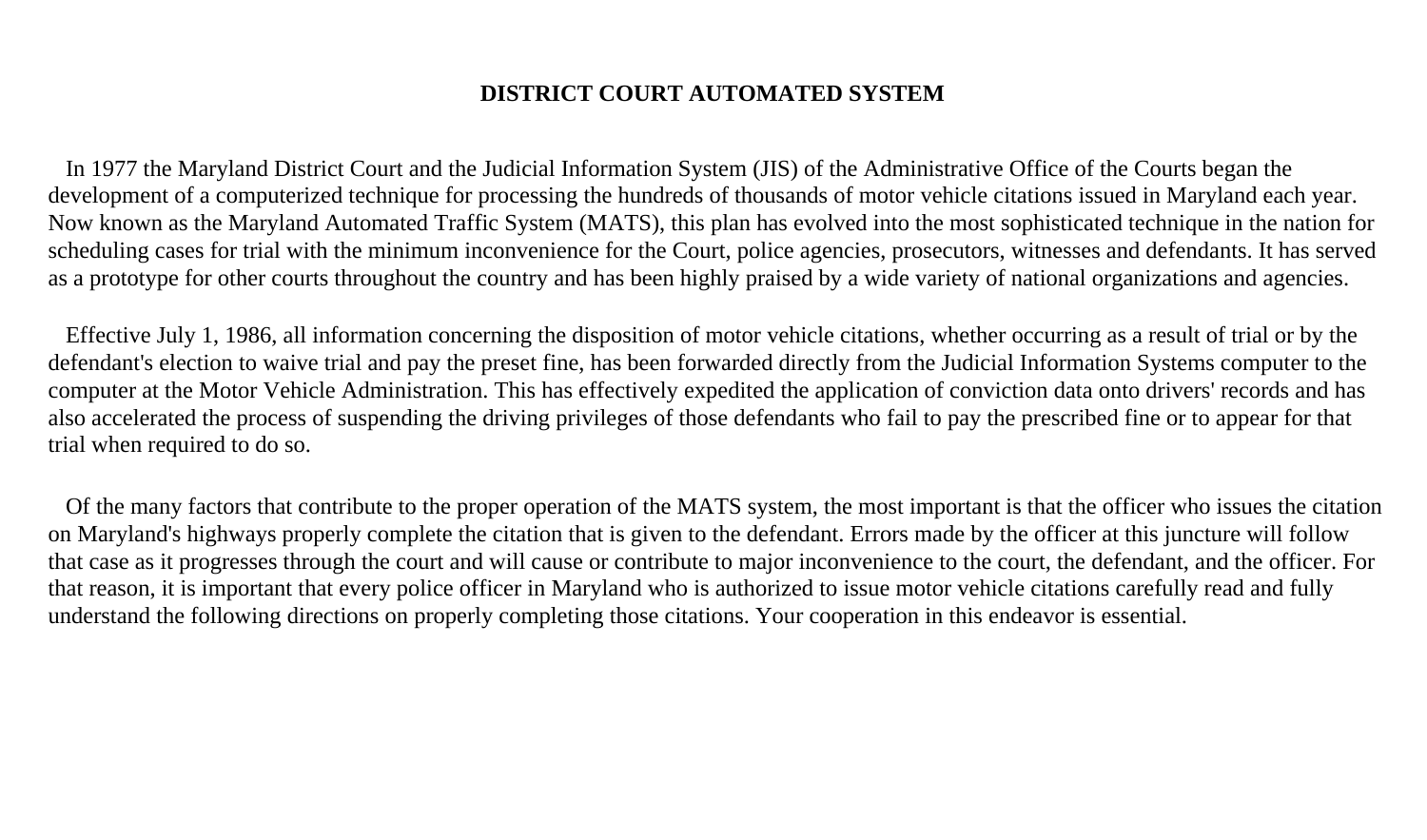## **TABLE OF CONTENTS**

| Reckless, Negligent, Aggressive, or Impaired Driving; Fleeing or Eluding Police 48 |  |
|------------------------------------------------------------------------------------|--|
|                                                                                    |  |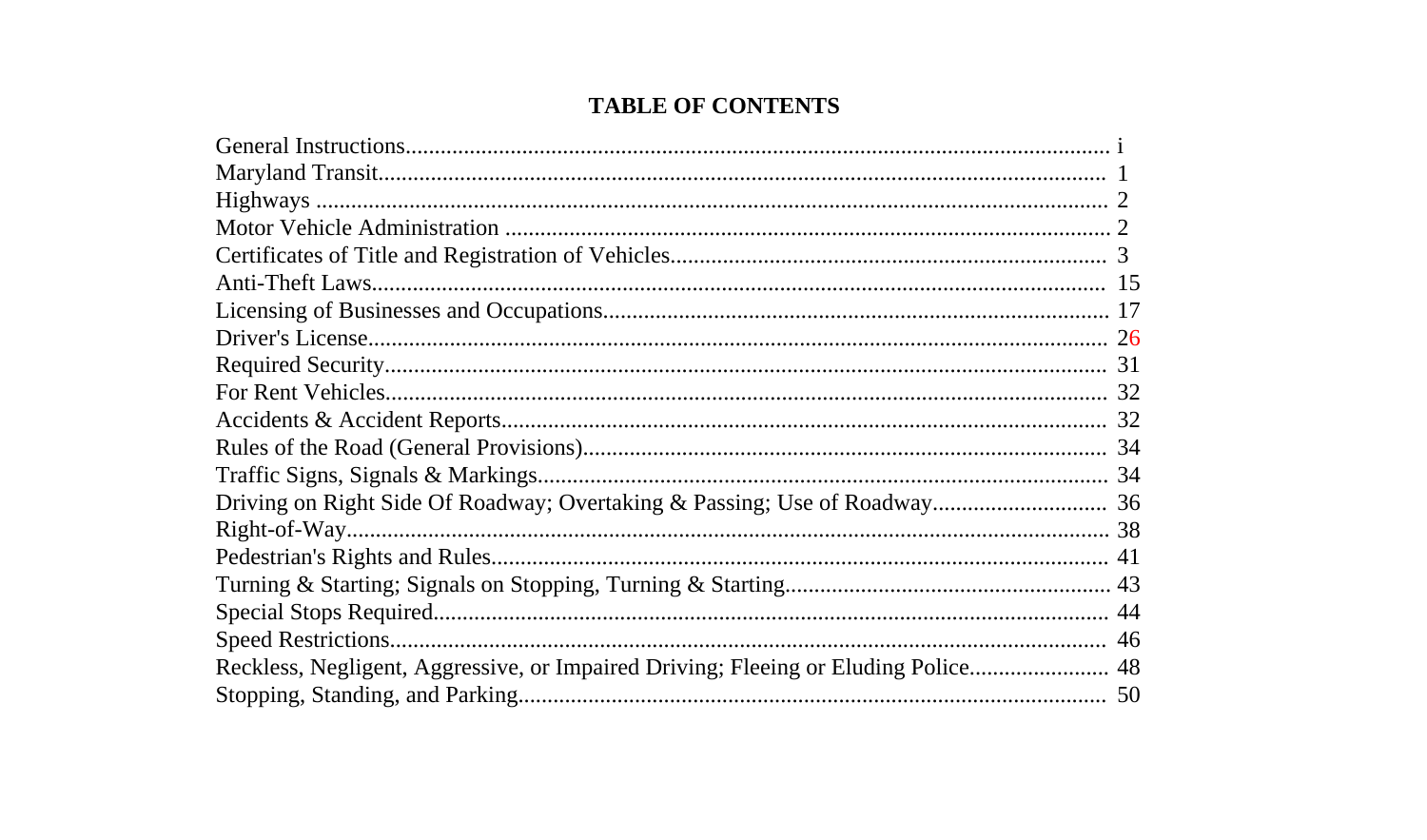# **TABLE OF CONTENTS - CONTINUED**

| Respective Powers of State & Local Authorities; Disposition of Abandoned Vehicles 86 |  |
|--------------------------------------------------------------------------------------|--|
|                                                                                      |  |
|                                                                                      |  |
|                                                                                      |  |
|                                                                                      |  |
|                                                                                      |  |
|                                                                                      |  |
|                                                                                      |  |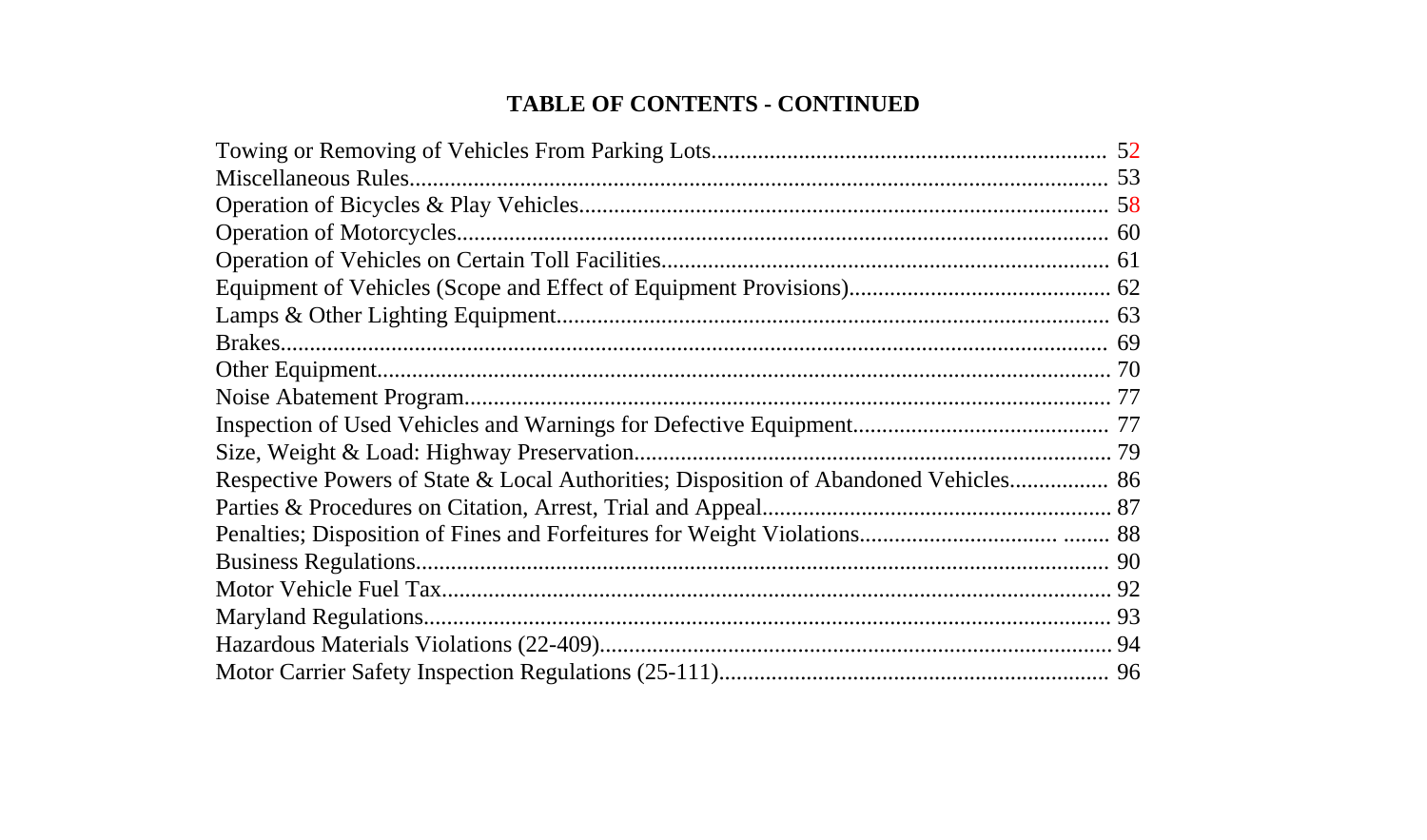# **SCHEDULE OF PRE-SET FINES AND/OR PENALTY DEPOSITS Court Costs have been included in the fines shown herein.**

| <b>Transportation Article</b><br>Sec. |     | Para.          | <b>MARYLAND TRANSIT</b>                                                            | <b>Fines</b> | <b>Points</b>  | <b>Cont.</b> to Accident<br><b>Fines</b> | <b>Points</b>   |
|---------------------------------------|-----|----------------|------------------------------------------------------------------------------------|--------------|----------------|------------------------------------------|-----------------|
|                                       | 705 | a1             |                                                                                    | 50.00        | 0 <sup>0</sup> |                                          | 00 <sup>2</sup> |
| 7                                     | 705 | a2i            |                                                                                    | 50.00        | 00             |                                          | 00              |
| 7                                     | 705 | a2ii           |                                                                                    | 50.00        | 00             |                                          | $00\,$          |
| 7                                     | 705 | a2iii          |                                                                                    | 50.00        | 00             |                                          | $00\,$          |
| 7                                     | 705 | b1             |                                                                                    | 50.00        | 0 <sup>0</sup> |                                          | 00 <sup>0</sup> |
| 7                                     | 705 | b2             | Smoking or carrying lighted tobacco products in transit vehicle, transit facility, | 50.00        | 00             |                                          | 00 <sup>°</sup> |
|                                       | 705 | b3             | Consuming food or drink or carrying open food or beverage container in transit     | 50.00        | 00             |                                          | $00\,$          |
|                                       | 705 | b4             |                                                                                    | 50.00        | $00\,$         |                                          | 00 <sup>0</sup> |
| 7                                     | 705 | b <sub>5</sub> |                                                                                    | 50.00        | 00             |                                          | 00 <sup>0</sup> |
|                                       | 705 | b6             |                                                                                    | 530.00       | 00             |                                          | 00 <sup>0</sup> |
|                                       | 705 | b7             |                                                                                    | 50.00        | 0 <sup>0</sup> |                                          | 00              |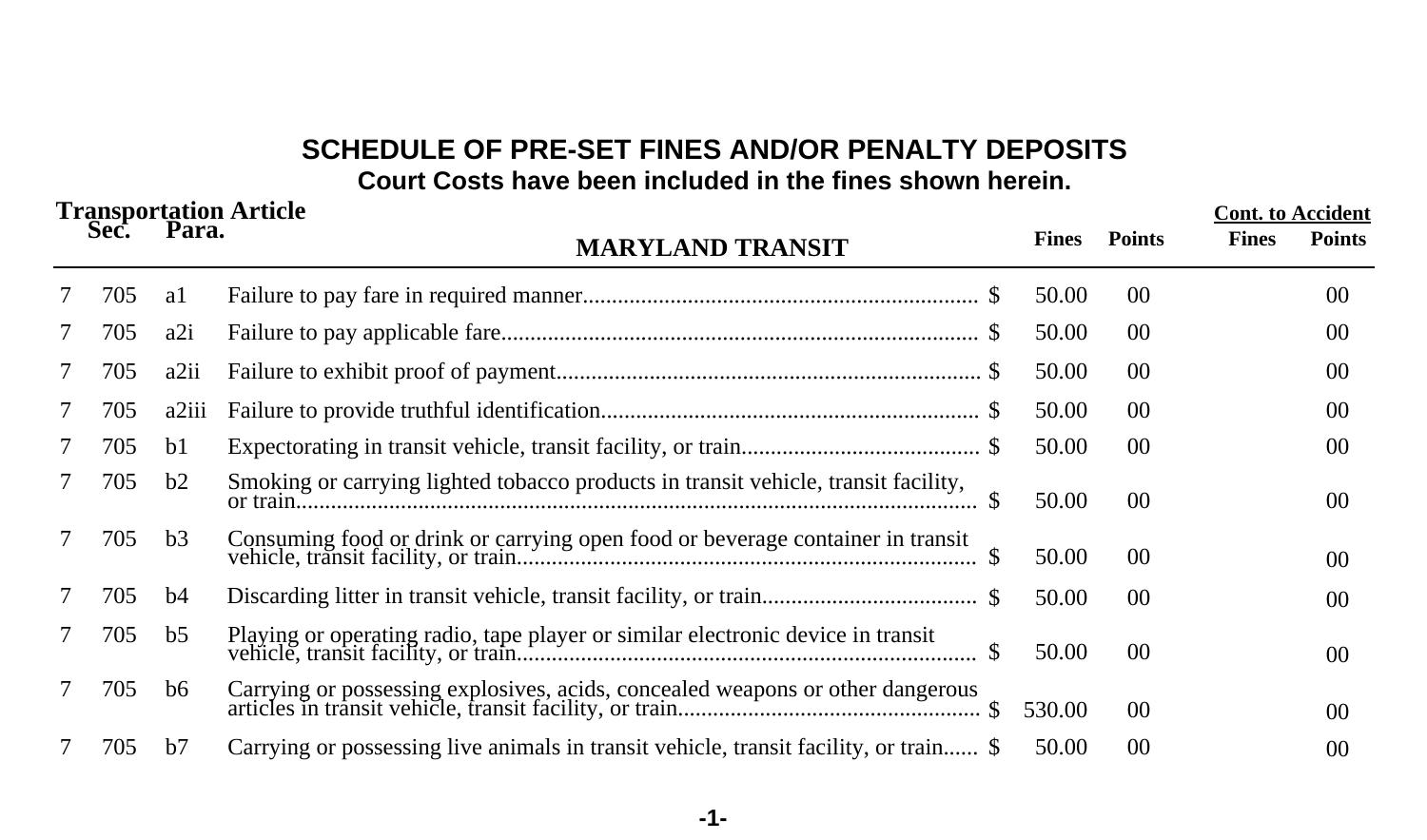|    |                 |              | <b>Transportation Article</b>                                                            |    |              |                 | <b>Cont.</b> to Accident |                 |  |  |
|----|-----------------|--------------|------------------------------------------------------------------------------------------|----|--------------|-----------------|--------------------------|-----------------|--|--|
|    | Sec.            | Para.        |                                                                                          |    | <b>Fines</b> | <b>Points</b>   | <b>Fines</b>             | <b>Points</b>   |  |  |
|    | 705             | b8           |                                                                                          |    | 50.00        | 0 <sup>0</sup>  |                          | 00              |  |  |
|    | 705             | b9           |                                                                                          |    | 150.00       | 00              |                          | 00              |  |  |
|    | 705             |              |                                                                                          |    | 50.00        | 0 <sup>0</sup>  |                          | 00 <sup>0</sup> |  |  |
|    | 705             |              |                                                                                          |    | 50.00        | 0 <sup>0</sup>  |                          | 00 <sup>0</sup> |  |  |
|    | 705             |              | b12 Soliciting the purchase of goods or services in transit vehicle, transit facility or | S. | 50.00        | 00 <sup>0</sup> |                          | 00              |  |  |
|    | 705             | f1           | (Obstruct/Hinder/Interfere) with the operation or operator of transit vehicle or         |    |              | 0 <sup>0</sup>  |                          | $00\,$          |  |  |
|    | <b>HIGHWAYS</b> |              |                                                                                          |    |              |                 |                          |                 |  |  |
| 8  | 409             | e            |                                                                                          |    | 90.00        | 00              |                          | 00              |  |  |
| 8  | 409             | f            |                                                                                          |    | 90.00        | 0 <sup>0</sup>  |                          | 00 <sup>2</sup> |  |  |
| 8  | 409             | h            | Prohibited moped operation on (foot path, bicycle trail, bridle, horse trail) \$         |    | 90.00        | 00              |                          | 00 <sup>2</sup> |  |  |
| 8  | 409             | $\mathbf{1}$ | Use of (foot paths, bicycle trails) by (sports cycles, trail bikes, minibikes) \$        |    | 90.00        | 0 <sup>0</sup>  |                          | 00              |  |  |
|    |                 |              | <b>MOTOR VEHICLE ADMINISTRATION</b>                                                      |    |              |                 |                          |                 |  |  |
| 12 | 117             | a            | (Interfering with, Soliciting for fee) any person doing business (in, near) Adm.         |    | 90.00        | 00              |                          | 00              |  |  |
| 12 | 301             | $\mathbf c$  |                                                                                          |    |              | 12              |                          | 12              |  |  |
| 12 | 301             | d            |                                                                                          |    |              | 12              |                          | 12              |  |  |
| 12 | 301             | e            |                                                                                          |    |              | 12              |                          | 12              |  |  |
| 12 | 301             | f            |                                                                                          |    |              | 12              |                          | 12              |  |  |
| 12 | 301             |              |                                                                                          |    | 70.00        | 12              |                          | 12              |  |  |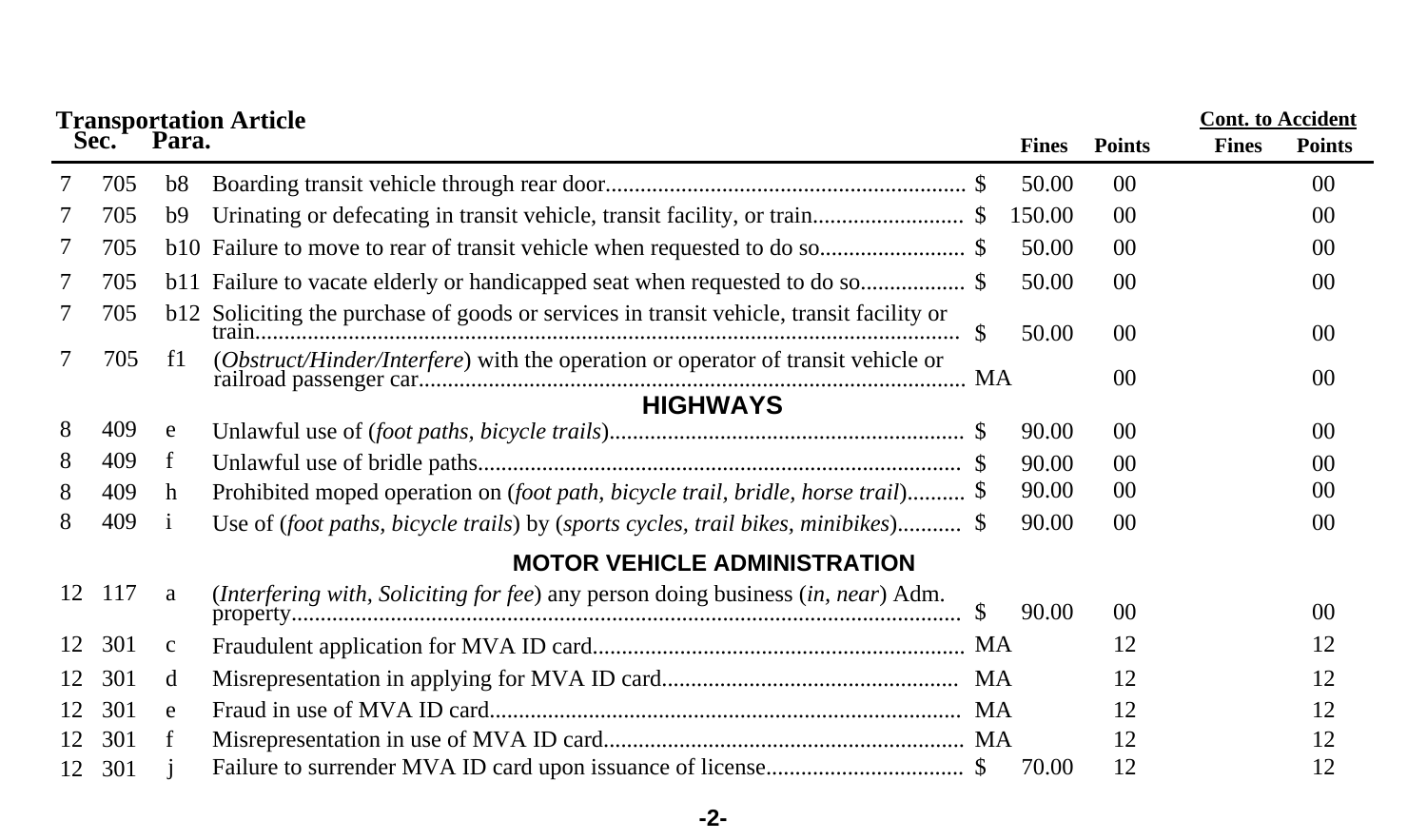|    | <b>Cont.</b> to Accident<br><b>Transportation Article</b> |              |                                                                                            |              |                 |              |                 |  |
|----|-----------------------------------------------------------|--------------|--------------------------------------------------------------------------------------------|--------------|-----------------|--------------|-----------------|--|
|    | Sec.                                                      | Para.        |                                                                                            | <b>Fines</b> | <b>Points</b>   | <b>Fines</b> | <b>Points</b>   |  |
| 12 | 301                                                       | 12           |                                                                                            | 70.00        | 00 <sup>0</sup> |              | 00 <sup>1</sup> |  |
|    |                                                           |              | <b>CERTIFICATES OF TITLE AND REGISTRATION OF VEHICLES</b>                                  |              |                 |              |                 |  |
| 13 | 101.1                                                     |              |                                                                                            | 70.00        | 0 <sup>0</sup>  |              | 00 <sup>2</sup> |  |
| 13 | 106                                                       | d2           | Owner of ( <i>motor scooter, moped</i> ) failure to display decal on vehicle as            |              |                 |              |                 |  |
|    |                                                           |              |                                                                                            | 70.00        | 0 <sup>0</sup>  |              | 0 <sup>0</sup>  |  |
| 13 | 111                                                       | a            | Failure to apply promptly for duplicate upon loss of certificate of title\$                | 70.00        | 00 <sup>0</sup> |              | 00 <sup>0</sup> |  |
| 13 | 111                                                       | b            | Failure to apply promptly for duplicate upon theft of certificate of title\$               | 70.00        | 0 <sup>0</sup>  |              | 00 <sup>2</sup> |  |
| 13 | 111                                                       | $\mathbf{C}$ |                                                                                            | 70.00        | 00 <sup>0</sup> |              | 00 <sup>2</sup> |  |
| 13 | 111                                                       | e            |                                                                                            | 70.00        | 00 <sup>0</sup> |              | 00 <sup>0</sup> |  |
| 13 | 112                                                       | a            | Failure to execute assignment, title warranty, title encumbrance statement on<br>transfer. | 70.00        | 00 <sup>0</sup> |              | 00              |  |
| 13 | 112                                                       | b            |                                                                                            | 70.00        | 00 <sup>0</sup> |              | 00 <sup>2</sup> |  |
| 13 | 112                                                       | $\mathbf{C}$ | Failure of transferee of veh. to promptly apply for new title certificate\$                | 70.00        | 00 <sup>0</sup> |              | 00 <sup>2</sup> |  |
|    | 13 112                                                    | d            | Failure to add taxi cab designation to title cert. on (sale, transfer, other               | 70.00        | 00 <sup>0</sup> |              | 00              |  |
| 13 | 112                                                       | e            |                                                                                            | 70.00        | 0 <sup>0</sup>  |              | 00              |  |
| 13 | 113                                                       | a            | Failure of licensed veh. dealer to obtain title cert. executed by former owner \$          | 140.00       | 00 <sup>0</sup> |              | 00 <sup>2</sup> |  |
| 13 | 113                                                       | b.           | Failure of licensed veh. dealer to retain title cert. until (sale, transfer) of veh \$     | 140.00       | 00 <sup>0</sup> |              | 00 <sup>2</sup> |  |
| 13 | 113                                                       | $\mathbf{c}$ | Failure of licensed veh. dealer to give access to title cert. to (Adm. rep., police) \$    | 140.00       | 00 <sup>0</sup> |              | 00 <sup>1</sup> |  |
| 13 | 113                                                       | d            | Failure of licensed veh. dealer to execute title assignment to transferee dealer as        | 140.00       | 00 <sup>0</sup> |              | 00 <sup>0</sup> |  |
|    |                                                           |              | -3-                                                                                        |              |                 |              |                 |  |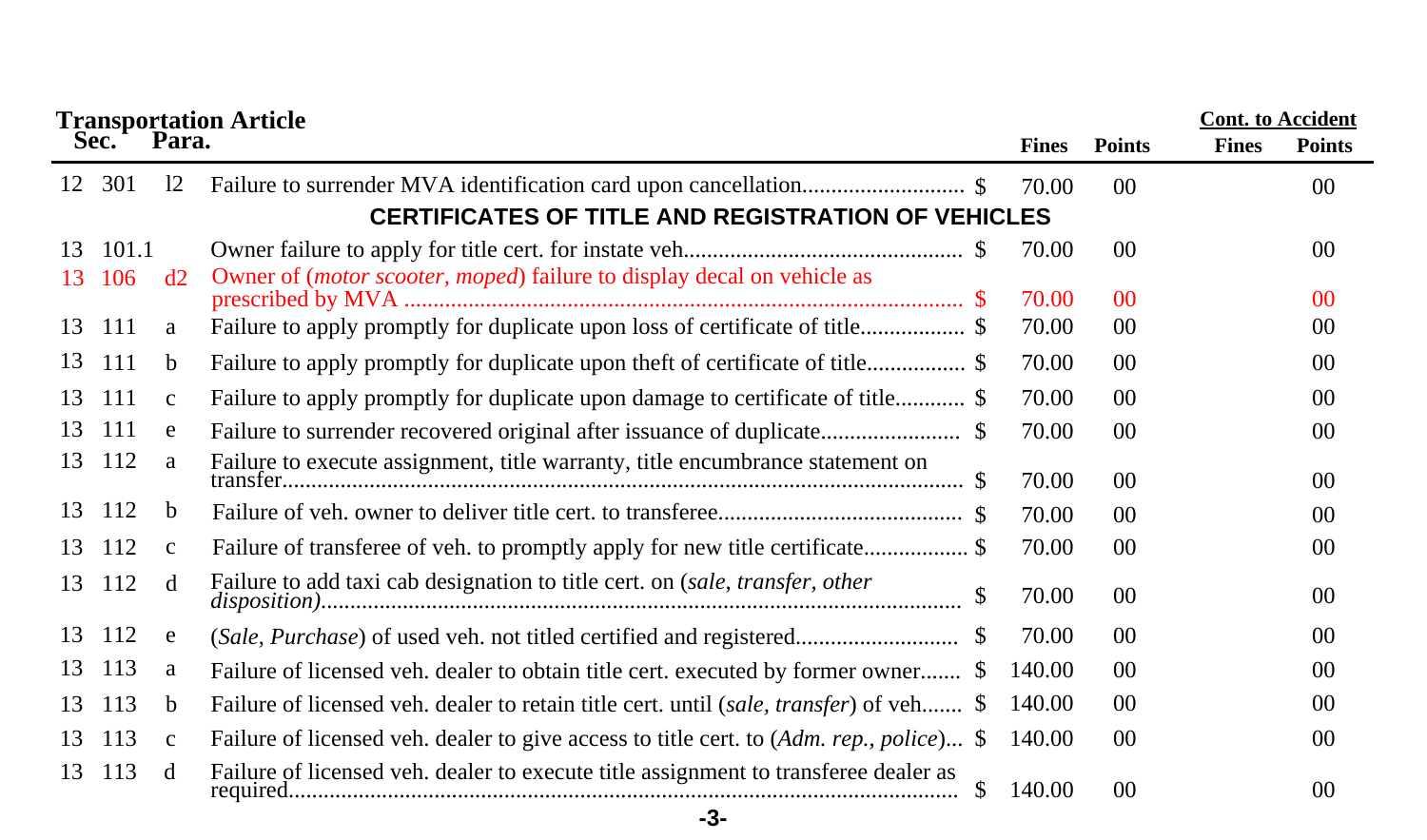|     |                          |                | <b>Transportation Article</b>                                                         |               |        |                 | <b>Cont.</b> to Accident |                 |
|-----|--------------------------|----------------|---------------------------------------------------------------------------------------|---------------|--------|-----------------|--------------------------|-----------------|
|     | Sec.                     | Para.          |                                                                                       |               | Fines  | <b>Points</b>   | <b>Fines</b>             | <b>Points</b>   |
|     | 13 113                   | e1             | Failure of licensed veh. dealer to execute required title assignment and warranty     | \$            | 140.00 | 0 <sup>0</sup>  |                          | 00 <sup>1</sup> |
|     | 13 113                   | e2             | Failure of licensed veh. dealer to obtain completed title application and collect     | S.            | 140.00 | 0 <sup>0</sup>  |                          | 0 <sup>0</sup>  |
|     | 13 113                   | e <sup>3</sup> | Failure of lic. veh. dealer to deliver title cert. to transferee and transfer         | \$            | 140.00 | 0 <sup>0</sup>  |                          | 00 <sup>1</sup> |
|     | 13 113                   | e4             | Failure of licensed veh. dealer to deliver title cert, to transferee for out of state | S.            | 140.00 | 0 <sup>0</sup>  |                          | 0 <sup>0</sup>  |
|     | 13 113                   | f              | Failure of (auto dismantler, recycler) to execute title assignment and required       | SS.           | 140.00 | 00              |                          | 00              |
| 13. | 113.1 a                  |                |                                                                                       |               | 140.00 | 00 <sup>0</sup> |                          | 00              |
|     | 13 113.1 b               |                | Failure of motor veh. dealer to assign manf. cert. to dealer on transfer of new       |               | 140.00 | 0 <sup>0</sup>  |                          | 0 <sup>0</sup>  |
|     | $13 \quad 113.1 \quad c$ |                | Motor veh. dealer transfer of new veh. to other dealer when dealer lacks veh.         | \$            | 140.00 | 0 <sup>0</sup>  |                          | 00              |
|     | $13 \t113.1 d$           |                | Motor veh. acceptance of new veh. from other dealer when dealer lacks veh.            | <sup>\$</sup> | 140.00 | 0 <sup>0</sup>  |                          | 00              |
|     | 13 113.2 c               |                | First stage mfr. failure to give second-stage mfr. origin cert. and assignment on     |               | 140.00 | 0 <sup>0</sup>  |                          | 00              |
|     | 13 113.2 d               |                | Second stage mfr. failure to give dealer assigned cert. of origin on transfer of      | \$.           | 140.00 | 0 <sup>0</sup>  |                          | 00 <sup>1</sup> |
|     | $13 \quad 113.2 \quad f$ |                | Failure of licensed veh. dealer holding new veh. to have franchise for make of        |               | 140.00 | 00 <sup>0</sup> |                          | 00 <sup>0</sup> |
|     | 13 113.2 g               |                | Failure of licensed veh. dealer to furnish req. origin cert., title assignment and    | \$            | 140.00 | 0 <sup>0</sup>  |                          | 00              |
|     |                          |                | -4-                                                                                   |               |        |                 |                          |                 |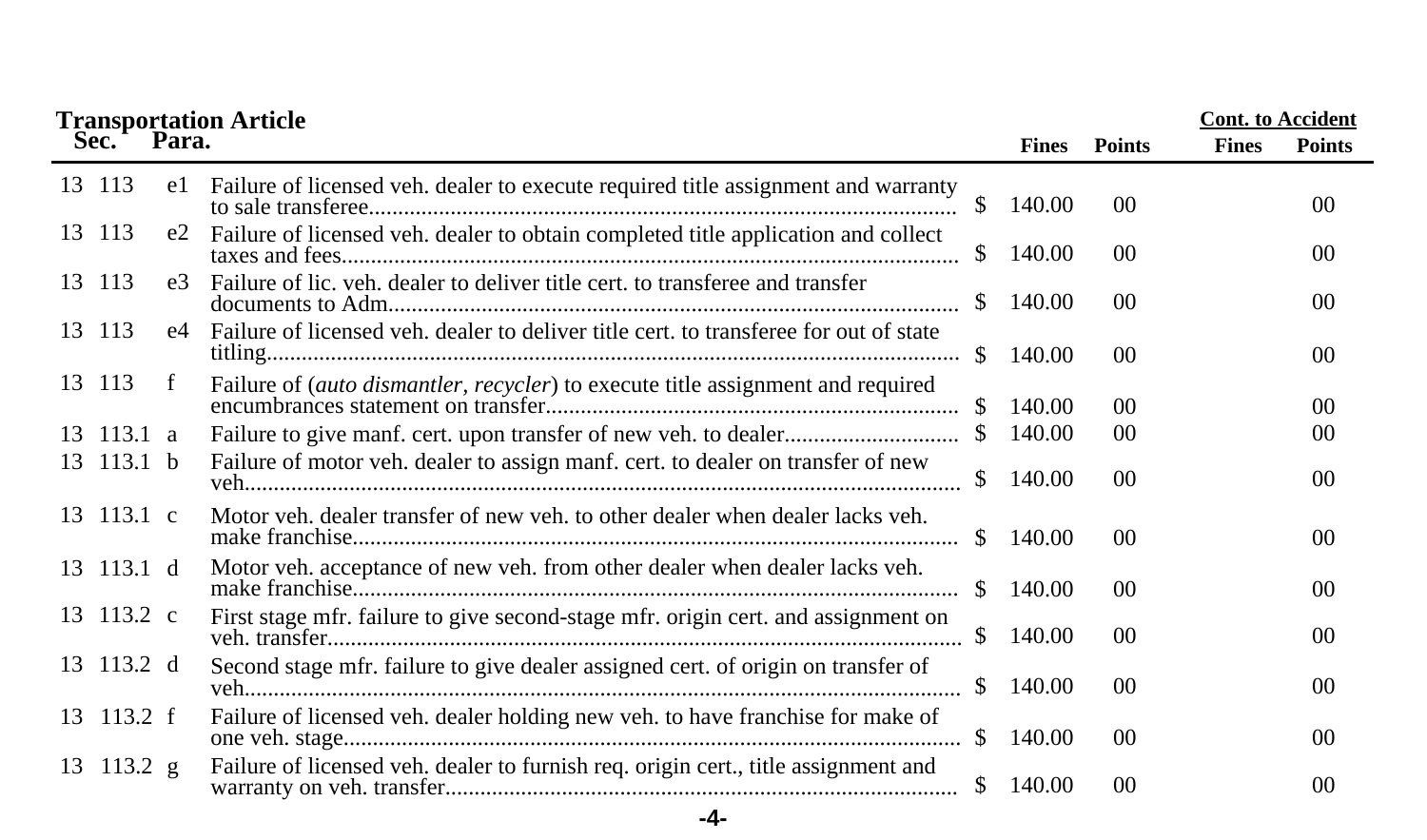|    |            |              | <b>Transportation Article</b>                                                           |              |                 | <b>Cont.</b> to Accident |                 |
|----|------------|--------------|-----------------------------------------------------------------------------------------|--------------|-----------------|--------------------------|-----------------|
|    | Sec.       | Para.        |                                                                                         | <b>Fines</b> | <b>Points</b>   | <b>Fines</b>             | <b>Points</b>   |
|    | 13 113.2 h |              | Failure of lic. veh. dealer to furnish req. title assignment, origin cert., and         | 140.00       | 0 <sup>0</sup>  |                          | 00              |
|    | 13 114     | a            | Failure of involuntary transferee of veh. to present last title cert. to Adm \$         | 60.00        | 00 <sup>0</sup> |                          | 00 <sup>2</sup> |
|    | 13 114     | b            | Failure of involuntary transferee of veh. to apply for new title cert\$                 | 60.00        | 00 <sup>0</sup> |                          | 00              |
| 13 | 117        | a            | Failure of vehicle owner to notify Adm. on required form of vehicle information         | 60.00        | 0 <sup>0</sup>  |                          | 00              |
|    | 13 117     | b            | Failure of veh. owner to apply to Adm. for revised cert. of title after veh.            | 60.00        | 00 <sup>0</sup> |                          | 00              |
|    | 13 118     | a            |                                                                                         | 60.00        | 00 <sup>0</sup> |                          | 00              |
| 13 | 118        | b.           |                                                                                         | 60.00        | 0 <sup>0</sup>  |                          | 00 <sup>2</sup> |
| 13 | 203        | b            |                                                                                         | 140.00       | 0 <sup>0</sup>  |                          | 00              |
|    | 13 203     | $\mathbf{C}$ | Owner creating security interest in veh. failing to deliver title cert. and             | 140.00       | 00 <sup>0</sup> |                          | 00              |
| 13 | 204        | b1           | Assignee of security interest failure to deliver to Adm. title cert. and assignment. \$ | 140.00       | 0 <sup>0</sup>  |                          | 00 <sup>0</sup> |
| 13 | 205        | a            | Holder of veh. security interest failure to execute release on security interest        | 140.00       | 00 <sup>0</sup> |                          | 00 <sup>0</sup> |
| 13 | 205        | b.           | Failure of secured party to deliver release of security interest to owner, Adm.<br>S.   | 140.00       | 00 <sup>0</sup> |                          | 00              |
| 13 | 206        |              | Secured party failure to disclose pertinent info. on written request of owner           | 140.00       | 00 <sup>0</sup> |                          | 00 <sup>2</sup> |
| 13 | 401        | b.           |                                                                                         | 290.00       | 00 <sup>0</sup> |                          | 00 <sup>0</sup> |
| 13 | 401        | $\mathbf{C}$ |                                                                                         | 290.00       | $00\,$          |                          | 00              |
| 13 | 401        |              |                                                                                         | 290.00       | 0 <sup>0</sup>  |                          | 0 <sup>0</sup>  |

### **-5-**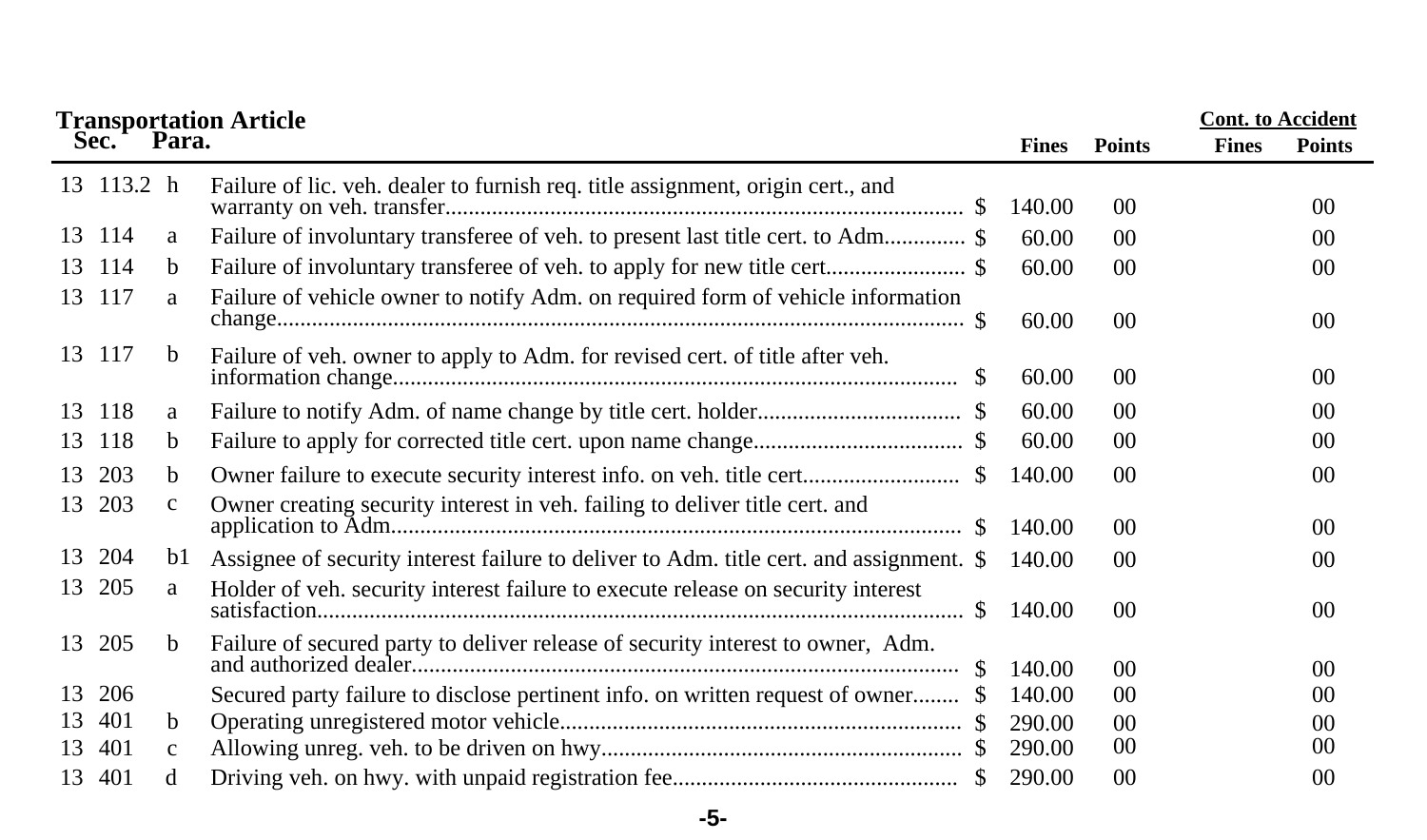|    |             |                | <b>Transportation Article</b>                                                    |     |              |                 | <b>Cont. to Accident</b> |                |  |
|----|-------------|----------------|----------------------------------------------------------------------------------|-----|--------------|-----------------|--------------------------|----------------|--|
|    | Sec.        | Para.          |                                                                                  |     | <b>Fines</b> | <b>Points</b>   | <b>Fines</b>             | <b>Points</b>  |  |
| 13 | 401         | e              |                                                                                  |     | 290.00       | 00              |                          | 0 <sup>0</sup> |  |
| 13 | 401         | f              |                                                                                  |     | 290.00       | 00              |                          | 0 <sup>0</sup> |  |
| 13 | 401         | g              |                                                                                  |     | 290.00       | 0 <sup>0</sup>  |                          | 0 <sup>0</sup> |  |
| 13 | 401         | h              |                                                                                  |     | 150.00       | 00              |                          | 0 <sup>0</sup> |  |
| 13 | 401         |                |                                                                                  |     | 150.00       | 00              |                          | 0 <sup>0</sup> |  |
| 13 | 401         |                |                                                                                  |     | 290.00       | 00              |                          | 00             |  |
| 13 | 401         | k              |                                                                                  |     | 290.00       | 00              |                          | 00             |  |
|    | 13 402      | a1             | Driving unregistered (motor vehicle, trailer, semitrailer or pole trailer) on    |     | 290.00       | 00 <sup>0</sup> |                          | 0 <sup>0</sup> |  |
| 13 | 402         | a2             |                                                                                  |     | 290.00       | 00              |                          | 0 <sup>0</sup> |  |
|    | 13 402      | d2             | Failure to (carry, display) exemption permit for foreign registered seasonal     |     | 290.00       | $00\,$          |                          | 0 <sup>0</sup> |  |
|    | 13 402.1 e1 |                | Failure to obtain nonresident permit within required time period when            |     | 290.00       | 00              |                          | 00             |  |
|    | 13 402.1 e2 |                | Failure to exempt nonresident to obtain permit in lieu of registration within 30 | \$. | 290.00       | 00              |                          | 0 <sup>0</sup> |  |
|    | 13 402.1 e6 |                | Failure of nonresident to display permit on windshield of nonresident's exempt   |     | 70.00        | 00 <sup>0</sup> |                          | 0 <sup>0</sup> |  |
| 13 | 403         |                | Owner failure to apply to Adm. for reg. of veh. subject to reg\$                 |     | 290.00       | $00\,$          |                          | 0 <sup>0</sup> |  |
| 13 | 409         | a              |                                                                                  |     | 50.00        | 00              |                          | 0 <sup>0</sup> |  |
| 13 | 409         | b              |                                                                                  |     | 50.00        | $00\,$          |                          | 0 <sup>0</sup> |  |
| 13 | 410         | c <sub>5</sub> | Owner displaying on reg. plate a county sticker other than owner's county of     |     | 50.00        | 0 <sup>0</sup>  |                          | 00             |  |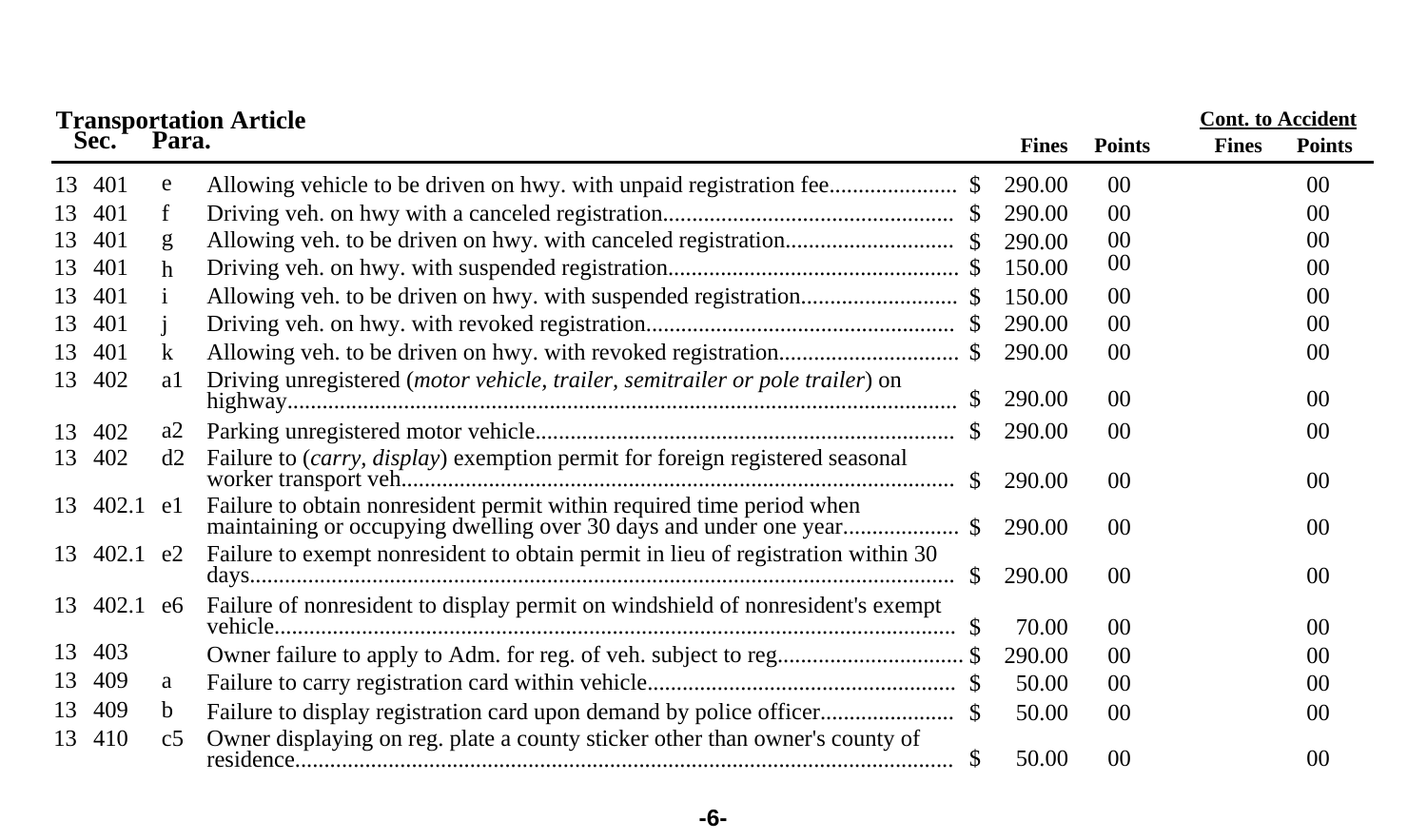| <b>Transportation Article</b> |             |                                                                                         | <b>Cont.</b> to Accident |                |              |                 |
|-------------------------------|-------------|-----------------------------------------------------------------------------------------|--------------------------|----------------|--------------|-----------------|
| Sec.                          | Para.       |                                                                                         | <b>Fines</b>             | <b>Points</b>  | <b>Fines</b> | <b>Points</b>   |
| 13 410                        | c6          | Placing a county sticker on a (special, commemorative) registration plate \$            | 50.00                    | 00             |              | 0 <sup>0</sup>  |
| 13 410                        | e2          |                                                                                         | 70.00                    | 00             |              | 00              |
| 13 411                        | a           |                                                                                         | 70.00                    | 00             |              | 0 <sup>0</sup>  |
| 13 411                        | b1          |                                                                                         | 70.00                    | $00\,$         |              | 0 <sup>0</sup>  |
| 13 411                        | b2          | Failure to attach single registration plate on rear of Class D or Class G vehicle \$    | 70.00                    | 00             |              | 00              |
| 13 411                        | c1          | Failure to maintain legible registration plate free from (foreign materials, covers) \$ | 70.00                    | 00             |              | 00              |
| 13 411                        | c2          |                                                                                         | 70.00                    | $00\,$         |              | 0 <sup>0</sup>  |
| 13 411                        | d           |                                                                                         | 70.00                    | $00\,$         |              | 0 <sup>0</sup>  |
| 13 411                        | e           | Permitting veh. to be driven on hwy. w/o current registration and validation tabs       | 70.00                    | 00             |              | 00 <sup>0</sup> |
| 13 411                        | f           |                                                                                         | 70.00                    | 00             |              | 0 <sup>0</sup>  |
| 13 411                        | g           | (Displaying, Permitting to be displayed) reg. plate(s) issued (for other veh., to       |                          |                |              |                 |
| 13 411                        | h           | -SS                                                                                     | 70.00                    | 0 <sup>0</sup> |              | 00 <sup>0</sup> |
|                               |             |                                                                                         | 70.00                    | 00             |              | 00              |
| 13 411.1 b                    |             |                                                                                         | 70.00                    | 00             |              | 0 <sup>0</sup>  |
| 13 411.1 c                    |             | Advertising for the purpose of promoting the sale of registration plate                 | 70.00                    | $00\,$         |              | 0 <sup>0</sup>  |
| 13 414                        | a           |                                                                                         | 60.00                    | 00             |              | 00              |
| 13 414                        | $\mathbf b$ |                                                                                         | 60.00                    | 0 <sup>0</sup> |              | 00              |
| 13 415                        | a           |                                                                                         | 50.00                    | 00             |              | 00              |
| 13 415                        | b           | Failure to apply for (duplicate reg. card, affixed tabs) to replace stolen (card,       | 50.00                    | $00\,$         |              | 0 <sup>0</sup>  |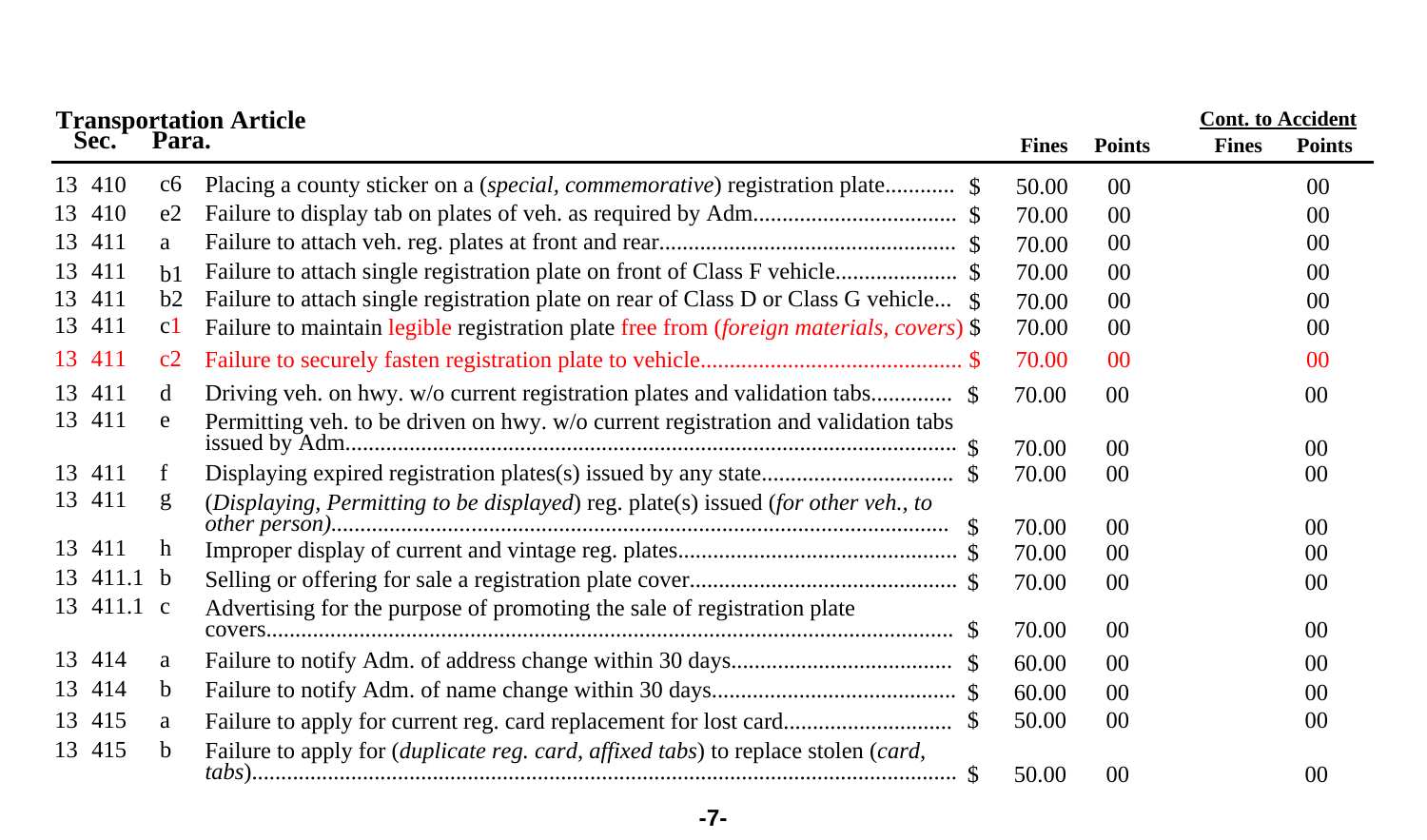|    |        |              | <b>Transportation Article<br/>Sec. Para.</b>                                           |              |                 | <b>Cont.</b> to Accident |                |
|----|--------|--------------|----------------------------------------------------------------------------------------|--------------|-----------------|--------------------------|----------------|
|    |        |              |                                                                                        | <b>Fines</b> | <b>Points</b>   | <b>Fines</b>             | <b>Points</b>  |
|    | 13 415 | $\mathbf{c}$ | Failure to apply for (duplicate reg. card, unaffixed tabs) to replace damaged<br>\$.   | 50.00        | 00 <sup>°</sup> |                          | 0 <sup>0</sup> |
| 13 | 415    | d            | Failure to place and properly display temp. reg. plate after loss of current plate \$  | 50.00        | $00\,$          |                          | 00             |
|    | 13 415 | e            | Failure to place and properly display temp. reg. plate after theft of current          | 50.00        | $00\,$          |                          | 0 <sup>0</sup> |
|    | 13 415 |              | Failure to place and properly display temp. reg. plate after current reg. plate        | 50.00        | $00\,$          |                          | 0 <sup>0</sup> |
|    | 13 415 | g            | Failure to apply within 48 hours for replacement of affixed (current reg. plate,       | 50.00        | $00\,$          |                          | $00\,$         |
|    | 13 415 | h            | Failure to surrender original veh. (reg. plate, validation tabs) upon receipt of<br>\$ | 50.00        | $00\,$          |                          | 0 <sup>0</sup> |
| 13 | 420    | a            |                                                                                        | 70.00        | 00 <sup>0</sup> |                          | 0 <sup>0</sup> |
| 13 | 420    | <sub>b</sub> | Failure of Type I school veh. to display school bus reg. plates and to comply          | 70.00        | $00\,$          |                          | 0 <sup>0</sup> |
| 13 | 420    | $\mathbf{c}$ |                                                                                        | 70.00        | $00\,$          |                          | 0 <sup>0</sup> |
| 13 | 420    | d            | Failure of Type II school veh. to (display reg. plates, comply with school veh.        | 70.00        | $00\,$          |                          | $00\,$         |
| 13 | 422    | a            |                                                                                        | 70.00        | 00 <sup>0</sup> |                          | 0 <sup>0</sup> |
| 13 | 422    | d            |                                                                                        | 70.00        | 00 <sup>°</sup> |                          | 0 <sup>0</sup> |
| 13 | 422    | e            | Discriminating against employee in use of company organized vanpool \$                 | 70.00        | 00 <sup>2</sup> |                          | 00             |
| 13 | 423    | a            |                                                                                        | 70.00        | 00 <sup>°</sup> |                          | 0 <sup>0</sup> |
| 13 | 501    | a            | Failure of owner to remove reg. plates upon assignment and transfer of veh. title      | 70.00        | 00 <sup>°</sup> |                          | 0 <sup>0</sup> |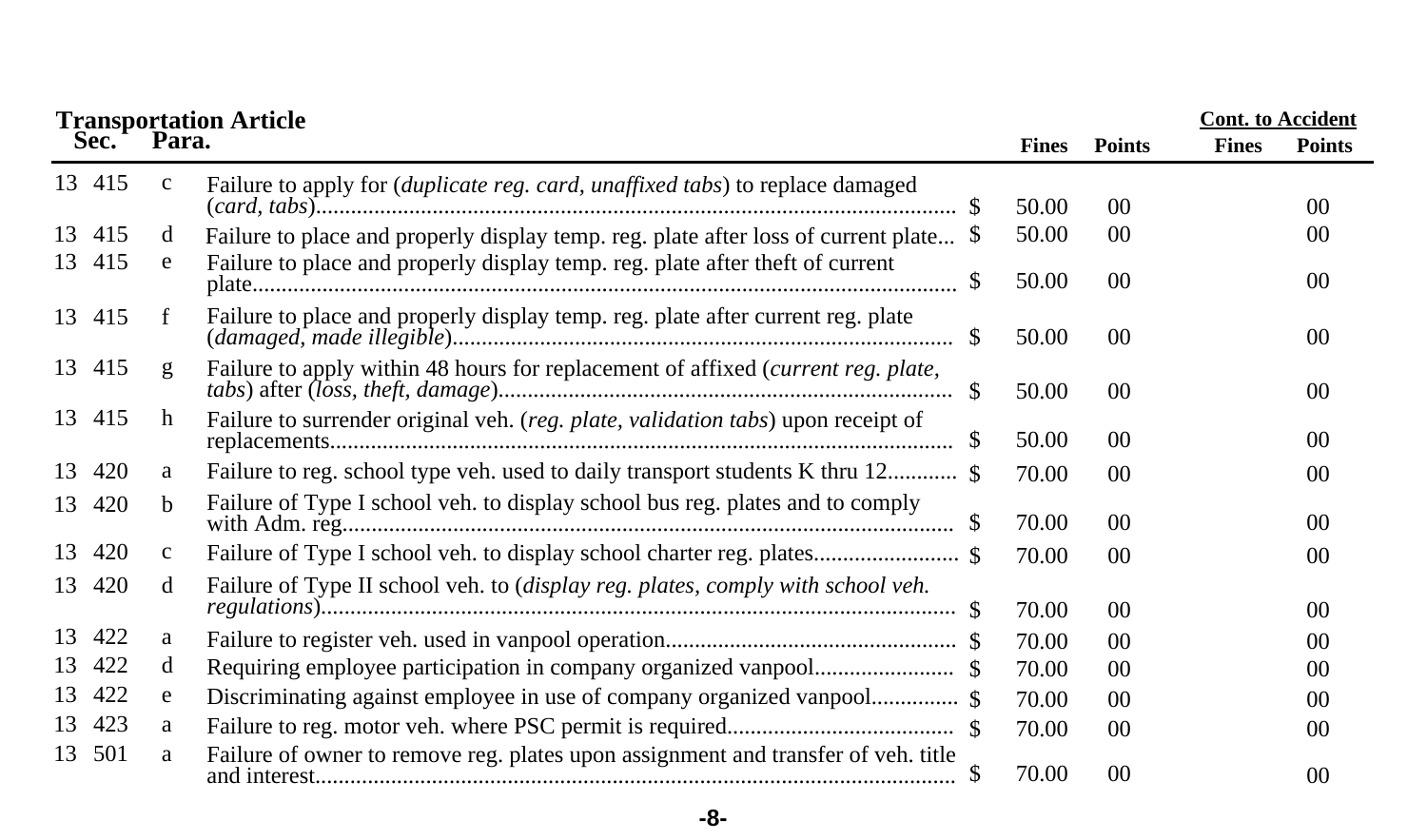|    |        |              | <b>Transportation Article</b>                                                              |     |              |                 | <b>Cont.</b> to Accident |                |
|----|--------|--------------|--------------------------------------------------------------------------------------------|-----|--------------|-----------------|--------------------------|----------------|
|    | Sec.   | Para.        |                                                                                            |     | <b>Fines</b> | <b>Points</b>   | <b>Fines</b>             | <b>Points</b>  |
|    | 13 501 | b            | Unlawful use by transferee of existing reg. plates ten days after veh. transfer            | \$  | 70.00        | $00\,$          |                          | 00             |
| 13 | 501    | c            |                                                                                            |     | 70.00        | $00\,$          |                          | 0 <sup>0</sup> |
| 13 | 501    | e            |                                                                                            |     | 70.00        | 00 <sup>2</sup> |                          | 0 <sup>0</sup> |
|    | 13 502 | a            | Failure of transferee to apply for and obtain new reg. of veh. before driving on           |     | 70.00        | $00\,$          |                          | 0 <sup>0</sup> |
| 13 | 502    | b            | Transferee failure to apply for and obtain new veh. reg. before permitting veh.            |     | 70.00        | $00\,$          |                          | 0 <sup>0</sup> |
|    | 13 503 | b            | Failure of dealer to issue to transferee permit authorizing 60 day use of other            | -\$ | 70.00        | $00\,$          |                          | 0 <sup>0</sup> |
| 13 | 503    | $\mathbf{C}$ | Unlawful issuance of 45 day authorization for use of other veh. reg. plates \$             |     | 70.00        | 00 <sup>2</sup> |                          | 00             |
| 13 | 503    | d            | Failure of dealer to use prescribed Adm. form to authorize 45 day current reg.             | - S | 70.00        | $00\,$          |                          | 0 <sup>0</sup> |
| 13 | 503    | e            | Failure of veh. transferee to carry and display 45 day permit after veh. transfer \$       |     | 70.00        | 00 <sup>0</sup> |                          | 0 <sup>0</sup> |
| 13 | 504    | a            | Driving veh. on hwy. on expired reg. after involuntary transfer of title or interest \$    |     | 70.00        | 00 <sup>2</sup> |                          | 0 <sup>0</sup> |
| 13 | 504    | d            | Failure to return reg. plates on request by (former owner, Adm.) after involuntary         |     | 70.00        | $00\,$          |                          | 0 <sup>0</sup> |
| 13 | 504    | e            | Unlawful poss. of reg. plates after involuntary transfer of veh. title or interest \$      |     | 70.00        | 00 <sup>°</sup> |                          | 0 <sup>0</sup> |
| 13 | 505    |              | Owner failure to return reg. card and plates to Adm. after veh. transfer for               |     | 70.00        | $00\,$          |                          | 0 <sup>0</sup> |
|    | 13 506 |              | c1I Insurance Co. failure to apply for salvage certificate on req. form for vehicle        | \$  | 70.00        | $00\,$          |                          | 0 <sup>0</sup> |
|    | 13 506 |              | c1II Insurance Co. failure to apply for salvage cert. electronically for vehicle titled in | S   | 70.00        | 00 <sup>°</sup> |                          | 0 <sup>0</sup> |

**-9-**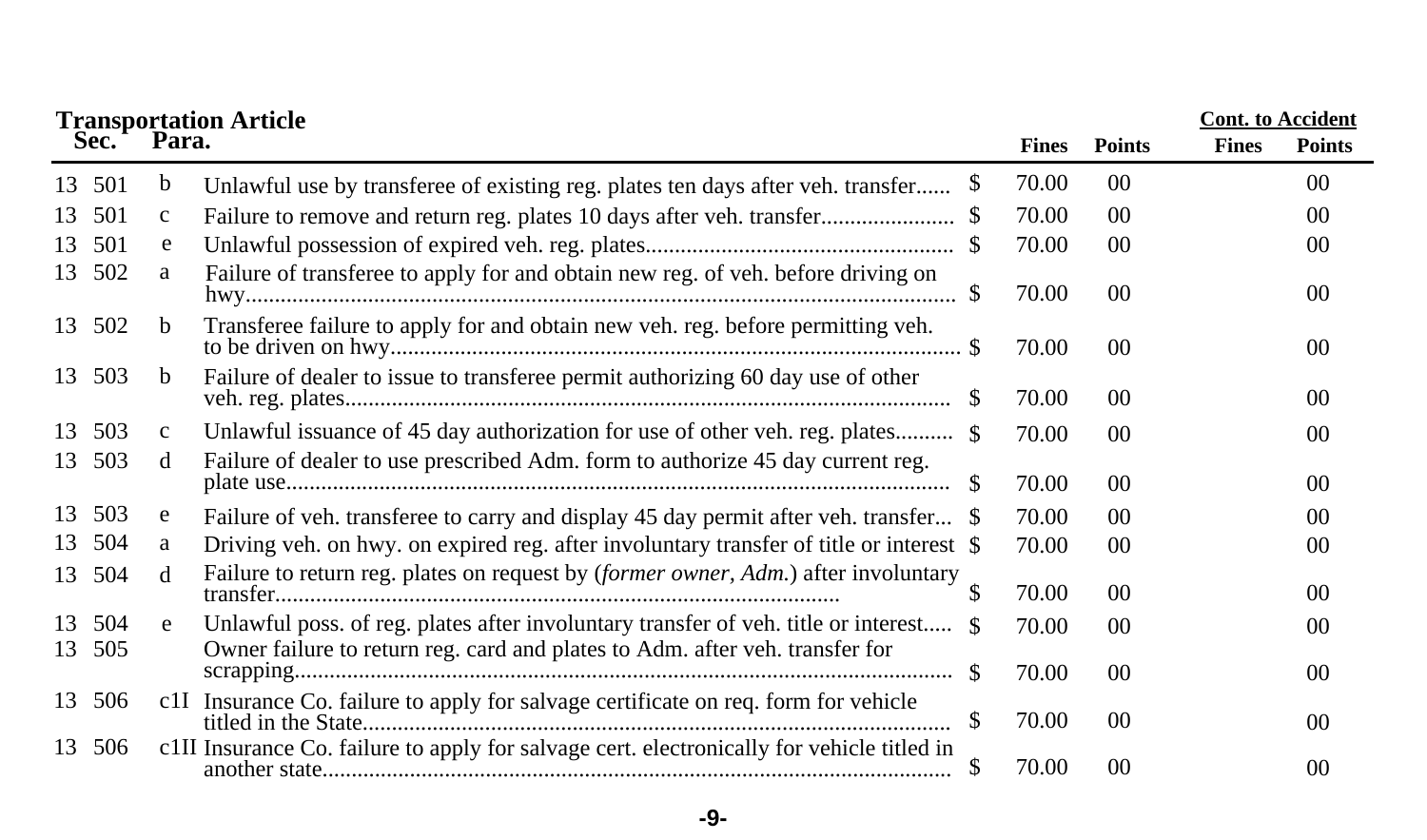|    |            |              | <b>Transportation Article</b>                                                        |              |                 | <b>Cont.</b> to Accident |                 |
|----|------------|--------------|--------------------------------------------------------------------------------------|--------------|-----------------|--------------------------|-----------------|
|    | Sec.       | Para.        |                                                                                      | <b>Fines</b> | <b>Points</b>   | <b>Fines</b>             | <b>Points</b>   |
|    | 13 506.1 a |              | Insurance Co. failure to notify Adm. of (claim settlement made, owner retain         | 70.00        | 00              |                          | 00 <sup>0</sup> |
| 13 | 602        |              |                                                                                      | 140.00       | 00              |                          | $00\,$          |
| 13 | 602        | b.           | Lic. dealer issuing temp. reg. plate for veh. w/o completed buyer application \$     | 140.00       | $00\,$          |                          | 00 <sup>2</sup> |
|    | 13 602     | c1           | Failure of lic. veh. dealer to send Adm. copy of temp. reg. plate application        |              |                 |                          |                 |
|    |            |              |                                                                                      | 140.00       | 00 <sup>0</sup> |                          | 0 <sup>0</sup>  |
|    | 13 603     | c2           | Failure of lic. veh. dealer to electronically transmit required info. to Adm \$      | 140.00       | 0 <sup>0</sup>  |                          | 00              |
| 13 | 603        | a            |                                                                                      | 140.00       | 0 <sup>0</sup>  |                          | 00 <sup>0</sup> |
| 13 | 603        | b            |                                                                                      | 140.00       | 00              |                          | $00\,$          |
| 13 | 603        | $\mathbf{c}$ | Failure of lic. veh. dealer to notify Adm. of buyer's failure to request reg \$      | 140.00       | 00              |                          | $00\,$          |
|    | 13 604     | a            | Failure of lic. veh. dealer to affix issuance and expiration dates on temp. reg.     |              |                 |                          |                 |
|    |            |              |                                                                                      | 290.00       | 00              |                          | 00 <sup>0</sup> |
| 13 | 604        | b            | Failure of lic. veh. dealer to affix veh. make and ID number on temp. reg. plate \$  | 290.00       | 0 <sup>0</sup>  |                          | 00 <sup>0</sup> |
| 13 | 604        | c            |                                                                                      | 290.00       | 00              |                          | 00 <sup>2</sup> |
| 13 | 605        |              |                                                                                      | 70.00        | 00 <sup>0</sup> |                          | 0 <sup>0</sup>  |
|    | 13 606     | a            | Failure of lic. vehicle dealer to maintain records of temp. reg. plates delivered to |              |                 |                          |                 |
|    |            |              |                                                                                      | 70.00        | 00 <sup>0</sup> |                          | 00 <sup>0</sup> |
|    | 13 606     | b.           | Failure of lic. veh. dealer to maintain records of temp. reg. plates issued to       | 70.00        | 00 <sup>0</sup> |                          | $00\,$          |
|    | 13 606     | $\mathbf{C}$ | Failure of dealer to maintain records of temp. reg. plates as required by            |              |                 |                          |                 |
|    |            |              |                                                                                      | 70.00        | 00 <sup>0</sup> |                          | 0 <sup>0</sup>  |
| 13 | 607        | a            | Issuance by person of temp. reg. plate containing misstatement of fact \$            | 290.00       | $00\,$          |                          | 0 <sup>0</sup>  |
| 13 | 607        | b            |                                                                                      | 290.00       | $00\,$          |                          | 0 <sup>0</sup>  |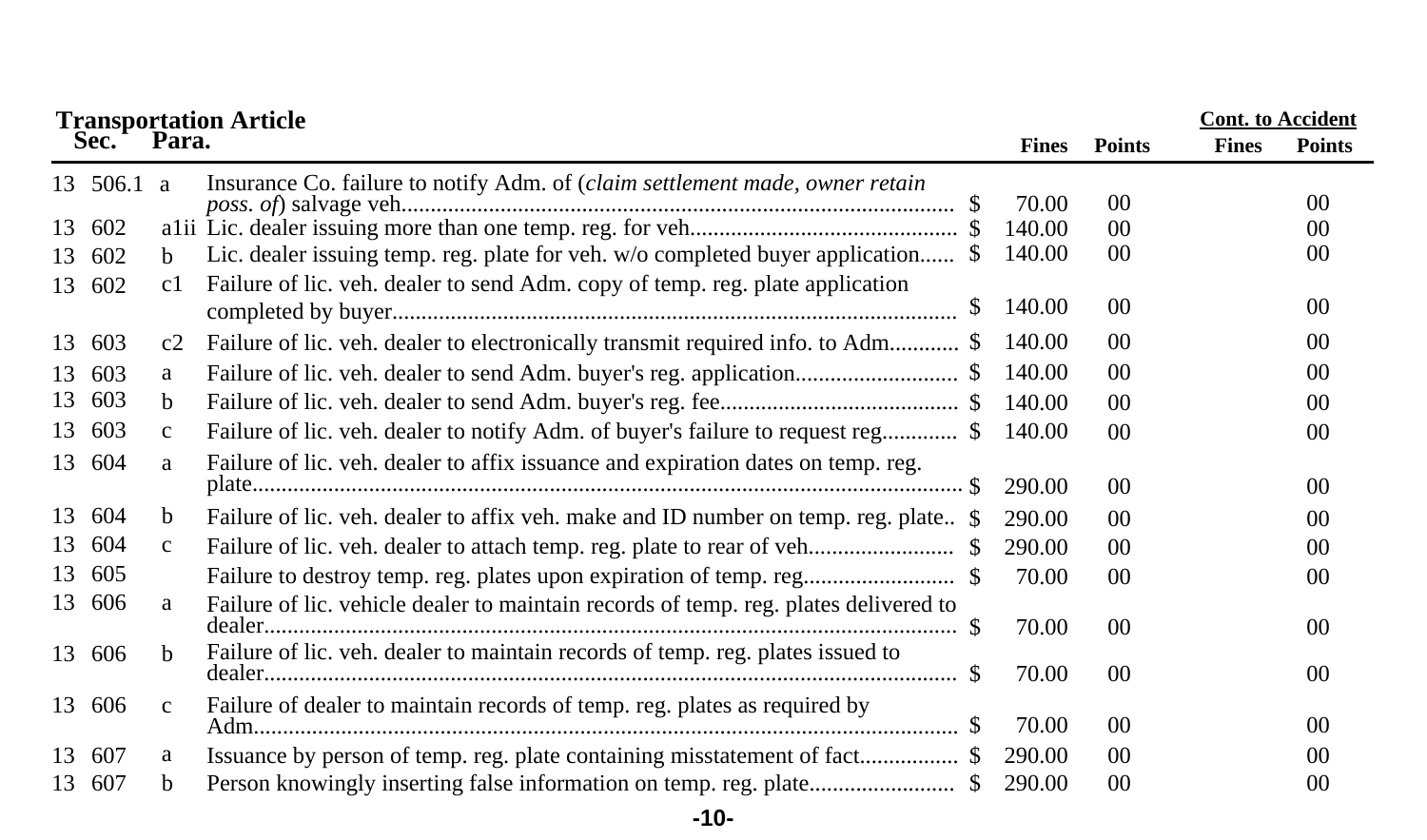|    |             |              | <b>Transportation Article</b>                                                       |               |              |                 |    | <b>Cont.</b> to Accident |                 |
|----|-------------|--------------|-------------------------------------------------------------------------------------|---------------|--------------|-----------------|----|--------------------------|-----------------|
|    | Sec.        | Para.        |                                                                                     |               | <b>Fines</b> | <b>Points</b>   |    | <b>Fines</b>             | <b>Points</b>   |
|    | 13 607      | $\mathbf{c}$ | Dealer issuing temp. reg. plate to person possessing annual reg. plate for sold     |               | 290.00       | $00\,$          |    |                          | 00 <sup>0</sup> |
| 13 | 607         | d            |                                                                                     |               | 290.00       | 00 <sup>0</sup> |    |                          | 00 <sup>0</sup> |
| 13 | 607         | e            |                                                                                     |               | 290.00       | 00 <sup>0</sup> |    |                          | 00 <sup>0</sup> |
| 13 | 607         | f            |                                                                                     | -SS           | 290.00       | $00\,$          |    |                          | 00 <sup>0</sup> |
| 13 | 616         | h            | (Fraud, Misrepresentation) in (applying for, using, certifying individual for)      | <sup>\$</sup> | 140.00       | 12              |    |                          | 12              |
|    | 13 616      |              | Operating m/v with disability reg. (number, plates) if not (disabled,               |               | 140.00       | 00 <sup>0</sup> |    |                          | 00 <sup>0</sup> |
|    | 13 616.1 f1 |              |                                                                                     |               | 140.00       | 00 <sup>0</sup> |    |                          | 00 <sup>0</sup> |
|    | 13 616.1 f2 |              |                                                                                     | \$.           | 70.00        | 01              | S. | 110.00                   | 03              |
|    | 13 616.1 h1 |              | (Fraud, Misrepresentation) in (certifying disability for, applying for or using)    | $\mathcal{S}$ | 140.00       | 12              |    |                          | 12              |
|    |             |              | 13 616.1 h2 Use of disabled person parking placard if not (disabled, accompanied by | <sup>\$</sup> | 140.00       | 00 <sup>0</sup> |    |                          | $00\,$          |
|    | 13 616.2 c2 |              | Failure to return temporary parking placard for disabled to Adm. w/i 5 days of      | S.            | 70.00        | $00\,$          |    |                          | 00 <sup>0</sup> |
|    |             |              |                                                                                     |               | 70.00        | 00 <sup>0</sup> |    |                          | 00 <sup>0</sup> |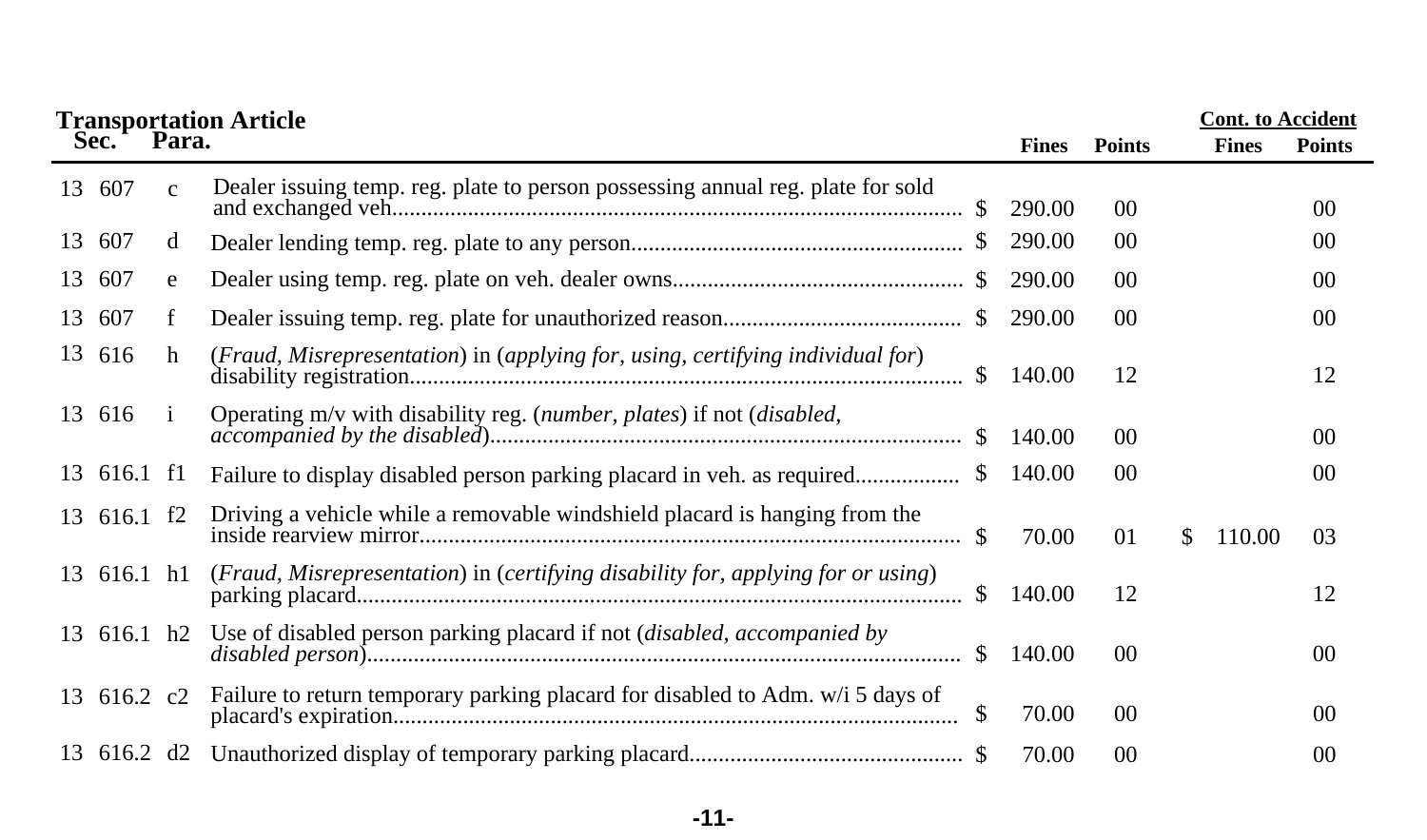|    |             |              | <b>Transportation Article</b>                                                              |     |              |                 |    | <b>Cont. to Accident</b> |                 |
|----|-------------|--------------|--------------------------------------------------------------------------------------------|-----|--------------|-----------------|----|--------------------------|-----------------|
|    | Sec.        | Para.        |                                                                                            |     | <b>Fines</b> | <b>Points</b>   |    | <b>Fines</b>             | <b>Points</b>   |
|    | 13 616.2 e2 |              | Operating veh. with temporary parking placard hanging from inside rearview                 |     | 70.00        | 01              | S. | 110.00                   | 03              |
|    | 13 616.2 f1 |              | (Fraud, Misrepresentation) in (certifying person's disability, applying for or             |     | 140.00       | 00              |    |                          | 00 <sup>0</sup> |
| 13 | 620         | b            | Failure to properly display special reg. plate as required by TR 13-411                    |     | 290.00       | 00              |    |                          | 0 <sup>0</sup>  |
| 13 | 620         | $\mathbf{c}$ |                                                                                            |     | 290.00       | $00\,$          |    |                          | 00              |
| 13 | 620         | d            | (Driving veh., Permitting veh. to be driven) with invalid special reg. plates              | -SS | 290.00       | 00              |    |                          | 0 <sup>0</sup>  |
| 13 | 621         | $\mathbf{C}$ | Licensed veh. dealer unauthorized driving of veh. in his possession w/o veh.               | S.  | 90.00        | 00              |    |                          | $00\,$          |
|    | 13 622      | <sub>b</sub> | Licensed auto dismantler unuathorized driving of veh. in his possession w/o                |     | 70.00        | $00\,$          |    |                          | 0 <sup>0</sup>  |
|    | 13 622      | $\mathbf{c}$ | Operating veh. out of state with special recycler reg. other than for auto                 |     | 70.00        | 00 <sup>°</sup> |    |                          | 0 <sup>0</sup>  |
| 13 | 625         | e            |                                                                                            |     | 90.00        | $00\,$          |    |                          | 0 <sup>0</sup>  |
|    | 13 625      |              | Transporter failure to give Adm. written notice of application address, business           |     | 90.00        | 00              |    |                          | 0 <sup>0</sup>  |
| 13 | 626         | d            |                                                                                            |     | 70.00        | $00\,$          |    |                          | 0 <sup>0</sup>  |
| 13 | 626         |              | Operating veh. in shuttle on hwy. not on direct route between authorized points \$         |     | 70.00        | 00              |    |                          | 00              |
| 13 | 629         |              | Unlawful veh. operation by common carrier with special reg. plates                         |     | 90.00        | 00              |    |                          | 0 <sup>0</sup>  |
| 13 | 701         | a            | Failure of veh. driver to <i>(display current reg. plates, carry current reg. card)</i> \$ |     | 60.00        | 00              |    |                          | $00\,$          |
| 13 | 701         | b            | Owner knowingly permitting veh. to be driven on hwy. ( $w/o$ reg. plates, reg.             | S.  | 60.00        | 0 <sup>0</sup>  |    |                          | 00              |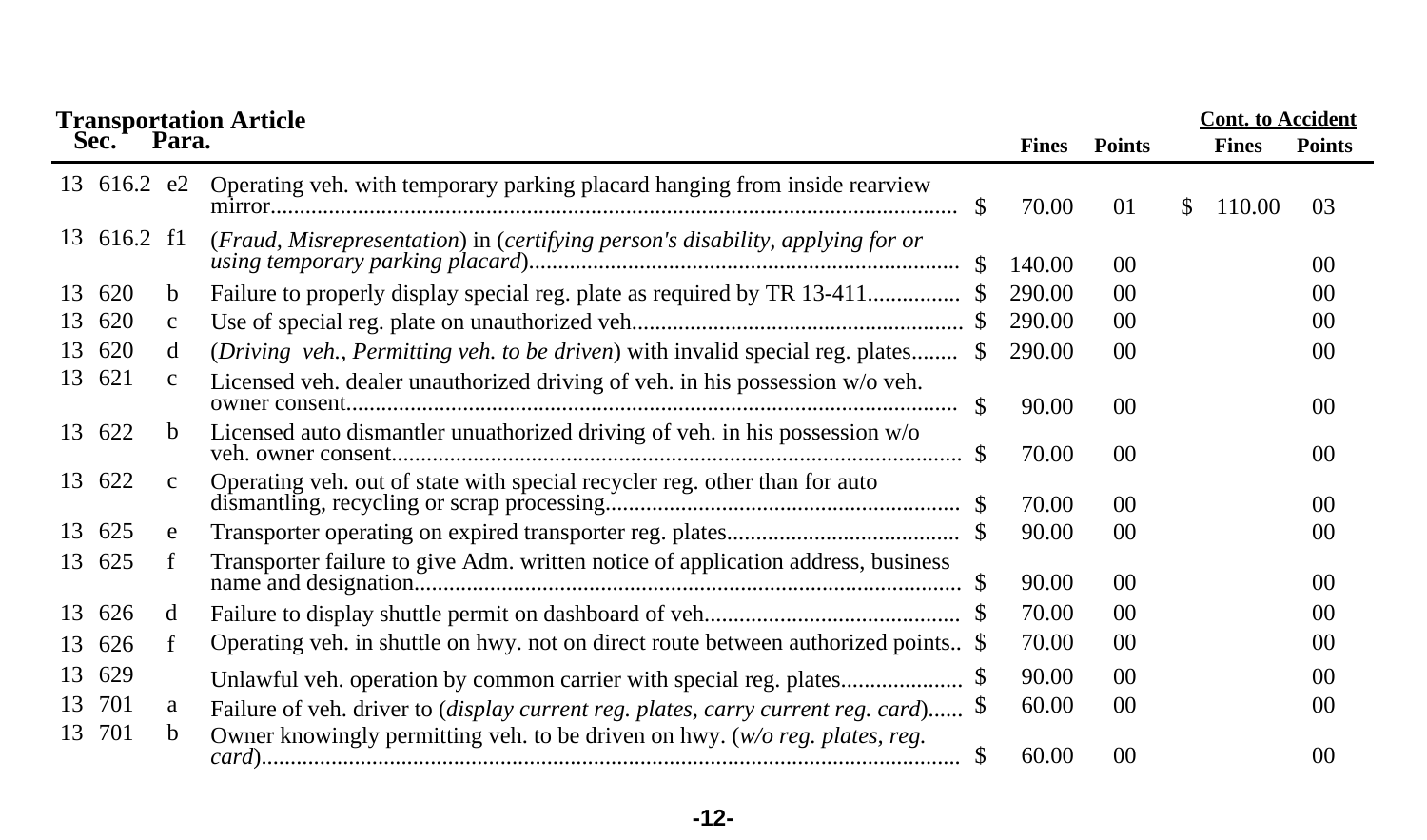|          |            |              | <b>Transportation Article</b>                                                     |               |              | <b>Cont.</b> to Accident |              |                 |  |  |
|----------|------------|--------------|-----------------------------------------------------------------------------------|---------------|--------------|--------------------------|--------------|-----------------|--|--|
|          | Sec.       | Para.        |                                                                                   |               | <b>Fines</b> | <b>Points</b>            | <b>Fines</b> | <b>Points</b>   |  |  |
| 13<br>13 | 702<br>702 | a<br>b.      | Owner knowingly permitting veh. to be driven on hwy. if reg. is (canceled,        | \$            | 150.00       | 00 <sup>0</sup>          |              | 00 <sup>1</sup> |  |  |
|          |            |              |                                                                                   | £.            | 150.00       | 00 <sup>2</sup>          |              | 00 <sup>0</sup> |  |  |
| 13       | 703        | a            |                                                                                   |               | 290.00       | 00 <sup>0</sup>          |              | 00 <sup>2</sup> |  |  |
| 13       | 703        | b.           |                                                                                   | \$.           | 290.00       | 00 <sup>0</sup>          |              | 00 <sup>0</sup> |  |  |
| 13       | 703        | $\mathbf{C}$ |                                                                                   | S.            | 290.00       | $00\,$                   |              | 00 <sup>0</sup> |  |  |
| 13       | 703        | d            |                                                                                   | S.            | 290.00       | 00 <sup>0</sup>          |              | 00 <sup>2</sup> |  |  |
| 13       | 703        | e            |                                                                                   | S.            | 290.00       | 00 <sup>0</sup>          |              | 00 <sup>0</sup> |  |  |
| 13       | 703        | f            |                                                                                   |               | 290.00       | 00 <sup>0</sup>          |              | 00 <sup>0</sup> |  |  |
| 13       | 703        | g            |                                                                                   | S.            | 290.00       | 00 <sup>0</sup>          |              | 00 <sup>0</sup> |  |  |
| 13       | 703        | h            |                                                                                   | <sup>\$</sup> | 290.00       | $00\,$                   |              | 00 <sup>2</sup> |  |  |
| 13       | 704        | a            |                                                                                   |               | \$1000.00    | 12                       |              | 12              |  |  |
| 13       | 704        | b.           |                                                                                   |               | \$1000.00    | 12                       |              | 12              |  |  |
| 13       | 708        | a            | Owner failure to return to Adm. (canceled, suspended, revoked)(title cert., reg.  | \$.           | 140.00       | 00 <sup>2</sup>          |              | $00\,$          |  |  |
| 13       | 708        | b            | Person failure to return to Adm. (canceled, suspended, revoked)(title cert., reg. | -S            | 140.00       | 00 <sup>0</sup>          |              | 00 <sup>0</sup> |  |  |
| 13       | 812        | b            |                                                                                   | S.            | 290.00       | 00 <sup>2</sup>          |              | 00 <sup>2</sup> |  |  |
| 13       | 812        | $\mathbf{c}$ | Failure of lic. dealer to allow (Adm. rep. police) access to veh. taxable sales   | S.            | 290.00       | 00 <sup>0</sup>          |              | 00 <sup>0</sup> |  |  |
| 13       | 918        | a            | Operating Class E veh. with non-freight (trailer, semitrailer) not reg. for wt.   | S.            | 140.00       | 00 <sup>0</sup>          |              | 00 <sup>0</sup> |  |  |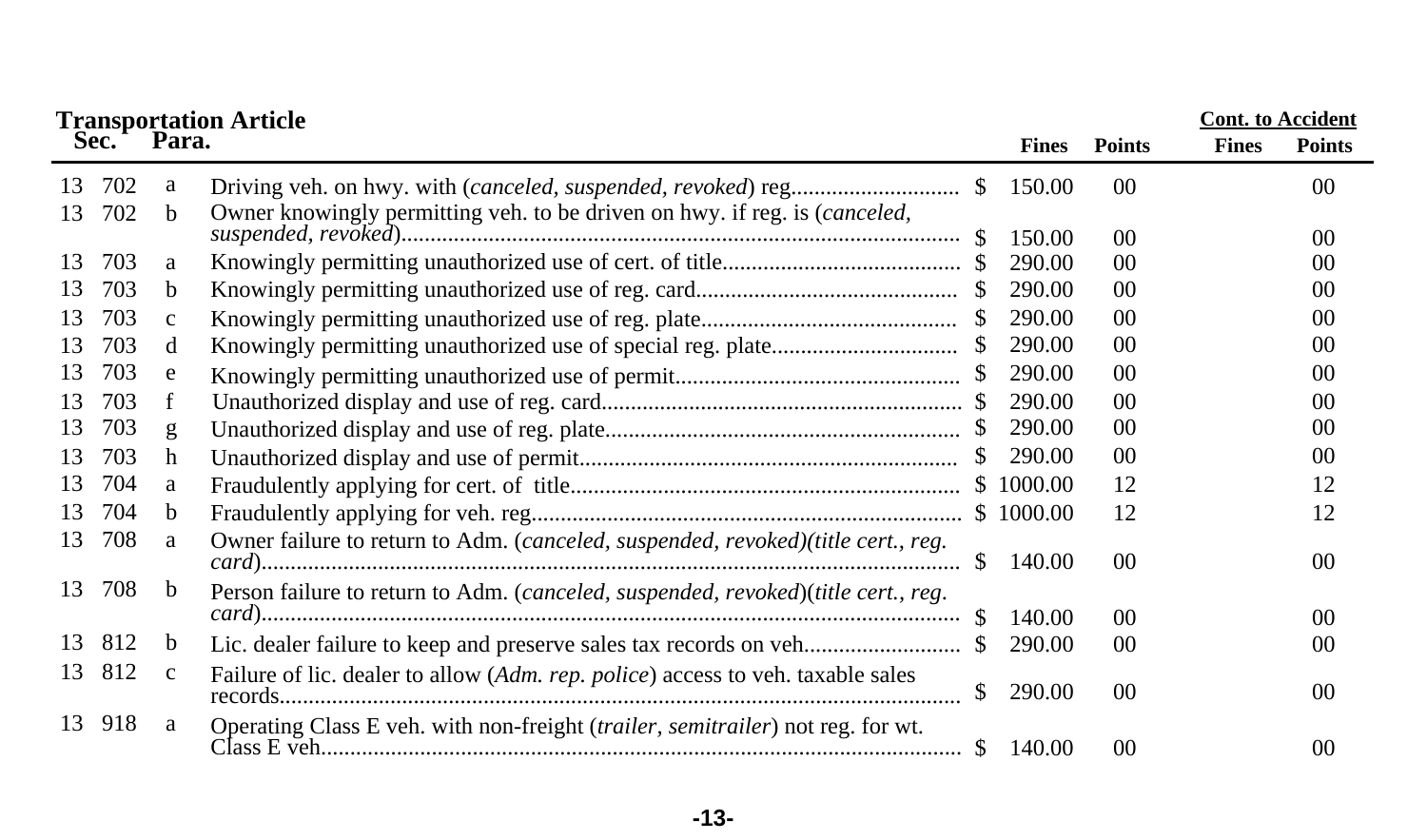|    |        |              |                                                                                           | <b>Cont.</b> to Accident |                 |               |                |
|----|--------|--------------|-------------------------------------------------------------------------------------------|--------------------------|-----------------|---------------|----------------|
|    |        |              | <b>Transportation Article<br/>Sec. Para.</b>                                              | <b>Fines</b>             | <b>Points</b>   | <b>Fines</b>  | <b>Points</b>  |
|    | 13 918 | b            | Operating Class E veh. with freight (trailer, semitrailer) not reg. for combined          | 140.00                   | 00 <sup>0</sup> |               | 00             |
| 13 | 919    | b            | Operating registered dump service veh. exceeding wt. limit for 2 axles See 27-105         |                          | 00 <sup>0</sup> |               | 00             |
| 13 | 919    | c1           | Operating registered dump service veh. exceeding wt. limit for 3 axles See 27-105         |                          | 00 <sup>0</sup> |               | 00             |
| 13 | 919    | c2           | Operating registered dump service veh. exceeding wt. limit for 4 or more axles See 27-105 |                          | 00 <sup>0</sup> |               | 00             |
| 13 | 919    | $\mathbf{g}$ | Operating registered dump service vehicle exceeding 45 mph on other than two              |                          | 0 <sub>1</sub>  | \$.<br>180.00 | 03             |
|    | 13 919 | h            | Hauling loose material in registered dump service veh. exceeding max. allowed             |                          | 0 <sup>0</sup>  |               | 00             |
|    | 13 919 |              | Operating registered dump service veh. in excess of 65,000 lbs. not in                    |                          | 00 <sup>0</sup> |               | 00             |
| 13 | 920    | g            | Failure of tow truck operator to display Admin. authorized reg. plates \$ 140.00          |                          | 00 <sup>0</sup> |               | 00             |
| 13 | 920    | h1           | Failure of tow truck owner or operator to obtain required liability insurance MA          |                          | 0 <sup>0</sup>  |               | 00             |
| 13 | 920    | h2           | Failure of tow truck owner or operator to provide a federal employer                      |                          | 00 <sup>0</sup> |               | 00             |
| 13 | 920    |              | h2i Failure of tow truck owner or operator to provide a U.S. DOT motor carrier            |                          | 0 <sup>0</sup>  |               | 0 <sup>0</sup> |
| 13 | 920    |              | h2ii Failure of tow truck owner or operator to provide an Interstate Commerce             |                          |                 |               |                |
|    |        |              |                                                                                           |                          | 0 <sup>0</sup>  |               | 00             |
| 13 | 920    |              | Operating a rollback in combination with a vehicle being towed without                    |                          | 0 <sup>0</sup>  |               | 00             |
| 13 | 920    |              |                                                                                           |                          | $00\,$          |               | 00             |
| 13 | 921    | d1           |                                                                                           | 60.00                    | 0 <sup>0</sup>  |               | 00             |
| 13 | 921    | d2           |                                                                                           | 60.00                    | 0 <sup>0</sup>  |               | 00             |
| 13 | 924    | d            |                                                                                           | 90.00                    | 0 <sup>0</sup>  |               | $00\,$         |

**-14-**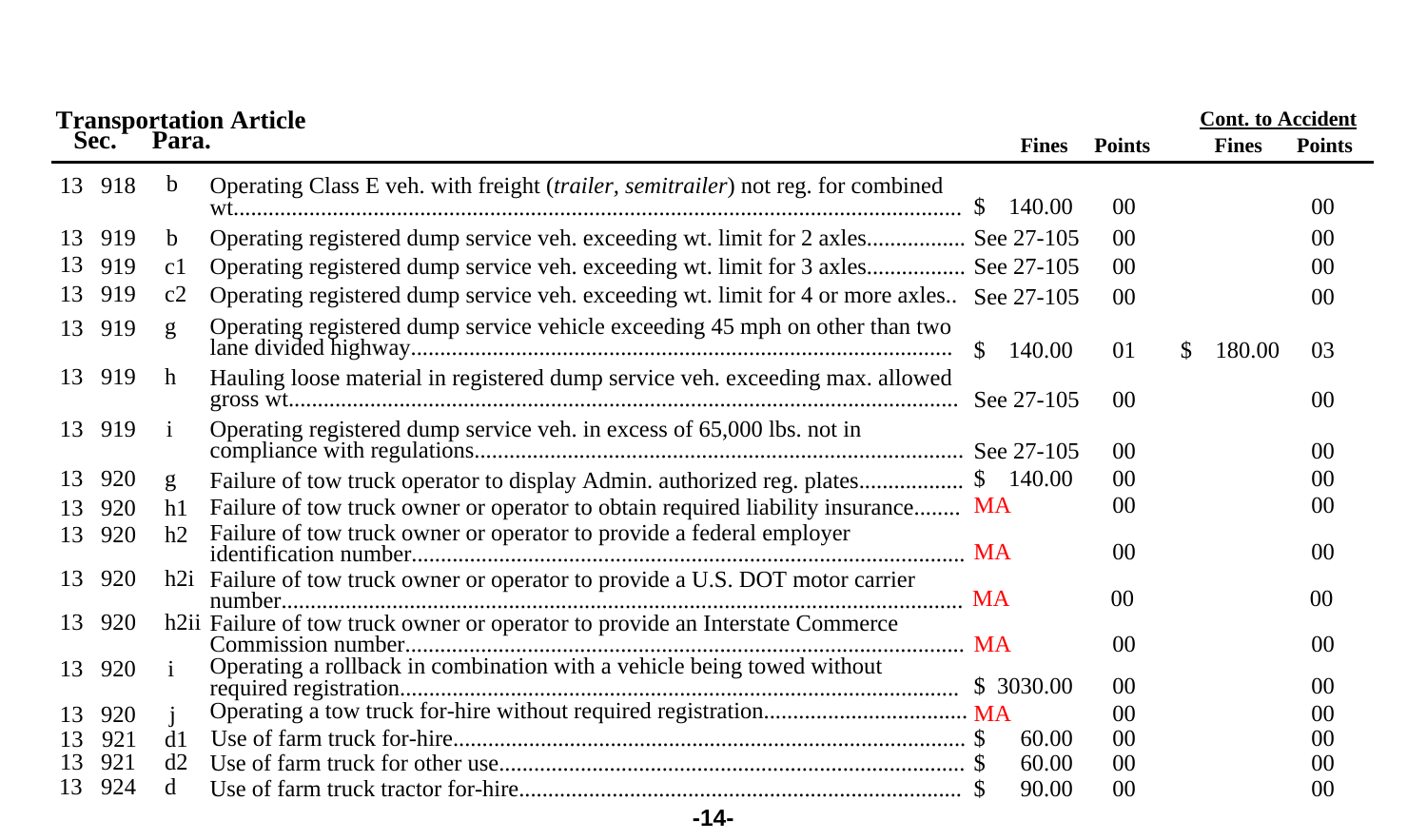| <b>Cont.</b> to Accident<br><b>Transportation Article<br/>Sec. Para.</b> |            |              |                                                                                      |              |              |                 |              |                 |  |  |
|--------------------------------------------------------------------------|------------|--------------|--------------------------------------------------------------------------------------|--------------|--------------|-----------------|--------------|-----------------|--|--|
|                                                                          |            |              |                                                                                      |              | <b>Fines</b> | <b>Points</b>   | <b>Fines</b> | <b>Points</b>   |  |  |
| 13                                                                       | 924        | e            |                                                                                      |              | 90.00        | 00 <sup>0</sup> |              | 00 <sup>0</sup> |  |  |
| 13                                                                       | 930        | d            |                                                                                      |              | 90.00        | 00              |              | 00              |  |  |
| 13                                                                       | 930        | e            |                                                                                      |              | 90.00        | 00              |              | 00 <sup>2</sup> |  |  |
| 13.                                                                      | $936.2$ e1 |              | Unlawful use of historic motor vehicle for (general transportation, commercial       |              | 140.00       | 0 <sup>0</sup>  |              | 0 <sup>0</sup>  |  |  |
| 13                                                                       | 940        | $\mathbf{c}$ |                                                                                      |              | 140.00       | 00 <sup>0</sup> |              | 00              |  |  |
| 13                                                                       | 941        | $\mathbf{c}$ |                                                                                      |              | 140.00       | 00 <sup>0</sup> |              | 00              |  |  |
| 13                                                                       | 942        | $\mathbf{C}$ |                                                                                      |              | 140.00       | 00              |              | 00              |  |  |
| 13                                                                       | 943        | $\mathbf{c}$ |                                                                                      | <sup>S</sup> | 140.00       | 00 <sup>0</sup> |              | 00              |  |  |
| 13                                                                       | 944        | $\mathbf{C}$ |                                                                                      |              | 140.00       | 00              |              | 00              |  |  |
| 13                                                                       | 945        | $\mathbf{c}$ |                                                                                      |              | 140.00       | 00 <sup>0</sup> |              | 00              |  |  |
| 13                                                                       | 946        | $\mathbf{C}$ | Unlawful use of Class 5 transporter reg. plate other than as permitted in 13-625 $\$ |              | 140.00       | 00              |              | 00              |  |  |
|                                                                          |            |              | <b>ANTI THEFT LAWS</b>                                                               |              |              |                 |              |                 |  |  |
| 14                                                                       | 102        | a            |                                                                                      |              |              | 12              |              | 12              |  |  |
|                                                                          | 14 102     | b            |                                                                                      |              |              | 12              |              | 12              |  |  |
| 14                                                                       | 103        | a            |                                                                                      |              |              | 00 <sup>0</sup> |              | 00              |  |  |
| 14                                                                       | 103        | b            |                                                                                      |              |              | 0 <sup>0</sup>  |              | 00              |  |  |
| 14                                                                       | 104        | a            |                                                                                      |              |              | 00 <sup>0</sup> |              | 00              |  |  |
| 14                                                                       | 104        | <sub>b</sub> |                                                                                      |              |              | $00\,$          |              | 00              |  |  |
| 14                                                                       | 104        | $\mathbf{C}$ |                                                                                      |              |              | 0 <sup>0</sup>  |              | 00              |  |  |
| 14                                                                       | 104        | d            | (Manipulate, Attempt to manipulate) any veh. device with malicious intent MA         |              |              | 00 <sup>0</sup> |              | 00              |  |  |
|                                                                          | 14 105     | a            |                                                                                      |              |              | $00\,$          |              | 00              |  |  |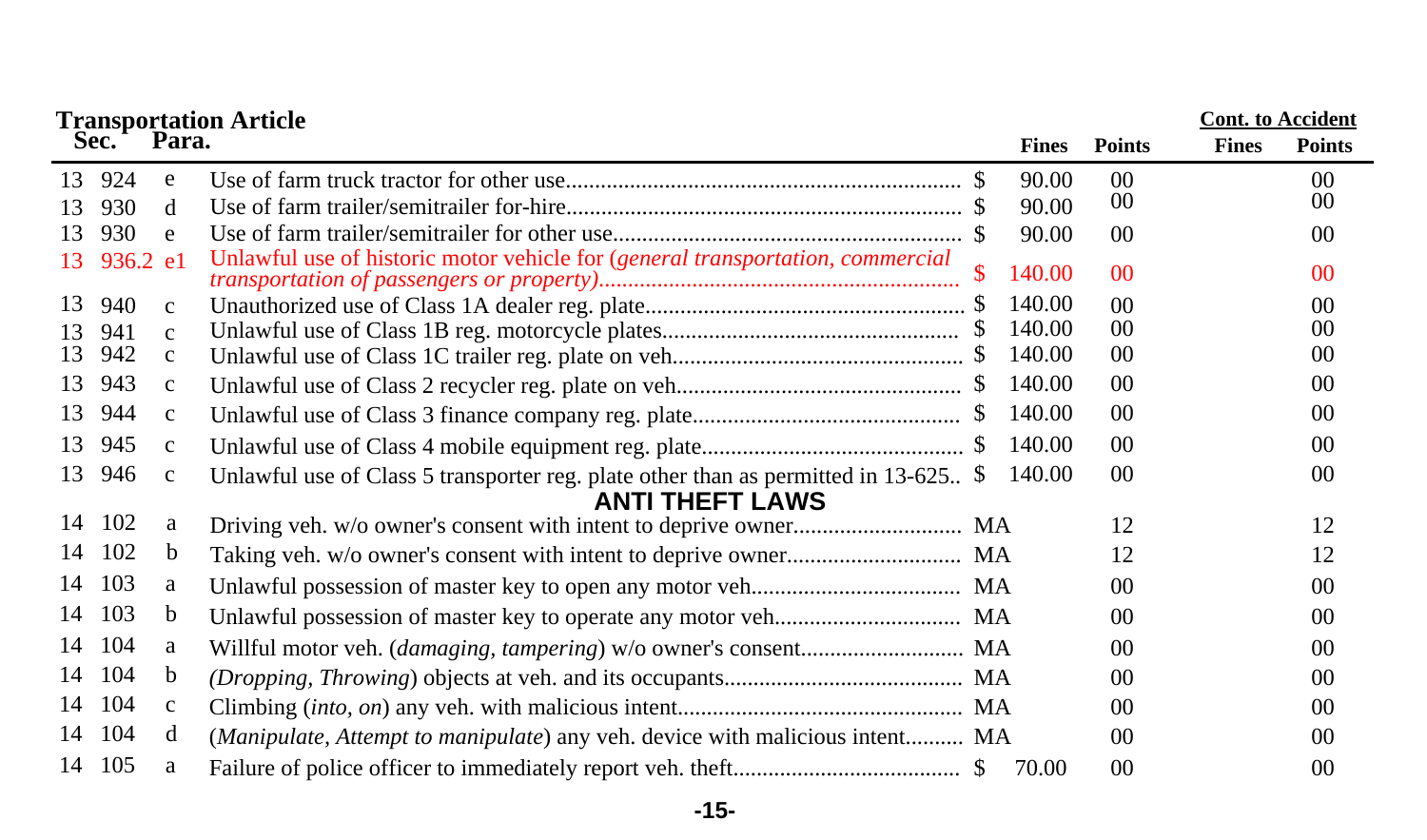|    |                    |              | <b>Transportation Article</b>                                                     |              |              |                 |              | <b>Cont.</b> to Accident |
|----|--------------------|--------------|-----------------------------------------------------------------------------------|--------------|--------------|-----------------|--------------|--------------------------|
|    | Sec.               | Para.        |                                                                                   |              | <b>Fines</b> | <b>Points</b>   | <b>Fines</b> | <b>Points</b>            |
| 14 | 105                | $\mathbf{C}$ |                                                                                   | <sup>S</sup> | 70.00        | $00\,$          |              | 00                       |
| 14 | 105                | e            |                                                                                   |              | 70.00        | 00 <sup>1</sup> |              | 00                       |
| 14 | $105.1 \text{ a}$  |              |                                                                                   |              | 70.00        | 00 <sup>2</sup> |              | 0 <sup>0</sup>           |
| 14 | 105.1 <sub>b</sub> |              | Failure of secured party taking veh. to furnish veh. ID information to police \$  |              | 70.00        | 00 <sup>1</sup> |              | 00                       |
| 14 | 106                | a            |                                                                                   | S            | 140.00       | 00 <sup>1</sup> |              | 00                       |
| 14 | 106                | b.           |                                                                                   |              | 140.00       | 00 <sup>1</sup> |              | 0 <sup>0</sup>           |
| 14 | 107                | b            |                                                                                   |              |              | 00 <sup>0</sup> |              | 0 <sup>0</sup>           |
| 14 | 107                | $\mathbf{C}$ |                                                                                   |              |              | 00 <sup>2</sup> |              | 0 <sup>0</sup>           |
| 14 | 107                | d            |                                                                                   | MA           |              | 00 <sup>°</sup> |              | 0 <sup>0</sup>           |
| 14 | 107                | e            |                                                                                   | MA           |              | 00 <sup>0</sup> |              | 0 <sup>0</sup>           |
| 14 | 107                |              | Knowingly (purchase, sell, possess, dispose of) veh. with removed ID              | MA           |              | 00 <sup>°</sup> |              | 00                       |
| 14 | 107                | g            | Knowingly (purchase, sell, possess, dispose of) veh. with falsified ID            | МA           |              | 00 <sup>1</sup> |              | 0 <sup>0</sup>           |
| 14 | 107                | h            | Knowingly (purchase, sell, possess, dispose of) veh. with removed engine ID       | MA           |              | 00 <sup>°</sup> |              | 00                       |
| 14 | 107                |              | Knowingly (purchase, sell, possess, dispose of) veh. with falsified engine ID     | MA           |              | 00 <sup>0</sup> |              | 0 <sup>0</sup>           |
| 14 | 107                |              | Removal of veh. (reg. card, plate) with intent to (conceal, misrepresent) (veh.   | MA           |              | 00 <sup>1</sup> |              | 0 <sup>0</sup>           |
| 14 | 107                | $\mathbf{k}$ | Attaching unauthorized veh. reg. plate with intent to (conceal, misrepresent)     |              |              | 00 <sup>1</sup> |              | $00\,$                   |
|    | 14 108             | a            | Fraudulent possession of veh. (ownership reg. plate, card, title cert., ID        | \$           | 290.00       | 00 <sup>1</sup> |              | $00\,$                   |
| 14 | 108                | b.           | Fraudulent (giving, selling, attempting to sell) veh. (ownership reg., ID plates, | <sup>S</sup> | 290.00       | 00 <sup>0</sup> |              | 00 <sup>0</sup>          |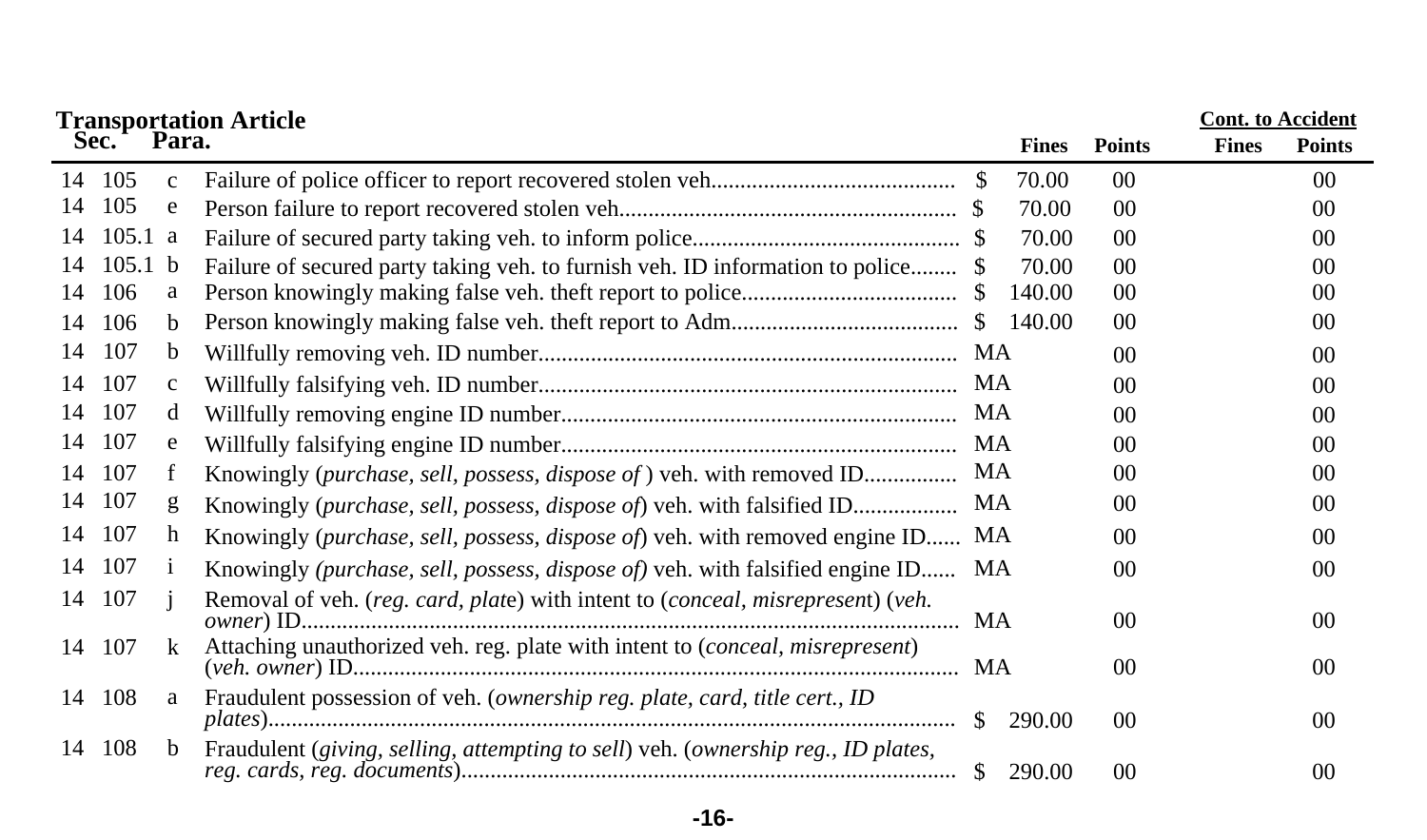|    | <b>Transportation Article</b>                  |              | <b>Cont.</b> to Accident                                                                                                                                    |                         |                 |              |                 |  |  |  |
|----|------------------------------------------------|--------------|-------------------------------------------------------------------------------------------------------------------------------------------------------------|-------------------------|-----------------|--------------|-----------------|--|--|--|
|    | Sec.                                           | Para.        |                                                                                                                                                             | <b>Fines</b>            | <b>Points</b>   | <b>Fines</b> | <b>Points</b>   |  |  |  |
|    | 14 110                                         | b.           | Fraudulently (falsifying, attempting to falsify)(certificate of title, reg. card, reg.<br>plate, validation tab, permit, other official document) issued by |                         | 12              |              | 12              |  |  |  |
|    | 14 110                                         | $\mathbf{c}$ | Fraudulently possess paraphenalia to (make, construct) false veh. (ownership,                                                                               |                         | 00 <sup>0</sup> |              | 00 <sup>2</sup> |  |  |  |
|    | 14 110                                         | d            | Fraudulently possess false veh. (ownership, reg.) materials with intent to (give,                                                                           | MA                      | 00 <sup>0</sup> |              | 00 <sup>2</sup> |  |  |  |
| 14 | 110                                            | e            |                                                                                                                                                             |                         | 12              |              | 12              |  |  |  |
| 14 | 110                                            |              |                                                                                                                                                             |                         | 00 <sup>0</sup> |              | 00 <sup>2</sup> |  |  |  |
| 14 | 110                                            | g            |                                                                                                                                                             |                         | 00 <sup>0</sup> |              | 00 <sup>2</sup> |  |  |  |
|    | <b>LICENSING OF BUSINESSES AND OCCUPATIONS</b> |              |                                                                                                                                                             |                         |                 |              |                 |  |  |  |
| 15 | 105                                            | a            | Failure to (conduct licensed activity, maintain records as required) at fixed                                                                               | 290.00                  | 00 <sup>1</sup> |              | 00 <sup>2</sup> |  |  |  |
| 15 | 105                                            | b            | (Removing, Relocating) licensed dealer activity w/o supplemental license \$                                                                                 | 290.00                  | 00 <sup>0</sup> |              | 00 <sup>2</sup> |  |  |  |
| 15 | 105                                            | $\mathbf{c}$ | Opening additional dealer licensed activity location w/o supplemental license \$                                                                            | 290.00                  | 00              |              | 00              |  |  |  |
| 15 | 106                                            | a            | Licensee failure to report obtained dealer license information change to Adm.                                                                               | 290.00<br><sup>\$</sup> | 00 <sup>1</sup> |              | 00 <sup>2</sup> |  |  |  |
| 15 | 106                                            | <sub>b</sub> | Licensee failure to report retained dealer license information change to Adm.                                                                               | 290.00                  | 00 <sup>0</sup> |              | 00 <sup>2</sup> |  |  |  |
| 15 | 111                                            | a            |                                                                                                                                                             | 290.00                  | $00\,$          |              | 00 <sup>2</sup> |  |  |  |
| 15 | 111                                            | b.           |                                                                                                                                                             | 290.00                  | 00 <sup>0</sup> |              | 00 <sup>2</sup> |  |  |  |
| 15 | 112                                            | a            | Failure to inform motorized minibike buyer in writing of illegal hwy. use \$                                                                                | 290.00                  | 00 <sup>0</sup> |              | 00 <sup>2</sup> |  |  |  |
| 15 | 112                                            | b.           | Failure to inform motorized minibike buyer in writing of legal limits on use \$                                                                             | 290.00                  | 00 <sup>0</sup> |              | 0 <sup>0</sup>  |  |  |  |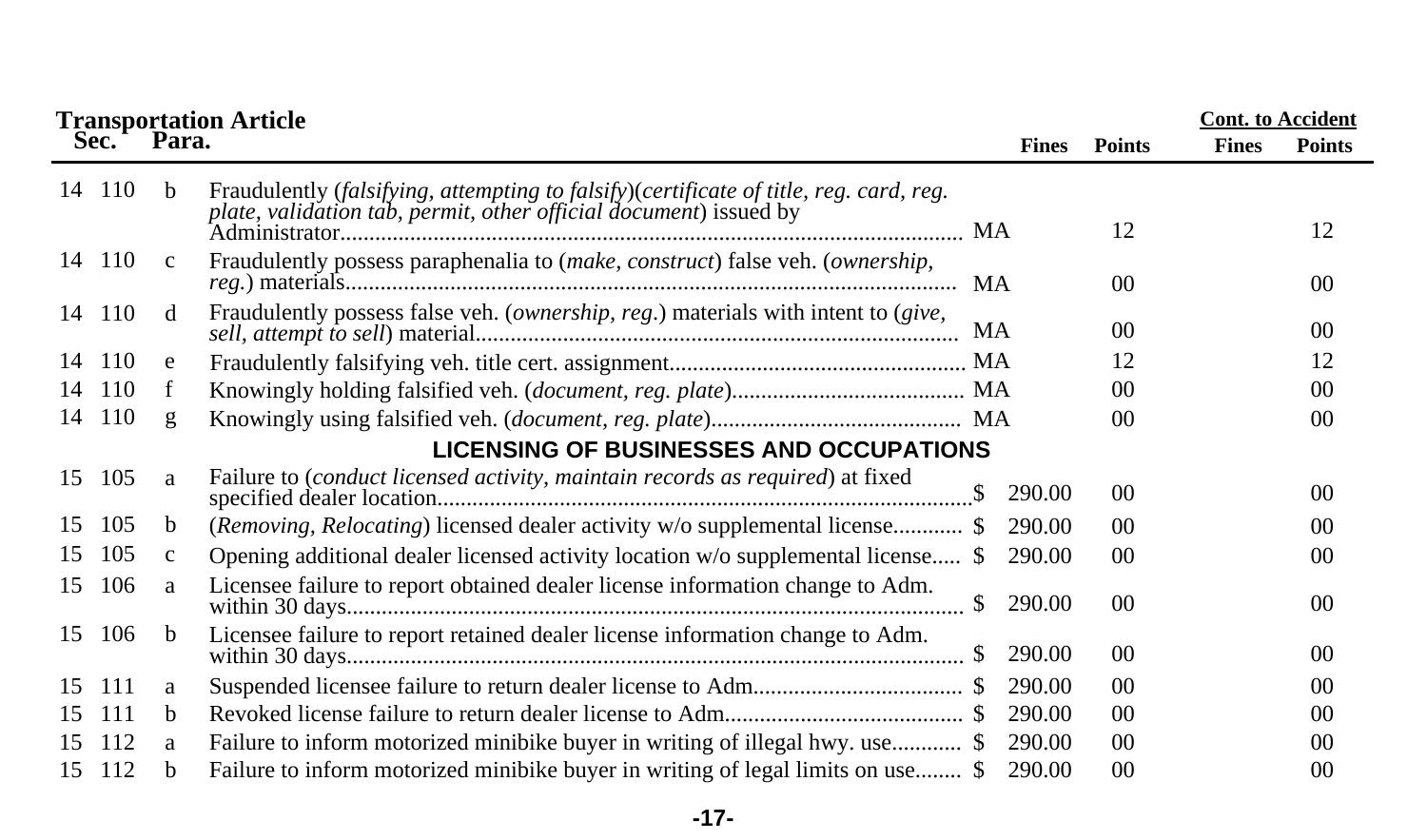|    |                    |              | <b>Transportation Article</b>                                                                                                                                                     |              |                | <b>Cont.</b> to Accident |                 |
|----|--------------------|--------------|-----------------------------------------------------------------------------------------------------------------------------------------------------------------------------------|--------------|----------------|--------------------------|-----------------|
|    | Sec.               | Para.        |                                                                                                                                                                                   | <b>Fines</b> | <b>Points</b>  | <b>Fines</b>             | <b>Points</b>   |
|    | 15 202             | a            | Unlicensed manuf. transfer to (dealer, distributor) (new motor veh., truck                                                                                                        | 290.00       | 0 <sup>0</sup> |                          | 00              |
| 15 | 202                | b.           | Unlicensed distributor transfer to dealer any (new motor veh., new two-stage<br><sup>\$</sup>                                                                                     | 290.00       | 0 <sup>0</sup> |                          | 00              |
| 15 | 202                | $\mathbf{c}$ | Unlicensed person conducting business of a factory branch in new (motor vehs.,<br>$\mathbb{S}$                                                                                    | 290.00       | 0 <sup>0</sup> |                          | 00              |
| 15 | 206.1 <sub>b</sub> |              | Failure of (Mfr., Distributor, Factory branch agent) to act in good faith in<br>$(franchise\ agreenents, transactions).$                                                          | 290.00       | 0 <sup>0</sup> |                          | 00 <sup>2</sup> |
| 15 | 207                | b            | (Mfr., Distributor, Factory branch) coercing dealer to make agreement                                                                                                             | 290.00       | 0 <sup>0</sup> |                          | 00              |
| 15 | 207                | $\mathbf{c}$ | (Mfr., Distributor, Factory branch) coercing dealer to (order, accept) (unwanted<br>-SS                                                                                           | 290.00       | 0 <sup>0</sup> |                          | 00 <sup>2</sup> |
| 15 | 207                | d1           | (Mfr., Distributor, Factory branch) (requiring, coercing) dealer to eliminate use<br><sup>\$</sup>                                                                                | 290.00       | 0 <sup>0</sup> |                          | 00 <sup>2</sup> |
| 15 | 207                | d2           | (Mfr., Distributor, Factory branch) (requiring, coercing) dealer to materially<br>-SS                                                                                             | 290.00       | 0 <sup>0</sup> |                          | 00              |
| 15 | 207                | el           | (Mfr., Distributor, Factory branch) (requiring, coercing) dealer to adhere to<br><sup>\$</sup>                                                                                    | 290.00       | 0 <sup>0</sup> |                          | 00 <sup>2</sup> |
| 15 | 207                | e3           | Failure of (Mfr., Distributor, Factory branch) to establish objectivity of survey                                                                                                 | 290.00       | 00             |                          | 00              |
| 15 | 207                | f            | (Mfr., Distributor, Factory branch) offering contract containing provision for<br>\$                                                                                              | 290.00       | 0 <sup>0</sup> |                          | 00              |
| 15 | 207                |              | h2i (Mfr., Distributor, Factory branch) unlawfully requiring dealer to alter or<br><sup>\$</sup>                                                                                  | 290.00       | 0 <sup>0</sup> |                          | 00              |
| 15 | 207                |              | h2ii (Mfr., Distributor, Factory branch) (denying, threatening to deny) benefit<br>generally available to all for dealer's failure to alter or replace dealership<br><sup>S</sup> | 290.00       | 0 <sup>0</sup> |                          | 0 <sup>0</sup>  |
|    |                    |              |                                                                                                                                                                                   |              |                |                          |                 |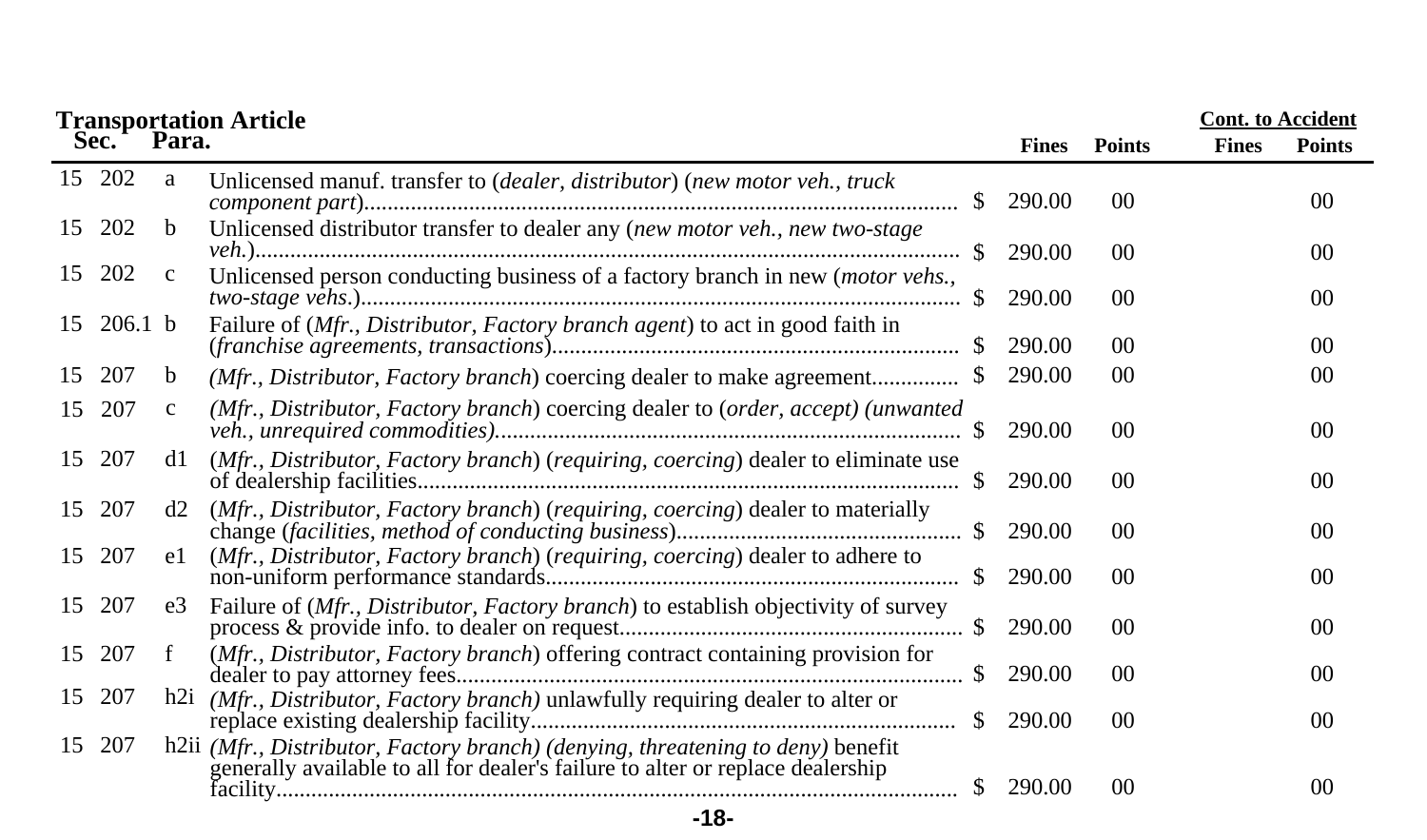|    |     |                 | <b>Transportation Article<br/>Sec. Para.</b>                                                                                                                            |               |              | <b>Cont.</b> to Accident |              |               |
|----|-----|-----------------|-------------------------------------------------------------------------------------------------------------------------------------------------------------------------|---------------|--------------|--------------------------|--------------|---------------|
|    |     |                 |                                                                                                                                                                         |               | <b>Fines</b> | <b>Points</b>            | <b>Fines</b> | <b>Points</b> |
| 15 | 207 | h <sub>3i</sub> | (Mfr., Distributor, Factory branch) (reducing price of motor vehicle, requiring<br>different financing terms) in exchange for agreement to maintain exclusive sales     |               | 290.00       | 0 <sup>0</sup>           |              | 00            |
| 15 | 207 |                 | h3ii (Mfr., Distributor, Factory branch) (reducing price of motor vehicle, requiring<br>different financing terms) in exchange for agreement to (build, alter) sales or | <sup>S</sup>  | 290.00       | 0 <sup>0</sup>           |              | 00            |
| 15 | 207 |                 | h3iii (Mfr., Distributor, Factory branch) (reducing price of motor vehicle, requiring<br>different financing terms) in exchange for agreement to participate in a floor | S.            | 290.00       | 00                       |              | 00            |
| 15 | 207 |                 | (Mfr., Distributor, Factory branch) discriminating among dealers in any                                                                                                 |               | 290.00       | 0 <sup>0</sup>           |              | 00            |
| 15 | 208 | a               | Manuf. refusal to deliver to (dealer, distributor) new (motor veh., truck comp.                                                                                         | <sup>\$</sup> | 290.00       | 0 <sup>0</sup>           |              | 00            |
| 15 | 208 | <sub>b</sub>    | Distributor refusal to deliver to franchised dealer new advertised and available                                                                                        |               | 290.00       | 0 <sup>0</sup>           |              | 00            |
| 15 | 209 | a               |                                                                                                                                                                         |               | 290.00       | 0 <sup>0</sup>           |              | 00            |
| 15 | 209 | b               |                                                                                                                                                                         |               | 290.00       | 0 <sup>0</sup>           |              | 00            |
| 15 | 209 | $\mathbf c$     |                                                                                                                                                                         | <sup>S</sup>  | 290.00       | 0 <sup>0</sup>           |              | 00            |
| 15 | 209 | f               | (Mfr., Distributor, Factory branch) failure to pay dealer fair value upon                                                                                               |               | 290.00       | 0 <sup>0</sup>           |              | 00            |
| 15 | 210 | a               |                                                                                                                                                                         |               | 290.00       | 0 <sup>0</sup>           |              | 00            |
| 15 | 210 | b               |                                                                                                                                                                         |               | 290.00       | 0 <sup>0</sup>           |              | 00            |
| 15 | 210 | $\mathbf{c}$    |                                                                                                                                                                         |               | 290.00       | 0 <sup>0</sup>           |              | 00            |
| 15 | 211 | a               | Manufacturer/affiliate preventing transfer of veh. dealership interest                                                                                                  |               | 290.00       | 0 <sup>0</sup>           |              | 00            |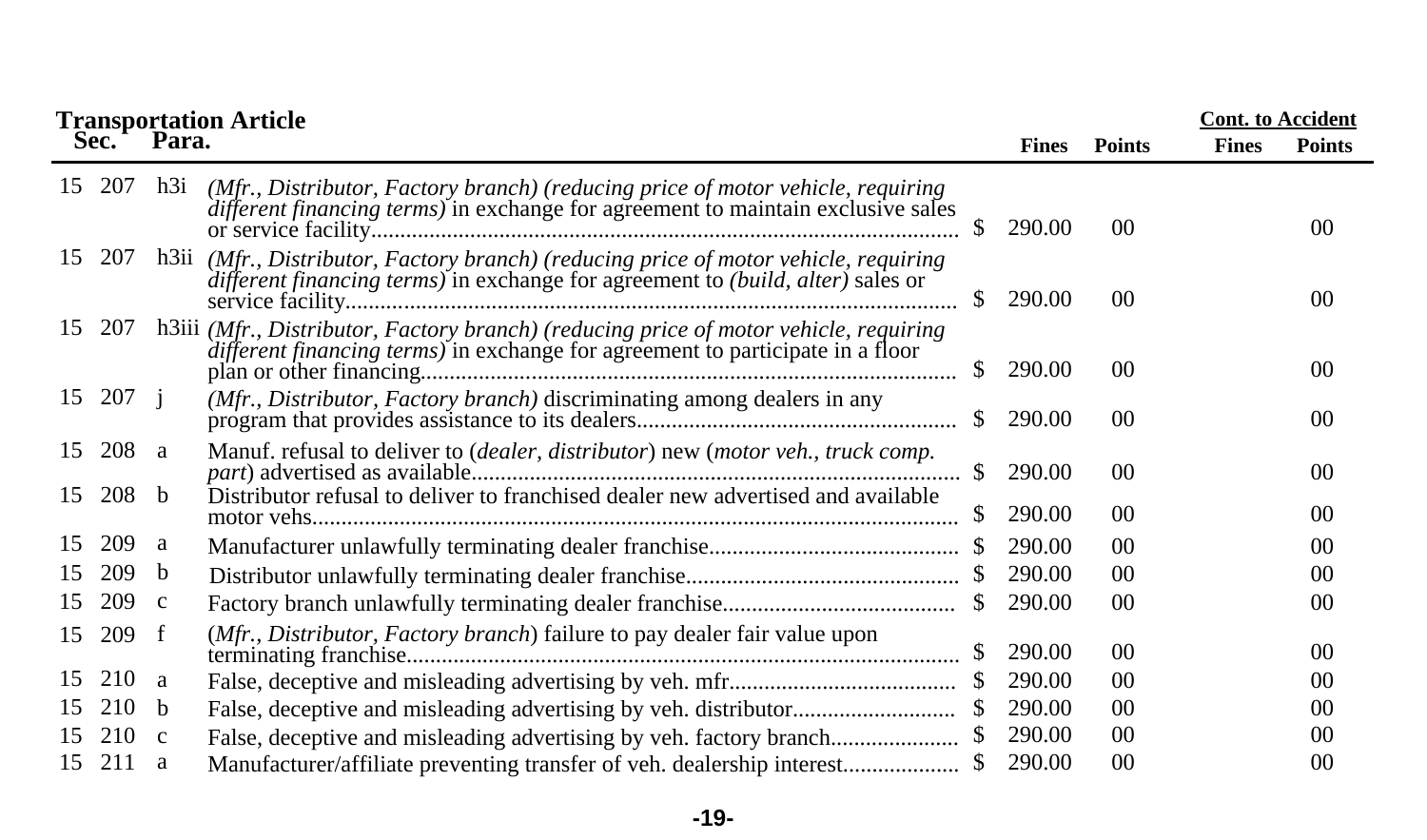|    |             |              | <b>Transportation Article<br/>Sec. Para.</b>                                     |               |              |                |              | <b>Cont. to Accident</b> |
|----|-------------|--------------|----------------------------------------------------------------------------------|---------------|--------------|----------------|--------------|--------------------------|
|    |             |              |                                                                                  |               | <b>Fines</b> | <b>Points</b>  | <b>Fines</b> | <b>Points</b>            |
| 15 | 211         | b            | Distributor/affiliate preventing transfer of veh. dealership interest            |               | 290.00       | 00             |              | 0 <sup>0</sup>           |
| 15 | 211         | $\mathbf{C}$ | Factory branch/affiliate preventing transfer of veh. dealership interest         | S.            | 290.00       | 00             |              | $00\,$                   |
| 15 | 211         | d1           | (Sale, Assignment, Transfer) of dealer veh. franchise right w/o manf.            |               |              |                |              |                          |
|    |             |              |                                                                                  |               | 290.00       | 0 <sup>0</sup> |              | 00                       |
| 15 | 211         | e            |                                                                                  |               | 290.00       | 00             |              | 00                       |
| 15 | 211         | f1           | (Sale, Assignment, Transfer) of dealer veh. franchise right w/o distributor      |               |              |                |              |                          |
|    |             |              |                                                                                  |               | 290.00       | 00             |              | 0 <sup>0</sup>           |
| 15 | 211         | g            |                                                                                  |               | 290.00       | $00\,$         |              | $00\,$                   |
| 15 | 211         | h1           | (Sale, Assigment, Transfer) of dealer veh. franchise right w/o factory branch    | -SS           | 290.00       | 00             |              | 00                       |
| 15 | 211         |              |                                                                                  |               |              |                |              |                          |
|    |             |              |                                                                                  |               | 290.00       | 00             |              | $00\,$                   |
| 15 | 211         |              | (Mfr., Distributor, Factory branch) imposing condition on approval of sale,      |               |              |                |              |                          |
|    |             |              |                                                                                  |               | 290.00       | 00             |              | 00                       |
|    | 15 211      | k            | (Mfr., Distributor, Factory branch) taking action to prevent/refuse (sale,       |               |              |                |              |                          |
|    |             |              | transfer, assignment) of ownership of (dealership, franchise, management)        | S.            | 290.00       | 00             |              | 00                       |
|    | 15 212.1 d  |              | (Mfr., Distributor, Factory branch) (refusing to pay, claim reimbursement from)  |               |              |                |              |                          |
|    |             |              | dealer for <i>(sales, incentives, payments)</i> related to sale of motor vehicle | SS.           | 290.00       | 00             |              | 00                       |
| 15 | 302         | a            |                                                                                  | <b>MA</b>     |              | 00             |              | 0 <sup>0</sup>           |
| 15 | 302         | b            | Conducting business of dealer after lic. (refused, revoked, suspended) in state  | MA            |              | 0 <sup>0</sup> |              | 00                       |
| 15 | 305         | f            |                                                                                  | $\mathcal{S}$ | 290.00       | 00             |              | $00\,$                   |
| 15 | 305.1 a4    |              | Wholesale dealer licensed by Administration (selling, exchanging) vehicle with   |               |              |                |              |                          |
|    |             |              |                                                                                  | -SS           | 290.00       | 0 <sup>0</sup> |              | $00\,$                   |
|    | 15 305.1 a5 |              | Wholesale dealer licensed by Administration (buying, selling, exchanging) new    |               |              |                |              |                          |
|    |             |              |                                                                                  |               | 290.00       | 00             |              | 00                       |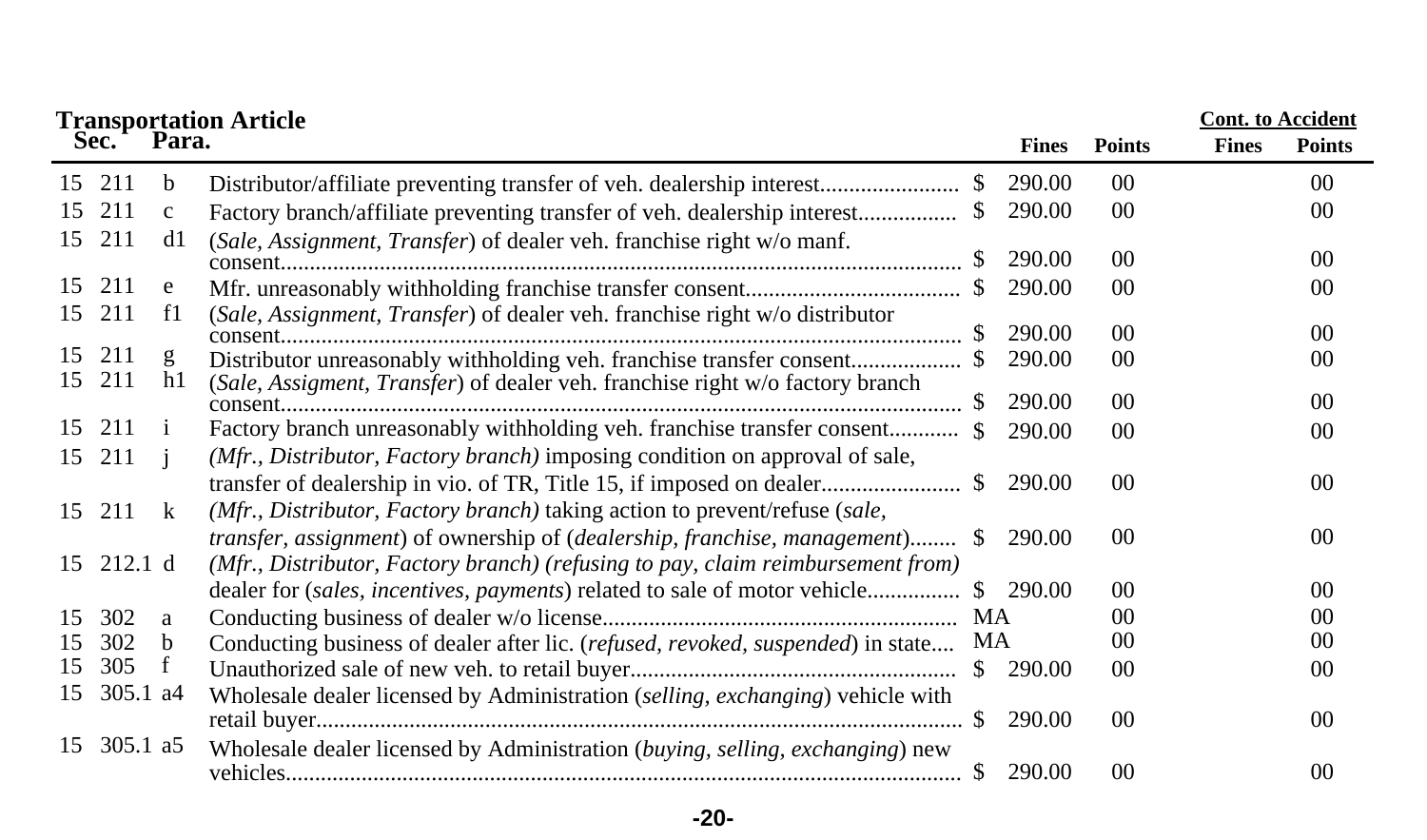|    |                       |              | <b>Transportation Article<br/>Sec. Para.</b>                                          |               |              |                 | <b>Cont.</b> to Accident |                |
|----|-----------------------|--------------|---------------------------------------------------------------------------------------|---------------|--------------|-----------------|--------------------------|----------------|
|    |                       |              |                                                                                       |               | <b>Fines</b> | <b>Points</b>   | <b>Fines</b>             | <b>Points</b>  |
|    | 15 311                | a            | Dealer failure to clearly state in veh. sale contract sale amt., interest, processing |               | 290.00       | 00 <sup>0</sup> |                          | 00             |
|    | 15 311                | h.           | Dealer failure in new veh. sales contract to include base price, mfr. code, stock     | SS.           | 290.00       | 00 <sup>0</sup> |                          | 0 <sup>0</sup> |
| 15 | 311                   | $\mathbf{c}$ | Dealer failure on veh. delivery to advise buyer of uninstalled ordered extras \$      |               | 290.00       | 00 <sup>0</sup> |                          | 00             |
| 15 | 311                   | d            | Dealer failure on veh. delivery to advise buyer of uninstalled unordered extras \$    |               | 290.00       | 0 <sup>0</sup>  |                          | 00             |
| 15 | 311                   | e            |                                                                                       |               | 290.00       | 00 <sup>0</sup> |                          | 00             |
|    | 15 311.1              | b1           | Dealer charging processing charge that (is unreasonable, exceeds \$100) and           |               | 290.00       | 00 <sup>0</sup> |                          | 00             |
|    | 15 311.1 b2           |              | Dealer failing to provide written disclosure of services included in dealer           | <sup>\$</sup> | 290.00       | 00 <sup>0</sup> |                          | 00             |
|    | 15 311.1 d            |              | Dealer failing to disclose processing and freight charges on contract for sale of     | <sup>\$</sup> | 290.00       | 00 <sup>0</sup> |                          | 00             |
|    | 15 311.1 e            |              | Dealer failing to include processing and freight charges in advertised price of       |               | 290.00       | 00 <sup>0</sup> |                          | 0 <sup>0</sup> |
| 15 | $311.1 \text{ f}$     |              |                                                                                       |               | 290.00       | 00 <sup>0</sup> |                          | 0 <sup>0</sup> |
|    | 15 311.2 b            |              | Failure of provider offering mech. repair contracts to have adequate ins.             | <sup>\$</sup> | 290.00       | 00 <sup>0</sup> |                          | 00             |
|    | 15 311.2 c            |              | Failure to offer mech. repair contract in addition to express warrant                 |               | 290.00       | 00 <sup>0</sup> |                          | 00             |
| 15 | 311.2 d<br>15 311.2 e |              | Failure to set date or odometer reading when mech. repair warranty ends and           | <sup>S</sup>  | 290.00       | 00 <sup>0</sup> |                          | 00             |
| 15 | 312                   | a            |                                                                                       | <sup>\$</sup> | 290.00       | 00 <sup>0</sup> |                          | 00             |
|    |                       |              | (Dealer, Dealer agent, Dealer employee) knowingly permitting unlicensed               |               |              | 00 <sup>0</sup> |                          | 00             |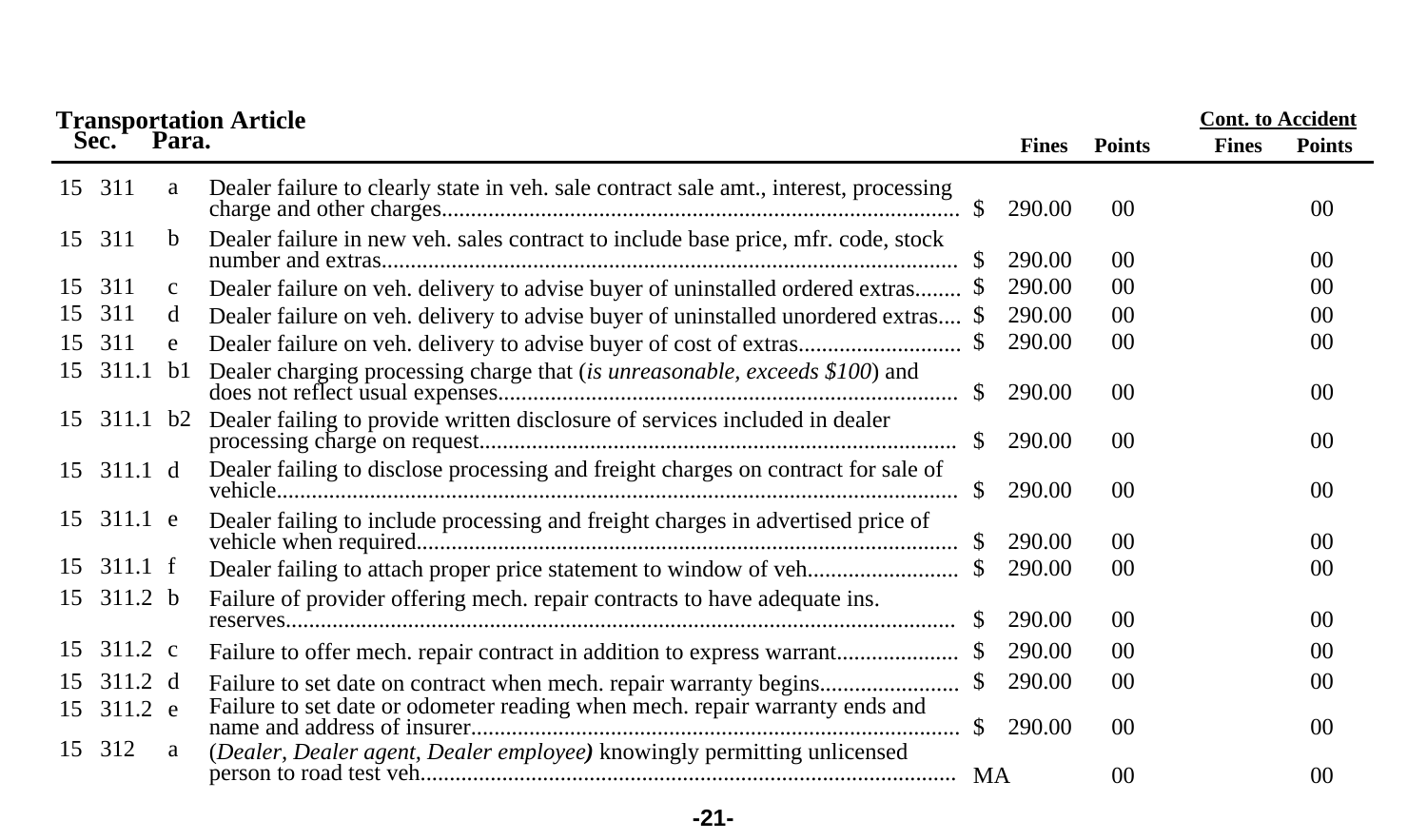|                   |              | <b>Transportation Article</b>                                                        |              |                | <b>Cont.</b> to Accident |                 |
|-------------------|--------------|--------------------------------------------------------------------------------------|--------------|----------------|--------------------------|-----------------|
| Sec. <sup>+</sup> | Para.        |                                                                                      | <b>Fines</b> | <b>Points</b>  | <b>Fines</b>             | <b>Points</b>   |
| 15 312            | b.           | (Dealer, Dealer agent, Dealer employee) making material misrepresentation in         |              | 0 <sup>0</sup> |                          | 00              |
| 15 312            | $\mathbf{c}$ | (Dealer, Dealer agent, Dealer employee) committing fraud in execution of             |              | 00             |                          | 00              |
| 15 312            | d            | (Dealer, Dealer agent, Dealer employee) knowingly (preparing, accepting)             |              | 0 <sup>0</sup> |                          | 00              |
| 15 312            | e            | (Dealer, Dealer agent, Dealer employee) willfully failing to perform veh. sales      |              | 0 <sup>0</sup> |                          | 00 <sup>2</sup> |
| 15 312            |              | (Dealer, Dealer agent, Dealer employee) materially deviating from contract           |              | 0 <sup>0</sup> |                          | $00\,$          |
| 15 312            | g            | (Dealer, Dealer agent, Dealer employee) willfully failing to comply with terms       |              | 0 <sup>0</sup> |                          | 00              |
| 15 312            | h            | (Dealer, Dealer agent, Dealer employee) renting dealer reg. plates MA                |              | 0 <sup>0</sup> |                          | 00              |
| 15 313            | a            | (Dealer, Dealer agent, Dealer employee) using (false, deceptive, misleading)         |              | 0 <sup>0</sup> |                          | 00              |
| 15 313            | h.           | (Dealer, Dealer agent, Dealer employee) advertising any veh. w/o intent to sell      |              | 0 <sup>0</sup> |                          | 00              |
| 15 313            | C1           | (Dealer, Dealer agent, Dealer employee) failing to state full delivered purchase     |              | 0 <sup>0</sup> |                          | 00              |
| 15 313            |              | cii (Dealer, Dealer agent, Dealer employee) failing to print full delivered purchase |              | 0 <sup>0</sup> |                          | 00              |
| 15 313            | d            |                                                                                      |              | 0 <sup>0</sup> |                          | 00              |
| 313<br>15         | e l          | (Dealer, Dealer agent, Dealer employee) selling limited speed vehicle w/o            |              | 0 <sup>0</sup> |                          | 00              |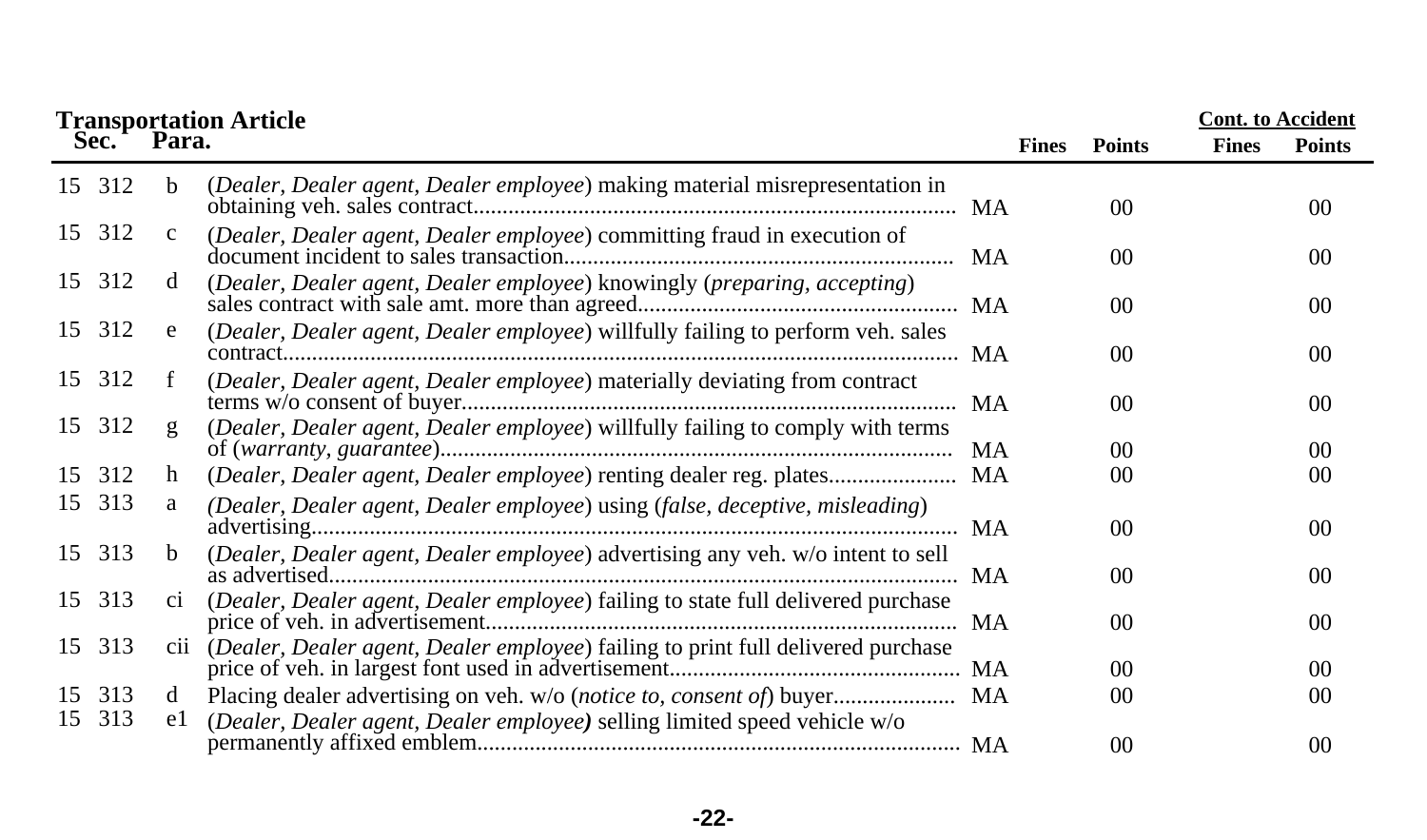|          |            |              | <b>Transportation Article</b>                                                                                                                              |              |                 |              | <b>Cont.</b> to Accident |
|----------|------------|--------------|------------------------------------------------------------------------------------------------------------------------------------------------------------|--------------|-----------------|--------------|--------------------------|
|          | Sec.       | Para.        |                                                                                                                                                            | <b>Fines</b> | <b>Points</b>   | <b>Fines</b> | <b>Points</b>            |
|          | 15 313     | e2           | (Dealer, Dealer agent, Dealer employee) failing to inform buyer of limited<br>speed veh. in writing that veh. may only be driven on hwys. where veh. speed |              | 00 <sup>0</sup> |              | 00 <sup>2</sup>          |
|          | 15 314     | a            | (Dealer, Dealer agent, Dealer employee) misrepresenting material fact in                                                                                   | MA           | 0 <sup>0</sup>  |              | 00 <sup>2</sup>          |
|          | 15 314     | <sub>h</sub> | (Dealer, Dealer agent, Dealer employee) conducting dealership in name other                                                                                |              | 00 <sup>2</sup> |              | 00 <sup>2</sup>          |
|          | 15 314     | $\mathbf{c}$ | (Dealer, Dealer agent, Dealer employee) willfully fail to notify Adm. of any                                                                               |              | $00\,$          |              | 00                       |
|          | 15 314     | d            | (Dealer, Dealer agent, Dealer employee) knowingly did business with                                                                                        |              | 00 <sup>0</sup> |              | 00 <sup>2</sup>          |
|          | 15 314     | e            | (Dealer, Dealer agent, Dealer employee) sold new veh. of unlicensed (mfr.,                                                                                 |              | 00              |              | 00                       |
|          | 15 314     | f            | (Dealer, Dealer agent, Dealer employee) willfully failed to comply with (Adm.                                                                              | <b>MA</b>    | 00 <sup>0</sup> |              | 00 <sup>2</sup>          |
| 15       | 314        | g            | (Dealer, Dealer agent, Dealer employee) willfully violating dealer lic. law                                                                                | <b>MA</b>    | 00              |              | 00 <sup>2</sup>          |
| 15       | 402        | a            |                                                                                                                                                            |              | 00 <sup>0</sup> |              | 00                       |
| 15       | 402        | <sub>b</sub> | Acting as veh. salesman w/o Adm. lic. after lic. (refused, revoked, suspended) in                                                                          |              | 00 <sup>0</sup> |              | 00 <sup>2</sup>          |
| 15<br>15 | 404<br>409 | $\mathbf{c}$ | Lic. veh. salesman acting as salesman for person other than dealer named in                                                                                | 140.00       | 00              |              | 00                       |
|          |            |              |                                                                                                                                                            | 140.00       | 0 <sup>0</sup>  |              | 00                       |
| 15       | 410        |              |                                                                                                                                                            | 140.00       | 00              |              | 00                       |
| 15       | 411        | а            | Veh. salesman fail to account for and remit payment received from veh. sales                                                                               |              | 00              |              | 00 <sup>2</sup>          |
|          | 15 411     | <sub>b</sub> |                                                                                                                                                            |              | $00\,$          |              | 00                       |

**-23-**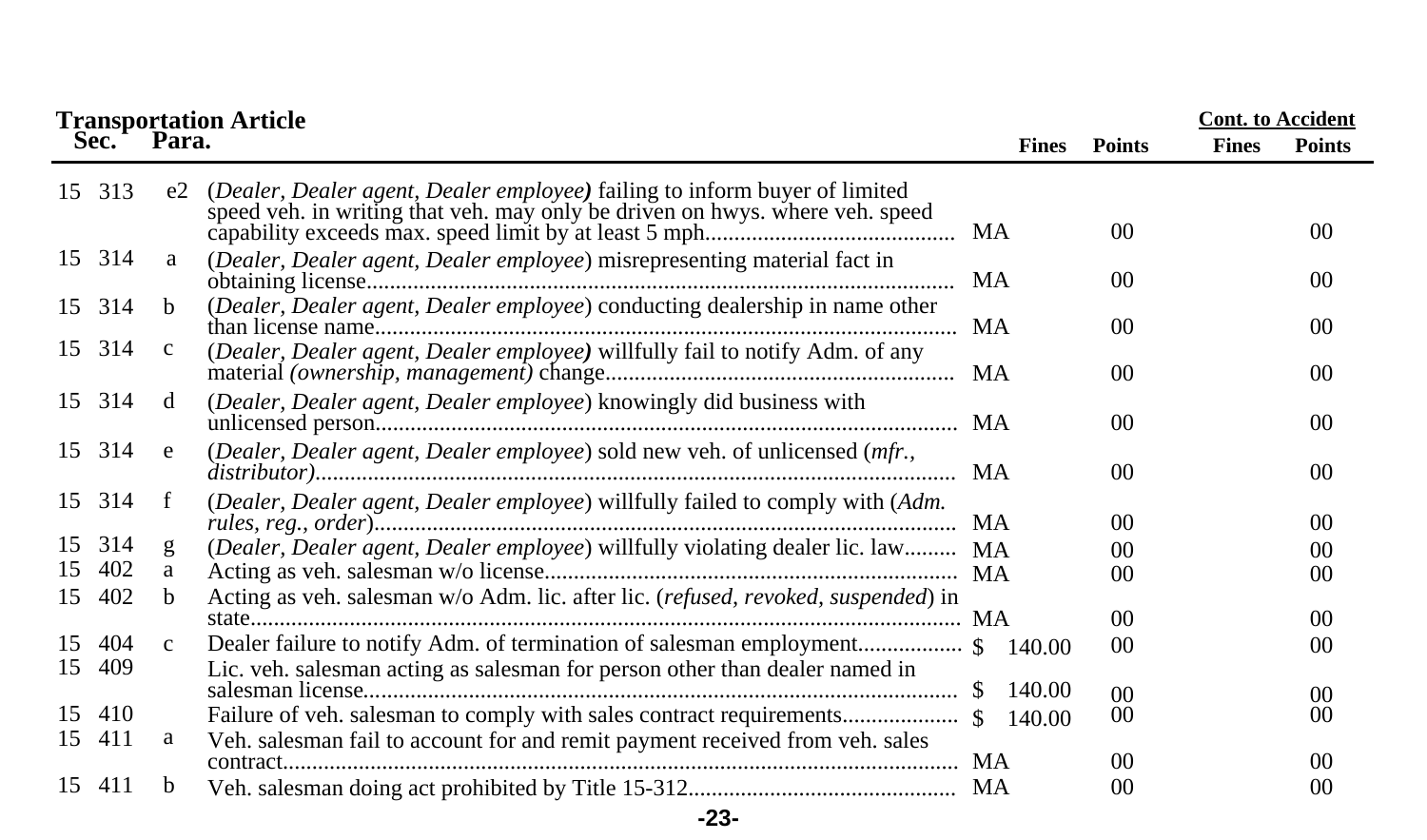|    |        |              | <b>Transportation Article</b>                                                    |           |              |                 | <b>Cont.</b> to Accident |                 |
|----|--------|--------------|----------------------------------------------------------------------------------|-----------|--------------|-----------------|--------------------------|-----------------|
|    | Sec.   | Para.        |                                                                                  |           | <b>Fines</b> | <b>Points</b>   | <b>Fines</b>             | <b>Points</b>   |
|    | 15 411 | $\mathbf{c}$ |                                                                                  | MA        |              | 00 <sup>0</sup> |                          | 00              |
| 15 | 411    | d            |                                                                                  | <b>MA</b> |              | 00 <sup>0</sup> |                          | 00              |
|    | 15 411 | e            | Veh. salesman knowingly doing business with unlicensed person required to be     |           |              |                 |                          |                 |
|    |        |              |                                                                                  | MA        |              | 00 <sup>0</sup> |                          | $00\,$          |
| 15 | 411    | f            | Failure of veh. salesman to comply with Adm. rules, regulations and orders MA    |           |              | 00              |                          | 00              |
| 15 | 502    | a            | Conducting business as auto (dismantler, recycler, scrap processor) w/o          |           |              |                 |                          |                 |
|    |        |              |                                                                                  | MA        |              | 00 <sup>0</sup> |                          | 00 <sup>2</sup> |
| 15 | 502    | <sub>b</sub> | Unlicensed person advertising for (purchase, towing, removal) of junk or         |           |              |                 |                          |                 |
|    |        |              |                                                                                  |           |              | 00 <sup>0</sup> |                          | 00 <sup>2</sup> |
| 15 | 502    | $\mathbf{C}$ | Unlicensed person storing veh. to be destroyed on private property more than 30  |           |              |                 |                          |                 |
| 15 | 507    | a            |                                                                                  | -SS       | 140.00       | 00              |                          | 00              |
|    |        |              |                                                                                  |           | 140.00       | 00 <sup>0</sup> |                          | 00              |
| 15 | 507    | b            | Failure to deliver veh. title to dismantler and recycler or scrap processor upon |           |              |                 |                          |                 |
|    |        |              |                                                                                  | -S        | 140.00       | 00 <sup>2</sup> |                          | 00 <sup>2</sup> |
| 15 | 509    | b            | Failure of (dismantler and recycler, scrap processor) to give 7 days notice of   |           |              |                 |                          |                 |
|    |        |              |                                                                                  |           | 140.00       | 00 <sup>0</sup> |                          | $00\,$          |
| 15 | 509    | d            | Failure of (dismantler and recycler, scrap processor) to obtain required         |           |              |                 |                          |                 |
|    |        |              |                                                                                  |           | 140.00       | 0 <sup>0</sup>  |                          | 00              |
|    | 15 509 | $-f$         | Failure of (dismantler and recycler, scrap processor) to keep required           |           |              |                 |                          |                 |
|    |        |              |                                                                                  |           | 140.00       | 0 <sup>0</sup>  |                          | 0 <sup>0</sup>  |
|    | 15 509 | g            | (Dismantler and recycler, scrap processor) accepting veh. transported by         |           |              |                 |                          |                 |
|    |        |              |                                                                                  |           |              | 0 <sup>0</sup>  |                          | 0 <sup>0</sup>  |
|    | 15 509 | h            | Failure of (dismantler and recycler, scrap processor) to comply with             |           |              |                 |                          |                 |
|    |        |              |                                                                                  |           |              | 0 <sup>0</sup>  |                          | 00              |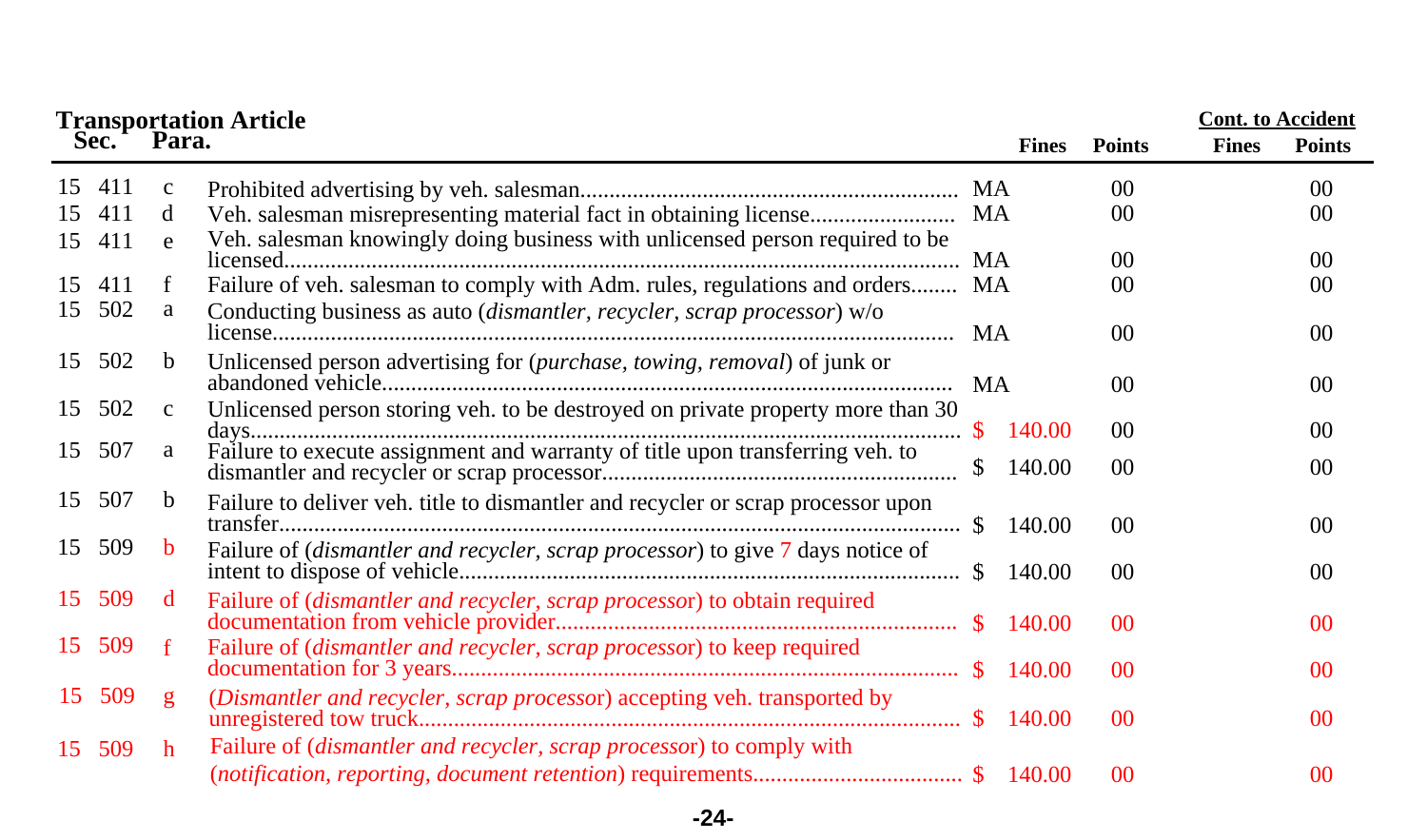|    | <b>Transportation Article</b> |              | <b>Cont.</b> to Accident                                                           |               |              |                 |              |                 |
|----|-------------------------------|--------------|------------------------------------------------------------------------------------|---------------|--------------|-----------------|--------------|-----------------|
|    | Sec. Para.                    |              |                                                                                    |               | <b>Fines</b> | <b>Points</b>   | <b>Fines</b> | <b>Points</b>   |
|    | 15 511                        | a            | Auto dismantler and recycler failure to keep accurate and complete records of      | -S            | 140.00       | 00              |              | 00              |
|    | 15 511                        | $\mathbf{C}$ | Failure of dismantler and recycler or scrap processor to notify Adm. of acquired   |               | 140.00       | 0 <sup>0</sup>  |              | 00 <sup>2</sup> |
|    | 15 513                        | a            |                                                                                    |               | 140.00       | 00              |              | 00              |
|    | 15 513                        | b            |                                                                                    |               | 140.00       | 00              |              | 00              |
| 15 | 602                           |              |                                                                                    |               | 290.00       | 0 <sup>0</sup>  |              | 0 <sup>0</sup>  |
| 15 | 606                           | a            | Material misrepresentation to Adm. by veh. title service (agent, employee) \$      |               | 290.00       | 0 <sup>0</sup>  |              | 00              |
|    | 15 606                        | b            | Material misrepresentation in obtaining lic. by title service (agent,              | -S            | 290.00       | 00 <sup>2</sup> |              | 0 <sup>0</sup>  |
|    | 15 606                        | $\mathbf c$  | Willful failure of title service (agent, employee) to notify Adm. of (ownership,   | $\mathbb{S}$  | 290.00       | 00              |              | 00              |
| 15 | 606                           | d            | Title service (agent, employee) fail to (account for, remit) (title, related doc.) | <sup>\$</sup> | 290.00       | 0 <sup>0</sup>  |              | 0 <sup>0</sup>  |
| 15 | 606                           | e            | Title service (agent, employee) knowingly conducting title business (with,         | $\mathbb{S}$  | 290.00       | 00 <sup>1</sup> |              | 00              |
|    | 15 606                        | f            | Title service (agent, employee) willfully violating veh. laws relating to title    | -SS           | 290.00       | 00 <sup>2</sup> |              | 0 <sup>0</sup>  |
|    | 15 606                        | g            | Title service (agent, employee) willfully failing to comply with Adm. rule, reg.   |               | 290.00       | 0 <sup>0</sup>  |              | 00              |
| 15 | 702                           |              |                                                                                    |               | 290.00       | 0 <sup>0</sup>  |              | 00              |
| 15 | 802                           |              |                                                                                    |               | 290.00       | $00\,$          |              | 00              |
| 15 | 803                           | $\mathbf{C}$ | Driver school failure to notify Adm. of termination of employment of driving       |               |              | $00\,$          |              | 00              |

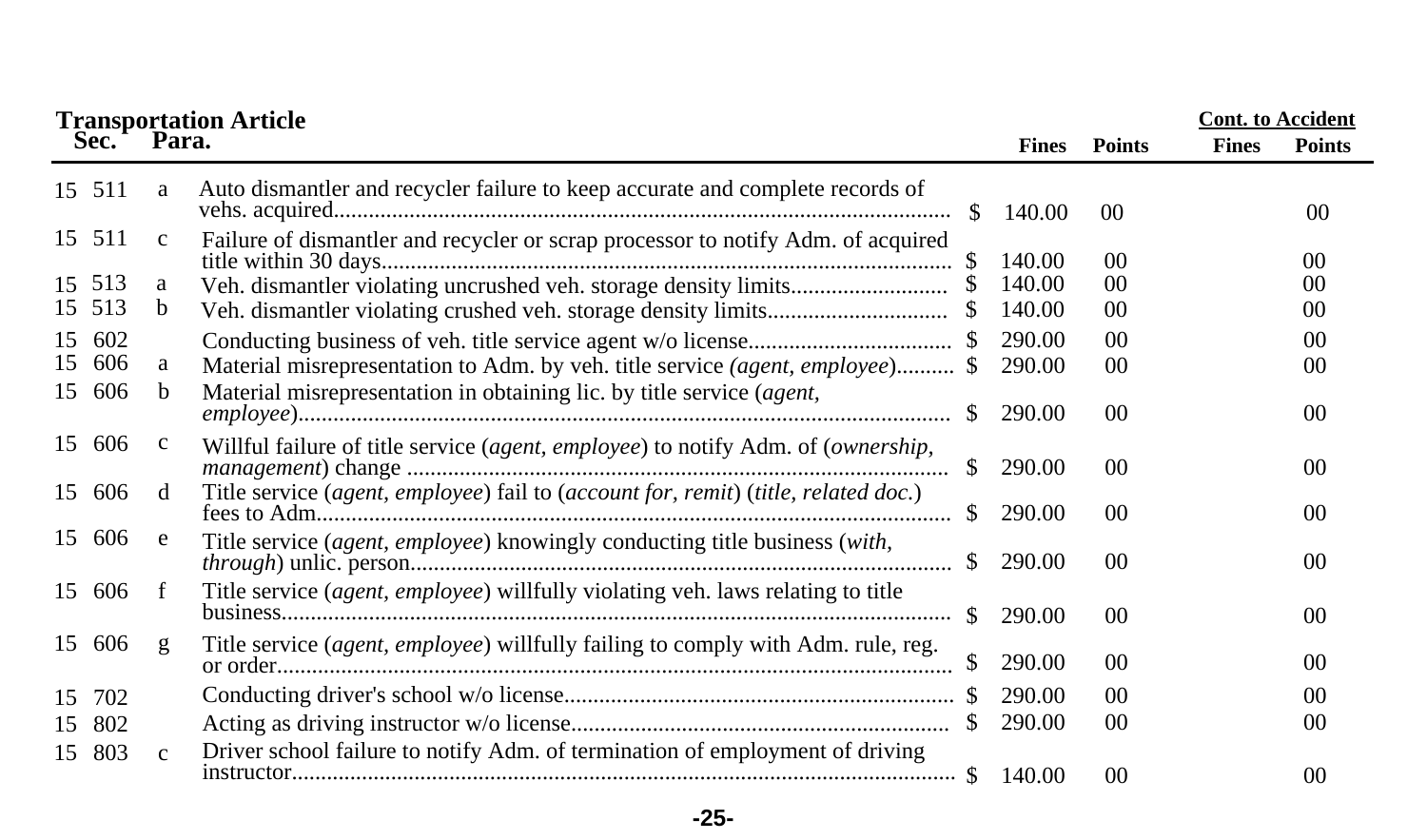|     |                          | <b>Cont.</b> to Accident<br><b>Transportation Article</b> |                                                                                         |               |              |                 |     |              |                 |  |
|-----|--------------------------|-----------------------------------------------------------|-----------------------------------------------------------------------------------------|---------------|--------------|-----------------|-----|--------------|-----------------|--|
|     | Sec.                     | Para.                                                     |                                                                                         |               | <b>Fines</b> | <b>Points</b>   |     | <b>Fines</b> | <b>Points</b>   |  |
|     |                          |                                                           | <b>DRIVER'S LICENSE</b>                                                                 |               |              |                 |     |              |                 |  |
|     | 16 101                   | a                                                         | (Driving, Attempting to drive) motor veh. on hwy. w/o req. license and                  | <b>MA</b>     |              | 0 <sub>5</sub>  |     |              | 05              |  |
| 16  | 101                      | b.                                                        | Operating a (moped, motor scooter) on hwy. w/o req. license or permit                   | MA            |              | 0 <sub>5</sub>  |     |              | 05              |  |
| 16  | 104.1 a                  |                                                           | Holder of non-commercial Class A driver's license (drive, attempt to drive) on          | <sup>\$</sup> | 290.00       | 02              | \$. | 330.00       | 03              |  |
|     | 16 $104.1$ b             |                                                           | Holder of non-commercial Class B driver's license (drive, attempt to drive) on          | <sup>\$</sup> | 290.00       | 02              | \$. | 330.00       | 03              |  |
|     | 16 104.1 c               |                                                           | Holder of non-commercial Class C driver's license ( <i>drive, attempt to drive</i> ) on | <sup>\$</sup> | 290.00       | 02              | \$. | 330.00       | 03              |  |
|     | $16 \quad 104.1 \quad d$ |                                                           | Holder of non-commercial Class M driver's license (drive, attempt to drive) on          | $\mathcal{S}$ | 290.00       | 02              | \$. | 330.00       | 03              |  |
| 16  | 105                      | bl                                                        |                                                                                         | S.            | 290.00       | 0 <sub>5</sub>  |     |              | 0 <sub>5</sub>  |  |
| 16  | 105                      | b2                                                        | Holder of learner's permit driving with unauthorized person occupying front             |               | 140.00       | 0 <sup>0</sup>  |     |              | 00 <sup>2</sup> |  |
| 16  | 105                      | $\mathbf{c}$                                              | Holder of learner's permit for motorcycle driving with unauthorized rider               |               | 140.00       | 0 <sup>0</sup>  |     |              | 00 <sup>2</sup> |  |
| 16  | 111.1 f                  |                                                           |                                                                                         |               | 530.00       | 0 <sup>0</sup>  |     |              | 00 <sup>2</sup> |  |
| 16  | 112                      | <sub>h</sub>                                              |                                                                                         | S.            | 50.00        | 00 <sup>0</sup> |     |              | 00              |  |
| 16  | 112                      | $\mathbf{c}$                                              | Failure of individual driving on hwy. to display lic. to uniformed police on            |               | 50.00        | 0 <sup>0</sup>  |     |              | 00 <sup>2</sup> |  |
| 16  | -112                     | d                                                         | Failure of individual driving on hwy. to sign signature if requested by                 |               | 50.00        | 0 <sup>0</sup>  |     |              | 00 <sup>2</sup> |  |
| 16. | 112                      | e                                                         |                                                                                         |               | 290.00       | 00 <sup>0</sup> |     |              | 00              |  |
| 16  | 113                      | h                                                         | -26-                                                                                    |               | 70.00        | 0 <sup>0</sup>  |     |              | 0 <sup>0</sup>  |  |
|     |                          |                                                           |                                                                                         |               |              |                 |     |              |                 |  |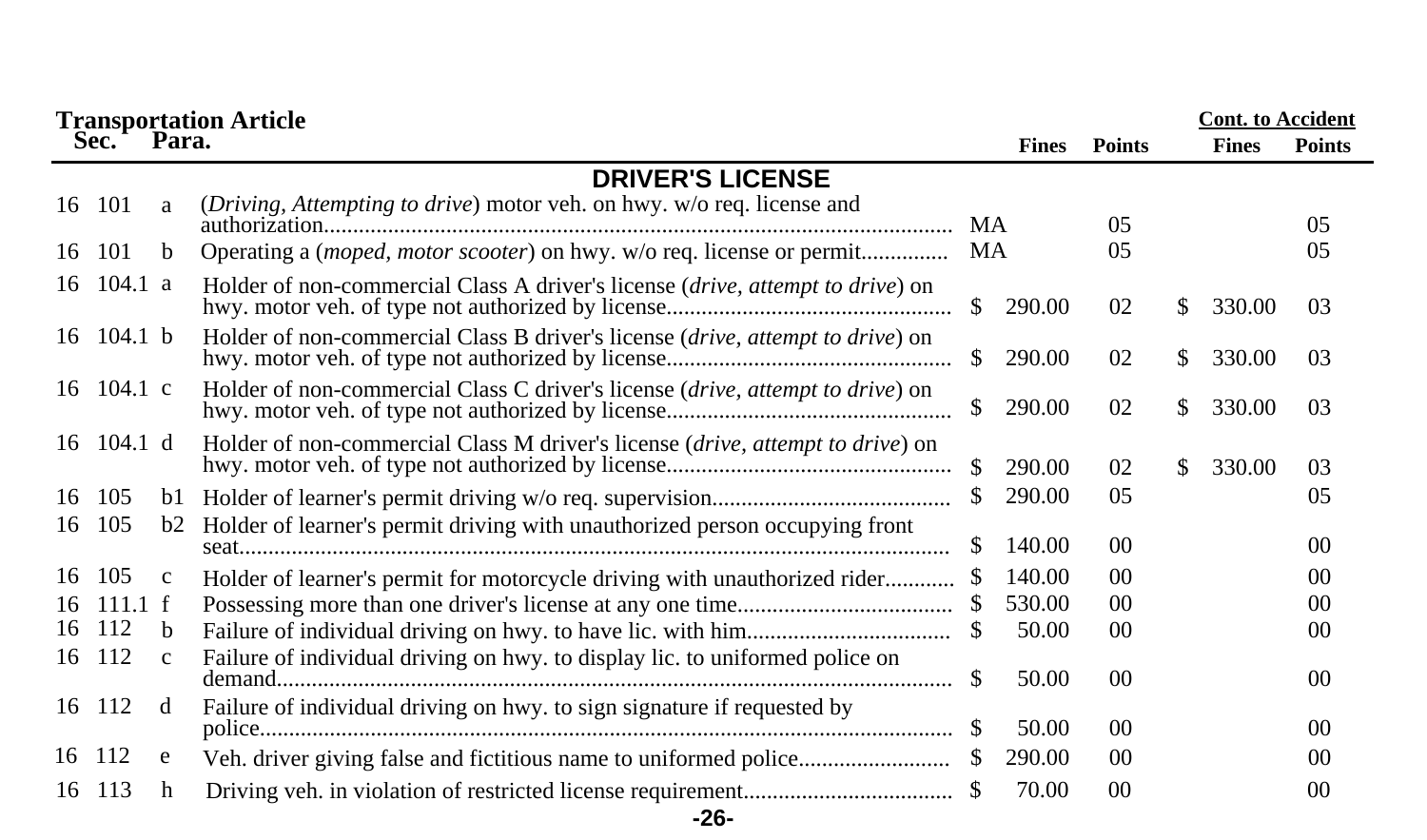|                  |               | <b>Transportation Article</b>                                                      |              |              |                 | <b>Cont.</b> to Accident |                 |
|------------------|---------------|------------------------------------------------------------------------------------|--------------|--------------|-----------------|--------------------------|-----------------|
| Sec.             | Para.         |                                                                                    |              | <b>Fines</b> | <b>Points</b>   | <b>Fines</b>             | <b>Points</b>   |
| 16 113<br>16 113 |               | (Driving, Attempting to drive) motor veh. with alcohol in blood in violation of    | $\mathbb{S}$ | 70.00        | 0 <sup>0</sup>  |                          | 00 <sup>2</sup> |
|                  |               |                                                                                    |              |              | 00 <sup>1</sup> |                          | 00              |
| 16 113           | k             | (Driving, Attempting to drive) veh. not equipped with an ignition interlock as     |              |              | 0 <sup>0</sup>  |                          | 00 <sup>0</sup> |
| 16 114           | <sub>b</sub>  | Licensee failure to apply for dup. lic. when lic. (lost, stolen, mutilated,        |              | 70.00        | 0 <sup>0</sup>  |                          | $00\,$          |
| -114<br>16       | d             |                                                                                    |              | 70.00        | 0 <sup>0</sup>  |                          | 00              |
| 115<br>16        | g             |                                                                                    |              | 70.00        | 0 <sup>0</sup>  |                          | 00              |
| 115<br>16        | h             |                                                                                    |              | 70.00        | $00\,$          |                          | $00\,$          |
| 116<br>16        | a             | Failure of licensee to notify Adm. of change of address within 30 days \$          |              | 50.00        | 0 <sup>0</sup>  |                          | 00              |
| 116<br>16        | b.            |                                                                                    |              | 50.00        | 0 <sup>0</sup>  |                          | 00              |
| -116<br>16       | $\mathbf{C}$  | Failure of licensee on request by Adm. to surrender lic. after name change         |              | 50.00        | 0 <sup>0</sup>  |                          | 00              |
| 16 122           | $\mathcal{C}$ | Holding (ID card/moped oper's permit/license) issued/renewed under this            |              |              | 0 <sup>0</sup>  |                          | 00              |
| 201<br>16        |               |                                                                                    |              | 290.00       | 00 <sup>1</sup> |                          | 00              |
| 211<br>16        | a             | Driving motor veh. in this state under foreign lic. and permit after lic. and      | <sup>S</sup> | 290.00       | 12              |                          | 12              |
| 16 211           | b.            | Driving motor veh. in this state under foreign lic. and permit after lic. and      | <sup>S</sup> | 290.00       | 12              |                          | 12              |
| 16 211           | $\mathbf{c}$  | Driving motor veh. in this state under foreign lic. and permit after lic. and      | S.           | 290.00       | 12              |                          | 12              |
| 16 211           | d             | Driving motor veh. in this state under foreign reg. cert. after lic. and privilege | $\mathbb{S}$ | 290.00       | 12              |                          | 12              |
| 16 211           | e             | Driving motor veh. in this state under foreign reg. cert. after lic. and privilege | <sup>S</sup> | 290.00       | 12              |                          | 12              |
|                  |               | $-27-$                                                                             |              |              |                 |                          |                 |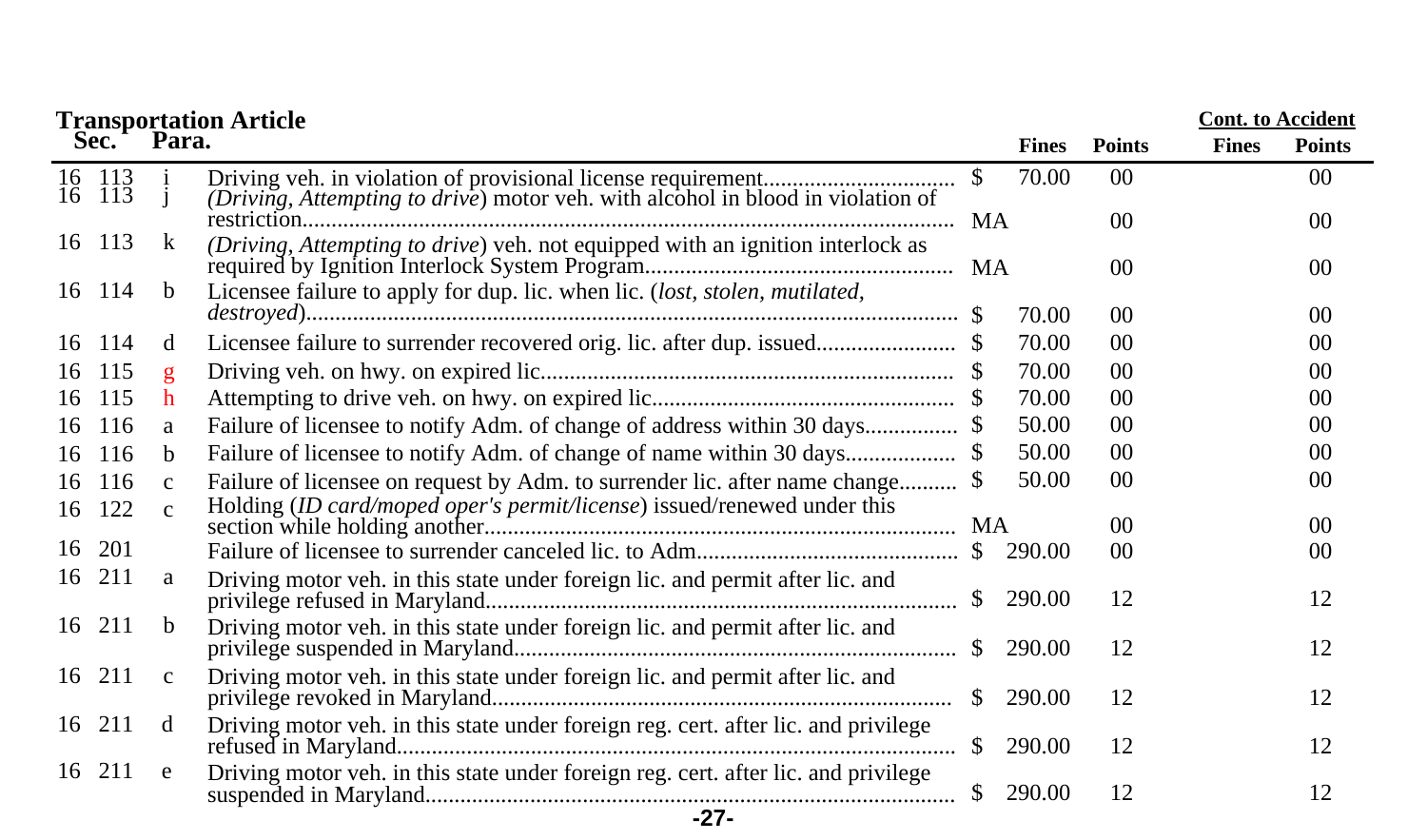|    |        |              | <b>Transportation Article<br/>Sec. Para.</b>                                                                                                      |              |               |              | <b>Cont.</b> to Accident |
|----|--------|--------------|---------------------------------------------------------------------------------------------------------------------------------------------------|--------------|---------------|--------------|--------------------------|
|    |        |              |                                                                                                                                                   | <b>Fines</b> | <b>Points</b> | <b>Fines</b> | <b>Points</b>            |
| 16 | 211    | f            | Driving motor veh. in this state under foreign reg. cert. after lic. and privilege                                                                | \$290.00     | 12            |              | 12                       |
|    | 16 301 | a            | Knowingly and fraudulently (obtaining, attempting to obtain) driver's lic. or                                                                     |              | 12            |              | 12                       |
| 16 | 301    | b            | Apply for lic/moped permit (using false, fictitious (name, document)),<br>knowingly (making false stmt., concealing material fact), or committing |              |               |              |                          |
| 16 | 301    |              |                                                                                                                                                   |              | 12            |              | 12                       |
|    |        | $\mathbf{C}$ |                                                                                                                                                   |              | 12            |              | 12                       |
| 16 | 301    | d            |                                                                                                                                                   |              | 12            |              | 12                       |
| 16 | 301    | e            |                                                                                                                                                   |              | 12            |              | 12                       |
| 16 | 301    |              |                                                                                                                                                   |              | 12            |              | 12                       |
| 16 | 301    | g            |                                                                                                                                                   |              | 12            |              | 12                       |
| 16 | 301    | h            |                                                                                                                                                   |              | 12            |              | 12                       |
| 16 | 301    |              |                                                                                                                                                   |              | 12            |              | 12                       |
| 16 | 301    |              |                                                                                                                                                   |              | 12            |              | 12                       |
| 16 | 301    | k            |                                                                                                                                                   |              | 12            |              | 12                       |
| 16 | 301    |              |                                                                                                                                                   |              | 12            |              | 12                       |
| 16 | 301    | m            | (Lending lic. to another, Knowingly permitting use of lic. by another) MA                                                                         |              | 12            |              | 12                       |
| 16 | 301    | n            |                                                                                                                                                   |              | 12            |              | 12                       |
| 16 | 301    | $\Omega$     | Fail and refuse to surrender to Adm. on lawful demand (suspended, revoked,                                                                        |              |               |              |                          |
|    |        |              |                                                                                                                                                   | <b>MA</b>    | 12            |              | 12                       |
| 16 | 301    | p            |                                                                                                                                                   |              | 12            |              | 12                       |
| 16 | 301    | q            | (Doing forbidden act, Failing to perform required act) pertaining to driver's                                                                     | MA           | 12            |              | 12                       |

**-28-**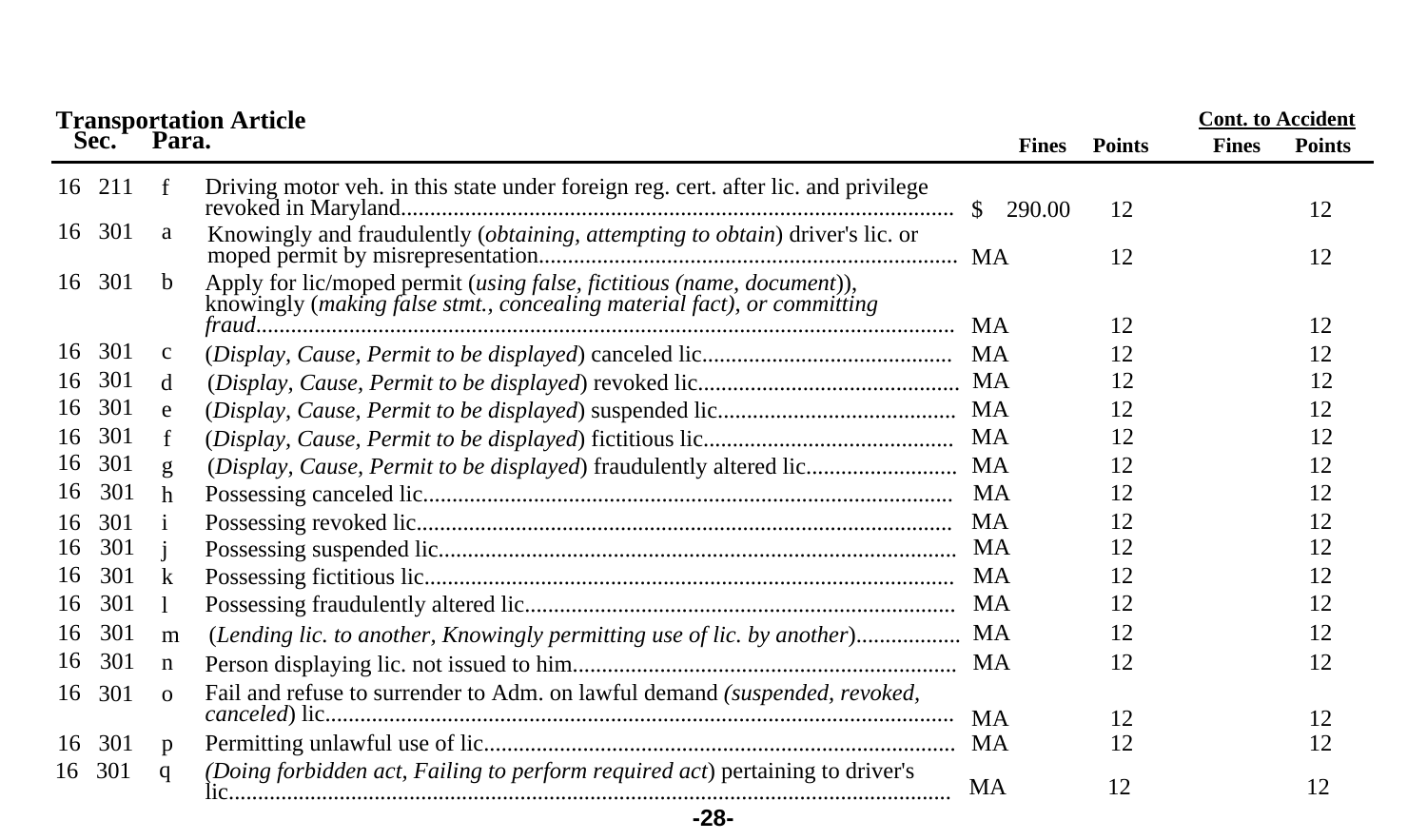|    | Sec.   | Para.        | <b>Transportation Article</b>                                                    |               | <b>Fines</b> | <b>Points</b>  | <b>Cont.</b> to Accident<br><b>Fines</b> | <b>Points</b> |
|----|--------|--------------|----------------------------------------------------------------------------------|---------------|--------------|----------------|------------------------------------------|---------------|
| 16 | 302    |              | (Duplication, Reproduction) of (identification card, driver's license) \$ 140.00 |               |              | 12             |                                          | 12            |
| 16 | 303    | a            | Person driving motor veh. on (hwy., public use property) on refused lic. and     |               |              | 12             |                                          | 12            |
| 16 | 303    | b            | Person driving motor veh. on (hwy., public use property) on canceled lic. and    |               |              | 12             |                                          | 12            |
|    | 16 303 | $\mathbf{c}$ | Person driving motor veh. on (hwy., public use property) on suspended lic. and   |               |              | 12             |                                          | 12            |
|    | 16 303 | d            | Person driving motor veh. on (hwy., public use property) on revoked lic. and     |               |              | 12             |                                          | 12            |
|    | 16 303 | e            | Person driving motor veh. on (hwy., public use property) on canceled out of      | MA            |              | 12             |                                          | 12            |
|    | 16 303 | f            | Person driving motor veh. on (hwy., public use property) on suspended out of     |               |              | 12             |                                          | 12            |
|    | 16 303 | g            | Person driving motor veh. on (hwy., public use property) on revoked out of state | MA            |              | 12             |                                          | 12            |
| 16 | 303    | h            | Driving motor veh. while lic. suspended under (17-106, 26-204, 26-206,           | MA            |              | 03             |                                          | 03            |
| 16 | 303    | $\mathbf{1}$ | Driving motor veh. while lic. suspended in other state for (failure to appear,   |               |              | 03             |                                          | 03            |
| 16 | 304    | a            |                                                                                  |               | 290.00       | 0 <sub>5</sub> |                                          | 05            |
| 16 | 304    | <sub>b</sub> | Knowingly permitting <i>(child, ward)</i> under 15 to drive motor veh. on hwy \$ |               | 290.00       | 05             |                                          | 05            |
| 16 | 305    | a            | Owner knowingly permitting motor veh. to be driven on hwy. by unauthorized       | <sup>\$</sup> | 140.00       | 0 <sub>5</sub> |                                          | 0.5           |
| 16 | 305    | b.           | Knowingly permitting veh. under person's control to be driven on hwy. by         | \$            | 140.00       | 05             |                                          | 05            |

**-29-**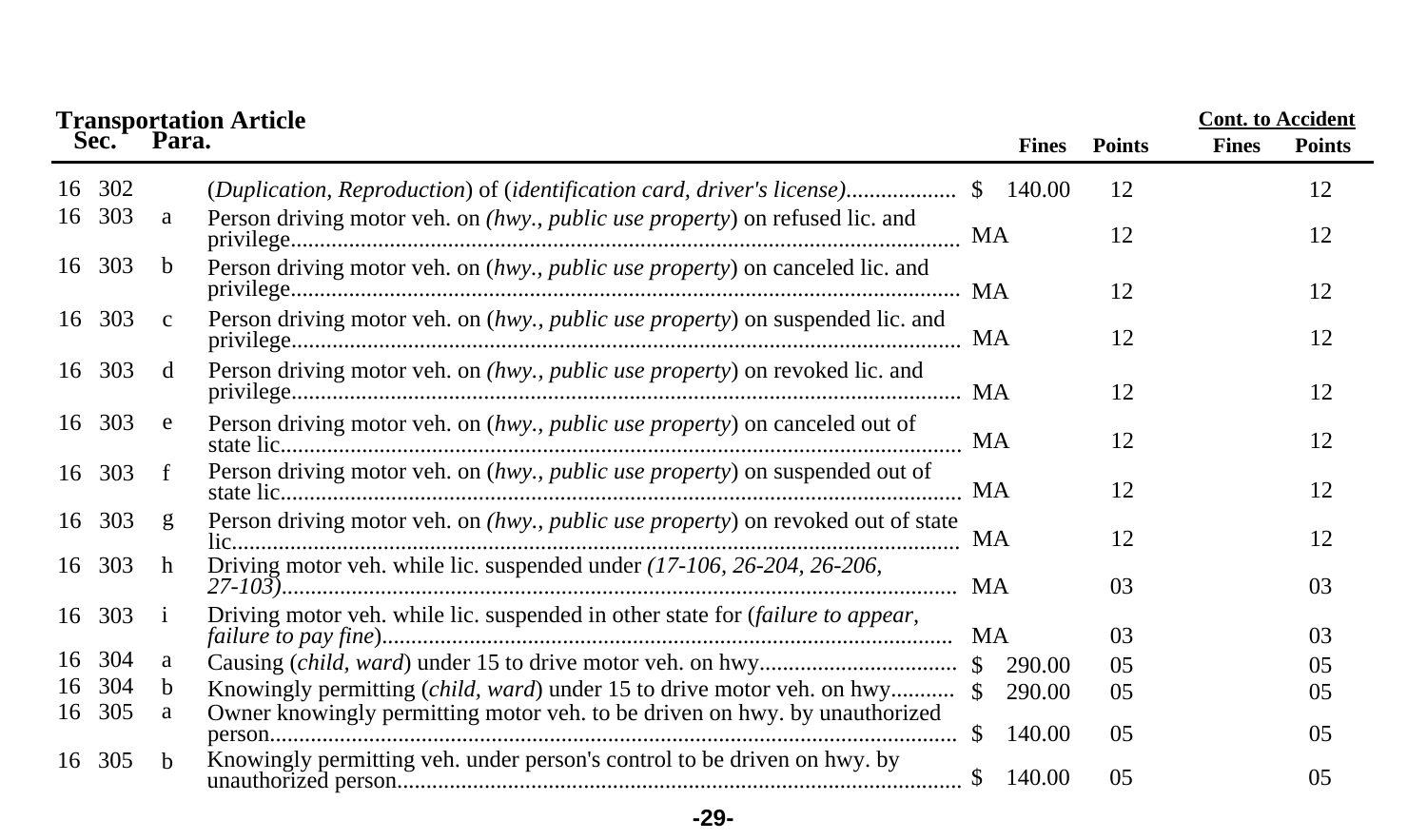|    |                  |                | <b>Transportation Article<br/>Sec. Para.</b>                                      |     |              |                | <b>Cont.</b> to Accident |               |
|----|------------------|----------------|-----------------------------------------------------------------------------------|-----|--------------|----------------|--------------------------|---------------|
|    |                  |                |                                                                                   |     | <b>Fines</b> | <b>Points</b>  | <b>Fines</b>             | <b>Points</b> |
|    | 16 804<br>16 807 |                |                                                                                   |     |              | 12             |                          | 12            |
|    |                  | a              | Driving commercial motor veh. without required license for that class of          | MA  |              | 0 <sub>5</sub> |                          | 05            |
|    | 16 807           | e2             | Driving commercial motor veh. on instructional permit unaccompanied by            |     |              | 05             |                          | 05            |
| 16 | 808              | a2             | Driving commercial motor veh. while lic./privilege refused in this/any other      | MA. |              | 12             |                          | 12            |
| 16 | 808              | a3             | Driving commercial motor veh. while lic./privilege canceled in this state         | MA  |              | 12             |                          | 12            |
| 16 | 808              | a4             | Driving commercial motor veh. while lic./privilege canceled by any other state    | MA. |              | 12             |                          | 12            |
| 16 | 808<br>16 808    | a5<br>aб       | Driving commercial motor veh. while lic./privilege suspended in this state MA     |     |              | 12             |                          | 12            |
|    |                  |                | Driving commercial motor veh. while lic./privilege suspended by any other         |     |              | 12             |                          | 12            |
| 16 | 808              | a7             | Driving commercial motor veh. while lic./privilege revoked in this state MA       |     |              | 12             |                          | 12            |
| 16 | 808              | a8             | Driving commercial motor veh. while lic./privilege revoked by any other           | MA. |              | 12             |                          | 12            |
| 16 | 808              | a9I            | Driving commercial motor veh. while lic./privilege disqualified in this/any other | MA  |              | 12             |                          | 12            |
| 16 | 808              | a9II           | Driving commercial motor veh. while lic./privilege disqualified by DOT            | MA  |              | 12             |                          | 12            |
| 16 | 808              | b1             | Fail to obey out-of-service order by driving commercial m/v on hwy. w/transp.     | MA  |              | 12             |                          | 12            |
| 16 | 808              | b2             | Fail to obey out-of-service order by driving comm. m/v on hwy. w/transp.          |     |              | 12             |                          | 12            |
| 16 | 808              | b <sub>3</sub> | Fail to obey out-of-service order by driving comm. m/v on hwy. w/oper. veh        | MA  |              | 12             |                          | 12            |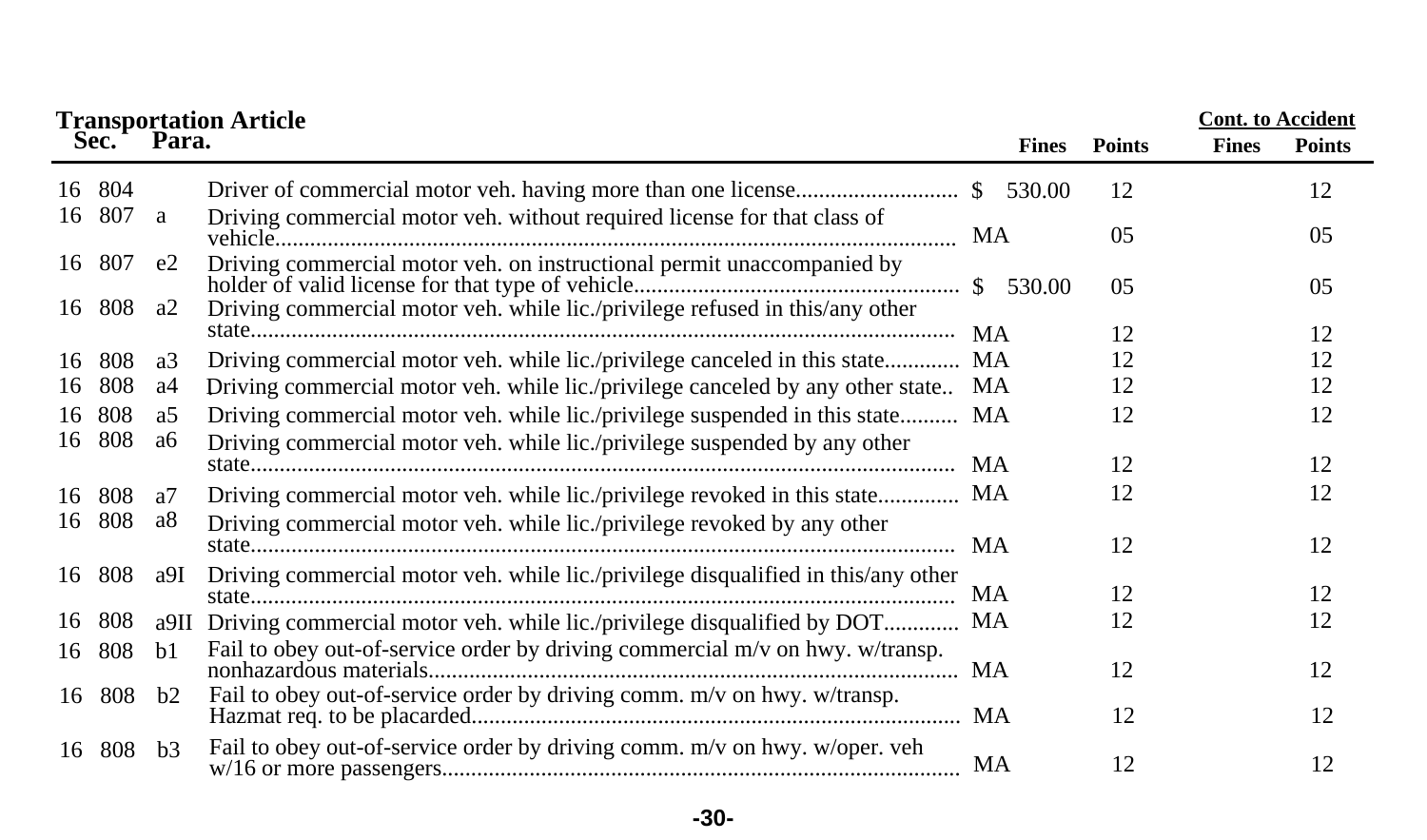|    |               |                   | <b>Transportation Article<br/>Sec. Para.</b>                                                                                                                   |               |              |                 | <b>Cont.</b> to Accident |                 |
|----|---------------|-------------------|----------------------------------------------------------------------------------------------------------------------------------------------------------------|---------------|--------------|-----------------|--------------------------|-----------------|
|    |               |                   |                                                                                                                                                                |               | <b>Fines</b> | <b>Points</b>   | <b>Fines</b>             | <b>Points</b>   |
| 16 | 808<br>16 810 | $\mathbf{C}$<br>d | Driving a commercial motor veh. w/o commercial driver's license in possession. MA<br>Commercial driver failure to notify MVA within 30 days of (name, address) |               |              | 0 <sup>0</sup>  |                          | 00 <sup>0</sup> |
|    |               |                   |                                                                                                                                                                | $\mathbb{S}$  | 290.00       | $00\,$          |                          | 00 <sup>0</sup> |
|    | 16 810        | e                 | Holder of Commercial driver's license must apply for Commercial driver's                                                                                       | $\mathbb{S}$  | 290.00       | $00\,$          |                          | $00\,$          |
|    | 16 813        | a                 | Individual (driving, operating, in physical control of) commercial motor veh.                                                                                  | $\mathcal{S}$ | 530.00       | 00 <sup>2</sup> |                          | 00              |
|    | 16 813.1 a    |                   | Knowingly and fraudulently (obtaining, attempting to obtain) commercial                                                                                        | MA            |              | 12              |                          | 12              |
|    | 16 815        | a                 | (Drive, Att. to drive) veh. req. Class A lic. on hwy. w/o (Class A lic., approp.                                                                               |               | \$530.00     | 08              |                          | 08              |
|    | 16 815        | <sub>b</sub>      | (Drive, Att. to drive) veh. req. Class B lic. on hwy. w/o (Class B lic., approp.                                                                               | $\mathcal{S}$ | 530.00       | 08              |                          | 08              |
|    | 16 815        | $\mathbf{c}$      | (Drive, Att. to drive) veh. req. Class C lic. on hwy. w/o (Class C lic., approp.                                                                               |               | 530.00       | 08              |                          | 08              |
|    | 16 815        | e                 | Failure to obtain State-issued endorsement of commercial dr. lic. to operate                                                                                   |               |              | 08              |                          | 08              |
|    | 16 816        |                   | Driving school veh. w/o appropriate (med. certificate, lic. endorse) \$290.00                                                                                  |               |              | 08              |                          | 08              |
|    |               |                   | <b>REQUIRED SECURITY</b>                                                                                                                                       |               |              |                 |                          |                 |
| 17 | 104           |                   |                                                                                                                                                                |               | 290.00       | 0 <sup>0</sup>  |                          | 00 <sup>2</sup> |
| 17 | 104.1         |                   |                                                                                                                                                                |               | 290.00       | 0 <sup>0</sup>  |                          | 00 <sup>2</sup> |
| 17 | 106           | b                 | (Insurer, provider of security) failure to notify Adm. electronically of                                                                                       |               | 290.00       | 0 <sup>0</sup>  |                          | 0 <sup>0</sup>  |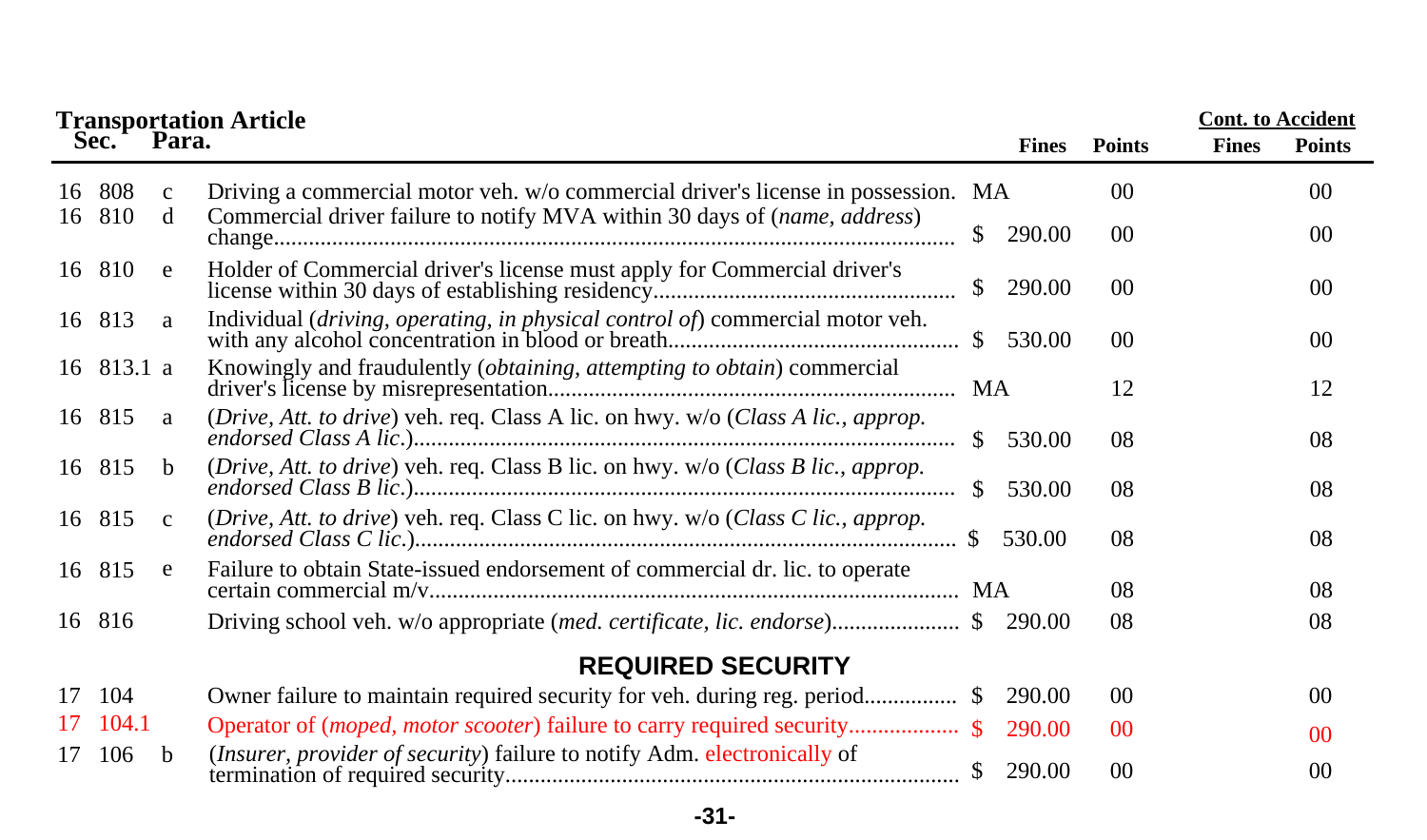|    |      |              | <b>Transportation Article</b>                                                                                                                                            |                         |                 |              | <b>Cont.</b> to Accident |
|----|------|--------------|--------------------------------------------------------------------------------------------------------------------------------------------------------------------------|-------------------------|-----------------|--------------|--------------------------|
|    | Sec. | Para.        |                                                                                                                                                                          | <b>Fines</b>            | <b>Points</b>   | <b>Fines</b> | <b>Points</b>            |
| 17 | 106  | d            | Owner failure to surrender reg. evidences within 48 hours after notice of                                                                                                |                         | $00\,$          |              | 00                       |
| 17 | 107  |              | (Knowingly driving, Owner knowingly permitting to be driven) uninsured veh MA                                                                                            |                         | 05              |              | 05                       |
| 17 | 110  |              | Did willfully and knowingly (create, certify, file, provide) false evidence of                                                                                           | MA                      | 0 <sup>0</sup>  |              | 00                       |
|    |      |              | <b>FOR RENT VEHICLES</b>                                                                                                                                                 |                         |                 |              |                          |
| 18 | 103  | a            | Renting (motor veh., trailer, semitrailer) to an unlicensed individual who will                                                                                          | <sup>\$</sup><br>290.00 | 0 <sup>0</sup>  |              | 00                       |
| 18 | 103  | $\mathbf{C}$ | Failure to keep required (motor veh., trailer, semitrailer) rental records \$                                                                                            | 290.00                  | $00\,$          |              | 0 <sup>0</sup>           |
| 18 | 104  | a            | Fraudulent renting motor veh. knowing that odometer does not record correctly. MA                                                                                        |                         | 0 <sup>0</sup>  |              | 00                       |
| 18 | 104  | <sub>b</sub> | Deceiving person of distance traveled when renting veh. charged by distance                                                                                              | MA                      | $00\,$          |              | 0 <sup>0</sup>           |
| 18 | 105  | a            | Knowingly renting motor veh. to person (under influence of alcohol; impaired<br>by alcohol, drugs(s), drug(s) and alcohol, controlled dangerous substance)               | $\mathcal{S}$<br>530.00 | 00 <sup>1</sup> |              | 0 <sup>0</sup>           |
| 18 | 105  | <sub>b</sub> | Renting motor veh. knowing that individual who will drive is <i>(under influence</i> )<br>of alcohol; impaired by alcohol, $drug(s)$ , $drug(s)$ and alcohol, controlled | 530.00<br><sup>S</sup>  | 0 <sup>0</sup>  |              | 00                       |
| 18 | 106  | a            | Permitting unauthorized person to drive rented motor vehicle in violation of                                                                                             | MA                      | 00 <sup>0</sup> |              | 00 <sup>2</sup>          |
| 18 | 106  | b.           |                                                                                                                                                                          | MA                      | 0 <sup>0</sup>  |              | 00 <sup>2</sup>          |
|    |      |              | <b>ACCIDENTS &amp; ACCIDENT REPORTS</b>                                                                                                                                  |                         |                 |              |                          |
| 20 | 102  | al           | Failure to immediately stop veh. at scene of accident involving bodily injury MA                                                                                         |                         | 12              |              | 12                       |
| 20 | 102  | a2           | Failure to immediately return and remain at scene of accident involving bodily                                                                                           | MA                      | 12              |              | 12                       |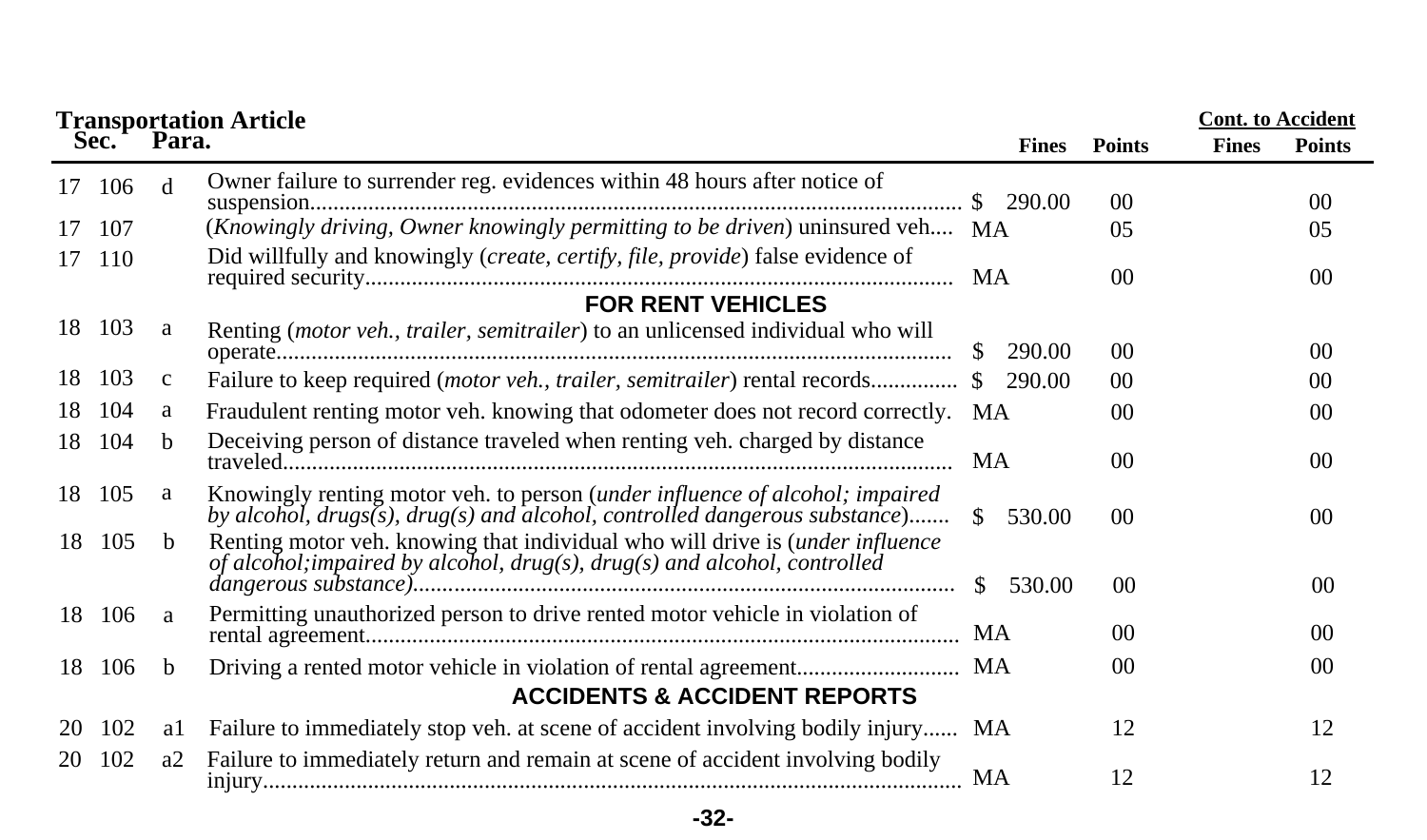|    |       |              | <b>Transportation Article<br/>Sec. Para.</b>                                        |               |              |                 |              | <b>Cont.</b> to Accident |
|----|-------|--------------|-------------------------------------------------------------------------------------|---------------|--------------|-----------------|--------------|--------------------------|
|    |       |              |                                                                                     |               | <b>Fines</b> | <b>Points</b>   | <b>Fines</b> | <b>Points</b>            |
| 20 | 102   | bl           |                                                                                     | MA            |              | 12              |              | 12                       |
| 20 | 102   | b2           | Failure to immediately return and remain at scene of accident involving death       | MA.           |              | 12              |              | 12                       |
| 20 | 103   | a            | Failure to stop after accident involving damage to attended (veh., property)        | <b>MA</b>     |              | 08              |              | 08                       |
| 20 | 103   | b.           | Failure to return to and remain at scene of accident involving attended (veh.       | <b>MA</b>     |              | 08              |              | 08                       |
| 20 | 104   | a            | Failure of driver involved in accident to render reasonable assistance to injured   | MA            |              | 0 <sup>0</sup>  |              | 0 <sup>0</sup>           |
| 20 | 104   | <sub>b</sub> | Failure of veh. driver in (bodily injury, death, attended veh., attended property)  | MA            |              | 0 <sup>0</sup>  |              | 0 <sup>0</sup>           |
| 20 | 104   | $\mathbf c$  | Failure of veh. driver in (bodily injury, death, attended veh. attended property)   | MA            |              | 0 <sup>0</sup>  |              | 0 <sup>0</sup>           |
| 20 | 104   | d            | Failure of veh. driver in accident to report (bodily injury, death, attended veh.   | MA            |              | 0 <sup>0</sup>  |              | 0 <sup>0</sup>           |
| 20 | 105   | a            | Failure of veh. driver to stop after unattended (veh., property) damage accident MA |               |              | 08              |              | 08                       |
| 20 | 105   | b.           | Failure of veh. driver in accident to locate and notify owner of unattended (veh.,  |               |              | 08              |              | 08                       |
| 20 | 105   | $\mathbf{c}$ | Failure of motor veh. driver to furnish written ID info. (in, on) unattended        |               |              | 08              |              | 08                       |
| 20 | 105.1 |              | Failure of veh. driver involved in accident to give insurance policy                | -SS           | 140.00       | 00 <sup>1</sup> |              | 0 <sup>0</sup>           |
| 20 | 106   |              | Driver failure to notify appropriate police after motor veh. strikes and injures    | <sup>\$</sup> | 90.00        | 0 <sup>0</sup>  |              | 00                       |
| 20 | 107   | a            | Failure veh. driver within 15 days after bodily injury accident furnish req. report |               | 140.00       | 0 <sub>5</sub>  |              | 0 <sub>5</sub>           |

**-33-**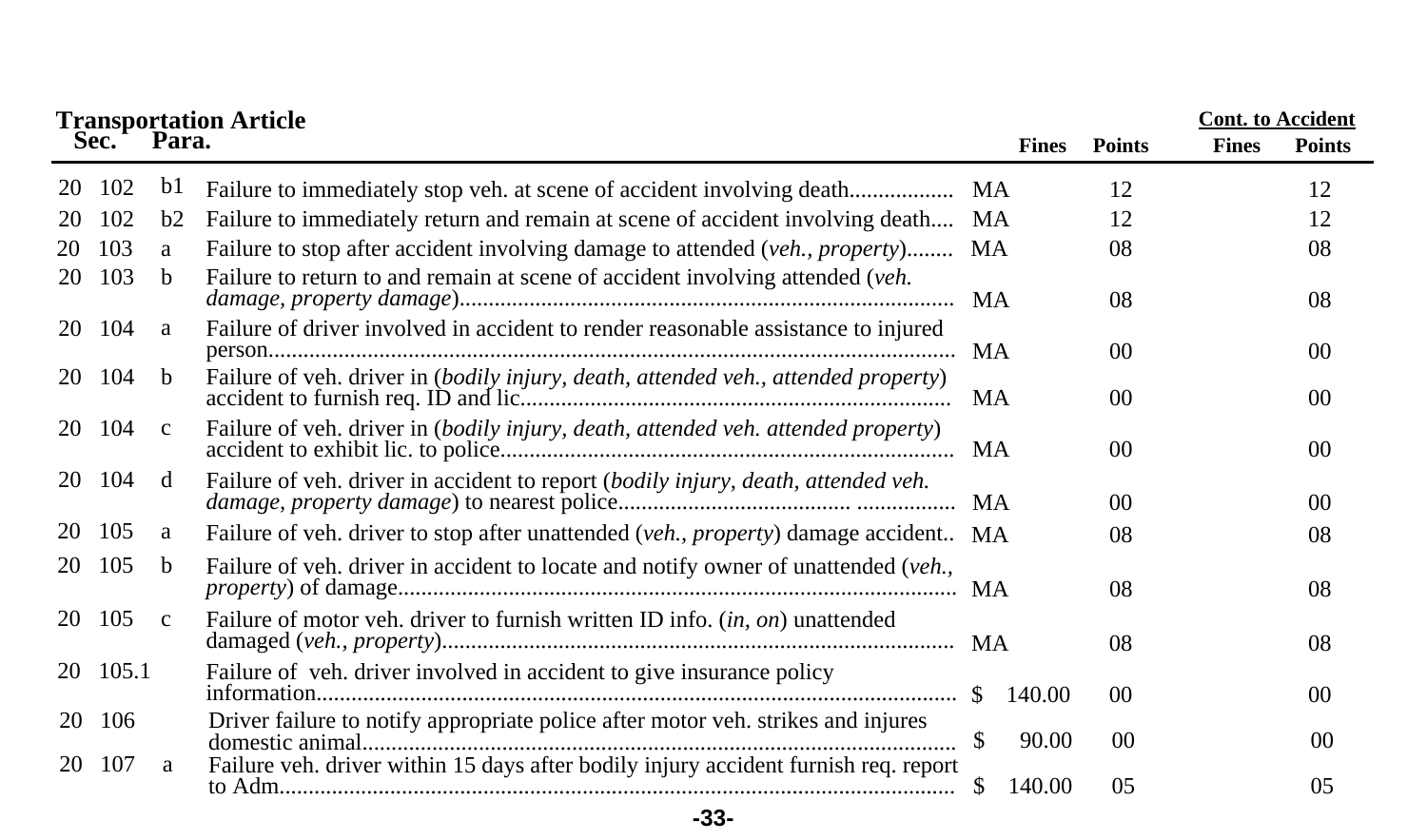|          |            |              | <b>Transportation Article</b>                                                     |    |              |                | <b>Cont.</b> to Accident |              |                |
|----------|------------|--------------|-----------------------------------------------------------------------------------|----|--------------|----------------|--------------------------|--------------|----------------|
|          | Sec.       | Para.        |                                                                                   |    | <b>Fines</b> | <b>Points</b>  |                          | <b>Fines</b> | <b>Points</b>  |
| 20       | 107        | <sub>b</sub> | Failure veh. driver within 15 days after bodily injury accident furnish req. ins. | \$ | 140.00       | 0 <sub>5</sub> |                          |              | 0 <sub>5</sub> |
| 20       | 107        | d            | Failure veh. owner to Adm. required insurance evidence after bodily injury        | S. | 140.00       | 0 <sub>5</sub> |                          |              | 0 <sub>5</sub> |
| 20       | 108        |              |                                                                                   |    |              | 0 <sup>0</sup> |                          |              | 0 <sup>0</sup> |
|          |            |              | <b>RULES OF THE ROAD</b><br><b>GENERAL PROVISIONS</b>                             |    |              |                |                          |              |                |
| 21       | 103        | a            |                                                                                   |    | 290.00       | 01             | S.                       | 330.00       | 03             |
| 21       | 103        | b.           |                                                                                   |    | 290.00       | 01             | S.                       | 330.00       | 03             |
| 21       | 104        | b            | (Animal riding, Driving animal drawn veh.) on (divided hwy. posted above 35       |    | 50.00        | 0 <sup>0</sup> |                          |              | 0 <sup>0</sup> |
| 21       | 106        | $\mathbf{c}$ | Non-emergency use of veh. (flashing lights, bell, siren, exhaust whistle) \$      |    | 90.00        | 01             | S.                       | 130.00       | 03             |
| 21       | 107        | $\mathbf{c}$ |                                                                                   |    | 290.00       | 01             | \$.                      | 330.00       | 03             |
|          |            |              | <b>TRAFFIC SIGNS, SIGNALS &amp; MARKINGS</b>                                      |    |              |                |                          |              |                |
| 21<br>21 | 201<br>201 | al<br>a2     | (Drive across private property, Leave the roadway) for the purpose of avoiding    |    | 90.00        | 01             | \$.                      | 130.00       | 03             |
|          |            |              |                                                                                   |    | 90.00        | 01             | S.                       | 130.00       | 03             |
| 21       | 202        | $\mathbf{C}$ | Failure to yield intersection right-of-way after green traffic signal             |    | 90.00        | 01             | S.                       | 130.00       | 03             |
| 21       | 202        | e            | Failure to yield the right-of-way to pedestrian or bicycle after green arrow      |    | 90.00        | 01             | S                        | 130.00       | 03             |
| 21       | 202        | h1           |                                                                                   |    | 140.00       | 02             | S                        | 180.00       | 03             |
| 21       | 202        | h2           |                                                                                   |    | 140.00       | 02             |                          | 180.00       | 03             |
| 21       | 202        | il           |                                                                                   |    | 90.00        | 02             |                          | 130.00       | 03             |

**-34-**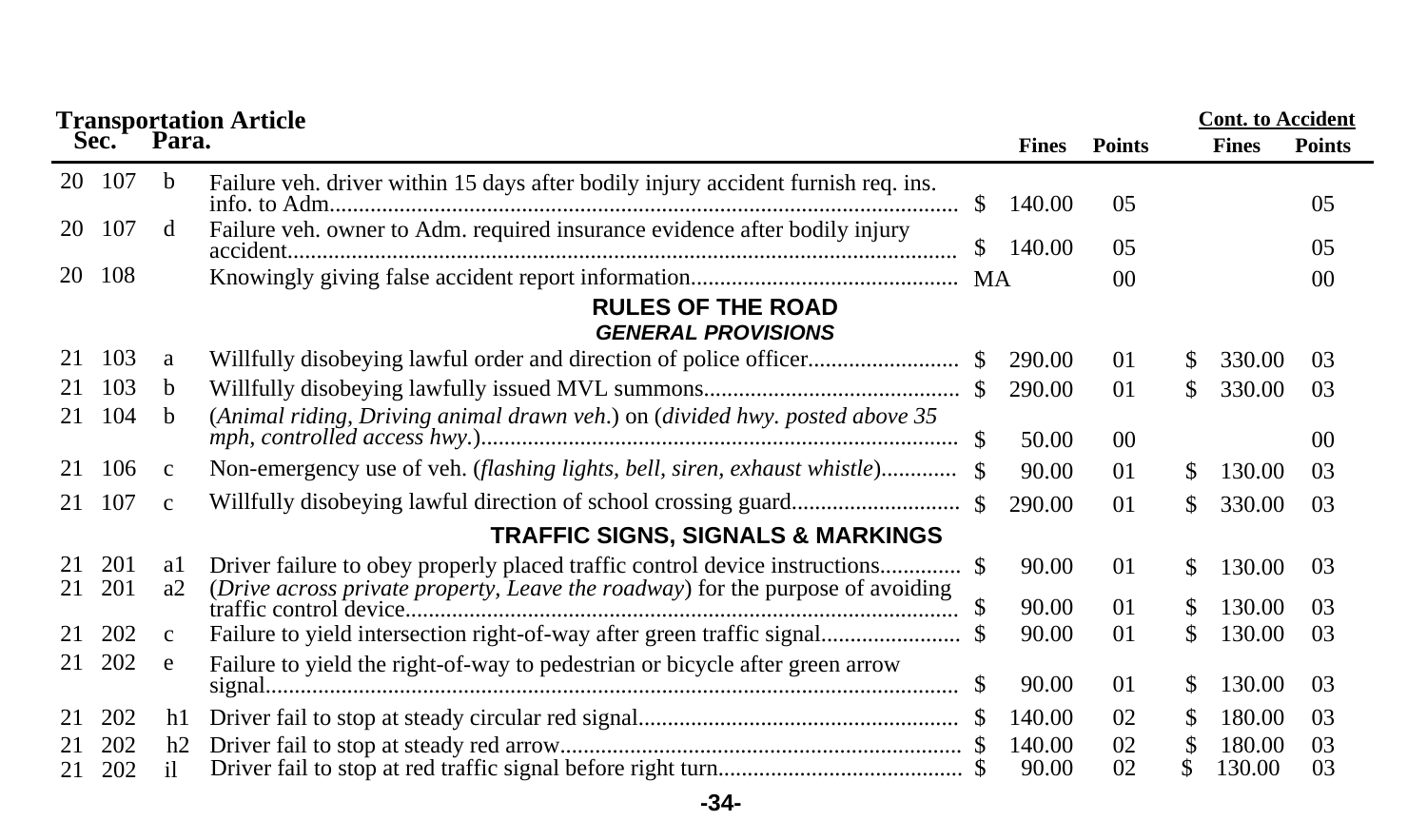|    | Sec.   | Para.        | <b>Transportation Article</b>                                                       | <b>Fines</b> | <b>Points</b>  |     | <b>Cont.</b> to Accident<br><b>Fines</b> | <b>Points</b>   |
|----|--------|--------------|-------------------------------------------------------------------------------------|--------------|----------------|-----|------------------------------------------|-----------------|
|    |        |              |                                                                                     |              |                |     |                                          |                 |
|    | 21 202 | i2           | Driver (failing to stop at red signal before left turn, making improper left turn   | 90.00        | 02             | S   | 130.00                                   | 03              |
| 21 | 202    | $\mathbf{J}$ |                                                                                     | 90.00        | 02             | \$  | 130.00                                   | 03              |
| 21 | 202    | k            | Driver fail to yield intersection right-of-way to (pedestrian, veh., bicycle) after | 90.00        | 01             | \$  | 130.00                                   | 03              |
| 21 | 202    |              |                                                                                     | 90.00        | 0 <sup>0</sup> |     |                                          | 0 <sup>0</sup>  |
| 21 | 202    | m            | Driver fail to make required stop at (signal, sign, pavement mark) \$               | 90.00        | 02             | \$. | 130.00                                   | 03              |
| 21 | 203    | $\mathbf{C}$ |                                                                                     | 50.00        | 0 <sup>0</sup> |     |                                          | 00 <sup>2</sup> |
| 21 | 203    | d            |                                                                                     | 50.00        | 00             |     |                                          | 00              |
| 21 | 204    | b            |                                                                                     | 90.00        | 01             | \$. | 130.00                                   | 03              |
| 21 | 204    | $\mathbf{C}$ | Driver entering crosswalk at flashing red traffic signal without stopping \$        | 90.00        | 01             | S   | 130.00                                   | 03              |
| 21 | 204    | d            | Driver entering intersection at flashing red traffic signal without stopping \$     | 90.00        | 01             | \$  | 130.00                                   | 03              |
| 21 | 204    | f            | Driver fail to exercise caution at intersection with flashing yellow signal \$      | 90.00        | 01             | S   | 130.00                                   | 03              |
| 21 | 204.1  |              |                                                                                     | 90.00        | 01             | S.  | 130.00                                   | 03              |
| 21 | 205    | a            | Displaying unauthorized traffic control (device, sign, signal) in view of hwy \$    | 140.00       | 0 <sup>0</sup> |     |                                          | 0 <sup>0</sup>  |
| 21 | 205    | b            | Displaying unauthorized hwy. traffic (marker, device) directing traffic on hwy \$   | 140.00       | 00             |     |                                          | 00              |
| 21 | 205    | $\mathbf{c}$ |                                                                                     | 140.00       | 0 <sup>0</sup> |     |                                          | 0 <sup>0</sup>  |
| 21 | 205    | d            |                                                                                     | 140.00       | 00             |     |                                          | 00              |
| 21 | 205    | e            | (Placing, Maintaining) hwy. traffic (sign, signal) with commercial                  | 140.00       | 00             |     |                                          | $00\,$          |
| 21 | 206    | a            | Willfully altering or interfering with operation (traffic control device, RR sign,  |              | 00             |     |                                          | $00\,$          |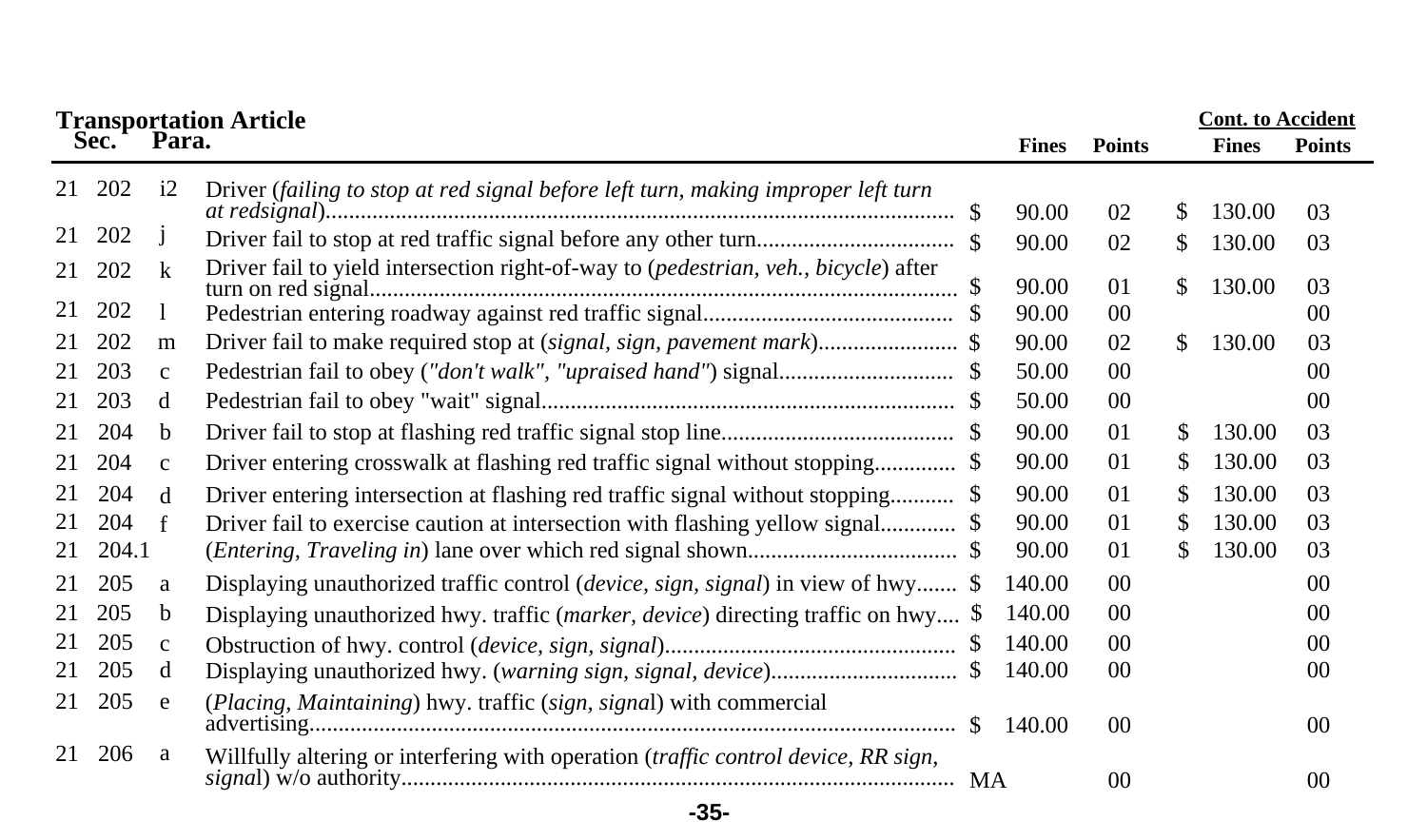|    |     | <b>Transportation Article<br/>Sec. Para.</b> |                                                                                                                                                                             |               | <b>Cont.</b> to Accident |                 |     |              |               |
|----|-----|----------------------------------------------|-----------------------------------------------------------------------------------------------------------------------------------------------------------------------------|---------------|--------------------------|-----------------|-----|--------------|---------------|
|    |     |                                              |                                                                                                                                                                             |               | <b>Fines</b>             | <b>Points</b>   |     | <b>Fines</b> | <b>Points</b> |
| 21 | 206 | h                                            | Possess with intent to use device capable of transmitting an infrared, electronic,<br>or other signal altering or interfering (traffic control device, RR sign, signal) w/o | <b>MA</b>     |                          | 00 <sup>2</sup> |     |              | 00            |
| 21 | 207 | b.                                           |                                                                                                                                                                             | <sup>S</sup>  | 60.00                    | 0 <sub>1</sub>  | \$. | 100.00       | 03            |
|    |     |                                              | DRIVING ON RIGHT SIDE OF ROADWAY; OVERTAKING & PASSING; USE OF ROADWAY                                                                                                      |               |                          |                 |     |              |               |
| 21 | 209 | 1i                                           | Failure of driver approaching nonfunctioning traffic control signal at                                                                                                      | <sup>\$</sup> | 90.00                    | 02              | \$. | 130.00       | 03            |
| 21 | 209 | 111                                          | Failure of driver approaching nonfunctioning traffic control signal at                                                                                                      | S.            | 90.00                    | 02              | S.  | 130.00       | 03            |
| 21 | 209 |                                              | liii Failure of driver approaching nonfunctioning traffic control signal at                                                                                                 | \$            | 90.00                    | 02              | S.  | 130.00       | 03            |
| 21 | 209 | <sup>2</sup>                                 | Failure of driver approaching nonfunctioning traffic control signal at                                                                                                      | \$            | 90.00                    | 02              | S.  | 130.00       | 03            |
| 21 | 209 | 3                                            | Failure of driver approaching nonfunctioning traffic control signal at                                                                                                      | \$            | 90.00                    | 02              | S.  | 130.00       | 03            |
| 21 | 301 | a                                            |                                                                                                                                                                             | \$            | 90.00                    | 01              | S.  | 130.00       | 03            |
| 21 | 301 | b.                                           | Failure of driver driving below (speed limit, normal speed of traffic) to keep                                                                                              | \$.           | 90.00                    | 01              | \$  | 130.00       | 03            |
| 21 | 301 | c                                            | Driving left of center line on roadway with 4 lanes for two-way traffic $\rm w/o$                                                                                           | \$            | 90.00                    | 01              | S.  | 130.00       | 03            |
| 21 | 302 | b.                                           | Failure to give roadway half to opposite direction vehicle on narrow road                                                                                                   |               | 90.00                    | 0 <sub>1</sub>  | S.  | 130.00       | 03            |
| 21 | 303 | h                                            |                                                                                                                                                                             |               | 90.00                    | 0 <sub>1</sub>  |     | 130.00       | 03            |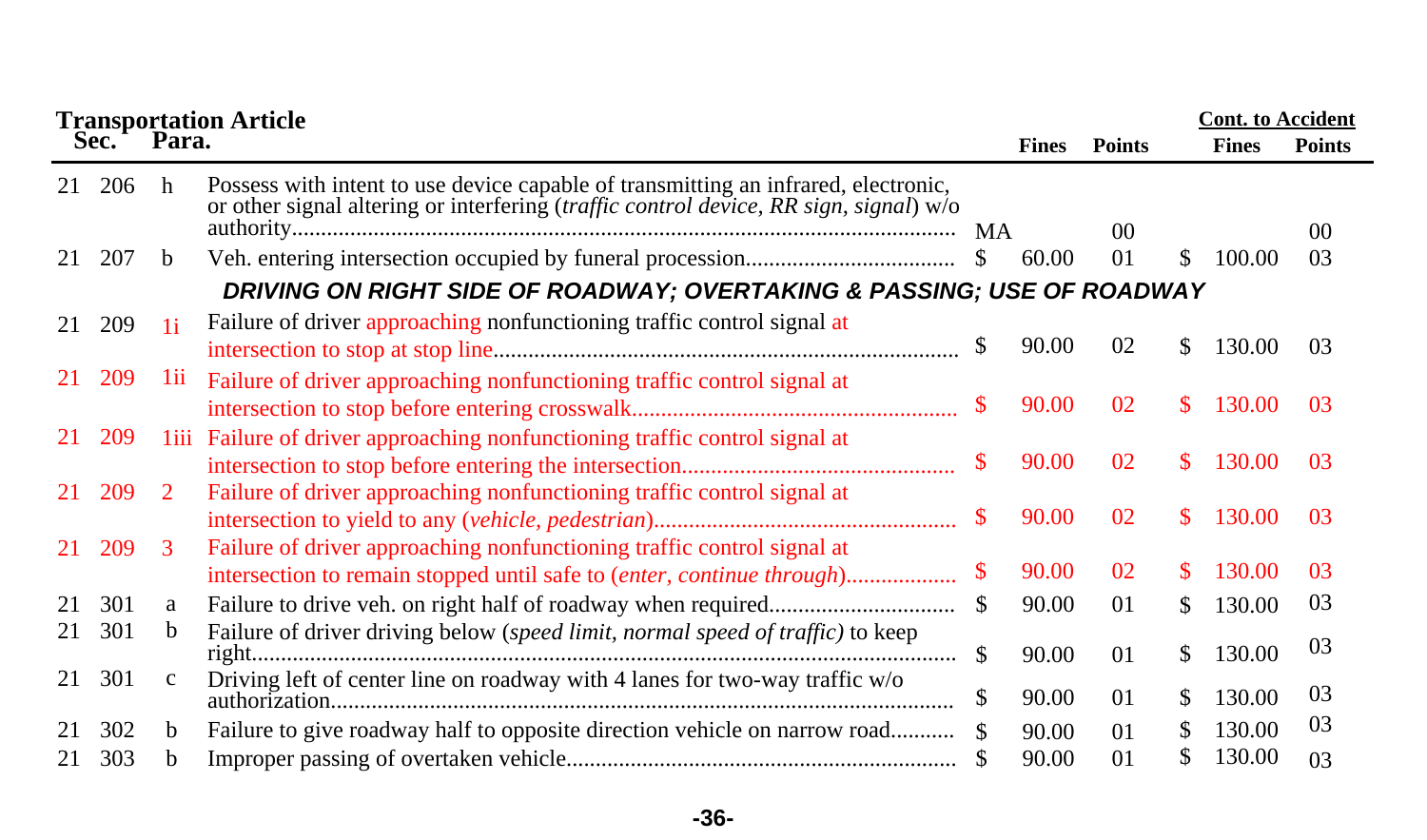|          | <b>Cont. to Accident</b><br><b>Transportation Article</b> |                   |                                                                              |  |              |                |     |              |               |  |
|----------|-----------------------------------------------------------|-------------------|------------------------------------------------------------------------------|--|--------------|----------------|-----|--------------|---------------|--|
|          | Sec. Para.                                                |                   |                                                                              |  | <b>Fines</b> | <b>Points</b>  |     | <b>Fines</b> | <b>Points</b> |  |
| 21<br>21 | 303<br>303                                                | $\mathbf{c}$<br>d | Failure of driver of overtaken vehicle to give way on audible signal to      |  | 90.00        | 01             | \$  | 130.00       | 03            |  |
|          |                                                           |                   | overtaking vehicle                                                           |  | 90.00        | 01             | \$  | 130.00       | 03            |  |
| 21       | 303                                                       | e                 |                                                                              |  | 90.00        | 0 <sub>1</sub> | S   | 130.00       | 03            |  |
| 21       | 304                                                       | b                 |                                                                              |  | 110.00       | 01             | S   | 150.00       | 03            |  |
| 21       | 304                                                       | $\mathbf{C}$      |                                                                              |  | 110.00       | 01             | S   | 150.00       | 03            |  |
| 21       | 305                                                       |                   |                                                                              |  | 90.00        | 01             | \$. | 130.00       | 03            |  |
| 21       | 307                                                       | <sub>b</sub>      |                                                                              |  | 90.00        | 01             | S   | 130.00       | 03            |  |
| 21       | 307                                                       | $\mathbf c$       | Driver on left side of roadway in posted no passing zone marked by pavement  |  | 90.00        | 01             | \$  | 130.00       | 03            |  |
| 21       | 307                                                       | d                 |                                                                              |  | 90.00        | 01             | \$  | 130.00       | 03            |  |
| 21       | 308                                                       | a                 |                                                                              |  | 90.00        | 01             | \$. | 130.00       | 03            |  |
| 21       | 308                                                       | b                 |                                                                              |  | 90.00        | 01             | S   | 130.00       | 03            |  |
| 21       | 309                                                       | <sub>b</sub>      |                                                                              |  | 90.00        | 01             |     | 130.00       | 03            |  |
| 21       | 309                                                       | $\mathbf{c}$      |                                                                              |  | 90.00        | 0 <sub>1</sub> | \$  | 130.00       | 03            |  |
| 21       | 309                                                       | d                 |                                                                              |  | 90.00        | 01             | \$. | 130.00       | 03            |  |
| 21       | 309                                                       | e                 |                                                                              |  | 90.00        | 01             | \$. | 130.00       | 03            |  |
| 21       | 309                                                       | f                 |                                                                              |  | 90.00        | 01             | S   | 130.00       | 03            |  |
| 21       | 309                                                       | g                 |                                                                              |  | 90.00        | 0 <sub>1</sub> | S   | 130.00       | 03            |  |
| 21       | 309                                                       | h                 |                                                                              |  | 90.00        | 01             | \$. | 130.00       | 03            |  |
| 21       | 309                                                       | $\mathbf{i}$      |                                                                              |  | 90.00        | 01             | S.  | 130.00       | 03            |  |
| 21       | 310                                                       | a                 |                                                                              |  | 110.00       | 02             | \$  | 150.00       | 03            |  |
|          | 21 310                                                    | b                 | Failure of truck driver following (truck, veh towing veh) to allow space for |  | 90.00        | 02             | \$  | 130.00       | 03            |  |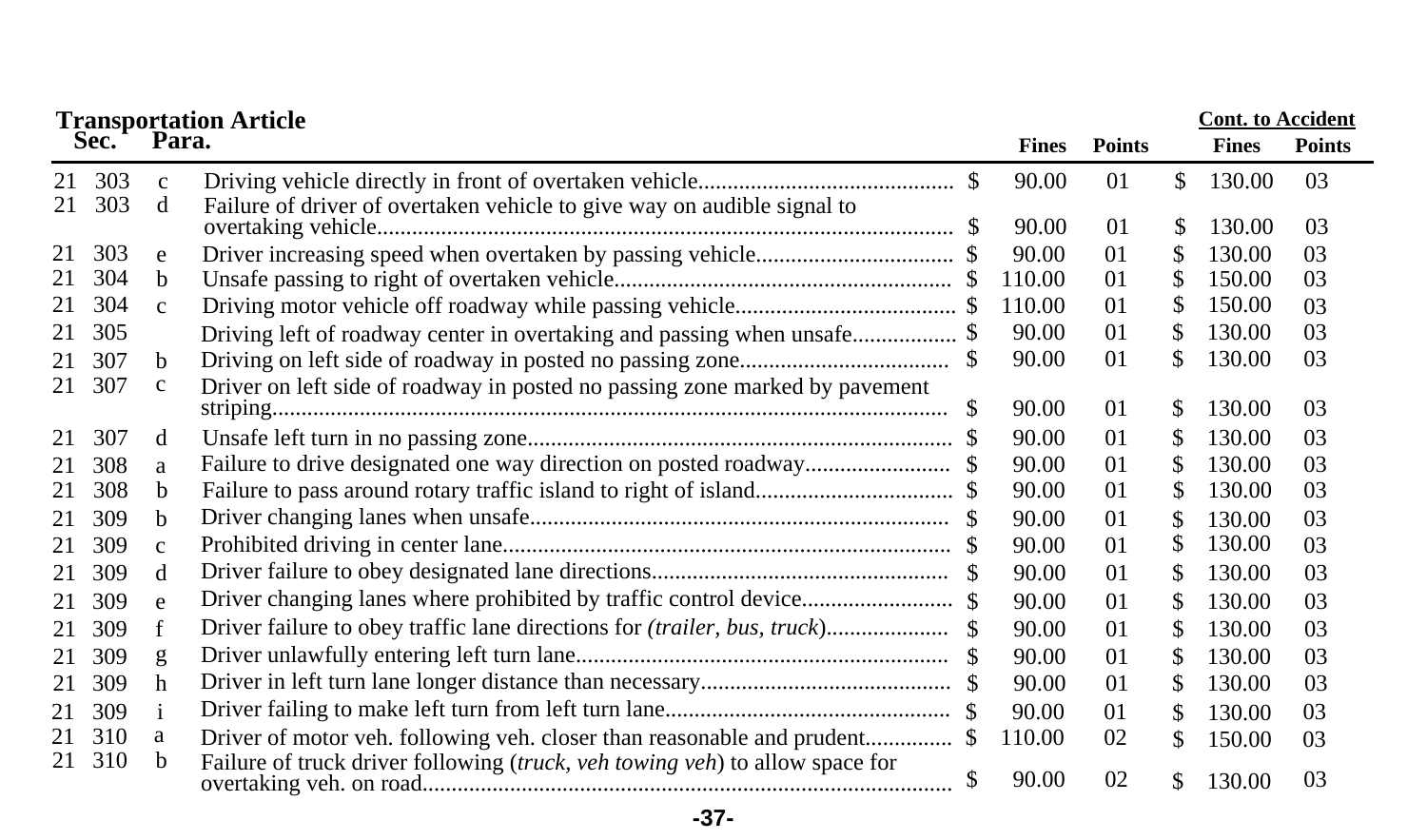| <b>Transportation Article<br/>Sec. Para.</b> |          |              |                                                                                                                                                                             |              |              |               |     |              | <b>Cont.</b> to Accident |
|----------------------------------------------|----------|--------------|-----------------------------------------------------------------------------------------------------------------------------------------------------------------------------|--------------|--------------|---------------|-----|--------------|--------------------------|
|                                              |          |              |                                                                                                                                                                             |              | <b>Fines</b> | <b>Points</b> |     | <b>Fines</b> | <b>Points</b>            |
|                                              | 21 310   | $\mathbf{c}$ | Failure of driver of veh. towing another veh. to allow space for overtaking veh.                                                                                            |              | 90.00        | 02            | \$  | 130.00       | 03                       |
|                                              | 21 310   | e            | Failure of driver of veh. in <i>(caravan, motorcade)</i> to allow space to another veh.                                                                                     |              | 90.00        | 02            | S.  | 130.00       | 0 <sup>3</sup>           |
| 21                                           | 311      | 1            |                                                                                                                                                                             |              | 90.00        | $\Omega$      | S.  | 130.00       | 03                       |
| 21                                           | 311      | 2            | Driving (over, across, within)(dividing space, barrier, section) on divided hwy                                                                                             |              | 90.00        | 01            | S.  | 130.00       | 03                       |
| 21                                           | 311      | 3            |                                                                                                                                                                             | \$           | 90.00        | $\Omega$      | S.  | 130.00       | 03                       |
| 21                                           | 312      | a            | Driving veh. onto controlled access hwy. from unauthorized (entrance, exit)                                                                                                 |              | 90.00        | 01            | S.  | 130.00       | 03                       |
| 21                                           | 312      | b.           | Driving veh. from controlled access hwy. from unauthorized <i>(entrance, exit)</i> . \$                                                                                     |              | 90.00        | 01            | S.  | 130.00       | 03                       |
| 21                                           | 313      | b.           |                                                                                                                                                                             |              | 90.00        | 01            | S.  | 130.00       | 03                       |
|                                              |          |              | <b>RIGHT-OF-WAY</b>                                                                                                                                                         |              |              |               |     |              |                          |
| 21                                           | 401      |              | Failure of veh. to yield intersection right-of-way to another veh<br>If violation contributes to an accident that results in Death (Code 5) or Serious                      | <sup>S</sup> | 110.00       | 01            | S.  | 150.00       | 03                       |
|                                              |          |              |                                                                                                                                                                             |              |              |               |     | 750.00       | 03                       |
|                                              | 21 401.1 |              | Driver failure at "T" intersection w/o traffic control device to yield right-of-way \$<br>If violation contributes to an accident that results in Death (Code 5) or Serious |              | 110.00       | 01            | S.  | 150.00       | 03                       |
| 21                                           | 402      | a            | Driver when turning left failure to yield right-of-way to veh. approaching from                                                                                             |              |              |               | \$. | 750.00       | 03                       |
|                                              |          |              |                                                                                                                                                                             | S.           | 110.00       | 01            | S.  | 150.00       | 03                       |
|                                              |          |              |                                                                                                                                                                             |              |              |               | S.  | 750.00       | 03                       |
| 21                                           | 402      | b            | Driver when making U-turn failure to yield right-of-way to approaching veh<br>If violation contributes to an accident that results in Death (Code 5) or Serious             | S.           | 110.00       | 01            | \$  | 150.00       | 03                       |
|                                              |          |              |                                                                                                                                                                             |              |              |               | S.  | 750.00       | 03                       |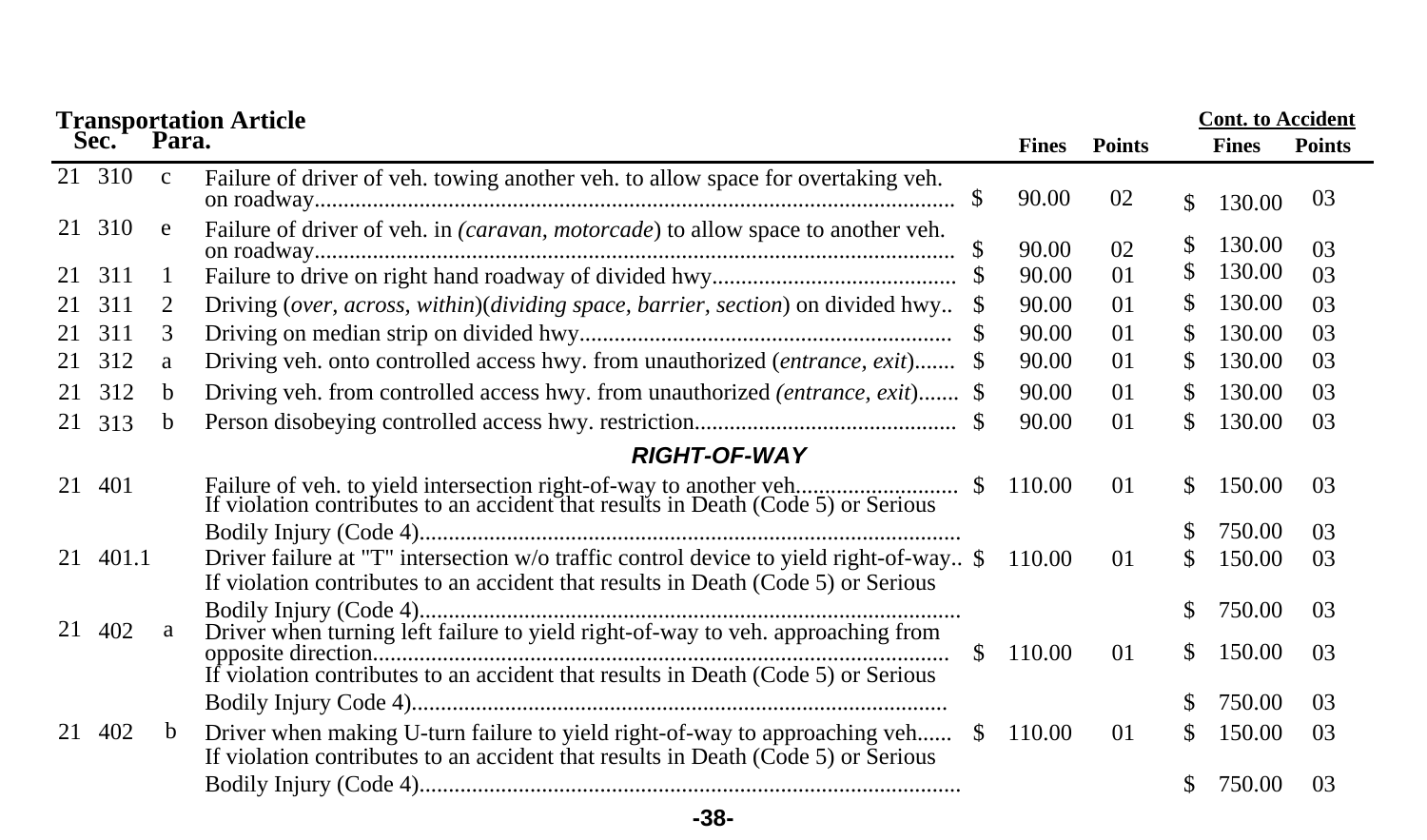|    |      |              | <b>Transportation Article</b>                                                                                                                                                     |              |                |     |              | <b>Cont.</b> to Accident |  |
|----|------|--------------|-----------------------------------------------------------------------------------------------------------------------------------------------------------------------------------|--------------|----------------|-----|--------------|--------------------------|--|
|    | Sec. | Para.        |                                                                                                                                                                                   | <b>Fines</b> | <b>Points</b>  |     | <b>Fines</b> | <b>Points</b>            |  |
| 21 | 403  | <sub>b</sub> | Driver failure to stop at thru hwy. entrance and yield right-of-way\$<br>If violation contributes to an accident that results in Death (Code 5) or Serious                        | 110.00       | 0 <sub>1</sub> | \$. | 150.00       | 03                       |  |
|    |      |              |                                                                                                                                                                                   |              |                | \$  | 750.00       | 03                       |  |
| 21 | 403  | $\mathbf{c}$ | Driver failure to stop at intersecting hwy. stop sign and yield right-of-way \$<br>If violation contributes to an accident that results in Death (Code 5) or Serious              | 110.00       | 01             | S.  | 150.00       | 03                       |  |
|    |      |              |                                                                                                                                                                                   |              |                |     | 750.00       | 03                       |  |
| 21 | 403  | d            | If violation contributes to an accident that results in Death (Code 5) or Serious                                                                                                 | 110.00       | 01             | S.  | 150.00       | 03                       |  |
|    |      |              |                                                                                                                                                                                   |              |                | \$. | 750.00       | 03                       |  |
| 21 | 404  | a            | Driver failure to stop before (entering, crossing) hwy. from private (road,<br><sup>\$</sup><br>If violation contributes to an accident that results in Death (Code 5) or Serious | 110.00       | $\Omega$       | S.  | 150.00       | 03                       |  |
|    |      |              |                                                                                                                                                                                   |              |                | \$  | 750.00       | 03                       |  |
| 21 | 404  | <sub>b</sub> | Driver failure to yield right-of-way (entering, crossing) hwy. from private (road,<br>If violation contributes to an accident that results in Death (Code 5) or Serious           | 110.00       | 01             | S.  | 150.00       | 03                       |  |
|    |      |              |                                                                                                                                                                                   |              |                |     | 750.00       | 03                       |  |
| 21 | 404  | d            | Driver failure to stop before ( <i>entering, crossing</i> ) paved hwy. from unpaved hwy. \$                                                                                       | 110.00       | 01             | S.  | 150.00       | 03                       |  |
|    |      |              | If violation contributes to an accident that results in Death (Code 5) or Serious                                                                                                 |              |                |     | 750.00       | 03                       |  |
| 21 | 404  | e            | Driver failure to yield right-of-way before (entering, crossing) paved hwy. from                                                                                                  | 110.00       | 01             | S.  | 150.00       | 03                       |  |
|    |      |              | If violation contributes to an accident that results in Death (Code 5) or Serious                                                                                                 |              |                |     | 750.00       | 03                       |  |
|    |      |              | $-39-$                                                                                                                                                                            |              |                |     |              |                          |  |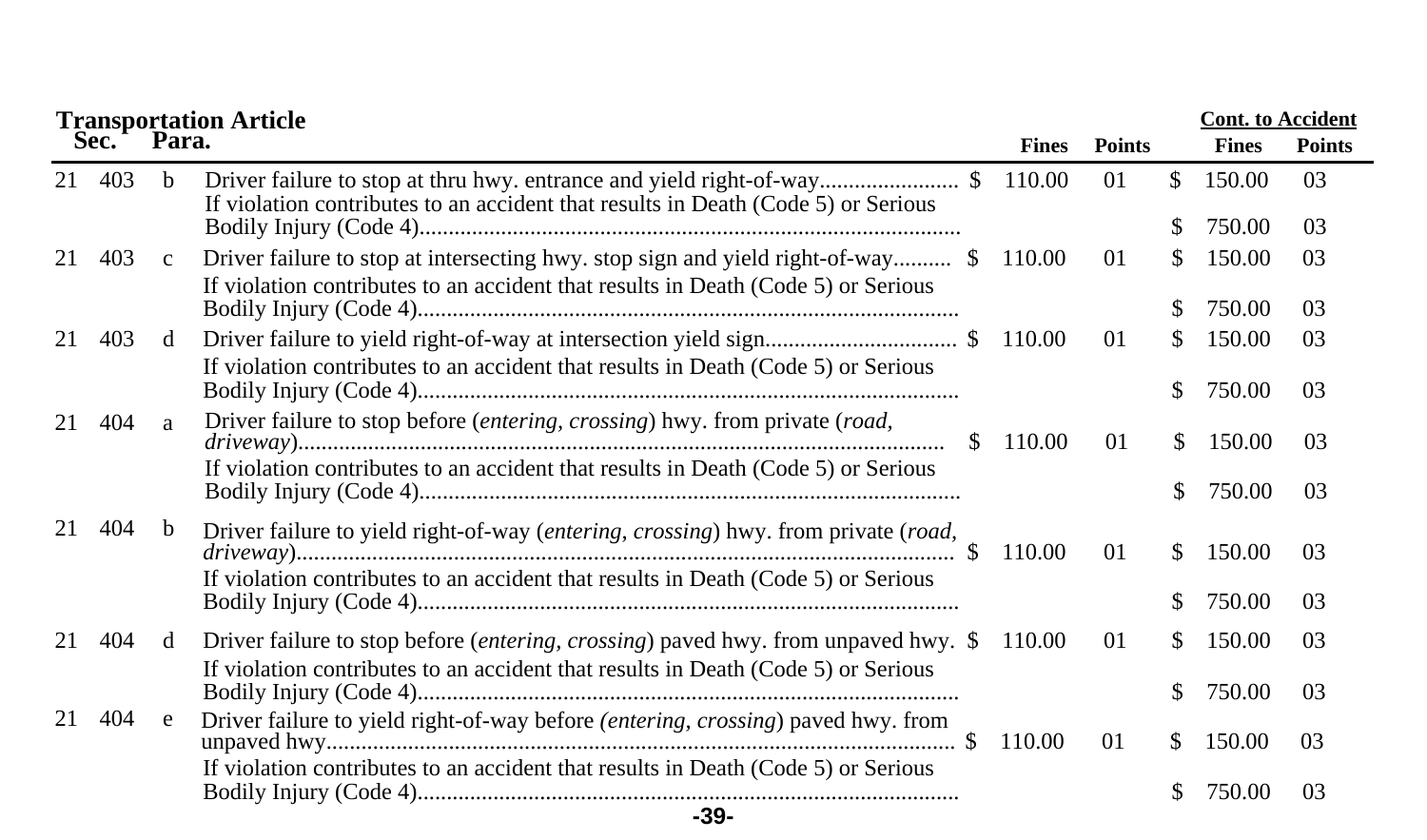|    |                            |              | <b>Transportation Article</b>                                                                                                                                          |               |              | <b>Cont.</b> to Accident |     |              |                |  |
|----|----------------------------|--------------|------------------------------------------------------------------------------------------------------------------------------------------------------------------------|---------------|--------------|--------------------------|-----|--------------|----------------|--|
|    | Sec.                       | Para.        |                                                                                                                                                                        |               | <b>Fines</b> | <b>Points</b>            |     | <b>Fines</b> | <b>Points</b>  |  |
|    | $21 \quad 404.1 \text{ a}$ |              | If violation contributes to an accident that results in Death (Code 5) or Serious                                                                                      |               | 110.00       | 01                       | \$. | 150.00       | 0 <sub>3</sub> |  |
|    |                            |              |                                                                                                                                                                        |               |              |                          | S   | 750.00       | 03             |  |
|    | 21 $404.1 h$               |              | If violation contributes to an accident that results in Death (Code 5) or Serious                                                                                      |               | 110.00       | $\Omega$                 | \$  | 150.00       | 03             |  |
|    |                            |              |                                                                                                                                                                        |               |              |                          | \$  | 750.00       | 0 <sub>3</sub> |  |
| 21 | 405                        | a            | Failure of driver to yield right-of-way to (emergency, police) using                                                                                                   | <sup>\$</sup> | 110.00       | 01                       | \$  | 150.00       | 0 <sub>3</sub> |  |
|    |                            |              | If violation contributes to an accident that results in Death (Code 5) or Serious                                                                                      |               |              |                          | \$  | 750.00       | 03             |  |
| 21 | 405                        | $\mathbf b$  | If violation contributes to an accident that results in Death (Code 5) or Serious                                                                                      |               | 110.00       | 01                       | \$  | 150.00       | 0 <sub>3</sub> |  |
|    |                            |              |                                                                                                                                                                        |               |              |                          | S   | 750.00       | 0 <sub>3</sub> |  |
| 21 | 405                        | $\mathbf{c}$ | Failure of driver to (stop, stay) upon approach by (emergency, police) veh. using<br>If violation contributes to an accident that results in Death (Code 5) or Serious | \$.           | 110.00       | 01                       | \$  | 150.00       | 03             |  |
|    |                            |              |                                                                                                                                                                        |               |              |                          |     | 750.00       | 03             |  |
| 21 | 405                        | d            | If violation contributes to an accident that results in Death (Code 5) or Serious                                                                                      |               | 110.00       | 02                       | \$  | 150.00       | 03             |  |
|    |                            |              |                                                                                                                                                                        |               |              |                          | \$  | 750.00       | 03             |  |
|    | 21 405                     | e1           | Failure of driver to make lane change to available lane not immediately adjacent                                                                                       |               | 110.00       | 01                       | \$. | 150.00       | 03             |  |
|    |                            |              | If violation contributes to an accident that results in Death (Code 5) or Serious                                                                                      |               |              |                          |     |              |                |  |
|    |                            |              |                                                                                                                                                                        |               |              |                          |     | 750.00       | 03             |  |
|    |                            |              | $-40-$                                                                                                                                                                 |               |              |                          |     |              |                |  |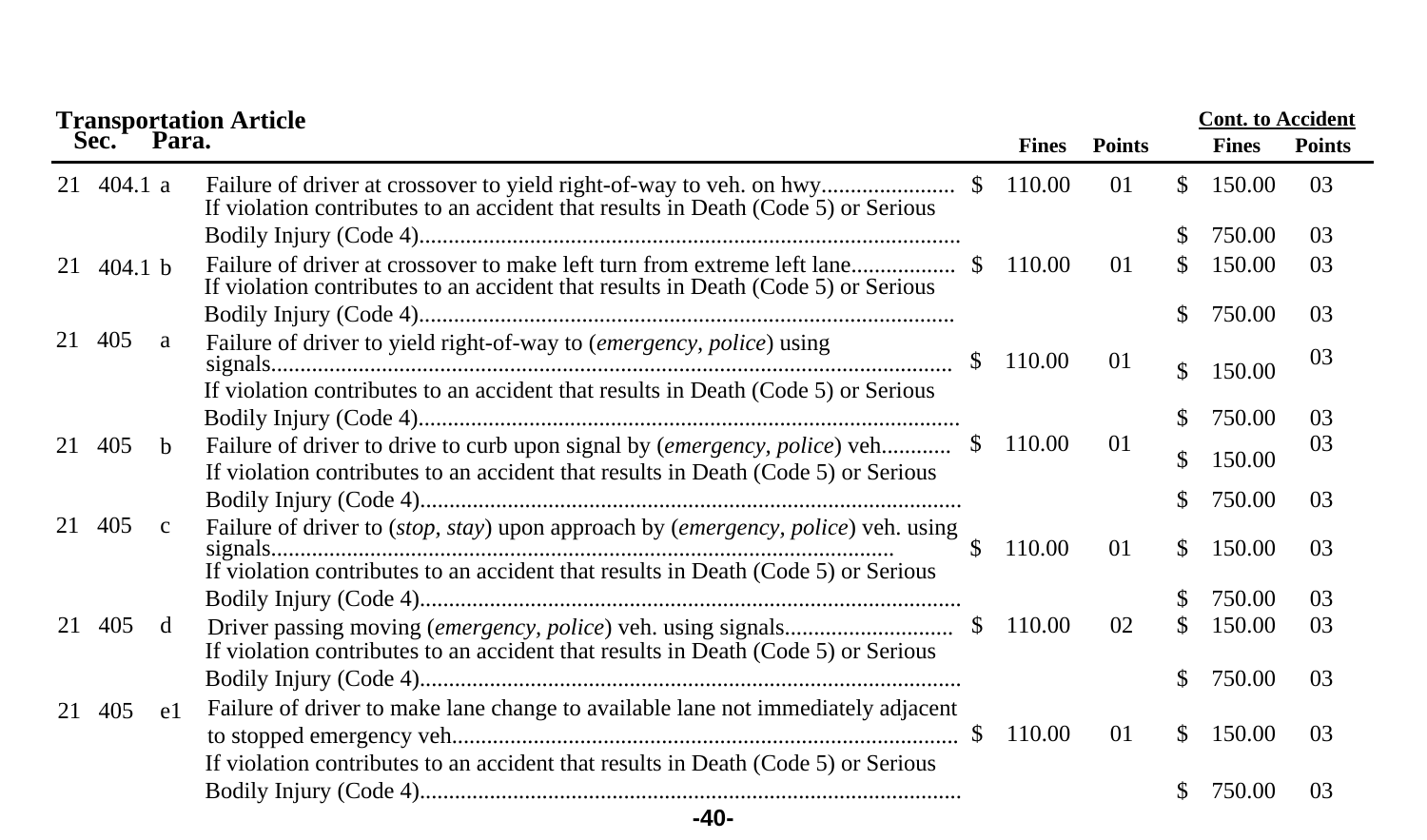|          |            |                    | <b>Transportation Article<br/>Sec. Para.</b>                                      |               |                |                 |     | <b>Cont.</b> to Accident |                 |
|----------|------------|--------------------|-----------------------------------------------------------------------------------|---------------|----------------|-----------------|-----|--------------------------|-----------------|
|          |            |                    |                                                                                   |               | <b>Fines</b>   | <b>Points</b>   |     | <b>Fines</b>             | <b>Points</b>   |
|          | 21 405     | e <sub>2</sub>     | Failure of driver to slow to a reasonable and prudent speed while passing stopped | \$.           | 110.00         | 01              | S.  | 150.00                   | 03              |
|          |            |                    | If violation contributes to an accident that results in Death (Code 5) or Serious |               |                |                 | S.  | 750.00                   | 03              |
|          |            |                    | <b>PEDESTRIAN'S RIGHTS AND RULES</b>                                              |               |                |                 |     |                          |                 |
| 21       | 502        | a <sub>2</sub>     | Driver failure to stop for pedestrian in crosswalk not contributing to            |               | 80.00          | 01              |     |                          |                 |
|          | 502        | a2                 | Driver failure to stop for pedestrian in crosswalk contributing to accident MA    |               |                |                 |     |                          | 03              |
| 21<br>21 | 502<br>502 | b.<br>$\mathbf{c}$ | Driver passing veh. stopped for pedestrian at crosswalk not contributing to       |               | 50.00          | 00 <sup>2</sup> |     |                          | 0 <sup>0</sup>  |
|          |            |                    |                                                                                   |               | 80.00          | $\Omega$        |     |                          |                 |
| 21       | 502        | $\mathbf{c}$       | Driver passing veh. stopped for pedestrian at crosswalk contributing to           |               |                |                 |     |                          | 03              |
| 21       | 503        | a                  | Pedestrian failure when not in crosswalk to yield right-of-way to approaching     | \$            | 50.00          | 0 <sup>0</sup>  |     |                          | 0 <sup>0</sup>  |
|          | 503        | b                  | Pedestrian failure to yield right-of-way to veh. when unsafely crossing roadway.  |               | 50.00          | 00              |     |                          | 0 <sup>0</sup>  |
| 21       | 503        | $\mathbf{c}$       | Pedestrian crossing roadway between adjacent intersections having traffic         | <sup>\$</sup> | 50.00          | 00 <sup>2</sup> |     |                          | 00 <sup>0</sup> |
| 21       | 503        | <sub>d</sub>       | Pedestrian diagonally crossing roadway intersection w/o traffic device            |               | 50.00          | 00 <sup>0</sup> |     |                          | 0 <sup>0</sup>  |
|          | 504        | a                  |                                                                                   |               | 70.00          | 01              | S   | 110.00                   | 03              |
| 21       | 504        | b.                 |                                                                                   |               |                | 01              | \$. | 110.00                   | 03              |
| 21       | 504        | $\mathbf{C}$       | Driver failure upon seeing (child, confused individual, incapacitated individual) | S.            | 70.00<br>70.00 | 01              | S.  | 110.00                   | 03              |
|          | 505        |                    |                                                                                   |               | 50.00          | 0 <sup>0</sup>  |     |                          | 0 <sup>0</sup>  |
| 21       | 506        | a                  | Pedestrian walking along and on adjacent roadway where sidewalk provided \$       |               | 50.00          | 0 <sup>0</sup>  |     |                          | 00              |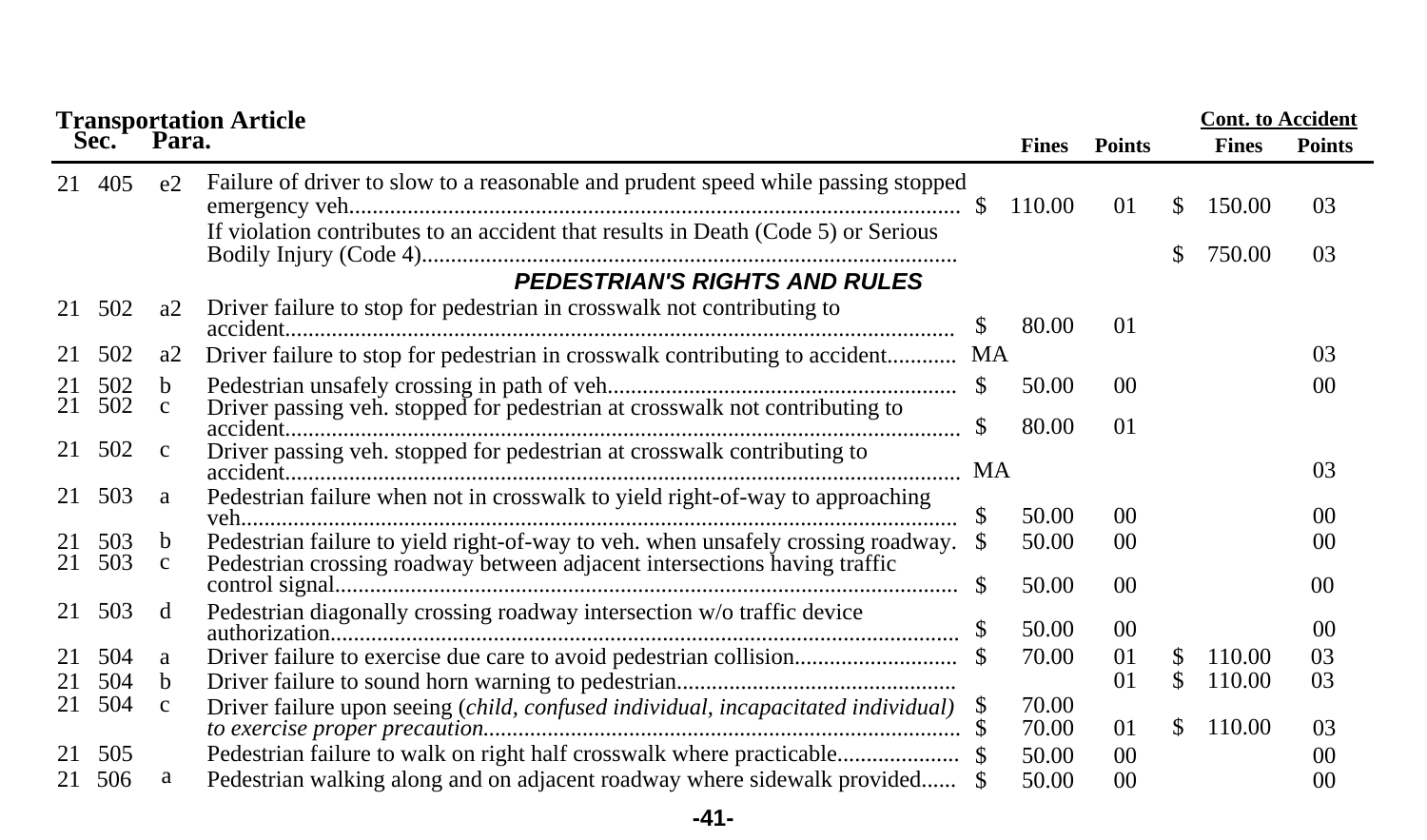|        |                | <b>Transportation Article<br/>Sec. Para.</b>                                                                                                                                                   |              |                 | <b>Cont.</b> to Accident |                 |
|--------|----------------|------------------------------------------------------------------------------------------------------------------------------------------------------------------------------------------------|--------------|-----------------|--------------------------|-----------------|
|        |                |                                                                                                                                                                                                | <b>Fines</b> | <b>Points</b>   | <b>Fines</b>             | <b>Points</b>   |
| 21 506 | b              | Pedestrian failure to walk on left shoulder and left side of roadway when                                                                                                                      | 50.00        | 0 <sup>0</sup>  |                          | 00 <sup>0</sup> |
| 21 507 | a              | Standing in roadway to solicit (ride, employment, business) from occupant of any                                                                                                               | 70.00        | 0 <sup>0</sup>  |                          | 0 <sup>0</sup>  |
| 21 507 | b.             |                                                                                                                                                                                                | 70.00        | 0 <sup>0</sup>  |                          | 00              |
| 21 507 | $\mathbf{c}$   | Standing in (roadway, median divider, intersection) in (Carroll, Charles,<br>Harford, Washington) County to solicit money or donations from vehicle                                            |              |                 |                          |                 |
| 21 507 | d2I            | Standing in Prince George's Co. Hwy. to solicit money or donations of any kind                                                                                                                 | 70.00        | 0 <sup>0</sup>  |                          | 0 <sup>0</sup>  |
|        |                | \$.                                                                                                                                                                                            | 70.00        | 00 <sup>0</sup> |                          | 00 <sup>0</sup> |
| 21 507 |                | d2II Adult (causing, encouraging, allowing, petitioning) child under age 15 to                                                                                                                 | 70.00        | 0 <sup>0</sup>  |                          | 0 <sup>0</sup>  |
| 21 507 | e2I            | Standing in hwy in Anne Arundel Co. to solicit donations from veh. occupant or                                                                                                                 | 70.00        | $00\,$          |                          | 0 <sup>0</sup>  |
| 21 507 | f3i            | Standing in (road, median, intersection) in (Allegany, Cecil) Co. to solicit                                                                                                                   | 70.00        | 00              |                          | 00              |
| 21 507 | f3ii           | Adult (causing, encouraging, allowing, petitioning) another to violate                                                                                                                         | 70.00        | 0 <sup>0</sup>  |                          | 0 <sup>0</sup>  |
| 21 507 |                | g3ii1 Standing in ( <i>road, median, intersection, adjacent sidewalk</i> ) in Montgomery<br>County to ( <i>solicit, collect</i> ) ( <i>money, donations</i> ) from veh. occupant w/o permit \$ | 70.00        | 0 <sup>0</sup>  |                          | 0 <sup>0</sup>  |
| 21 507 |                | $g^{3ii2}$ ( <i>Cause, encourage, allow, petition</i> ) a person to violate TR $\S21-507$ (g)(3)(II)(1).                                                                                       |              |                 |                          |                 |
| 21 507 | h              | \$<br>Standing in hwy in Howard County to solicit money or donations of any kind                                                                                                               | 70.00        | 0 <sup>0</sup>  |                          | 00              |
|        |                |                                                                                                                                                                                                | 70.00        | 0 <sup>0</sup>  |                          | 0 <sup>0</sup>  |
| 21 507 | k <sub>2</sub> | Standing in (road, median, intersection) in Frederick Co. to solicit money or                                                                                                                  | 70.00        | 0 <sup>0</sup>  |                          | 0 <sup>0</sup>  |
| 21 508 |                |                                                                                                                                                                                                | 70.00        | 01              | S.<br>110.00             | 03              |
|        |                | $-42-$                                                                                                                                                                                         |              |                 |                          |                 |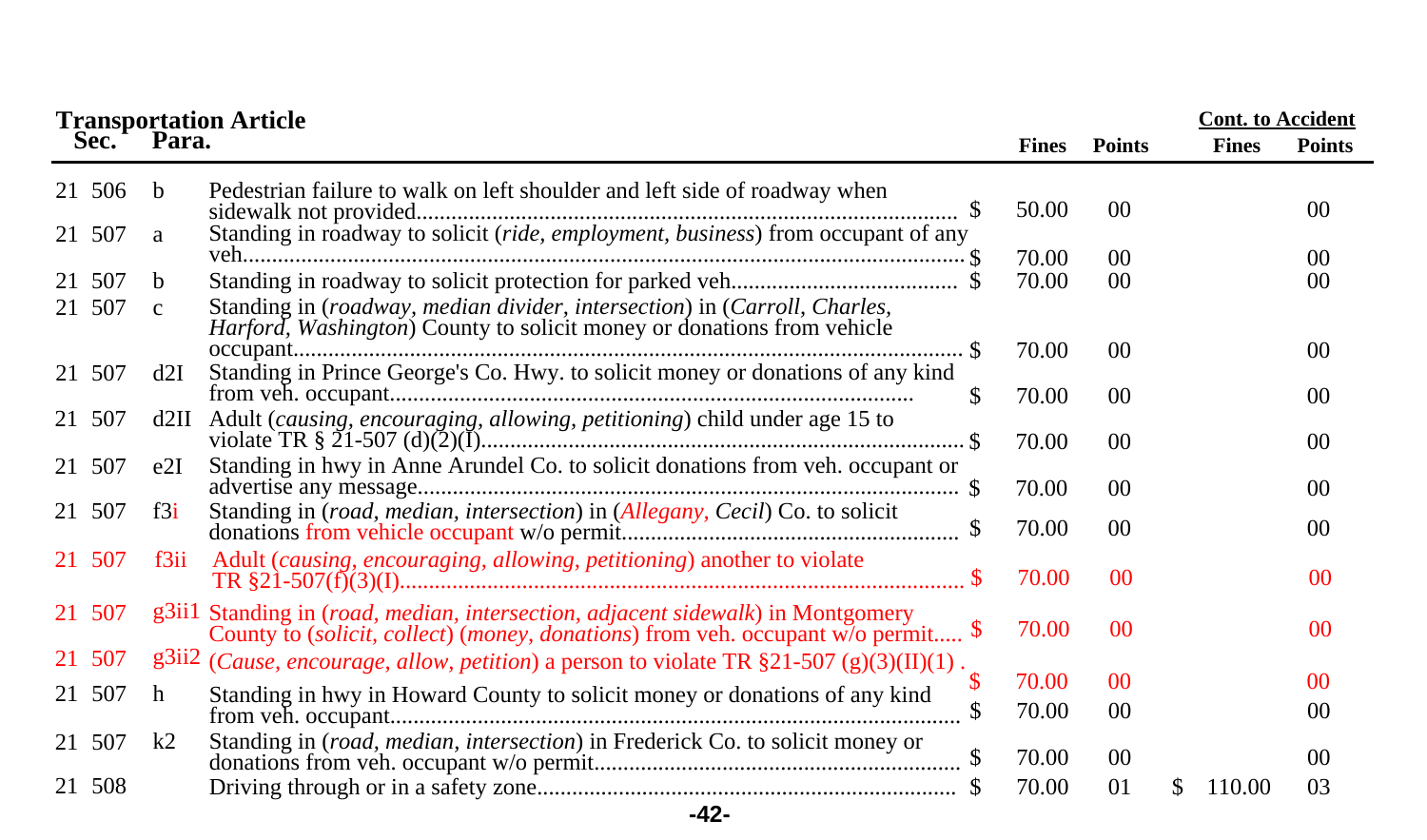| <b>Transportation Article</b> |      |              |                                                                                      |    |              |                 |     |              | <b>Cont.</b> to Accident |  |  |
|-------------------------------|------|--------------|--------------------------------------------------------------------------------------|----|--------------|-----------------|-----|--------------|--------------------------|--|--|
|                               | Sec. | Para.        |                                                                                      |    | <b>Fines</b> | <b>Points</b>   |     | <b>Fines</b> | <b>Points</b>            |  |  |
| 21                            | 509  | a            |                                                                                      |    | 70.00        | 0 <sup>0</sup>  |     |              | 00 <sup>2</sup>          |  |  |
| 21                            | 509  | <sub>b</sub> |                                                                                      |    | 70.00        | 0 <sup>0</sup>  |     |              | 00                       |  |  |
| 21                            | 509  | $\mathbf{C}$ |                                                                                      |    | 70.00        | 0 <sup>0</sup>  |     |              | 00                       |  |  |
| 21                            | 509  | d            |                                                                                      |    | 70.00        | 00              |     |              | 0 <sup>0</sup>           |  |  |
| 21                            | 509  | e            |                                                                                      |    | 70.00        | 00              |     |              | 00                       |  |  |
| 21                            | 509  | f            |                                                                                      |    | 70.00        | 0 <sup>0</sup>  |     |              | 03                       |  |  |
| 21                            | 509  | g            |                                                                                      |    | 70.00        | 00              |     |              | 00 <sup>2</sup>          |  |  |
| 21                            | 509  | h            |                                                                                      |    | 70.00        | 0 <sup>0</sup>  |     |              | 00                       |  |  |
| 21                            | 509  |              |                                                                                      |    | 70.00        | 0 <sup>0</sup>  |     |              | 00                       |  |  |
| 21                            | 510  | a            | Pedestrian failure while crossing roadway to yield right-of-way to emergency         |    |              |                 |     |              |                          |  |  |
|                               |      |              |                                                                                      | -S | 50.00        | 00 <sup>0</sup> |     |              | 00 <sup>2</sup>          |  |  |
| 21                            | 510  | <sub>b</sub> | Pedestrian failure while crossing roadway to yield right-of-way to police veh.       |    | 50.00        | 0 <sup>0</sup>  |     |              | 00 <sup>0</sup>          |  |  |
| 21                            | 510  | $\mathbf{c}$ |                                                                                      |    | 50.00        | 0 <sup>0</sup>  |     |              | 00                       |  |  |
| 21                            | 511  | al           | Driver failure to yield to blind/partially blind pedestrian with white/metallic cane |    | 70.00        | 02              | \$  | 110.00       | 0 <sub>5</sub>           |  |  |
| 21                            | 511  | a2           | Driver failure to yield to deaf/hearing impaired pedestrian with guide dog           |    | 70.00        | 02              | \$  | 110.00       | 0 <sub>5</sub>           |  |  |
| 21                            | 511  | a3           | Driver failure to yield to mobility impaired individual crossing highway using       |    |              |                 |     |              |                          |  |  |
|                               |      |              |                                                                                      | -S | 70.00        | 02              | \$. | 110.00       | 05                       |  |  |
|                               |      |              | TURNING & STARTING; SIGNALS ON STOPPING, TURNING & STARTING                          |    |              |                 |     |              |                          |  |  |
| 21                            | 601  | a            |                                                                                      |    | 90.00        | 01              | \$  | 130.00       | 03                       |  |  |
| 21                            | 601  | b            |                                                                                      |    | 90.00        | 01              | \$. | 130.00       | 03                       |  |  |
| 21                            | 601  | $\mathbf c$  |                                                                                      |    | 70.00        | 01              | \$  | 110.00       | 03                       |  |  |
| 21                            | 601  | d            |                                                                                      |    | 70.00        | $\Omega$        | \$  | 110.00       | 03                       |  |  |
| 21                            | 602  | a            |                                                                                      |    | 90.00        | 0 <sub>1</sub>  | \$  | 130.00       | 03                       |  |  |

**-43-**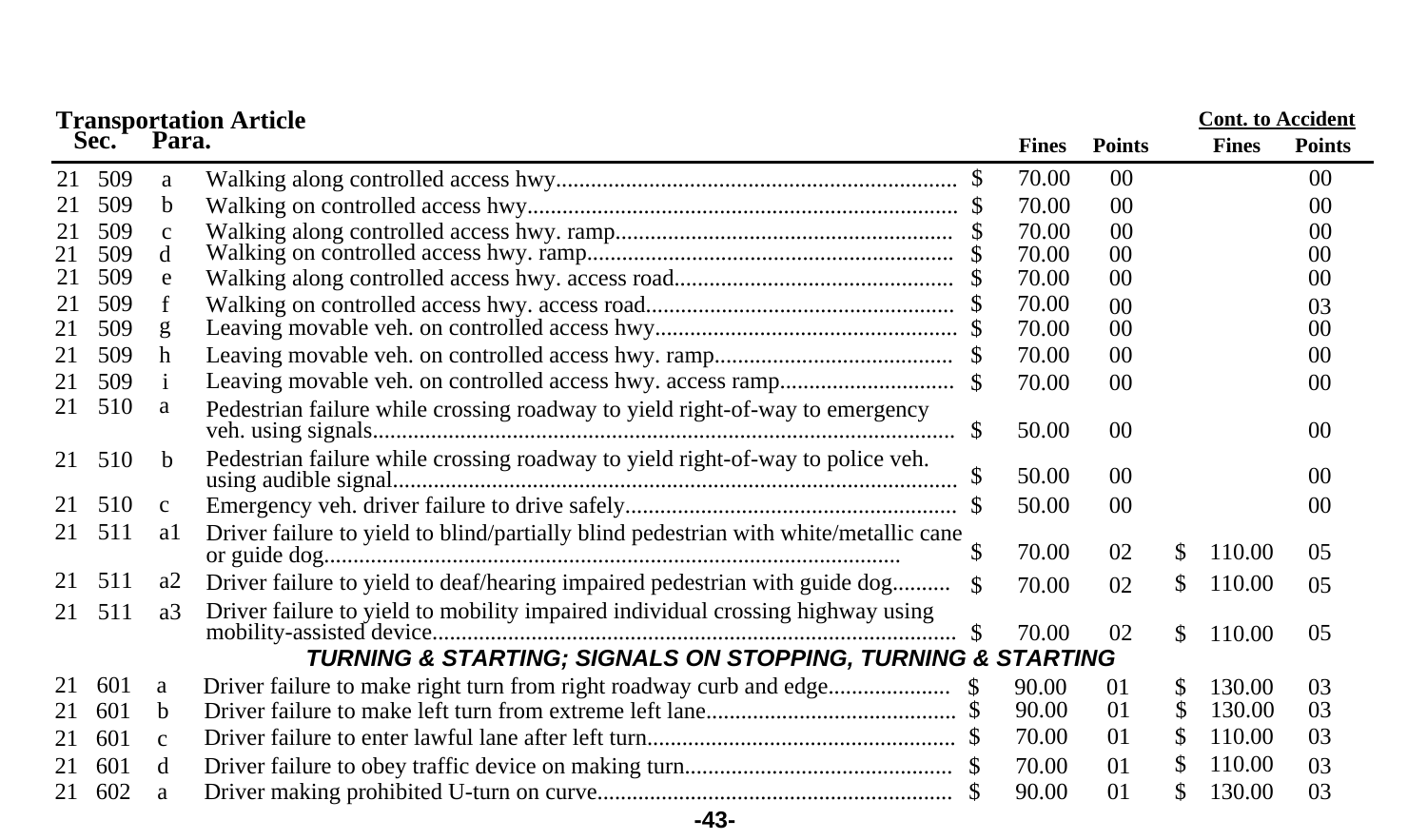|    | <b>Cont.</b> to Accident<br><b>Transportation Article<br/>Sec. Para.</b> |              |                                                                                                  |  |              |                |    |              |               |
|----|--------------------------------------------------------------------------|--------------|--------------------------------------------------------------------------------------------------|--|--------------|----------------|----|--------------|---------------|
|    |                                                                          |              |                                                                                                  |  | <b>Fines</b> | <b>Points</b>  |    | <b>Fines</b> | <b>Points</b> |
| 21 | 602                                                                      | b            |                                                                                                  |  | 90.00        | 01             | \$ | 130.00       | 03            |
| 21 | 603                                                                      | a            | Driver starting veh. from (stopped, standing, parked) position when unsafe \$                    |  | 90.00        | 01             | \$ | 130.00       | 03            |
| 21 | 603                                                                      | b.           | Driver starting veh. from (stopped, standing, parked) position without giving<br>adequate signal |  | 90.00        | 01             | \$ | 130.00       | 03            |
| 21 | 604                                                                      | a            |                                                                                                  |  | 90.00        | 01             | \$ | 130.00       | 03            |
| 21 | 604                                                                      | b            |                                                                                                  |  | 90.00        | 01             | \$ | 130.00       | 03            |
| 21 | 604                                                                      | $\mathbf{C}$ |                                                                                                  |  | 90.00        | 01             | \$ | 130.00       | 03            |
| 21 | 604                                                                      | d            |                                                                                                  |  | 90.00        | 01             | \$ | 130.00       | 03            |
| 21 | 604                                                                      | e            |                                                                                                  |  | 90.00        | 01             | \$ | 130.00       | 03            |
| 21 | 605                                                                      | a            |                                                                                                  |  | 90.00        | 01             | \$ | 130.00       | 03            |
| 21 | 605                                                                      | b            |                                                                                                  |  | 90.00        | 01             | \$ | 130.00       | 03            |
| 21 | 605                                                                      | $\mathbf{C}$ |                                                                                                  |  | 90.00        | 01             | \$ | 130.00       | 03            |
| 21 | 606                                                                      | b            |                                                                                                  |  | 90.00        | 01             | \$ | 130.00       | 03            |
| 21 | 606                                                                      | $\mathbf{C}$ |                                                                                                  |  | 90.00        | 01             | \$ | 130.00       | 03            |
| 21 | 606                                                                      | d            | Failure to give required (hand, arm) signal for veh. (stop, decrease in speed) \$                |  | 90.00        | 01             | \$ | 130.00       | 03            |
|    |                                                                          |              | <b>SPECIAL STOPS REQUIRED</b>                                                                    |  |              |                |    |              |               |
| 21 | 701                                                                      | a            |                                                                                                  |  | 90.00        | 01             | \$ | 130.00       | 03            |
| 21 | 701                                                                      | b            |                                                                                                  |  | 90.00        | 01             | \$ | 130.00       | 03            |
| 21 | 702                                                                      | b            |                                                                                                  |  | 90.00        | 0 <sub>1</sub> | \$ | 130.00       | 03            |
| 21 | 703                                                                      | b            | Driver failure to stop veh. 15 to 50 feet from nearest railroad crossing rail \$                 |  | 90.00        | 01             | \$ | 130.00       | 03            |
| 21 | 703                                                                      | $\mathbf{C}$ |                                                                                                  |  | 90.00        | 0 <sub>1</sub> | \$ | 130.00       | 03            |
| 21 | 703                                                                      | d            |                                                                                                  |  | 90.00        | 01             | \$ | 130.00       | 03            |
| 21 | 703                                                                      | e            | Driver proceeding across railroad crossing in improper gear of manual shift veh.                 |  | 90.00        | 01             | \$ | 130.00       | 03            |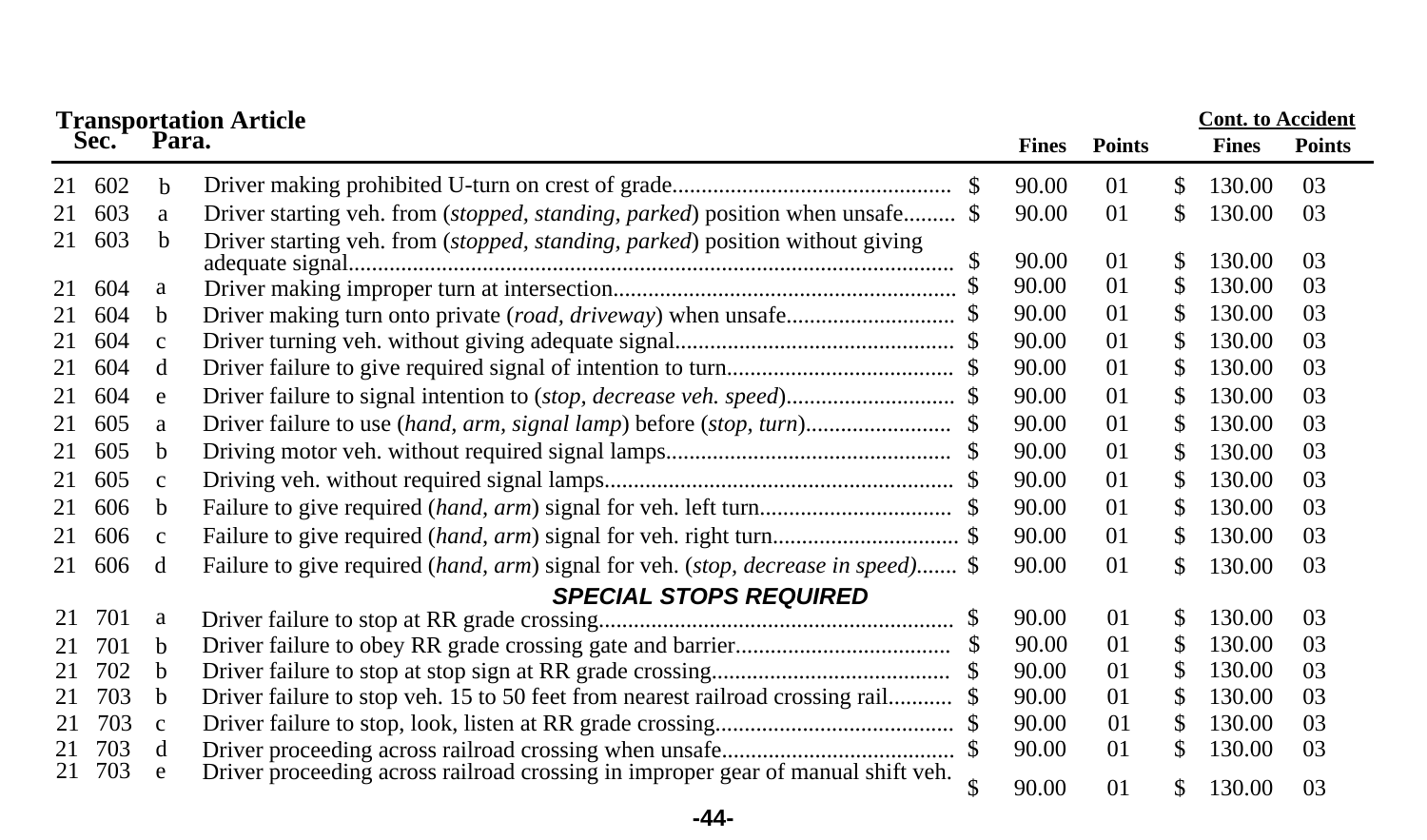|    | <b>Cont. to Accident</b><br><b>Transportation Article</b> |              |                                                                                                                                                          |  |              |               |     |              |                |
|----|-----------------------------------------------------------|--------------|----------------------------------------------------------------------------------------------------------------------------------------------------------|--|--------------|---------------|-----|--------------|----------------|
|    | Sec. Para.                                                |              |                                                                                                                                                          |  | <b>Fines</b> | <b>Points</b> |     | <b>Fines</b> | <b>Points</b>  |
| 21 | 703                                                       | f            |                                                                                                                                                          |  | 90.00        | 01            | \$  | 130.00       | 03             |
|    | 21 703.1                                                  |              | Driver of commercial motor vehicle approaching railroad crossing failing to<br>(slow down, stop, negotiate when clear, obey traffic control device, have |  | 90.00        | 00            |     |              | 0 <sup>0</sup> |
|    |                                                           |              |                                                                                                                                                          |  |              |               |     |              |                |
| 21 | 704                                                       | a            |                                                                                                                                                          |  | 90.00        | 01            | \$. | 130.00       | 03             |
| 21 | 704                                                       | b            | Person failure to notify RR of intention to cross RR grade with prohibited                                                                               |  | 90.00        | 01            | \$  | 130.00       | 03             |
| 21 | 704                                                       | $\mathbf c$  | Person failure to stop, look, listen at RR grade crossing with prohibited                                                                                |  | 90.00        | 01            | \$. | 130.00       | 03             |
| 21 | 704                                                       | d            | Person proceeding over RR grade crossing with prohibited equipment against                                                                               |  | 90.00        | 01            | \$. | 130.00       | 03             |
| 21 | 705                                                       | a            | Driver failure to yield right-of-way to pedestrian after emerging from (alley,                                                                           |  | 90.00        | 01            | \$. | 130.00       | 03             |
|    | 21 705                                                    | b            | Driver failure to yield right-of-way to pedestrian after emerging from (alley,                                                                           |  | 90.00        | 01            | \$  | 130.00       | 03             |
| 21 | 705                                                       | $\mathbf{c}$ | Driver failure to yield right-of-way to veh. upon emerging from (alley, driveway,                                                                        |  | 90.00        | 01            | \$. | 130.00       | 03             |
| 21 | 705                                                       | d            | Failure to yield right-of-way to pedestrian upon entering (alley, driveway,                                                                              |  | 90.00        | 01            | \$. | 130.00       | 03             |
| 21 | 706                                                       | a            | Failure to stop for stopped school veh. operating alternately flashing red lights                                                                        |  | 570.00       | 03            |     |              | 03             |
| 21 | 706                                                       | b.           | Failure to remain stopped for stopped school veh. operating alternately flashing                                                                         |  | 570.00       | 02            | \$  | 610.00       | 0 <sub>3</sub> |
| 21 | 707                                                       | a            |                                                                                                                                                          |  | 90.00        | 01            | \$  | 130.00       | 03             |
| 21 | 707                                                       | b            |                                                                                                                                                          |  | 90.00        | 01            | S   | 130.00       | 03             |
| 21 | 707                                                       | $\mathbf{C}$ |                                                                                                                                                          |  | 90.00        | 01            | S.  | 130.00       | 03             |
| 21 | 707                                                       | d            |                                                                                                                                                          |  | 90.00        | 01            |     | 130.00       | 03             |

## **-45-**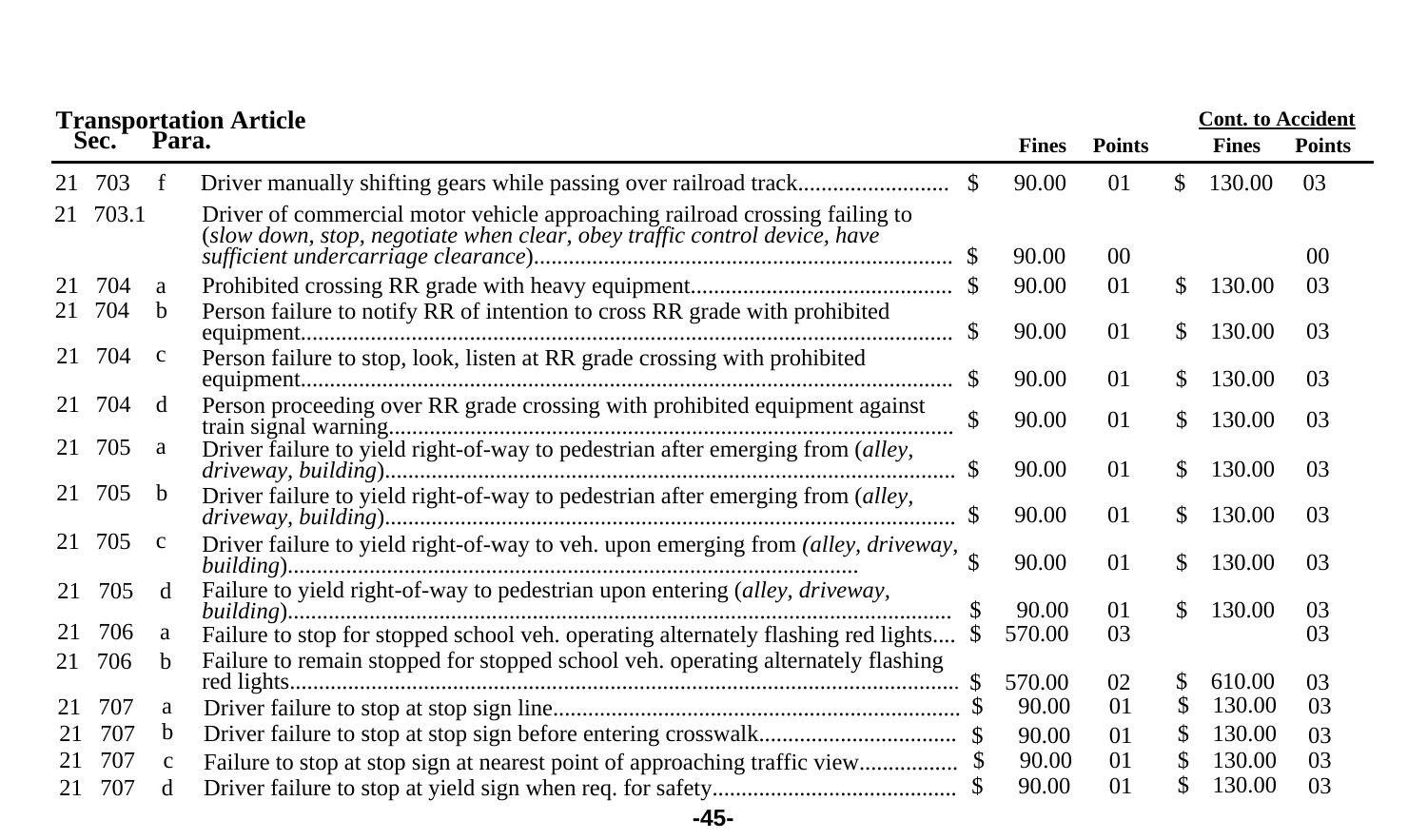| <b>Transportation Article<br/>Sec. Para.</b> |        |             |                                                                                   |    |              |               | <b>Cont.</b> to Accident |              |                |
|----------------------------------------------|--------|-------------|-----------------------------------------------------------------------------------|----|--------------|---------------|--------------------------|--------------|----------------|
|                                              |        |             |                                                                                   |    | <b>Fines</b> | <b>Points</b> |                          | <b>Fines</b> | <b>Points</b>  |
|                                              | 21 707 | e           | Driver failure to stop at yield sign before entering crosswalk when req. for      |    | 90.00        | 01            | \$                       | 130.00       | 03             |
| 21                                           | 707    | f           | Driver failure to stop at yield sign at nearest point of approaching traffic view | \$ | 90.00        | 01            | \$                       | 130.00       | 03             |
| 21                                           | 708    | b           |                                                                                   |    | 90.00        | 01            | \$                       | 130.00       | 03             |
|                                              |        |             | <b>SPEED RESTRICTIONS</b>                                                         |    |              |               |                          |              |                |
| 21                                           | 801    | a           |                                                                                   |    | 90.00        | 01            | \$                       | 130.00       | 03             |
| 21                                           | 801    | b           |                                                                                   |    | 130.00       | 03            |                          |              | 03             |
| 21                                           | 801    | $\mathbf c$ |                                                                                   |    | 90.00        | 01            | \$                       | 130.00       | 03             |
| 21                                           | 801    | d           |                                                                                   |    | 90.00        | 01            | \$                       | 130.00       | 03             |
| 21                                           | 801    | e           |                                                                                   |    | 90.00        | 01            | \$                       | 130.00       | 03             |
| 21                                           | 801    | f           |                                                                                   |    | 90.00        | 01            | \$                       | 130.00       | 03             |
| 21                                           | 801    | g           |                                                                                   |    | 90.00        | 01            | \$                       | 130.00       | 03             |
| 21                                           | 801    | h           |                                                                                   |    | 90.00        | 01            | \$                       | 130.00       | 03             |
| 21                                           | 801.1  |             |                                                                                   |    |              |               |                          |              |                |
|                                              |        |             | Exceeding speed limit by:                                                         |    |              |               |                          |              |                |
|                                              |        |             |                                                                                   |    | 80.00        | 01            | \$                       | 120.00       | 03             |
|                                              |        |             |                                                                                   |    | 90.00        | 02            | S                        | 130.00       | 03             |
|                                              |        |             |                                                                                   |    | 160.00       | 02            | \$                       | 200.00       | 03             |
|                                              |        |             |                                                                                   | \$ | 160.00       | 02            | \$                       | 200.00       | 03             |
|                                              |        |             |                                                                                   |    | 290.00       | 05            |                          |              | 05             |
|                                              |        |             |                                                                                   | S  | 290.00       | 05            |                          |              | 0 <sub>5</sub> |
|                                              |        |             |                                                                                   |    | 530.00       | 05            |                          |              | 05             |

**-46-**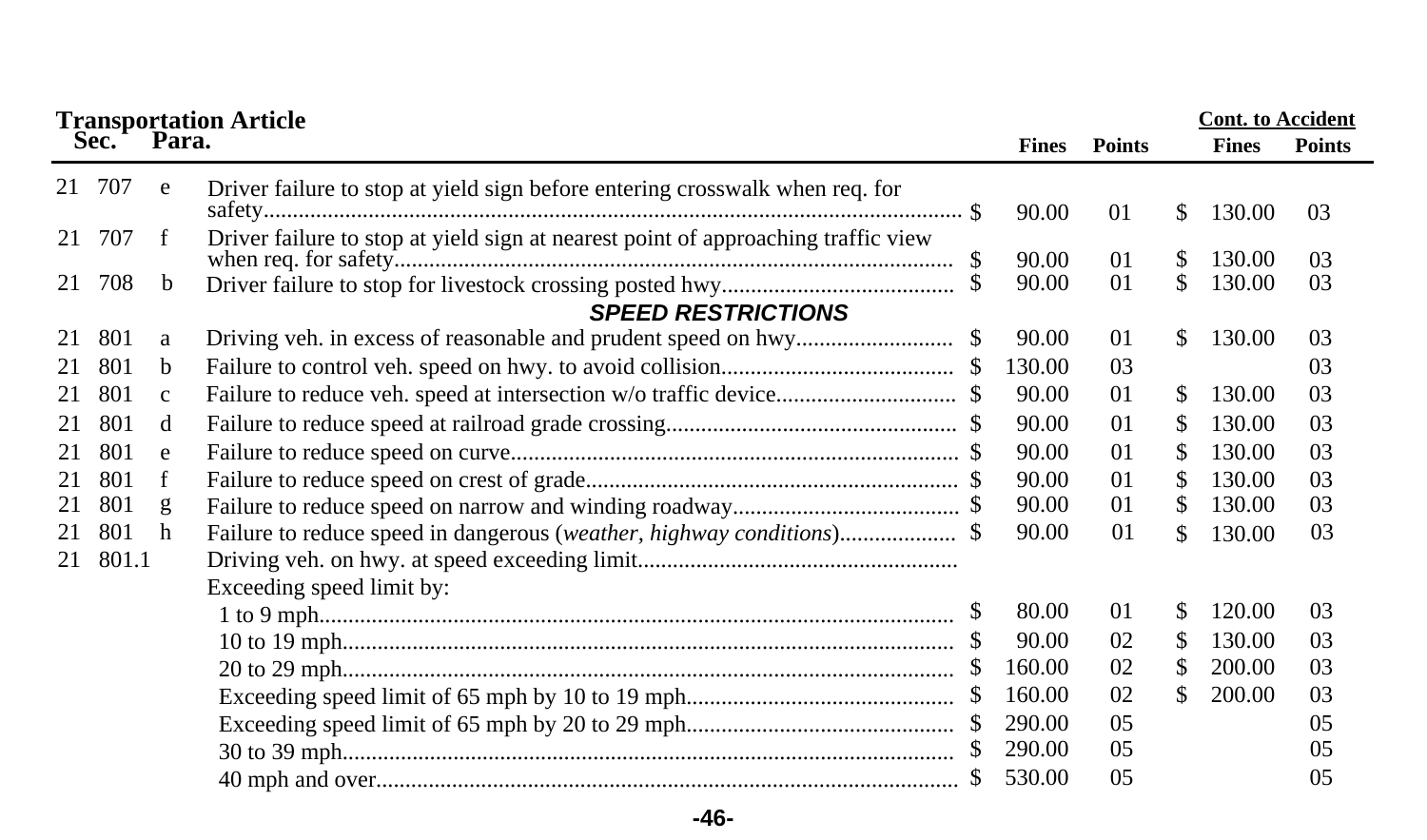|          |                  |              | <b>Transportation Article</b>                                                                           |     |              |                | <b>Cont.</b> to Accident |              |               |
|----------|------------------|--------------|---------------------------------------------------------------------------------------------------------|-----|--------------|----------------|--------------------------|--------------|---------------|
|          | Sec.             | Para.        |                                                                                                         |     | <b>Fines</b> | <b>Points</b>  |                          | <b>Fines</b> | <b>Points</b> |
| 21<br>21 | 802.1<br>803.1 e |              | Exceeding speed limit in posted school zone with (flashing warning lights,<br>Exceeding speed limit by: |     | 290.00       | 01             | \$.                      | 330.00       | 03            |
|          |                  |              |                                                                                                         |     | 120.00       | 01             | S                        | 160.00       | 03            |
|          |                  |              |                                                                                                         |     | 140.00       | 02             | \$.                      | 180.00       | 03            |
|          |                  |              |                                                                                                         |     | 270.00       | 02             | \$.                      | 310.00       | 03            |
|          |                  |              |                                                                                                         |     | 540.00       | 05             |                          |              | 05            |
|          |                  |              |                                                                                                         | -S  | 540.00       | 05             |                          |              | 05            |
|          |                  |              |                                                                                                         |     | \$1000.00    | 05             |                          |              | 05            |
|          | 21 804           | a            | Willfully driving motor veh. at slow speed impeding normal and reasonable                               |     | 80.00        | 01             | \$.                      | 120.00       | 03            |
| 21       | 804              | <sub>b</sub> |                                                                                                         |     | 80.00        | 01             | \$                       | 120.00       | 03            |
| 21       | 804              | $\mathbf{c}$ | Driving limited speed veh. on hwy. where veh. speed capability does not exceed                          |     | 80.00        | 01             | \$                       | 120.00       | 03            |
| 21       | 805              | a            |                                                                                                         |     | 80.00        | 01             | S                        | 120.00       | 03            |
| 21       | 805              | $\mathbf c$  |                                                                                                         | -SS | 80.00        | 0 <sub>1</sub> | S                        | 120.00       | 03            |
| 21       | 805              | d            |                                                                                                         |     | 80.00        | 01             | \$                       | 120.00       | 03            |
| 21       | 805              | e            | Failure to <i>(display, maintain)</i> slow moving veh. emblem on farm equipment \$                      |     | 80.00        | 01             | \$                       | 120.00       | 03            |
| 21       | 805              | f            |                                                                                                         |     | 80.00        | 01             | \$                       | 120.00       | 03            |
| 21       | 805.1 a          |              |                                                                                                         |     | 80.00        | 01             | S                        | 120.00       | 03            |
| 21       | 806              | b            |                                                                                                         |     | 80.00        | 01             |                          | 120.00       | 03            |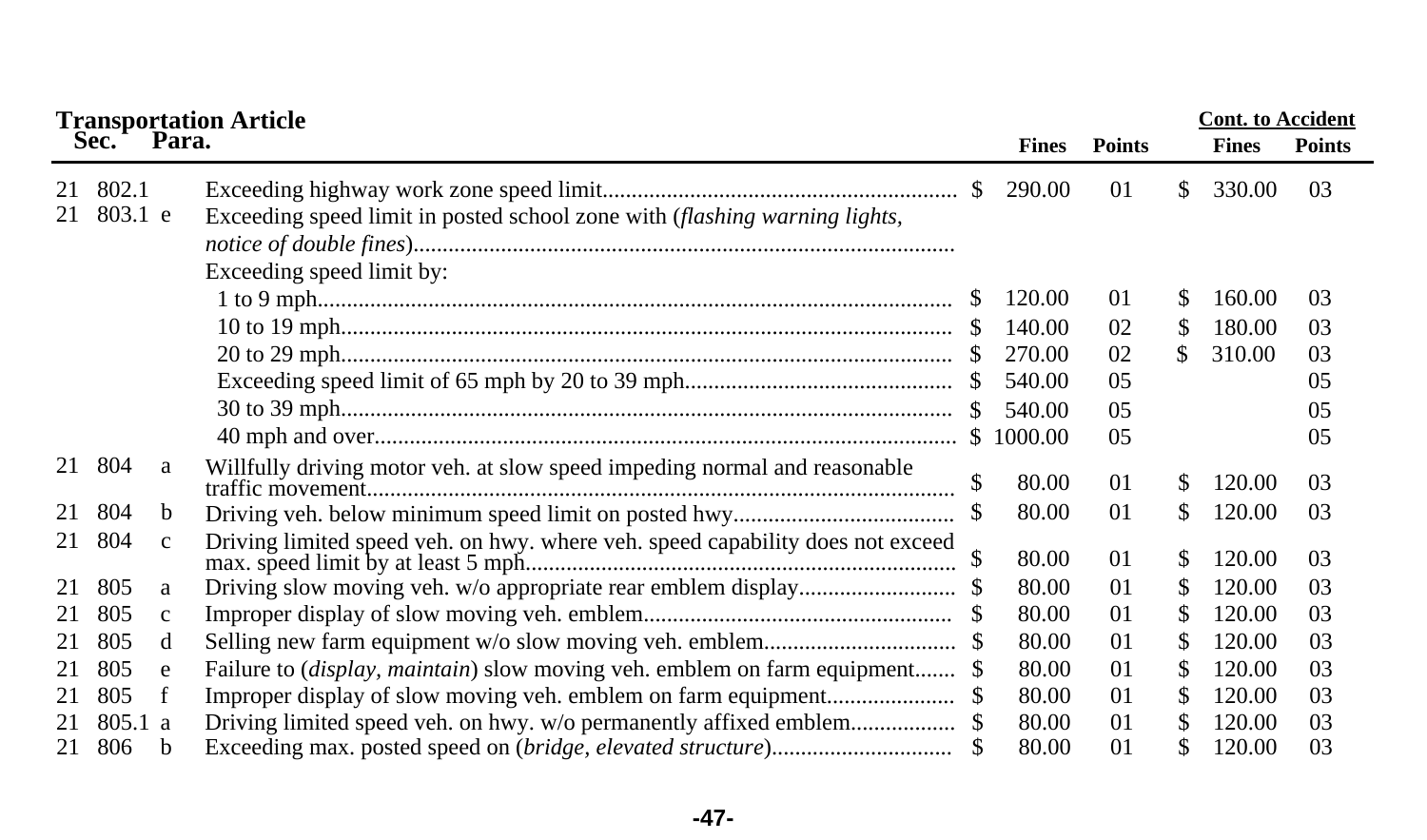|    |                |    | <b>Transportation Article<br/>Sec. Para.</b>                                         |           |              |               | <b>Cont. to Accident</b> |               |
|----|----------------|----|--------------------------------------------------------------------------------------|-----------|--------------|---------------|--------------------------|---------------|
|    |                |    |                                                                                      |           | <b>Fines</b> | <b>Points</b> | <b>Fines</b>             | <b>Points</b> |
|    |                |    | RECKLESS, NEGLIGENT, AGGRESSIVE, OR IMPAIRED DRIVING; FLEEING OR ELUDING POLICE      |           |              |               |                          |               |
|    | $21\;901.1\;a$ |    | Reckless driving veh. in wanton and willful disregard for safety of persons and      |           | 510.00       | 06            |                          | 06            |
|    | $21$ 901.1 b   |    | Negligent driving veh. in careless and imprudent manner endangering property,        | \$.       | 140.00       | 01            | \$<br>280.00             | 03            |
|    | 21 901.2       |    | Aggressive driving by committing, at the same time or during a single                | \$        | 370.00       | 05            |                          | 05            |
|    |                |    | $(1)$ § 21-202<br>Traffic lights with steady indication;                             |           |              |               |                          |               |
|    |                |    | Overtaking and passing vehicles;<br>$(2)$ § 21-303                                   |           |              |               |                          |               |
|    |                |    | $(3)$ § 21-304<br>Passing on right;                                                  |           |              |               |                          |               |
|    |                |    | $(4)$ § 21-309<br>Driving on laned roadways;                                         |           |              |               |                          |               |
|    |                |    | Following too closely;<br>$(5)$ § 21-310                                             |           |              |               |                          |               |
|    |                |    | $(6)$ § 21-403<br>Failure to yield right-of-way; or                                  |           |              |               |                          |               |
|    |                |    | Exceeding a maximum speed limit or posted maximum<br>$(7)$ § 21-801.1<br>speed limit |           |              |               |                          |               |
| 21 | 902            | al | (Driving, Attempting to drive) veh. while under the influence of alcohol MA          |           |              | 12            |                          | 12            |
| 21 | 902            | a2 | (Driving, Attempting to drive) veh. while under the influence of alcohol per se MA   |           |              | 12            |                          | 12            |
| 21 | 902            | a3 | (Driving, Attempting to drive) veh. while under the influence of (alcohol,           | <b>MA</b> |              | 12            |                          | 12            |
| 21 | 902            | b1 |                                                                                      | <b>MA</b> |              | 08            |                          | 08            |
| 21 | 902            | b2 | (Driving, Attempting to drive) veh. while impaired by alcohol while transporting     | <b>MA</b> |              | 08            |                          | 08            |
| 21 | 902            | c1 | (Driving, Attempting to drive) veh. while impaired by drug(s) or drug(s) and         | MA        |              | 08            |                          | 08            |

## **-48-**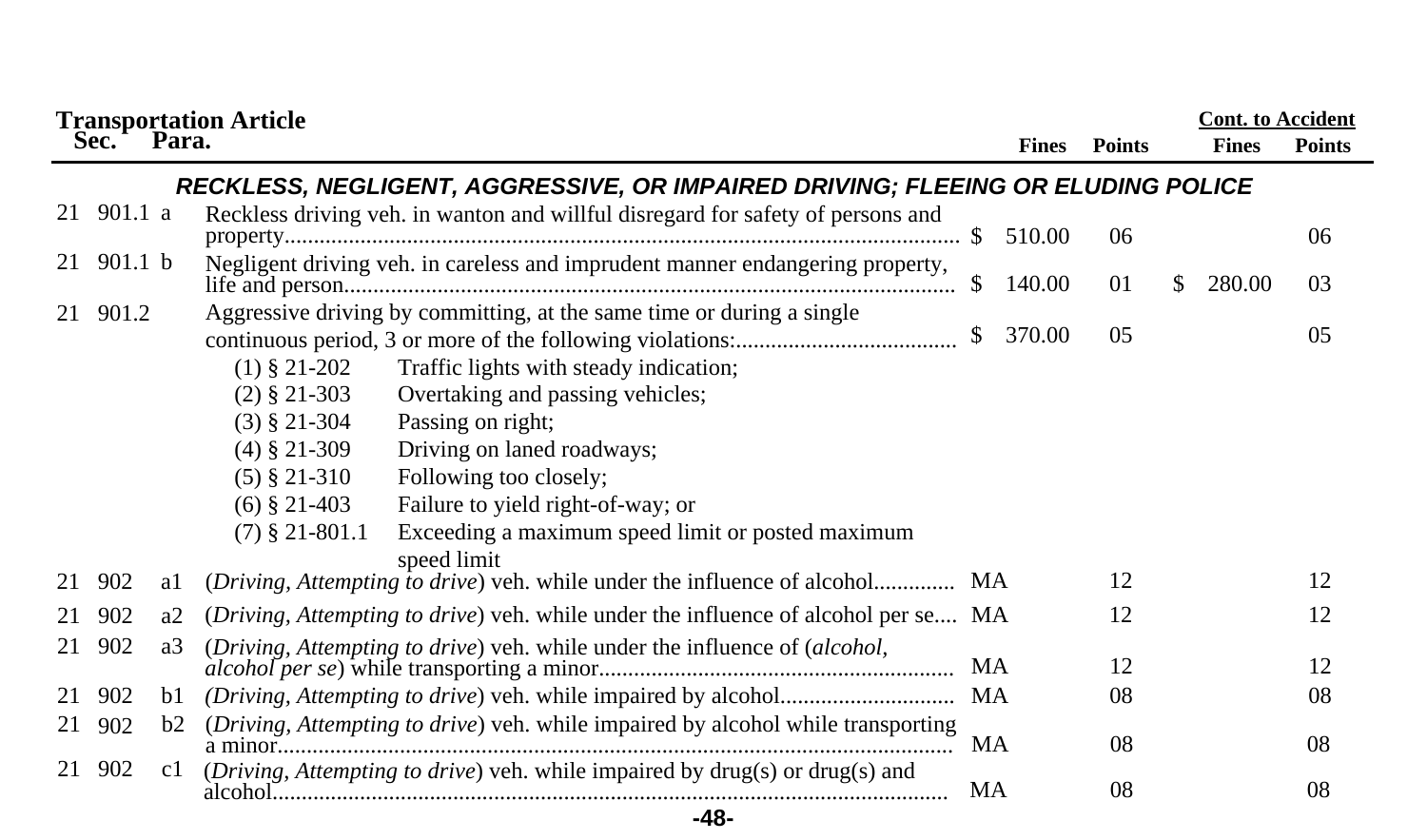| <b>Transportation Article</b> |          |              |                                                                                               |              |               |              |               |  |
|-------------------------------|----------|--------------|-----------------------------------------------------------------------------------------------|--------------|---------------|--------------|---------------|--|
|                               | Sec.     | Para.        |                                                                                               | <b>Fines</b> | <b>Points</b> | <b>Fines</b> | <b>Points</b> |  |
| 21                            | 902      | c3           | ( <i>Driving</i> , <i>Attempting to drive</i> ) veh. while impaired by drug(s) or drug(s) and |              | 08            |              | 08            |  |
|                               | 21 902   | d1           | (Driving, Attempting to drive) veh. while impaired by controlled dangerous                    |              | 12            |              | 12            |  |
| 21                            | 902      | d2           | (Driving, Attempting to drive) veh. while impaired by controlled dangerous                    | MA           | 12            |              | 12            |  |
|                               | 21 902.1 |              | Driving motor vehicle within 12 hours after arrest for violation of $(TR \text{ } $21-902,$   | <b>MA</b>    | 08            |              | 08            |  |
| 21                            | 903      | $\mathbf{c}$ | Driver consuming alcoholic beverage in passenger area of motor veh. on hwy                    | \$ 530.00    | 01            |              | 03            |  |
| 21                            | 904      | b1           |                                                                                               | MA           | 12            |              | 12            |  |
| 21                            | 904      | b2           |                                                                                               |              | 12            |              | 12            |  |
| 21                            | 904      | b3           | Attempt by driver to elude uniformed police by means other than failing to stop               |              | 12            |              | 12            |  |
| 21                            | 904      | c1           | Attempt by driver to elude police in official police veh. by failing to stop                  | <b>MA</b>    | 12            |              | 12            |  |
| 21                            | 904      |              | c2 Attempt by driver to elude police in official police veh. by fleeing on foot MA            |              | 12            |              | 12            |  |
| 21                            | 904      | c3           | Attempt by driver to elude police official police veh. by means other than failing            | MA           | 12            |              | 12            |  |
| 21                            | 904      | d1.          | Driver may not commit a TR $\S21-904(b)(1)$ or (c)(1) violation that results in               | MA           | 12            |              | 12            |  |
| 21                            | 904      |              | d2 Driver may not commit a TR $\S21-904(b)(1)$ or (c)(1) violation that results in            | MA           | 12            |              | 12            |  |
| 21                            | 904      |              | e2 Attempt by driver to elude police for commission of crime of violence which                | MA           | 12            |              | 12            |  |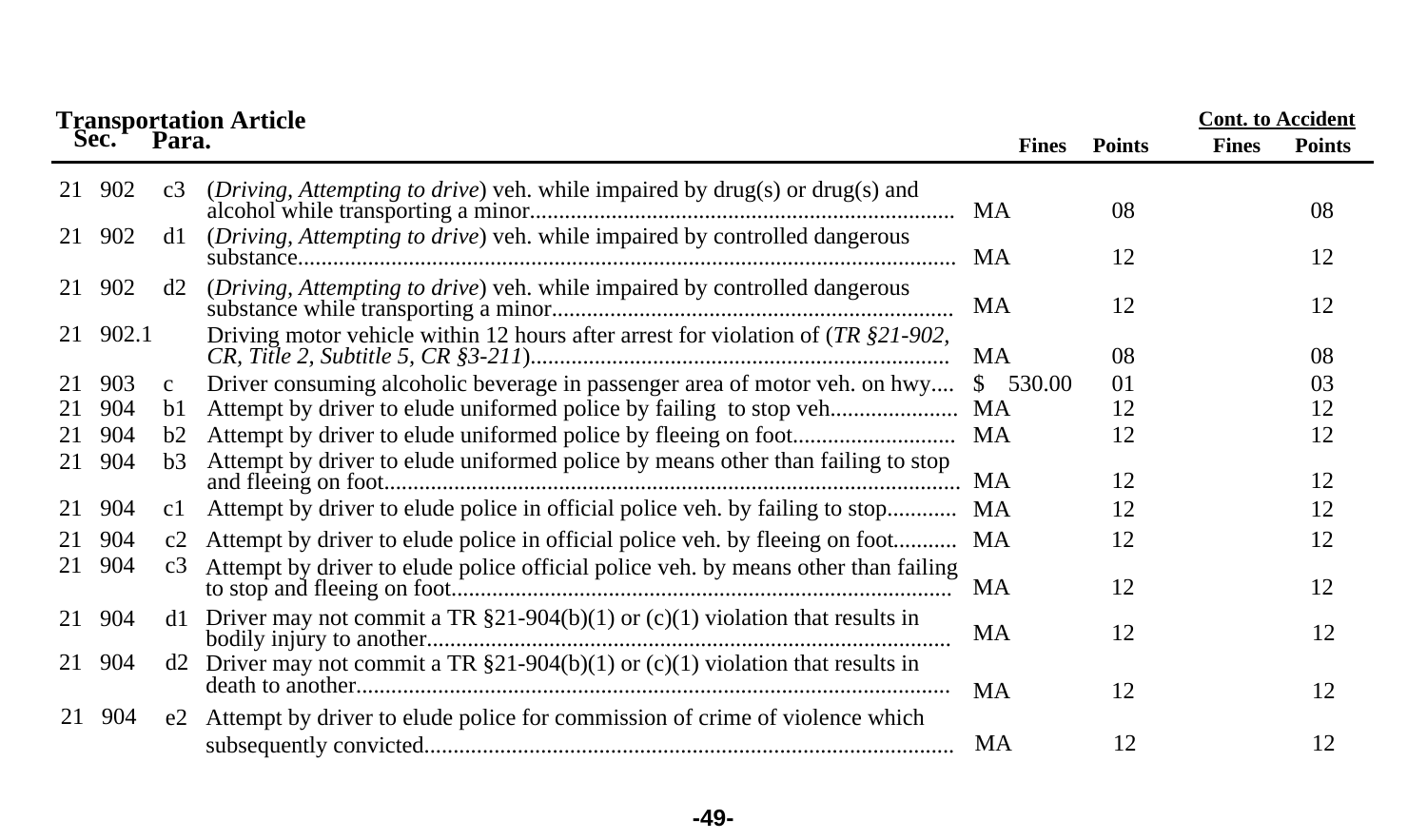|    |                  |                | <b>Transportation Article</b>                                                        |              |                      |              | <b>Cont.</b> to Accident |
|----|------------------|----------------|--------------------------------------------------------------------------------------|--------------|----------------------|--------------|--------------------------|
|    | Sec.             | Para.          |                                                                                      | <b>Fines</b> | <b>Points</b>        | <b>Fines</b> | <b>Points</b>            |
|    |                  |                | STOPPING, STANDING, AND PARKING                                                      |              |                      |              |                          |
| 21 | 1001             | a              | (Stopping, Parking, Leaving standing) veh. on hwy. outside business and              | 60.00        | 00 <sup>0</sup>      |              | 00 <sup>2</sup>          |
| 21 | 1001             | - b            |                                                                                      | 60.00        | 00 <sup>0</sup>      |              | 00 <sup>0</sup>          |
| 21 | 1001             | $\mathbf{C}$   |                                                                                      | 70.00        | 00                   |              | 00 <sup>2</sup>          |
| 21 | 1003             | b              |                                                                                      | 60.00        | 00                   |              | 00                       |
| 21 | 1003             | $\mathbf{c}$   |                                                                                      | 60.00        | 00                   |              | 00                       |
| 21 | 1003             | d              |                                                                                      | 70.00        | 0 <sup>0</sup>       |              | 00 <sup>0</sup>          |
| 21 | 1003             | e              |                                                                                      | 60.00        | 00 <sup>0</sup>      |              | 00 <sup>0</sup>          |
| 21 | 1003             | f              |                                                                                      | 60.00        | 00 <sup>0</sup>      |              | 00                       |
| 21 | 1003             | $\mathbf{g}$   | Improper ( <i>stopping, standing, parking</i> ) at hwy. excavation and obstruction   | 60.00        | 00                   |              | 00                       |
| 21 | 1003             | h              | (Stopping, Standing, Parking) veh. on (bridge, elevated structure)                   | 70.00        | 00                   |              | 00                       |
| 21 | 1003             | $\mathbf{i}$   |                                                                                      | 70.00        | 00                   |              | 00                       |
| 21 | 1003             | $\overline{1}$ | (Stopping, Standing, Parking) veh. where prohibited by official sign                 | 60.00        | 00                   |              | 00                       |
| 21 | 1003             | k              |                                                                                      | 70.00        | 00 <sup>0</sup>      |              | 00 <sup>2</sup>          |
| 21 | 1003             | - 1            | (Standing, Parking) veh. in front of private driveway w/o owner's consent            | 70.00        | 0 <sup>0</sup>       |              | 00                       |
| 21 | 1003 m           |                |                                                                                      | 60.00        | 00                   |              | 00                       |
| 21 | $1003$ n         |                | (Standing, Parking) veh. within 20 feet of crosswalk (excludes Baltimore City) \$    | 60.00        | 00                   |              | 00                       |
| 21 | $1003$ o         |                | (Standing, Parking) veh. w/i 30 ft. of (flashing signal, (stop, yield) sign, traffic |              |                      |              |                          |
|    |                  |                |                                                                                      | 60.00        | 00                   |              | 00 <sup>2</sup>          |
| 21 | 1003 p           |                | (Standing, Parking) veh. within prohibited fire station driveway entrance            |              |                      |              |                          |
| 21 | $1003 \text{ q}$ |                |                                                                                      | 70.00        | 0 <sup>0</sup><br>00 |              | 00<br>00                 |
| 21 | 1003 r           |                |                                                                                      | 60.00        | 00                   |              |                          |
|    |                  |                |                                                                                      | 60.00        |                      |              | 00                       |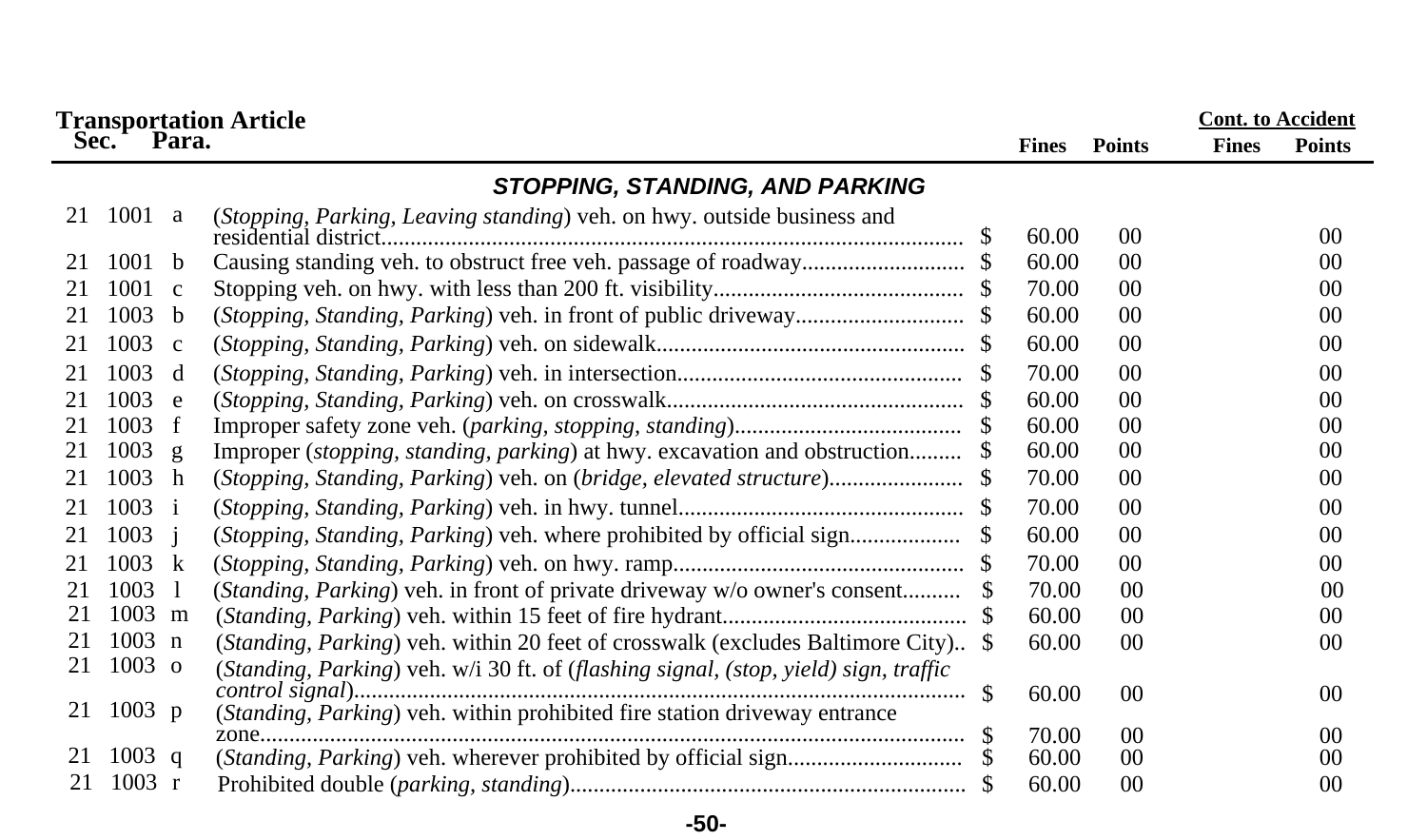| <b>Cont.</b> to Accident<br><b>Transportation Article<br/>Sec. Para.</b> |          |     |                                                                                 |     |              |                 |              |                 |  |
|--------------------------------------------------------------------------|----------|-----|---------------------------------------------------------------------------------|-----|--------------|-----------------|--------------|-----------------|--|
|                                                                          |          |     |                                                                                 |     | <b>Fines</b> | <b>Points</b>   | <b>Fines</b> | <b>Points</b>   |  |
|                                                                          | 1003     | S   |                                                                                 |     | 60.00        | $00\,$          |              | 00 <sup>0</sup> |  |
|                                                                          | 1003     |     |                                                                                 |     | 60.00        | 0 <sup>0</sup>  |              | 0 <sup>0</sup>  |  |
| 21                                                                       | 1003     | u   | Unauthorized (stopping, standing, parking) in space restricted for use of       |     | 58.00        | 00 <sup>0</sup> |              | 00              |  |
| 21                                                                       | 1003     | V   | Unauthorized parking on Mont. Co. (Bd. Education, Comm College) property        |     | 50.00        | 0 <sup>0</sup>  |              | 00              |  |
| 21                                                                       | 1003     | W   | Unauthorized parking on Balto. Co. (Bd. Education, Comm College) property \$    |     | 50.00        | 00 <sup>0</sup> |              | 00              |  |
| 21                                                                       | 1003     | X   | Unauthorized parking on Wicomico Co. (Bd. Education, Comm College)              |     |              |                 |              |                 |  |
|                                                                          |          |     |                                                                                 |     | 50.00        | 00 <sup>0</sup> |              | $00\,$          |  |
|                                                                          | 21 1003  | y   | Unauthorized parking on Prince George's Co. (Bd. Education, Comm College)       |     |              |                 |              |                 |  |
|                                                                          |          |     |                                                                                 | \$. | 50.00        | 0 <sup>0</sup>  |              | 00 <sup>0</sup> |  |
| 21                                                                       | 1003     | z   | Unauthorized parking on (Calvert, Charles, St. Mary's) Co. (Bd. Education,      |     |              |                 |              |                 |  |
|                                                                          |          |     |                                                                                 |     | 50.00        | 0 <sup>0</sup>  |              | 0 <sup>0</sup>  |  |
| 21                                                                       | 1003     | aa  |                                                                                 |     | 50.00        | 00              |              | 00              |  |
|                                                                          | 1003     | bb  |                                                                                 |     | 50.00        | 00 <sup>0</sup> |              | 00              |  |
| 21                                                                       | 1003     | cc  | Person moving veh. not in his lawful control away from curb for unlawful        |     |              |                 |              |                 |  |
|                                                                          |          |     | distance                                                                        |     | 50.00        | $00\,$          |              | 00 <sup>0</sup> |  |
|                                                                          | 21 1003  | dd  | (Stopping, Standing, Parking) vehicle in front of curb ramp designed for use of |     | 58.00        | 00              |              | 00              |  |
|                                                                          | 21 1003  | ee  | (Stop, Stand or Park) in front of or on passenger loading zone designated for   |     |              |                 |              |                 |  |
|                                                                          |          |     |                                                                                 |     | 70.00        | 00              |              | 0 <sup>0</sup>  |  |
|                                                                          | 1004     | a   |                                                                                 |     | 50.00        | 00              |              | 0 <sup>0</sup>  |  |
|                                                                          | 1004     | b.  | Failure to (stop, park) veh. within 12 inches of curb on one-way road           |     | 50.00        | 00              |              | 00              |  |
| 21                                                                       | 1004     | e e |                                                                                 |     | 50.00        | 0 <sup>0</sup>  |              | 00              |  |
| 21                                                                       | 1004.1 a |     | Endangering health, safety, welfare of $(cat, dog)$ by leaving $(cat, dog)$     |     |              |                 |              |                 |  |
|                                                                          |          |     |                                                                                 |     | 70.00        | 00              |              | 0 <sup>0</sup>  |  |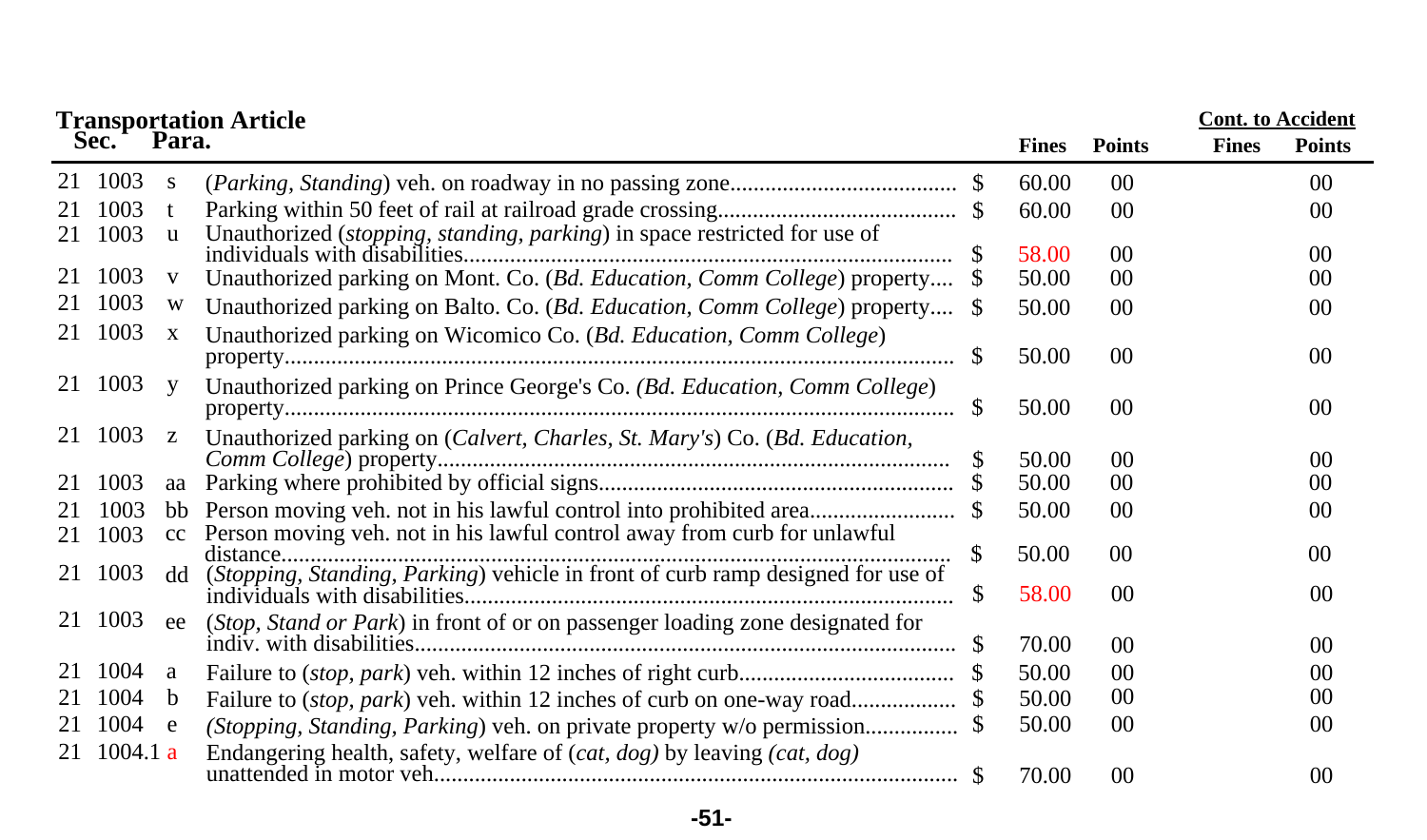| <b>Transportation Article<br/>Sec. Para.</b>                                                                                                                                |               |                  |                       | <b>Cont.</b> to Accident |                                   |
|-----------------------------------------------------------------------------------------------------------------------------------------------------------------------------|---------------|------------------|-----------------------|--------------------------|-----------------------------------|
|                                                                                                                                                                             |               | <b>Fines</b>     | <b>Points</b>         | <b>Fines</b>             | <b>Points</b>                     |
| 21 1004.1<br>Use force to remove from motor vehicle (dog used by police, cat or dog in<br>$\mathbf c$                                                                       |               | 70.00            | 00 <sup>2</sup>       |                          | 00 <sup>0</sup>                   |
| d Failure to properly display disabled person's personal residential parking permit<br>21 1005                                                                              | <sup>\$</sup> | 90.00            | 00                    |                          | 00 <sup>0</sup>                   |
| Fraud and misrepresentation in application for disabled person's reserved<br>21 1005<br>e                                                                                   | -S            | 140.00           | 12                    |                          | 12                                |
| 21 1005                                                                                                                                                                     |               | 140.00           | 00                    |                          | 00 <sup>0</sup>                   |
| 1005<br>21.                                                                                                                                                                 |               | 90.00            | $00\,$                |                          | 00 <sup>0</sup>                   |
| a Fail to (construct, alter) parking lot in conformance with the requirements of the<br>21 1006                                                                             | -SS           | 140.00           | 00 <sup>2</sup>       |                          | 00 <sup>0</sup>                   |
| Parking motor veh. in space for use of individual with disabilities w/o special<br>21 1006<br>reg. plate, windshield placard, or temporary windshield placard and           |               |                  |                       |                          |                                   |
| Failure to provide an unobstructed entrance during business hours to individuals<br>21 1007                                                                                 | -SS           | 140.00<br>140.00 | 00<br>00 <sup>2</sup> |                          | 00 <sup>2</sup><br>0 <sup>0</sup> |
| TOWING OR REMOVAL OF VEHICLES FROM PARKING LOTS                                                                                                                             | S             |                  |                       |                          |                                   |
| 21 10A-02 a Parking lot (owner, operator's agent) having veh. (towed, removed) from                                                                                         |               |                  | 00                    |                          | 0 <sup>0</sup>                    |
| 21 10A-03 al (Towing, Removing from parking lot) veh. more than 15 miles from parking                                                                                       |               | <b>MA</b>        | 0 <sup>0</sup>        |                          | 0 <sup>0</sup>                    |
| 21 10A-03 a2 (Towing, Removing from parking lot) veh. to location out of state                                                                                              | <b>MA</b>     |                  | 00                    |                          | 0 <sup>0</sup>                    |
|                                                                                                                                                                             | <b>MA</b>     |                  | 0 <sup>0</sup>        |                          | 00                                |
| 21 10A-04 a2 Failure to notify police dept. within 1 hour after (towing, removing) veh. from                                                                                |               | <b>MA</b>        | 0 <sup>0</sup>        |                          | 0 <sup>0</sup>                    |
| 21 10A-04 a3 Failure to send required notice to (owner, secured party, insurer of record,<br>police) by certified mail within 3 business days after (towing, removing) veh. |               | <b>MA</b>        | 0 <sup>0</sup>        |                          | 0 <sup>0</sup>                    |
| $-52-$                                                                                                                                                                      |               |                  |                       |                          |                                   |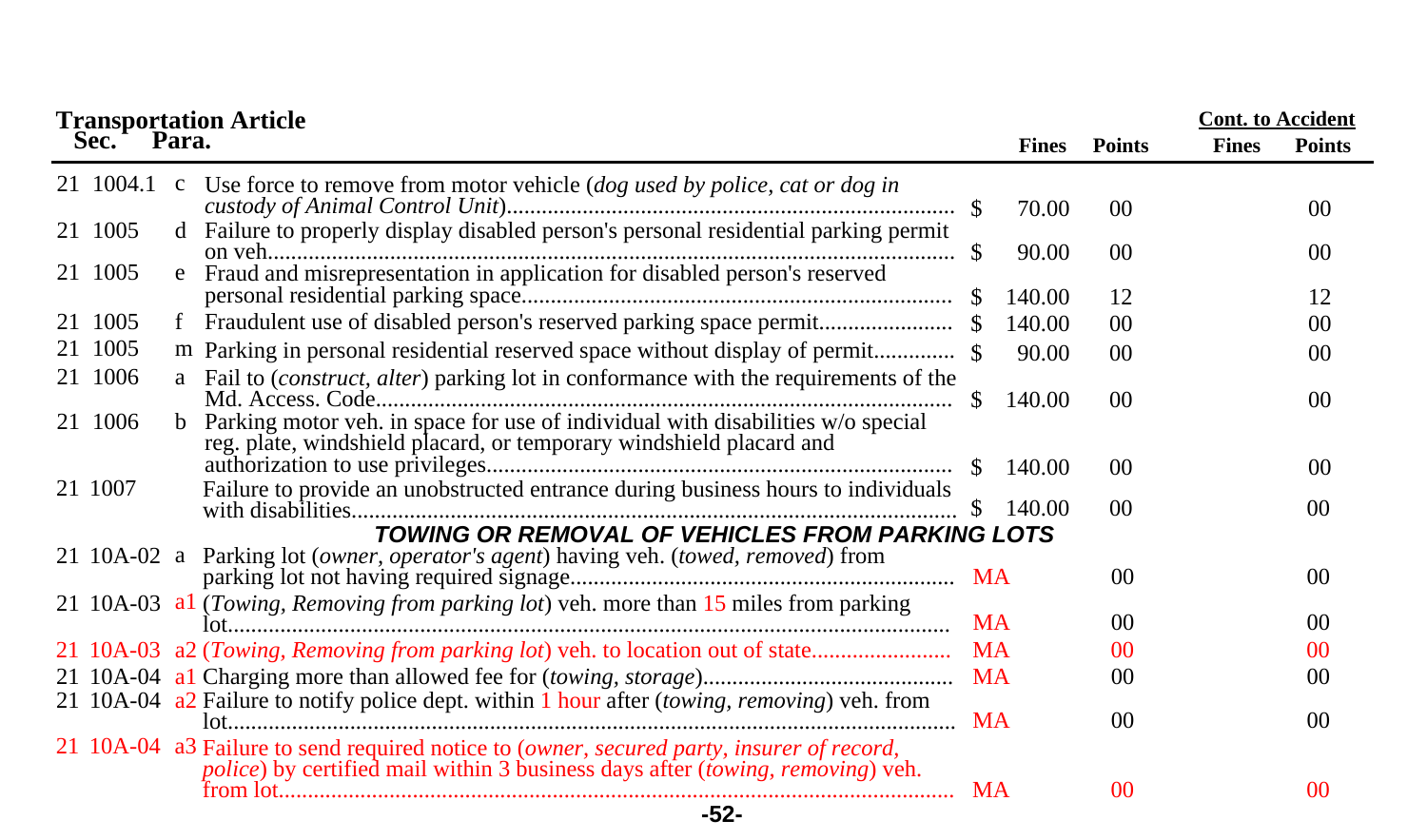| <b>Transportation Article<br/>Sec. Para.</b> |    |                                                                                                      |    |              |                |     | <b>Cont.</b> to Accident |                 |
|----------------------------------------------|----|------------------------------------------------------------------------------------------------------|----|--------------|----------------|-----|--------------------------|-----------------|
|                                              |    |                                                                                                      |    | <b>Fines</b> | <b>Points</b>  |     | <b>Fines</b>             | <b>Points</b>   |
|                                              |    | 21 10A-04 a5 ( <i>Towing, Removing</i> ) veh. without authorization from parking lot owner MA        |    |              | 00             |     |                          | 0 <sup>0</sup>  |
|                                              |    | 21 10A-04 a6 Failure to obtain required commercial liability insurance to cover any damages          |    |              | 00             |     |                          | 00 <sup>2</sup> |
|                                              |    | 21 10A-04 a7 ( <i>Employ, Compensate</i> ) spotters to report presence of unauthorized parked veh MA |    |              | 00             |     |                          | 0 <sup>0</sup>  |
|                                              |    | 21 10A-04 a8 Tower paying renumeration to ( <i>owner, agent, employee</i> ) of parking lot MA        |    |              | 00             |     |                          | 0 <sup>0</sup>  |
|                                              |    | 21 10A-04 a9 Failure to place notice of violation on veh. for 72 hours before towing MA              |    |              | 0 <sup>0</sup> |     |                          | 0 <sup>0</sup>  |
|                                              |    |                                                                                                      |    |              | 00             |     |                          | 00              |
|                                              |    | 21 10A-05 b Failure to release veh. to (owner, agent of owner) when required before                  | MA |              | 0 <sup>0</sup> |     |                          | 0 <sup>0</sup>  |
|                                              |    | 21 10A-05 c1 Failure to accept (cash, credit card) payment and provide alternative payment           |    |              | 0 <sup>0</sup> |     |                          | 0 <sup>0</sup>  |
|                                              |    | 21 10A-05 c3 Failure to make veh. available to (owner, owner's agent, insurer of record,             |    |              | 0 <sup>0</sup> |     |                          | 0 <sup>0</sup>  |
|                                              |    | <b>MISCELLANEOUS RULES</b>                                                                           |    |              |                |     |                          |                 |
| 21 1101                                      |    | a Leaving unattended veh. w/o stopping engine, locking ignition, removing key                        |    | 70.00        | 01             | S   | 110.00                   | 0 <sup>3</sup>  |
| 21 1101                                      |    |                                                                                                      |    | 70.00        | 01             | \$. | 110.00                   | 0 <sup>3</sup>  |
| 21 1102                                      | a  |                                                                                                      |    | 90.00        | 01             | \$  | 130.00                   | -03             |
| 21 1102                                      | b. | Driver backing motor veh. on (shoulder, roadway) of controlled access hwy \$                         |    | 90.00        | 01             | \$. | 130.00                   | 0 <sup>3</sup>  |
| 21 1103                                      |    |                                                                                                      |    | 70.00        | 01             | \$  | 110.00                   | -03             |
| 21 1104                                      |    | a Driving veh. with passenger overload (obstructing driver's view, interfering with                  |    | 70.00        | 01             | \$. | 110.00                   | 0 <sup>3</sup>  |

**-53-**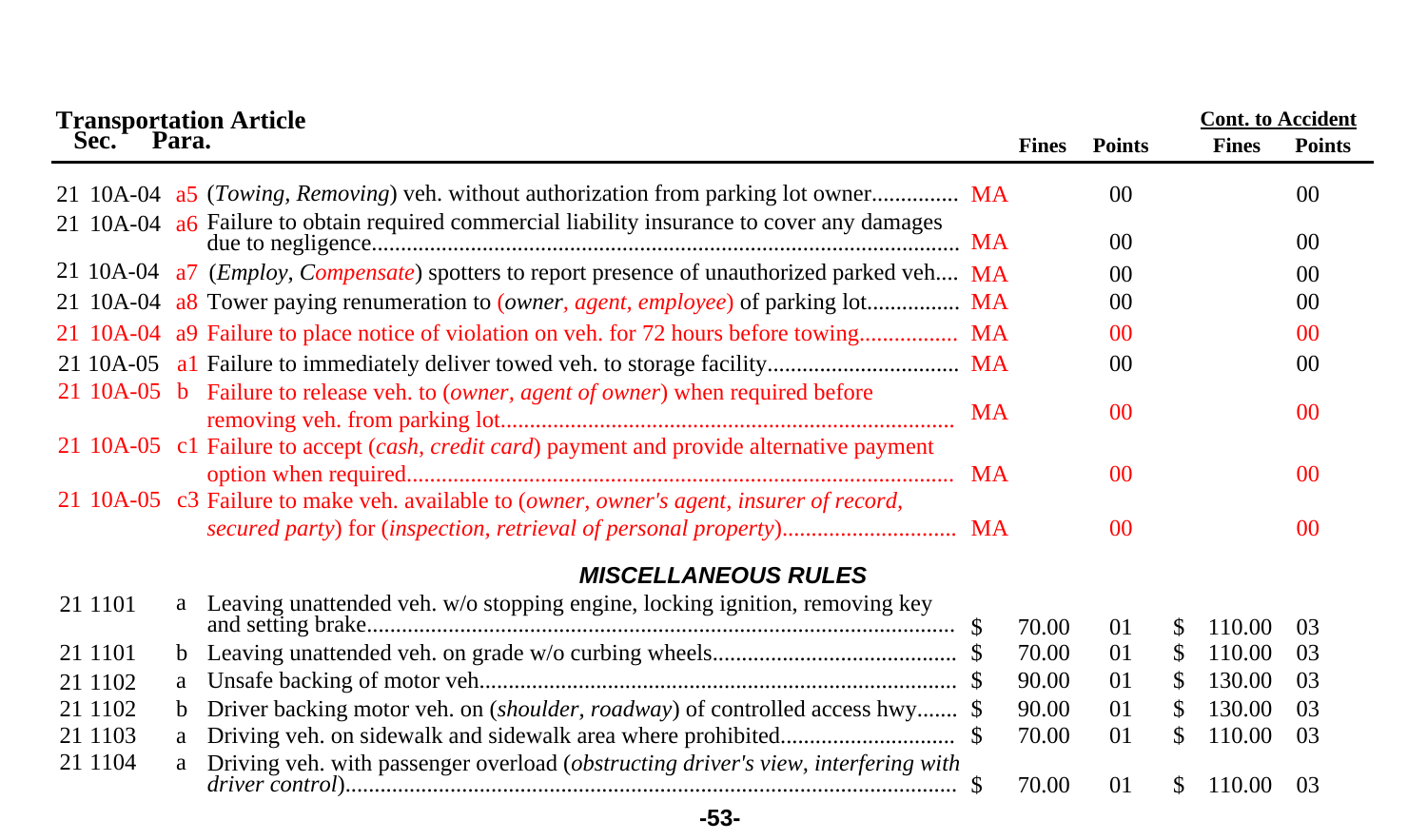|    | Sec.    | Para.        | <b>Transportation Article</b>                                                                |     | <b>Fines</b> | <b>Points</b> |     | <b>Cont.</b> to Accident<br><b>Fines</b> | <b>Points</b> |
|----|---------|--------------|----------------------------------------------------------------------------------------------|-----|--------------|---------------|-----|------------------------------------------|---------------|
|    | 21 1104 | b            | Veh. passenger ( <i>obstructing driver's view</i> , <i>interfering with driver control</i> ) | S   | 70.00        | 01            | \$. | 110.00                                   | 03            |
| 21 | 1104    | $\mathbf{c}$ |                                                                                              |     | 110.00       | 01            | \$. | 150.00                                   | 03            |
| 21 | 1104    | d            | Driving veh. with (windshield, window) view obstructed by sign material                      |     | 70.00        | 01            |     | 110.00                                   | 03            |
| 21 | 1105    | a            | Person opening door of motor veh. on moving traffic side when unsafe                         |     | 70.00        | 01            |     | 110.00                                   | 03            |
| 21 | 1105    | b            |                                                                                              |     | 70.00        | $\Omega$      |     | 110.00                                   | 03            |
| 21 | 1106    | a            |                                                                                              |     | 70.00        | 01            |     | 110.00                                   | 03            |
|    | 21 1106 | b.           | Driver veh. permitting person to occupy mobile home while being towed on hwy \$              |     | 70.00        | $\Omega$      |     | 110.00                                   | -03           |
|    | 21 1107 | bl           | Driver permitting person to occupy area of vehicle primarily intended to carry               | S.  | 110.00       | 01            | S.  | 150.00                                   | -03           |
| 21 | 1107    |              |                                                                                              |     | 110.00       | $\Omega$      |     | 150.00                                   | 03            |
| 21 | 1108    | a            | Driver of motor veh. coasting downgrade in neutral gear and transmission                     |     | 70.00        | $\Omega$      |     | 110.00                                   | 03            |
| 21 | 1108    | b            |                                                                                              | \$. | 70.00        | $\Omega$      |     | 110.00                                   | 03            |
| 21 | 1109    | a            | Veh. driver (following, parking) within prohibited distance of fire apparatus                | S.  | 70.00        | $\Omega$      |     | 110.00                                   | 03            |
| 21 | 1109    | $\mathbf b$  | Driver passing emergency vehicle in process of parking or backing within 100                 | \$. | 70.00        | 00            |     |                                          | 00            |
|    | 21 1110 |              | Driver of veh. driving over unprotected fire hose laid on (hwy., private                     | \$. | 70.00        | $\Omega$      | S.  | 110.00                                   | 03            |
| 21 | 1111    | a            |                                                                                              |     | 140.00       | 02            | S.  | 180.00                                   | 03            |
|    | 21 1111 | b            | Failure to remove (destructive, hazardous, injurious) material from hwy                      | \$. | 140.00       | 02            |     | 180.00                                   | 03            |
|    | 21 1111 | $\mathbf{C}$ | Failure to remove injurious substance dropped on hwy. from (wrecked,                         |     |              |               |     |                                          |               |
|    |         |              |                                                                                              | \$. | 140.00       | 02            | S.  | 180.00                                   | -03           |
|    | 21 1111 | d            | (Throwing, Dumping, Discharge, Deposit) any refuse on (hwy., public bridge,                  | S.  | 140.00       | 02            | \$. | 180.00                                   | 03            |
|    | 21 1112 |              |                                                                                              |     | 290.00       | 08            |     |                                          | 08            |

## **-54-**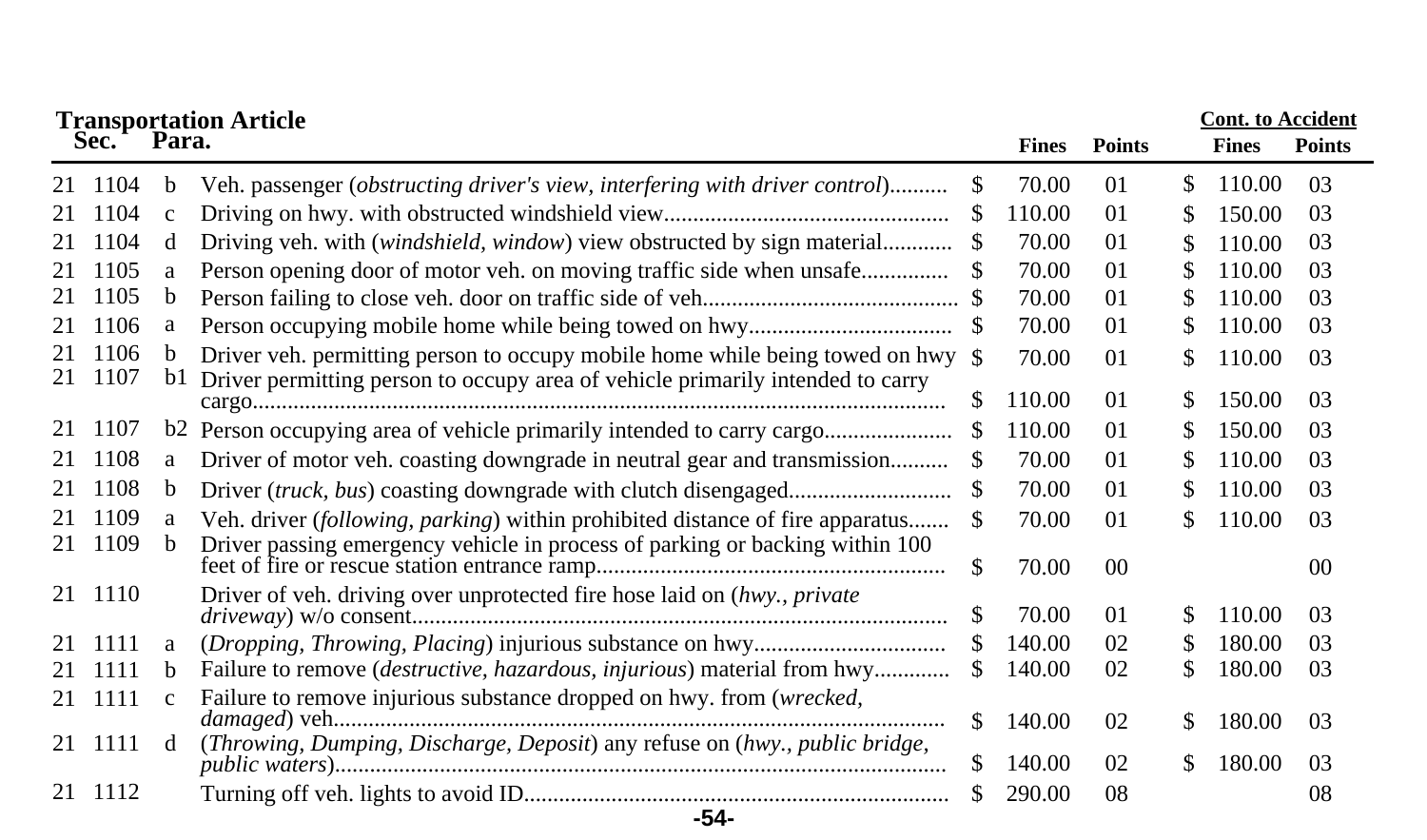|             |              | <b>Transportation Article<br/>Sec. Para.</b>                                      |     |              |                 |               | <b>Cont.</b> to Accident |               |
|-------------|--------------|-----------------------------------------------------------------------------------|-----|--------------|-----------------|---------------|--------------------------|---------------|
|             |              |                                                                                   |     | <b>Fines</b> | <b>Points</b>   |               | <b>Fines</b>             | <b>Points</b> |
| 21 1112.1 a |              | (Obscuring, Modifying) vehicle registration plate with intent to avoid ID         |     | 280.00       | 01              |               |                          | 03            |
| 21 1113     | a            |                                                                                   |     | 140.00       | 00 <sup>°</sup> |               |                          | 00            |
| 21 1113     | $\mathbf{C}$ | Failure to obey police order to (remove traffic hazard, cease display of          |     |              |                 |               |                          |               |
|             |              |                                                                                   |     | 140.00       | 0 <sup>0</sup>  |               |                          | 00            |
| 21 1114     | a            |                                                                                   |     | 70.00        | 00              |               |                          | 00            |
| 21 1114     | b            |                                                                                   |     | 70.00        | 0 <sup>0</sup>  |               |                          | 00            |
| 21 1114     | $\mathbf{c}$ |                                                                                   |     | 290.00       | 00              |               |                          | 00            |
| 21 1114     | d            | Willfully (injuring, damaging) (work, material, structure) used in hwy.           |     |              |                 |               |                          |               |
| 21 1115     |              |                                                                                   |     | 290.00       | 0 <sup>0</sup>  |               |                          | 00            |
| 21 1115     | a            |                                                                                   |     | 140.00       | 00              |               |                          | 00            |
|             | b.           | Unlawful removal of hwy. (signal light, signal guard) on closed hwy               |     | 140.00       | 00 <sup>2</sup> |               |                          | 00            |
| 21 1115     | $\mathbf{c}$ | Unlawful altering position of hwy. (signal light, guard) on closed hwy            |     | 140.00       | 00 <sup>°</sup> |               |                          | 00            |
| 21 1116     | a            | Driving veh. in (race, speed contest) on (hwy., private property used by          |     |              |                 |               |                          |               |
|             |              |                                                                                   |     | 290.00       | 0 <sub>5</sub>  |               |                          | 0.5           |
|             |              | If violation resulted in serious bodily injury to another person (Code 4 or 5) MA |     |              | 05              |               |                          | 05            |
| 21 1116     | b.           | Participating as (timekeeper, flagman) in (race, speed contest) on (hwy., private |     |              |                 |               |                          |               |
|             |              |                                                                                   |     | 290.00       | 05              |               |                          | 05            |
| 21 1117     | b            |                                                                                   |     | 70.00        | 01              | S             | 110.00                   | 03            |
| 21 1117     | $\mathbf{C}$ |                                                                                   |     | 70.00        | 01              | S             | 110.00                   | 03            |
| 21 1117     | d            |                                                                                   |     | 70.00        | 01              | \$            | 110.00                   | 03            |
| 21 1118     | a            |                                                                                   |     | 70.00        | 01              | \$            | 110.00                   | 03            |
| 21 1118     | $\mathbf{c}$ |                                                                                   |     | 70.00        | 01              | \$            | 110.00                   | 03            |
| 21 1118     | <sub>d</sub> | Responsible school bus person permitting pupil standees when bus not properly     |     |              |                 |               |                          |               |
|             |              |                                                                                   | -SS | 70.00        | 01              | S             | 110.00                   | 03            |
| 21 1118     | e            | Responsible school bus person permitting pupil standees in front of bus           |     | 70.00        | 01              | $\mathcal{S}$ | 110.00                   | 03            |
|             |              | $-55-$                                                                            |     |              |                 |               |                          |               |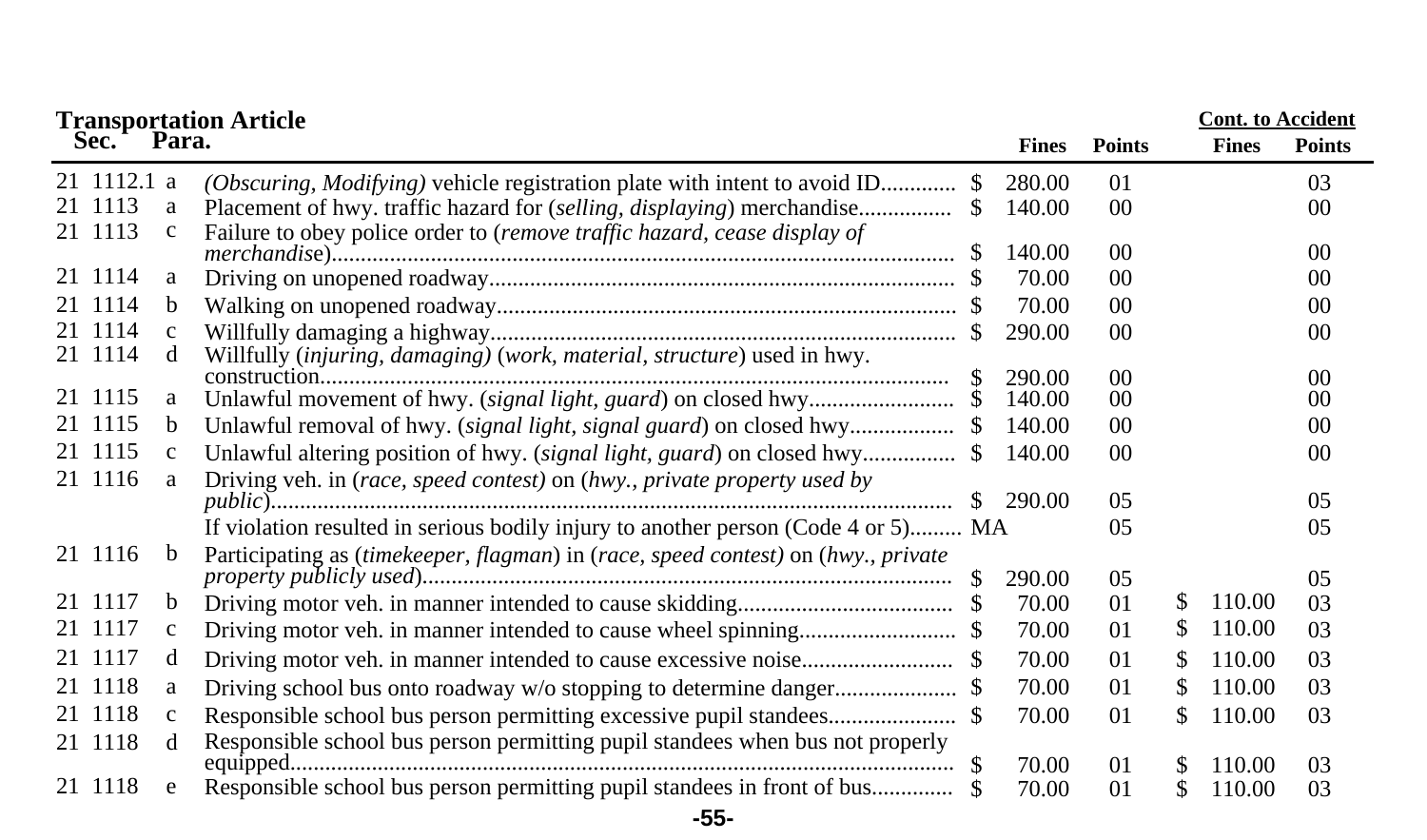|              |              | <b>Transportation Article</b>                                                   |     |              |                | <b>Cont.</b> to Accident |              |               |
|--------------|--------------|---------------------------------------------------------------------------------|-----|--------------|----------------|--------------------------|--------------|---------------|
| Sec. Para.   |              |                                                                                 |     | <b>Fines</b> | <b>Points</b>  |                          | <b>Fines</b> | <b>Points</b> |
| 21 1118      |              | Responsible school bus person permitting pupil to operate front door            |     | 70.00        | 01             | S.                       | 110.00       | 03            |
| 21 1118      | g            | Responsible school bus person requiring pupil to sit on floor of bus            |     | 70.00        | 01             | \$.                      | 110.00       | 03            |
| 21 1118      | h            |                                                                                 |     | 70.00        | 01             | \$                       | 110.00       | 03            |
| 21 1119      | <sub>d</sub> | (Driving, Attempting to drive) motor veh. on sign posted snow emergency hwy.    |     | 70.00        | 01             | \$.                      | 110.00       | 03            |
| 21 1119      | e            | Parking veh. on sign posted snow emergency hwy. while snow emergency in         | \$. | 70.00        | 01             | \$.                      | 110.00       | 03            |
| 21 1120      | a            | Driving motor veh. on (hwy., publicly used private place) wearing ear plugs in  |     |              |                |                          |              |               |
| 21 1120      | <sub>b</sub> | Driving motor veh. on (hwy., publicly used private place) wearing ear headset   | S.  | 60.00        | 01             | \$.                      | 100.00       | 03            |
| 21 1120      | $\mathbf c$  | Driving motor veh. on (hwy., publicly used private place) wearing earphones     | \$. | 60.00        | 01             | \$.                      | 100.00       | 03            |
|              |              |                                                                                 | \$. | 60.00        | 01             | \$.                      | 100.00       | 03            |
| 21 1121      | $\mathbf{c}$ | Driving Class E vehicle on highway with passenger under 16 yrs of age in        |     | 70.00        | 01             | S.                       | 110.00       | 03            |
| 21 1122      | $\mathbf c$  | (Operate, Permit the operation of) sound amplification system from vehicle that |     | 70.00        | 0 <sup>0</sup> |                          |              | 00            |
| 21 1123      | a2           | Holder of provisional driver's license, under 18 years of age, driving motor    |     |              |                |                          |              |               |
| 21 1124      | $\mathbf{c}$ | Driver under 18, operating motor veh. while using a wireless communication      |     | 70.00        | 01             | \$                       | 110.00       | 03            |
|              |              |                                                                                 | \$  | 70.00        | 01             | \$.                      | 110.00       | 03            |
| 21 1124.1 b  |              | Driver (writing, sending, reading) a (text, electronic) message while operating | \$  | 70.00        | 01             | S.                       | 110.00       | 03            |
| 21 1124.2 c1 |              | Driver of a Class H veh. that is carrying passengers and in motion using        |     |              |                |                          |              |               |
|              |              | handheld telephone (Secondary Action)                                           |     | 40.00        | 0 <sup>0</sup> | \$                       | 40.00        | 03            |
|              |              |                                                                                 |     | 100.00       | 01             | \$                       | 100.00       | 03            |
|              |              | $-56-$                                                                          |     |              |                |                          |              |               |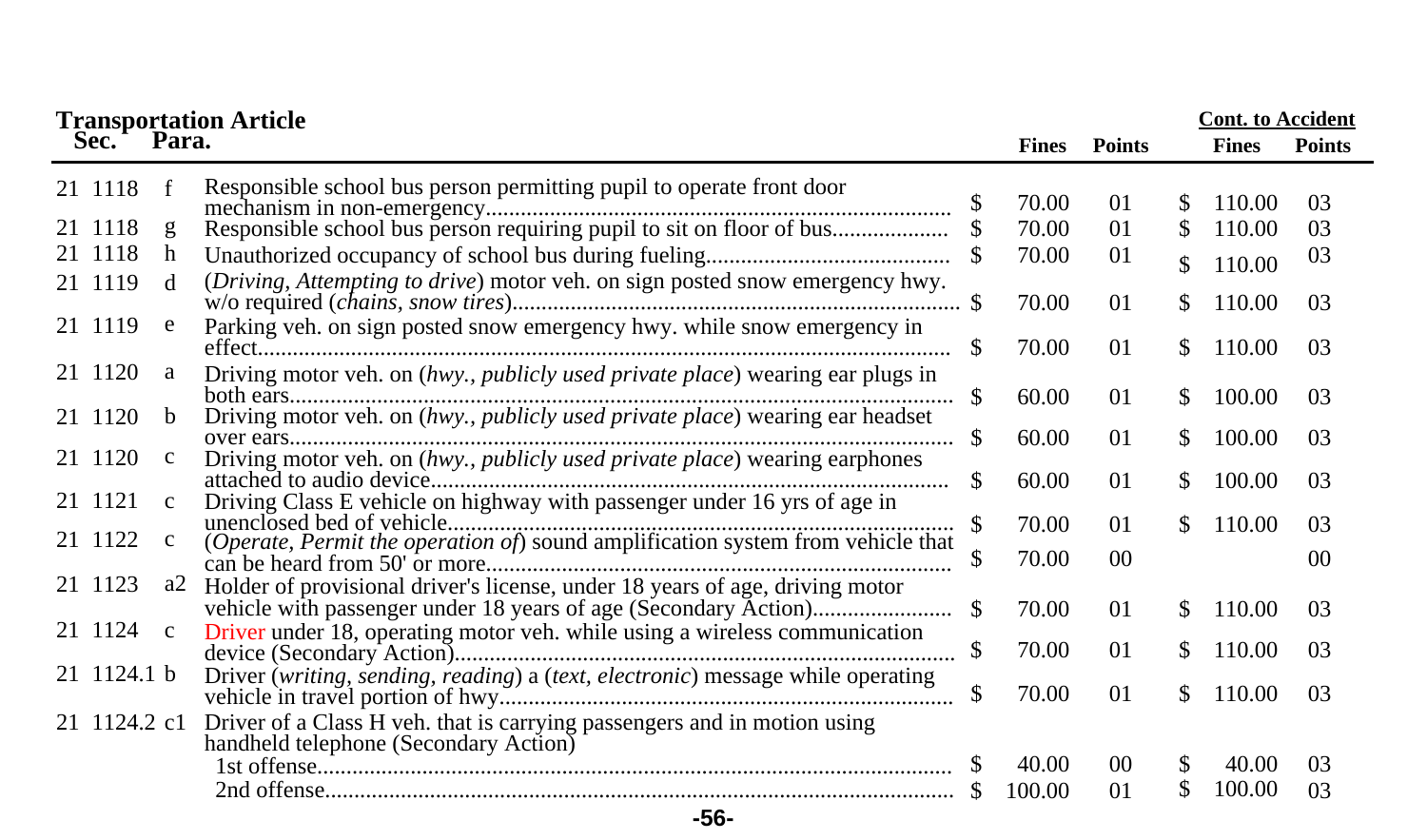| Sec.         | Para.        | <b>Transportation Article</b>                                                                                                                                    |               |              |                |     | <b>Cont. to Accident</b> |                |
|--------------|--------------|------------------------------------------------------------------------------------------------------------------------------------------------------------------|---------------|--------------|----------------|-----|--------------------------|----------------|
|              |              |                                                                                                                                                                  |               | <b>Fines</b> | <b>Points</b>  |     | <b>Fines</b>             | <b>Points</b>  |
| 21 1124.2 c2 |              | Holder of (learner's permit, provisional license) driving motor vehicle while<br>using a handheld telephone (Secondary Action)                                   |               |              |                |     |                          |                |
|              |              |                                                                                                                                                                  |               | 40.00        | 00             | \$  | 40.00                    | 03             |
|              |              |                                                                                                                                                                  |               | 100.00       | 01             | \$  | 100.00                   | 03             |
| 21 1124.2 d2 |              | Driver using hands to use handheld telephone while motor vehicle is in motion<br>(Secondary Action)                                                              |               |              |                |     |                          |                |
|              |              |                                                                                                                                                                  |               | 40.00        | 00             | \$  | 40.00                    | 03             |
|              |              |                                                                                                                                                                  |               | 100.00       | 01             | S   | 100.00                   | 03             |
| 21 1125      |              | Driving low speed vehicle on hwy. w/posted max. speed limit exceeds 30 mph \$                                                                                    |               | 70.00        | $\Omega$       | S   | 110.00                   | 03             |
| 21 1125      | 2            | Driving low speed vehicle on (expressway, controlled access highway) \$                                                                                          |               | 70.00        | 01             | \$. | 110.00                   | 03             |
| 21 1125      | 3            |                                                                                                                                                                  |               | 70.00        | 0 <sub>1</sub> | S.  | 110.00                   | 03             |
| 21 1125      | 4            | Driving low speed vehicle across hwy. w/posted max. speed limit exceeds 45                                                                                       | <sup>\$</sup> | 70.00        | 01             | \$  | 110.00                   | 03             |
| 21 1126      | h            | (Commit, Engage another to commit) a violation for purpose of filming,                                                                                           | MA            |              | 0 <sup>0</sup> |     |                          | 00             |
| 21 1127      | a            | Operating a for-hire limousine without a valid for-hire driver's license                                                                                         | MA            |              | 02             |     |                          | 02             |
| 21 1127      |              | b1 Allowing an individual to operate for-hire limousine without valid for-hire                                                                                   | MA            |              | 02             |     |                          | 02             |
| 21 1127      |              | b2 Allowing an individual to operate for-hire limousine without special limousine                                                                                | МA            |              | 0 <sup>0</sup> |     |                          | 00             |
| 21 1128      | $\mathbf{c}$ | Person dispensing motor fuel into a dirt bike from a retail pump at a service                                                                                    | MA            |              | 0 <sup>0</sup> |     |                          | 0 <sup>0</sup> |
| 21 1129      |              | Driving motor vehicle (equipped with television-type receiving equipment, video<br>display equipment that is turned on and displaying an image to the driver) on | \$            | 60.00        | 01             | \$  | 100.00                   | 03             |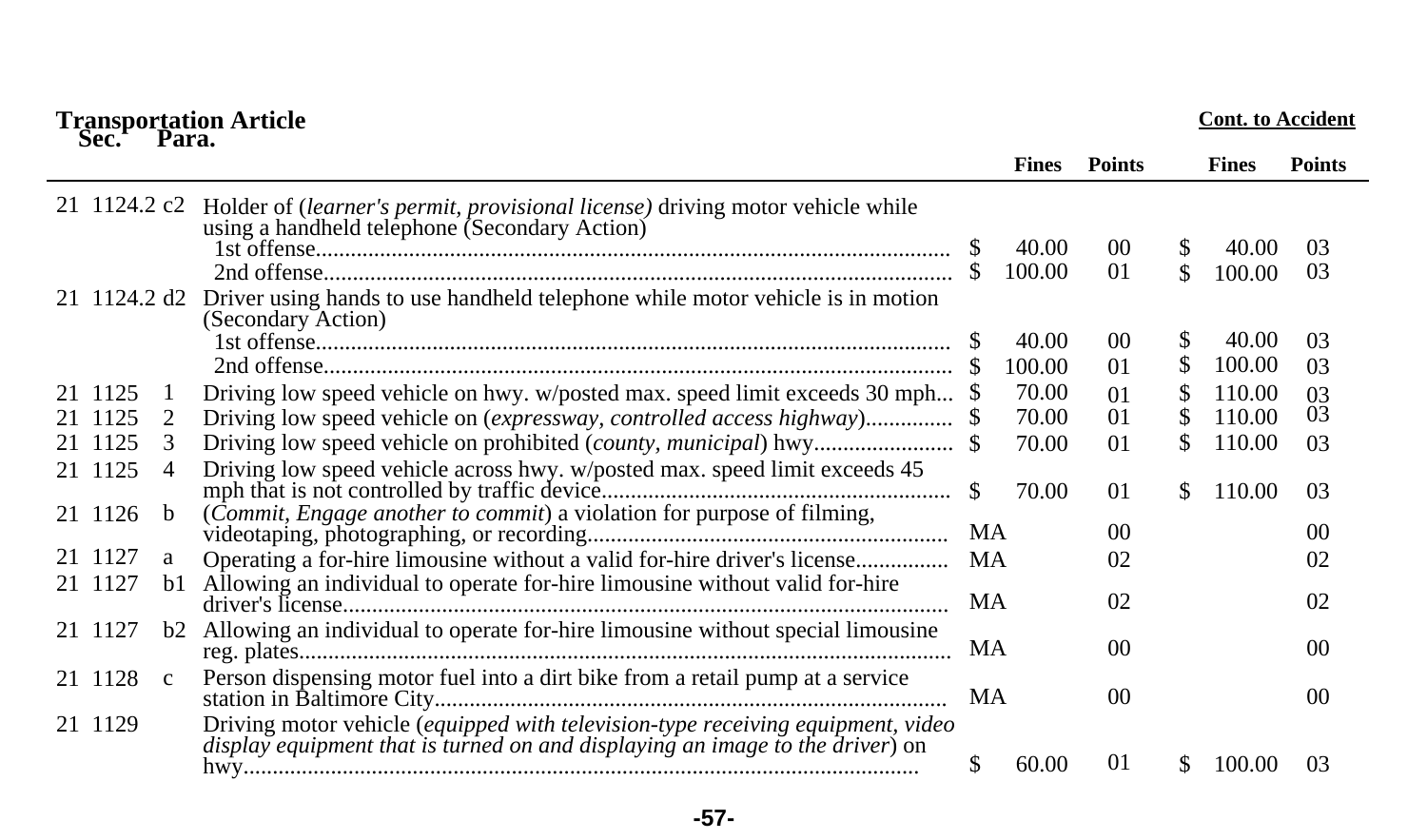|             |              | <b>Transportation Article<br/>Sec. Para.</b>                                                                                                     |     |              |                 | <b>Cont.</b> to Accident |               |
|-------------|--------------|--------------------------------------------------------------------------------------------------------------------------------------------------|-----|--------------|-----------------|--------------------------|---------------|
|             |              |                                                                                                                                                  |     | <b>Fines</b> | <b>Points</b>   | <b>Fines</b>             | <b>Points</b> |
|             |              | <b>OPERATION OF BICYCLES &amp; PLAY VEHICLES</b>                                                                                                 |     |              |                 |                          |               |
| 21 1201     | a            | (Parent, Guardian) authorizing (minor, ward) to violate (bicycle, play vehicle,                                                                  | \$. | 50.00        | 0 <sup>0</sup>  |                          | 00            |
| 21 1201     | h.           | (Parent, Guardian) knowingly permitting (minor, ward) to violate (bicycle, play                                                                  |     | 50.00        | 0 <sup>0</sup>  |                          | 00            |
| 21 1203     | a            | Failure of (bicycle, motor scooter) operator to ride on or astride permanent,                                                                    |     | 50.00        | 0 <sup>0</sup>  |                          | 00            |
| 21 1203     | h.           | Carrying passenger on bicycle not designed and equipped with securely attached                                                                   | S   | 50.00        | $00\,$          |                          | 00            |
| 21 1203     | C            | Carrying passenger on motor scooter not designed and equipped with (securely                                                                     | \$  | 50.00        | 0 <sup>0</sup>  |                          | 00            |
| 21 1204     | <sub>b</sub> |                                                                                                                                                  |     | 60.00        | 0 <sup>0</sup>  |                          | 00            |
| 21 1204     | $\mathbf c$  |                                                                                                                                                  |     | 60.00        | 0 <sup>0</sup>  |                          | 00            |
| 21 1204     | d.           |                                                                                                                                                  |     | 60.00        | 0 <sup>0</sup>  |                          | 00            |
| 21 1204     | e            |                                                                                                                                                  |     | 60.00        | $00\,$          |                          | 00            |
| 21 1204     | f            |                                                                                                                                                  |     | 60.00        | 00              |                          | 00            |
| 21 1204     | g            |                                                                                                                                                  |     | 60.00        | 0 <sup>0</sup>  |                          | 00            |
| 21 1204     | h            |                                                                                                                                                  |     | 60.00        | 0 <sup>0</sup>  |                          | 00            |
| 21 1205     | a            | (Bicycle, Motor scooter) operator failure to ride to right of roadway while<br>traveling at a speed less than traffic under specified conditions | -S  | 50.00        | 0 <sup>0</sup>  |                          | 00            |
| 21 1205     | <sub>h</sub> | (Bicycle, Motor scooter) operator impeding traffic flow by operating two abreast                                                                 |     | 90.00        | 0 <sup>0</sup>  |                          | 00            |
| 21 1205     | $\mathbf{c}$ |                                                                                                                                                  |     | 50.00        | 00 <sup>1</sup> |                          | 00            |
| 21 1205.1 a |              | Riding (bicycle, motor scooter) on (roadway with max. posted speed above 50                                                                      |     | 50.00        | 0 <sup>0</sup>  |                          | 00            |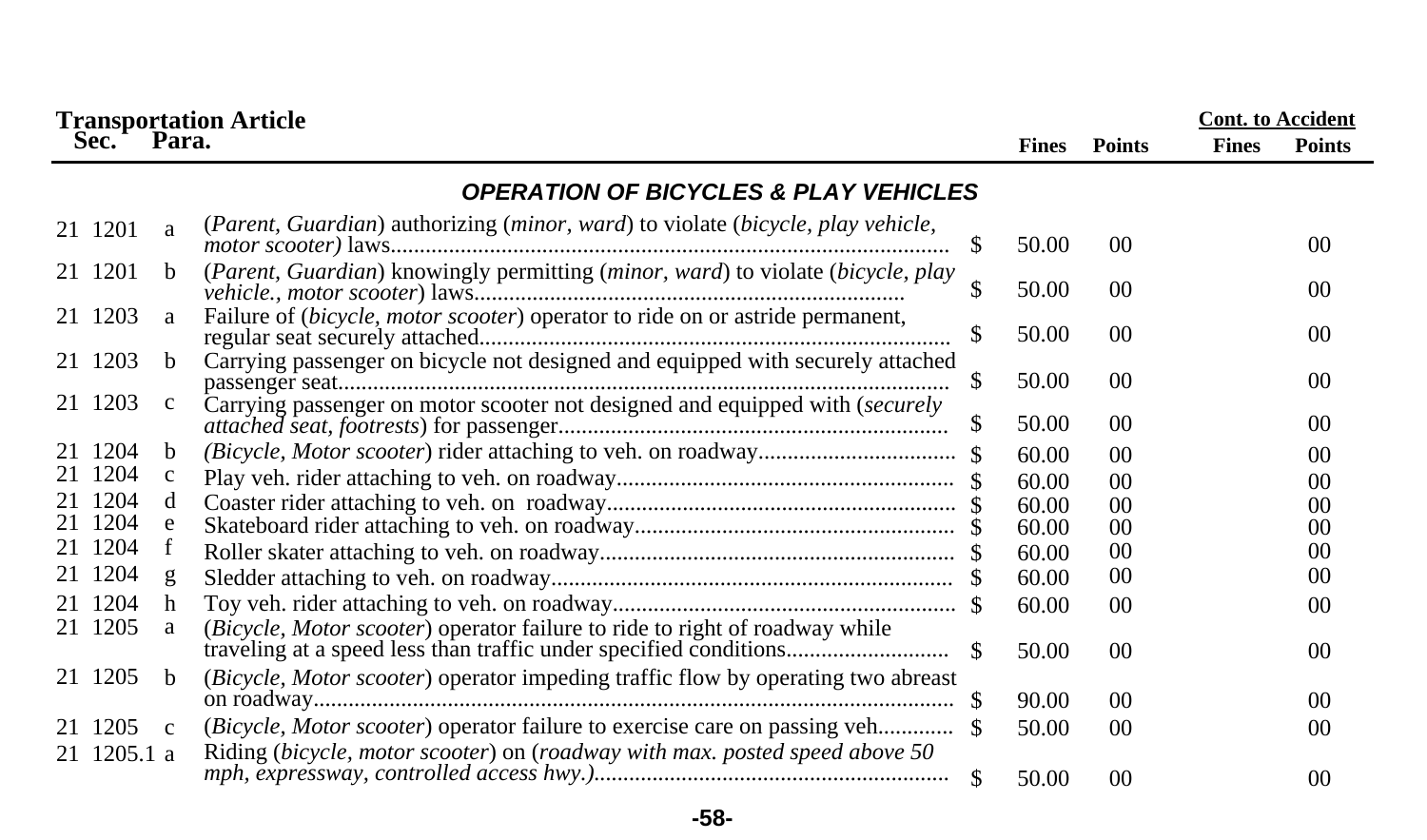|                            | <b>Transportation Article<br/>Sec. Para.</b> |                                                                                                                                                     |     |                |                      |              | <b>Cont.</b> to Accident |
|----------------------------|----------------------------------------------|-----------------------------------------------------------------------------------------------------------------------------------------------------|-----|----------------|----------------------|--------------|--------------------------|
|                            |                                              |                                                                                                                                                     |     | <b>Fines</b>   | <b>Points</b>        | <b>Fines</b> | <b>Points</b>            |
| 21 1205.1 b2               |                                              | Riding (bicycle, motor scooter) on roadway where smooth (bike lane, shoulder)                                                                       | -SS | 90.00          | 0 <sup>0</sup>       |              | 00                       |
| 21 1205.1 b3               |                                              | (Bicycle, Motor scooter) operator leaving (bike lane, shoulder) when unsafe and                                                                     |     | 50.00          | 0 <sup>0</sup>       |              | 00                       |
| 21 1205.1 c                |                                              |                                                                                                                                                     |     | 50.00          | 0 <sup>0</sup>       |              | 00                       |
| 21 1205.1 d<br>21 1205.1 e |                                              | Operating an EPAMD on roadway where (sidewalks are adjacent, speed limit                                                                            |     | 50.00<br>50.00 | 0 <sup>0</sup><br>00 |              | 00<br>00                 |
| 21 1206                    | <sub>a</sub>                                 | (Bicycle, EPAMD, Motor scooter) operator carrying article preventing handlebar                                                                      | \$  | 50.00          | 0 <sup>0</sup>       |              | 00 <sup>0</sup>          |
| 21 1206                    | h                                            | (Bicycle, EPAMD, Motor scooter) operator carrying article interfering with                                                                          | -S  | 50.00          | 00                   |              | 00                       |
| 21 1206<br>21 1207         | $\mathbf c$<br>a                             | (Riding on, Tampering with, Removing part of) (bicycle, EPMAD, motor<br>Using (bicycle, motor scooter) on hwy. w/o functioning front light and rear |     | 50.00          | 0 <sup>0</sup>       |              | 00                       |
|                            |                                              |                                                                                                                                                     |     | 90.00          | 0 <sup>0</sup>       |              | 00                       |
| 21 1207                    | b.                                           |                                                                                                                                                     |     | 50.00          | 0 <sup>0</sup>       |              | 00                       |
| 21 1207                    | $\mathbf{C}$                                 | (Bicycle, Motor scooter) equipped with unauthorized (siren, whistle)                                                                                |     | 50.00          | 0 <sup>0</sup>       |              | 00                       |
| 21 1207                    | d                                            |                                                                                                                                                     |     | 50.00          | 0 <sup>0</sup>       |              | 00                       |
| 21 1208                    | a                                            | Securing (bicycle, EPAMD, motor scooter) to (fire hydrant, police box, fire                                                                         | S   | 50.00          | 0 <sup>0</sup>       |              | 00                       |
| 21 1208                    | <sub>b</sub>                                 | Securing (bicycle, EPAMD, motor scooter) to (pole, meter, device) in (bus, taxi)                                                                    | \$  | 50.00          | 0 <sup>0</sup>       |              | 00                       |
| 21 1208                    | $\mathbf c$                                  | Securing (bicycle, EPAMD, motor scooter) to (pole, meter, device) within 25                                                                         | \$  | 50.00          | 00                   |              | 00 <sup>0</sup>          |
| 21 1208                    | d                                            | Securing (bicycle, EPAMD, motor scooter) to (pole, meter, device) where                                                                             |     | 50.00          | 0 <sup>0</sup>       |              | 00                       |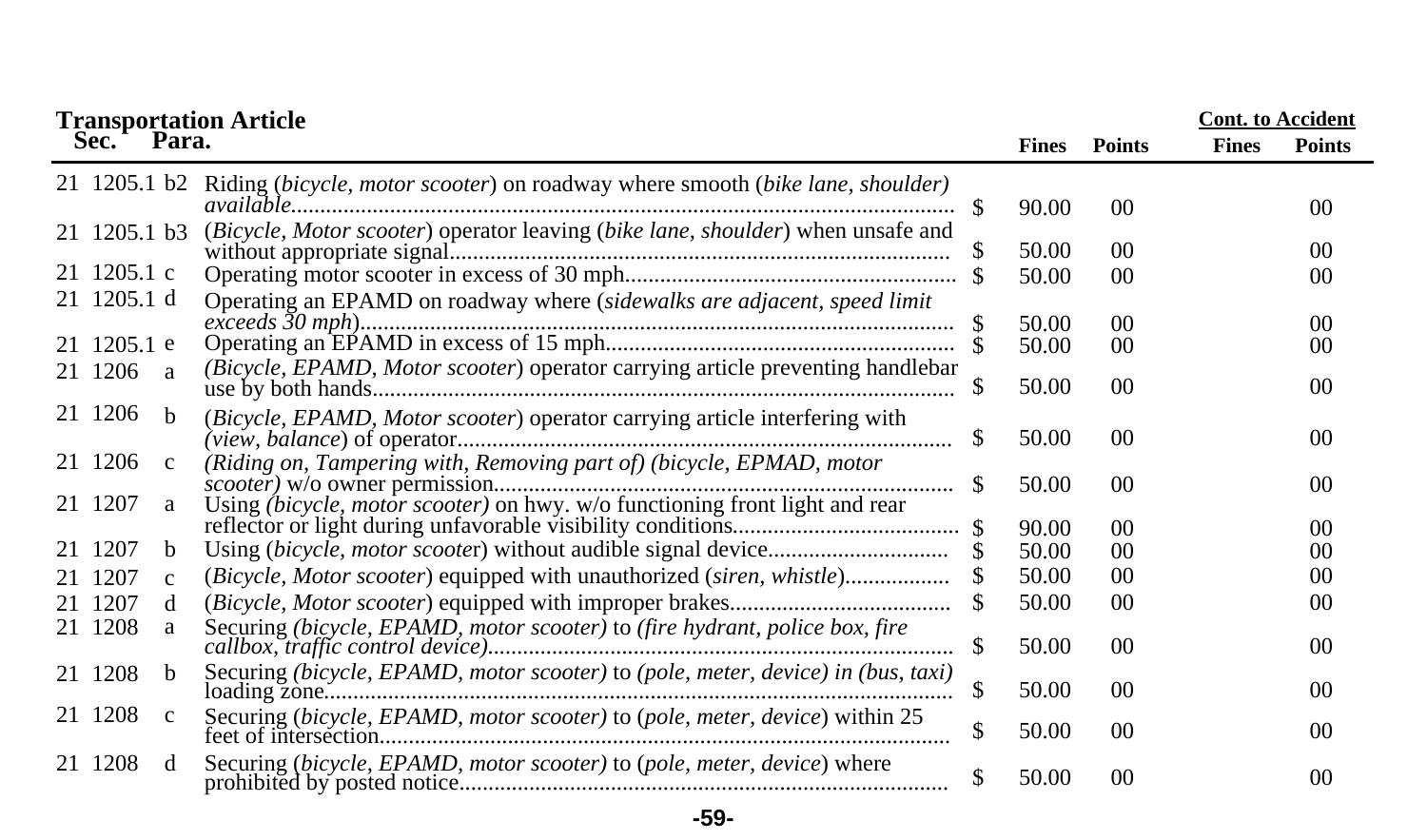|         |              | <b>Transportation Article</b>                                                                                   |    |              |                 |     | <b>Cont.</b> to Accident |                 |
|---------|--------------|-----------------------------------------------------------------------------------------------------------------|----|--------------|-----------------|-----|--------------------------|-----------------|
| Sec.    | Para.        |                                                                                                                 |    | <b>Fines</b> | <b>Points</b>   |     | <b>Fines</b>             | <b>Points</b>   |
| 21 1208 | e            |                                                                                                                 | \$ | 50.00        | 00 <sup>0</sup> |     |                          | 00 <sup>1</sup> |
| 21 1208 |              | Securing (bicycle, EPAMD, motor scooter) to parking meter w/o removing it                                       | \$ | 50.00        | 00 <sup>0</sup> |     |                          | 00 <sup>1</sup> |
| 21 1209 |              | a1 Failure of vehicle driver to exercise care to avoid collision with (bicycle,                                 | \$ | 290.00       | 00 <sup>0</sup> |     |                          | 00 <sup>2</sup> |
| 21 1209 | a2           |                                                                                                                 | \$ | 80.00        | 01              | S.  | 120.00                   | 03              |
| 21 1209 | h.           | Throwing object (at, in direction of) person riding (bicycle, EPAMD, motor                                      |    | 290.00       | 00 <sup>0</sup> |     |                          | 00              |
| 21 1209 | $\mathbf{c}$ | Intentional opening motor veh. door to (strike, interfere with)(bicycle, EPAMD,                                 | S. | 290.00       | 00 <sup>0</sup> |     |                          | 0 <sup>0</sup>  |
| 21 1209 |              | Failure of vehicle driver to yield the right-of-way to a person riding a (bicycle,                              | \$ | 80.00        | 01              | \$. | 120.00                   | 03              |
| 21 1210 | a            | Operating (bicycle, EPAMD, motor scooter) on (hwy., roadway) wearing                                            | \$ | 60.00        | 00 <sup>0</sup> |     |                          | 00              |
| 21 1210 | <sub>h</sub> | Operating (bicycle, EPAMD, motor scooter) on (hwy., roadway) wearing ear                                        | \$ | 60.00        | 00 <sup>0</sup> |     |                          | 00 <sup>2</sup> |
| 21 1212 |              | Failure of dealer to provide bicycle buyer with copy of reg. and laws regulating                                | \$ | 140.00       | 0 <sup>0</sup>  |     |                          | 00 <sup>1</sup> |
| 21 1302 |              | <b>OPERATION OF MOTORCYCLES</b><br>Motorcycle operator riding on other than permanent and regular attached seat | \$ | 80.00        | 01              | S.  | 120.00                   | 0 <sup>3</sup>  |
| 21 1302 | h            | Motorcycle operator carrying passenger on motorcycle designed for one                                           | \$ | 80.00        | 01              | S   | 120.00                   | 03              |
| 21 1302 | c            | Motorcycle passenger riding on motorcycle designed for one person                                               |    | 80.00        | 01              | S.  | 120.00                   | 03              |
| 21 1302 | d            |                                                                                                                 | \$ | 80.00        | 01              | S.  | 120.00                   | 03              |
| 21 1302 | e            | Operating motorcycle while carrying article preventing handlebar use by both                                    | \$ | 80.00        | 01              | S.  | 120.00                   | 03              |
|         |              | $-60-$                                                                                                          |    |              |                 |     |                          |                 |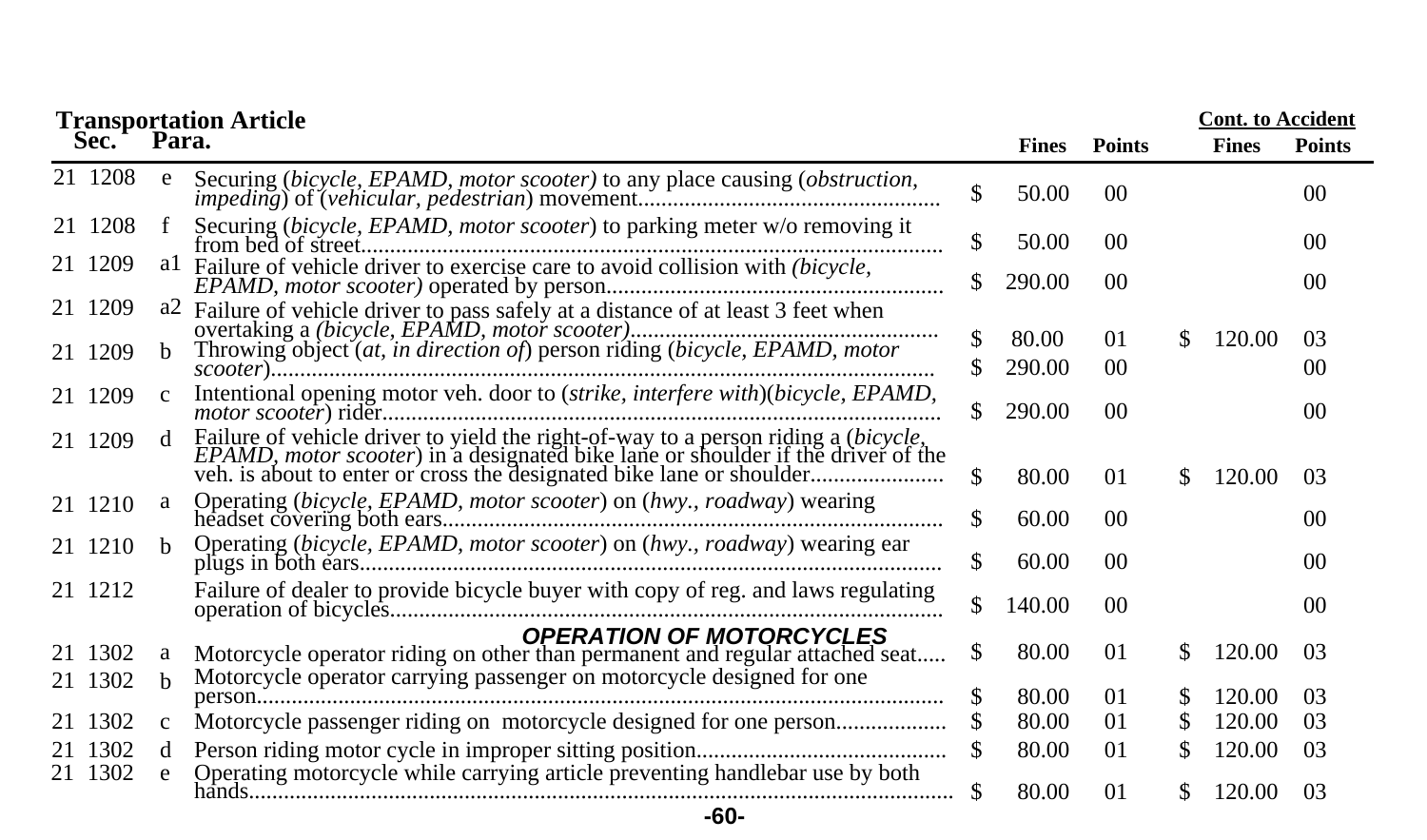| <b>Transportation Article</b> |             |               |                                                                                                                                                |               |              |                |     | <b>Cont.</b> to Accident |                |
|-------------------------------|-------------|---------------|------------------------------------------------------------------------------------------------------------------------------------------------|---------------|--------------|----------------|-----|--------------------------|----------------|
|                               | Sec.        | Para.         |                                                                                                                                                |               | <b>Fines</b> | <b>Points</b>  |     | <b>Fines</b>             | <b>Points</b>  |
|                               | 21 1302     | f             | Operating motorcycle carrying passenger in position that interferes with                                                                       | \$            | 80.00        | 01             | S.  | 120.00                   | 03             |
|                               | 21 1302     |               | Person on motorcycle riding in position interfering with (operation, control,                                                                  |               | 80.00        | 01             | S.  | 120.00                   | 03             |
|                               | 21 1303     | h.            |                                                                                                                                                |               | 110.00       | 0 <sub>1</sub> | \$. | 150.00                   | 03             |
|                               | 1303        | c             |                                                                                                                                                | \$            | 110.00       | 01             | \$  | 150.00                   | 03             |
|                               | 21 1303     | <sub>d</sub>  | Operating motorcycle between (lanes of traffic, adjacent lines of vehs., rows or                                                               |               | 110.00       | 01             | S.  | 150.00                   | 03             |
|                               | 21 1303     | e             |                                                                                                                                                |               | 80.00        | 0 <sub>1</sub> | S.  | 120.00                   | 03             |
|                               | 21 1303.1 a |               | Operating motorcycle with less than required engine size on (roadway, expressway, controlled access hwy) with posted speed of more than 50 mph | \$            | 80.00        | 01             | S.  | 120.00                   | 03             |
|                               | 1304        |               |                                                                                                                                                |               | 80.00        | 01             | \$  | 120.00                   | 03             |
|                               | 1305        | a             |                                                                                                                                                |               | 80.00        | 00             |     |                          | $00\,$         |
| 21.                           | 1305        | b.            |                                                                                                                                                |               | 80.00        | 00             |     |                          | 00             |
|                               | 21 1306     | b             | Individual (operating, riding) on motorcycle w/o wearing required headgear                                                                     | \$            | 110.00       | 0 <sup>0</sup> |     |                          | $00\,$         |
|                               | 21 1306     | $\mathcal{C}$ | Person operating motorcycle w/o approved (eye protective device,                                                                               | S.            | 110.00       | 0 <sup>0</sup> |     |                          | 0 <sup>0</sup> |
|                               | 21 1306.1 b |               | Individual (operating, riding) on (moped, motor scooter) w/o wearing required                                                                  | <sup>\$</sup> | 110.00       | 0 <sup>0</sup> |     |                          | 0 <sup>0</sup> |
|                               | 21 1306.1 c |               |                                                                                                                                                |               | 110.00       | 0 <sup>0</sup> |     |                          | 0 <sup>0</sup> |
|                               |             |               | <b>OPERATION OF VEHICLES ON CERTAIN TOLL FACILITIES</b>                                                                                        |               |              |                |     |                          |                |
|                               | 21 1404     | a             |                                                                                                                                                | -85           | 70.00        | 0 <sub>1</sub> | \$. | 110.00                   | 03             |
|                               | 21 1404     | b             | Failure at authority highway to obey lawful order of authorized employee of                                                                    |               | 70.00        | 0 <sub>1</sub> | S.  | 110.00                   | 03             |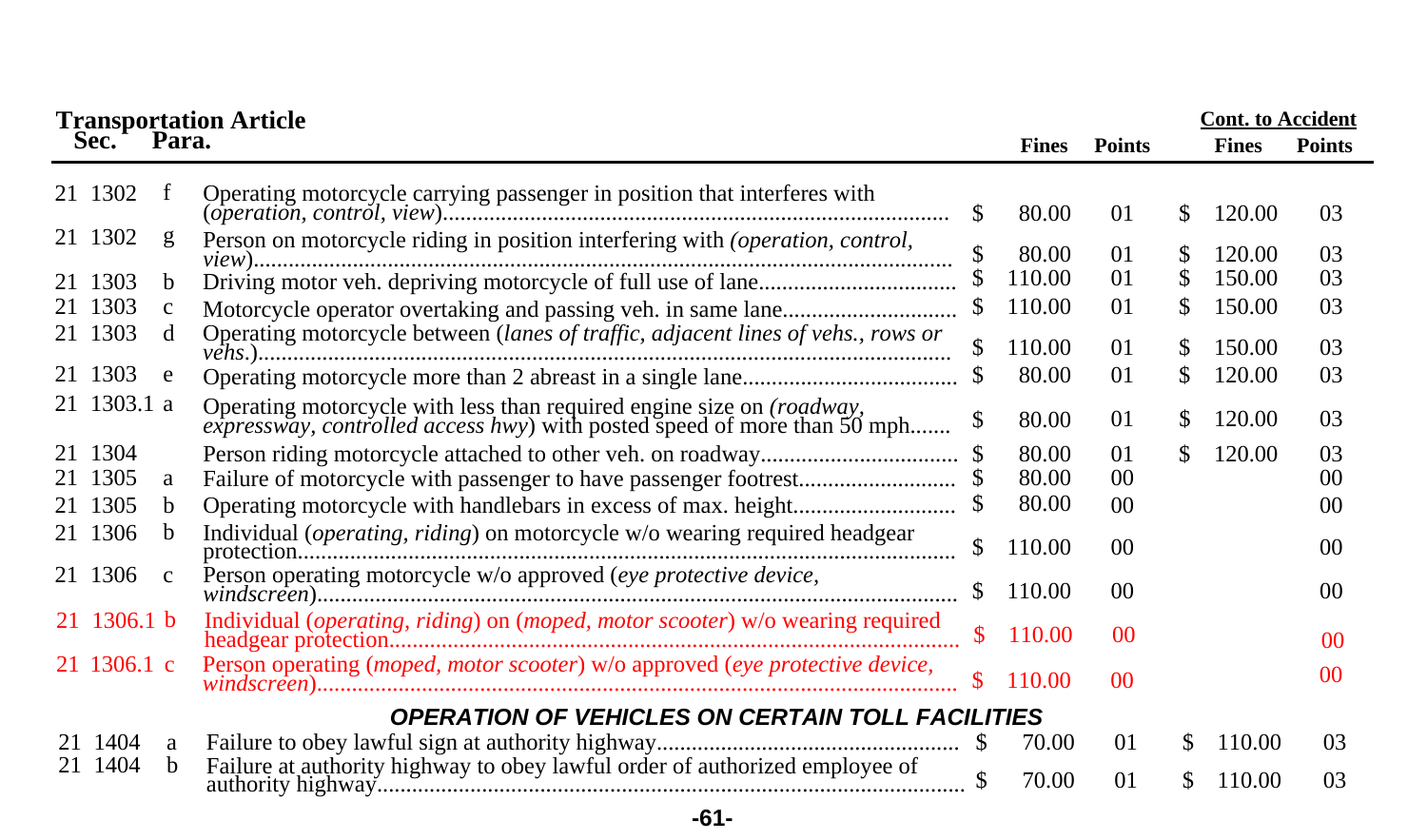| <b>Transportation Article</b> |              |                                                                                 |    |              |                |     | <b>Cont.</b> to Accident |                 |
|-------------------------------|--------------|---------------------------------------------------------------------------------|----|--------------|----------------|-----|--------------------------|-----------------|
| Sec.                          | Para.        |                                                                                 |    | <b>Fines</b> | <b>Points</b>  |     | <b>Fines</b>             | <b>Points</b>   |
| 21 1404                       | $\mathbf{c}$ | Failure at authority highway to obey lawful signal of authorized employee \$    |    | 70.00        | 01             | \$. | 110.00                   | 0 <sup>3</sup>  |
| 21 1404                       | d            | Failure to obey lawful direction of authorized employee at authority highway \$ |    | 70.00        | 01             | S   | 110.00                   | 0 <sup>3</sup>  |
| 21 1405                       | a            |                                                                                 |    | 70.00        | 0 <sup>0</sup> |     |                          | 00 <sup>0</sup> |
| 21 1405                       | <sub>b</sub> |                                                                                 |    | 70.00        | 0 <sup>0</sup> |     |                          | $00\,$          |
| 21 1406                       |              |                                                                                 |    | 70.00        | 0 <sup>0</sup> |     |                          | 00 <sup>0</sup> |
| 21 1407                       |              | (Stopping, Standing, Parking) on authority highway when prohibited              |    | 70.00        | 0 <sup>0</sup> |     |                          | 0 <sup>0</sup>  |
| 21 1408                       | a            |                                                                                 |    | 70.00        | 01             | \$. | 110.00                   | 0 <sup>3</sup>  |
| 21 1408                       | b.           | Making vehicular turn on authority highway at emergency vehicle crossover \$    |    | 70.00        | 01             | S   | 110.00                   | 03              |
| 21 1409                       |              |                                                                                 |    | 70.00        | 01             | \$  | 110.00                   | 03              |
| 21 1410                       |              |                                                                                 |    | 70.00        | 01             | \$. | 110.00                   | 03              |
| 21 1411                       |              | Transporting prohibited dangerous substance across and through authority        | MA |              | 03             |     |                          | 03              |
| 21 1412                       | a            |                                                                                 | S  | 70.00        | 01             | \$. | 110.00                   | 03              |
| 21 1412                       | b.           |                                                                                 |    | 70.00        | 01             | \$  | 110.00                   | 03              |
| 21 1412                       | $\mathbf{c}$ |                                                                                 |    | 70.00        | 01             | \$  | 110.00                   | 03              |
| 21 1412                       | d            | Person using cut out device allowing gas exhaust w/o (muffler, silencer) in     |    | 70.00        | 01             | \$. | 110.00                   | 03              |
| 21 1413                       | a            |                                                                                 |    | 70.00        | 0 <sup>0</sup> |     |                          | 00 <sup>2</sup> |
| 21 1413                       | h            |                                                                                 |    | 70.00        | 0 <sup>0</sup> |     |                          | 00 <sup>0</sup> |
|                               |              | <b>EQUIPMENT OF VEHICLES</b>                                                    |    |              |                |     |                          |                 |
|                               |              | <b>SCOPE AND EFFECT OF EQUIPMENT PROVISIONS</b>                                 |    |              |                |     |                          |                 |
| 22 101                        | a            | (Driving, Causing to be driven, Knowingly permitting to be driven) unsafe veh.  |    |              |                |     |                          |                 |
|                               |              |                                                                                 | \$ | 70.00        | 0 <sup>0</sup> |     |                          | 0 <sup>0</sup>  |
|                               |              | $-62-$                                                                          |    |              |                |     |                          |                 |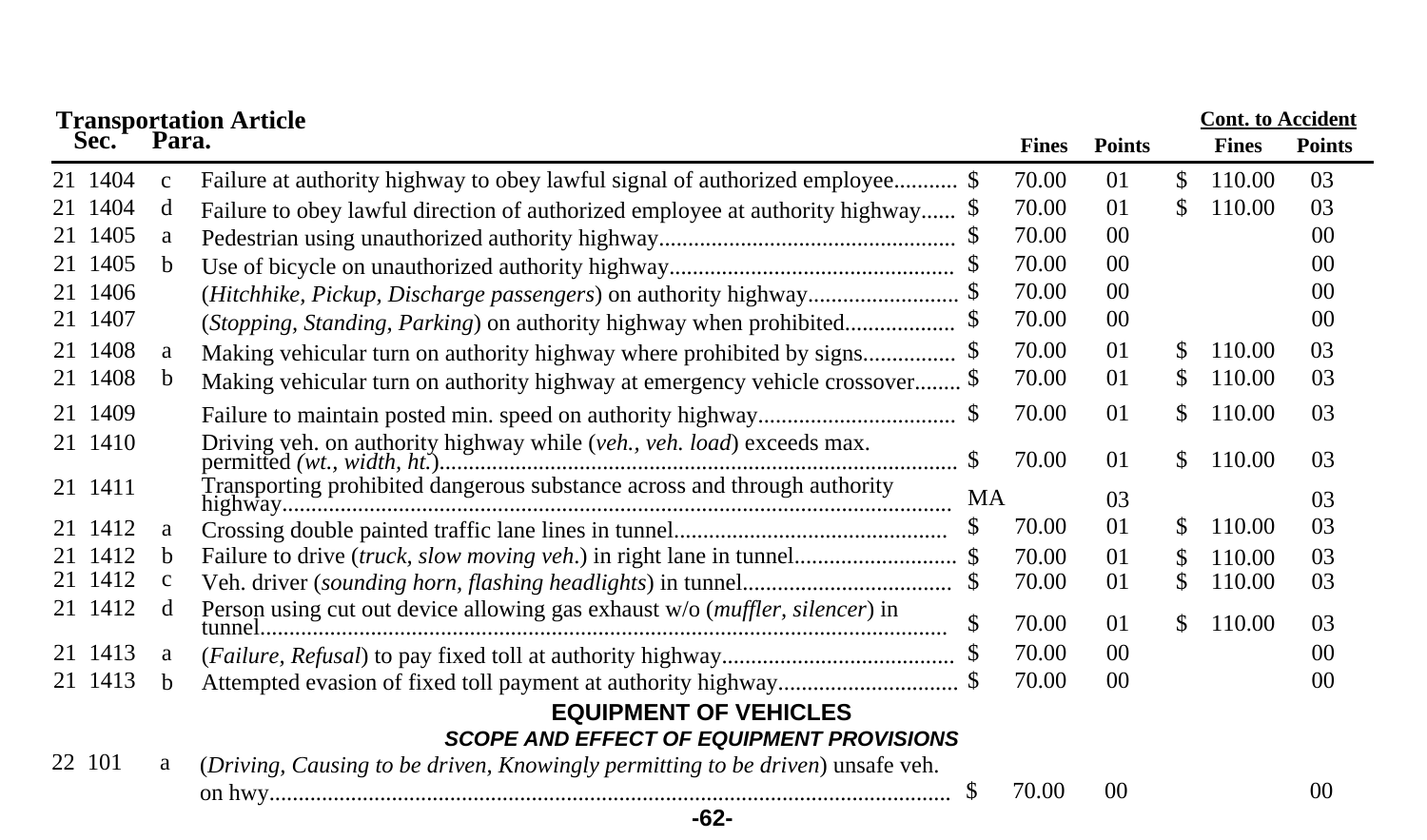|           |               | <b>Transportation Article<br/>Sec. Para.</b>                                     |              |                 |              | <b>Cont.</b> to Accident |
|-----------|---------------|----------------------------------------------------------------------------------|--------------|-----------------|--------------|--------------------------|
|           |               |                                                                                  | <b>Fines</b> | <b>Points</b>   | <b>Fines</b> | <b>Points</b>            |
| 22 101    | $\mathcal{C}$ | (Displaying for sale, Selling, Delivering) veh. equipment w/o required Adm.      |              |                 |              |                          |
|           |               |                                                                                  | 70.00        | 00 <sup>0</sup> |              | 0 <sup>0</sup>           |
| 22 101    | <sub>d</sub>  | (Displaying for sale, Selling, Delivering) equipment for veh. use lacking        |              |                 |              |                          |
|           |               |                                                                                  | 70.00        | 00 <sup>0</sup> |              | 00                       |
| 22 104    |               | (Willfully, Intentionally)(remove, alter) veh. safety device w/o Adm.            |              |                 |              |                          |
|           |               |                                                                                  | 60.00        | 00 <sup>0</sup> |              | 00                       |
| 22 105    | a             |                                                                                  | 70.00        | 00 <sup>0</sup> |              | 00                       |
| 22 105    | h.            | Operating veh. on hwy. if manufacturer's bumper or frame side rails are altered  |              |                 |              |                          |
|           |               | to exceed                                                                        |              |                 |              |                          |
|           |               | 20 in. in Class A (passenger) veh.;<br>(1)                                       |              |                 |              |                          |
|           |               | $(2)$ 28 in. in Class M (multipurpose) veh.;                                     |              |                 |              |                          |
|           |               | (3) 28 in. in Class E truck with a manufacturer's rating or gross reg. wt. of    |              |                 |              |                          |
|           |               | $10,000$ lbs. or less; or                                                        |              |                 |              |                          |
|           |               | (4) In the case of a Class E truck with a manufacturer's rating or gross reg.    |              |                 |              |                          |
|           |               | wt. of more than $10,000$ lbs. but not more than $18,000$ lbs.:                  |              |                 |              |                          |
|           |               | (I) $30 \text{ in.}; \text{ or}$                                                 | 70.00        | 0 <sup>0</sup>  |              | 0 <sup>0</sup>           |
|           |               |                                                                                  |              |                 |              |                          |
|           |               | <b>LAMPS &amp; OTHER LIGHTING EQUIPMENT</b>                                      |              |                 |              |                          |
| 22 201.1  |               |                                                                                  |              |                 |              | 0 <sup>0</sup>           |
|           |               |                                                                                  | 60.00        | 00              |              |                          |
| 22 201.2  |               | Driving a motor vehicle without lighted head lamps or fog lights while operating | 50.00        | 00 <sup>0</sup> |              | 0 <sup>0</sup>           |
| 203<br>22 | b             |                                                                                  | 70.00        | 00              |              | 0 <sup>0</sup>           |
| 22 203    | $\mathbf{c}$  |                                                                                  | 60.00        | 0 <sup>0</sup>  |              | 0 <sup>0</sup>           |

**-63-**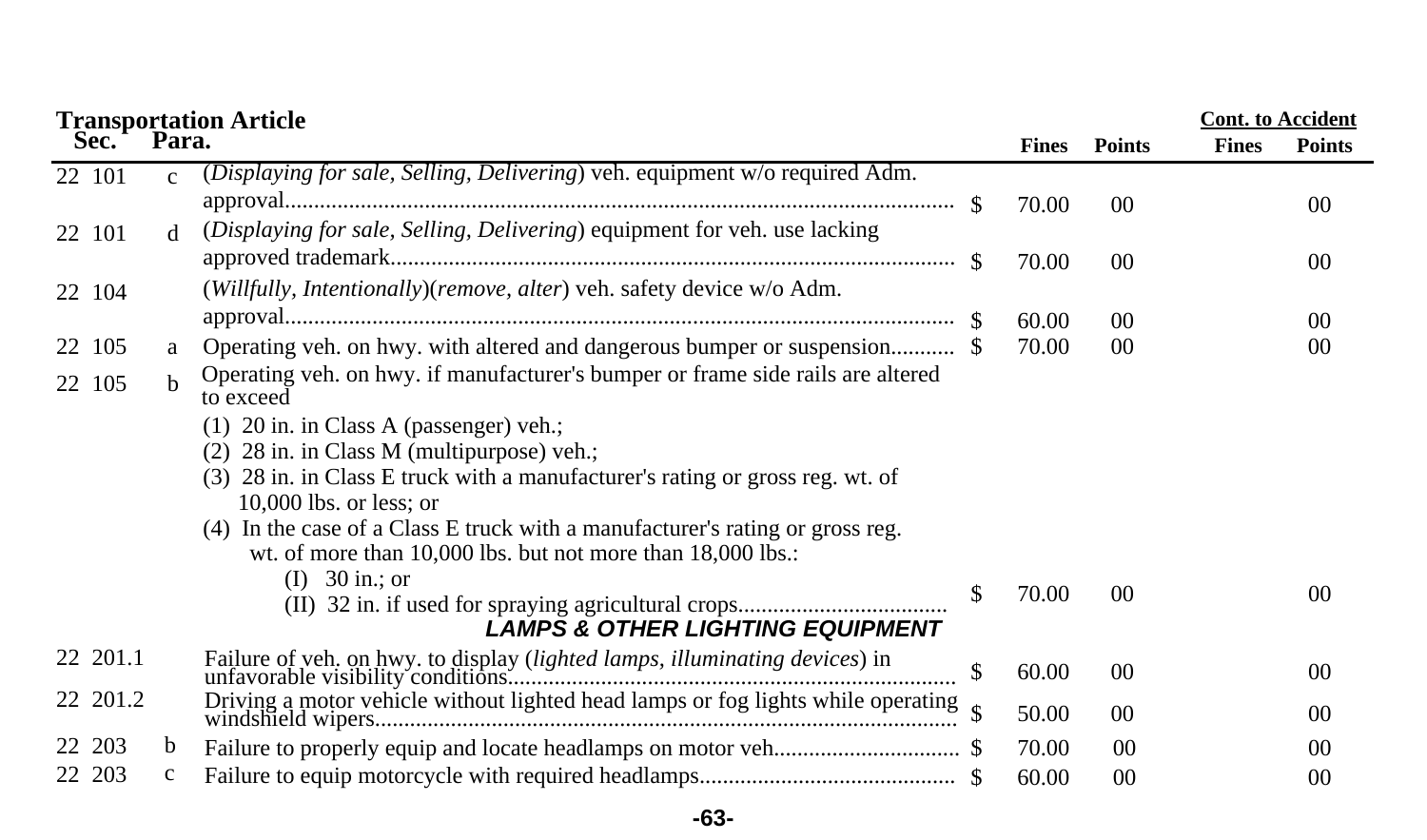|        | <b>Transportation Article</b><br>Para.<br>Sec.<br><b>Fines</b> |                                                                                    |    |       |                 |              | <b>Cont.</b> to Accident<br><b>Points</b> |
|--------|----------------------------------------------------------------|------------------------------------------------------------------------------------|----|-------|-----------------|--------------|-------------------------------------------|
|        |                                                                |                                                                                    |    |       | <b>Points</b>   | <b>Fines</b> |                                           |
| 203    | d                                                              |                                                                                    |    | 60.00 | 0 <sup>0</sup>  |              | 0 <sup>0</sup>                            |
| 22 204 | a                                                              | (Motor veh., Trailer, Combination end veh.) mfrd. after June 1, 1971, w/o          |    | 70.00 | 00              |              | 00                                        |
| 22 204 | <sub>b</sub>                                                   | (Motor veh., Trailer, Combination end veh.) mfrd. before June 1, 1971, w/o         | \$ | 70.00 | 00              |              | 00                                        |
| 22 204 | d                                                              |                                                                                    |    | 70.00 | 00              |              | 0 <sup>0</sup>                            |
| 22 204 | e                                                              |                                                                                    |    | 70.00 | 00              |              | 00                                        |
| 22 204 | f                                                              |                                                                                    |    | 70.00 | 00 <sup>2</sup> |              | 00                                        |
| 22 205 | a                                                              |                                                                                    |    | 70.00 | 0 <sup>0</sup>  |              | 00                                        |
| 22 205 | b                                                              | Failure to mount veh. rear reflectors at required ht. and spacing                  |    | 60.00 | $00\,$          |              | 00                                        |
| 22 206 | a                                                              | (Motor veh., Trailer, Semitrailer, Pole trailer) w/o required stop lamps           | \$ | 70.00 | 00              |              | 00                                        |
| 22 206 | b.                                                             | (Motor veh., Trailer, Semitrailer, Pole trailer) w/o required electric turn signal | \$ | 70.00 | 00              |              | 0 <sup>0</sup>                            |
| 22 206 | $\mathbf{c}$                                                   | Failure to equip special mobile equipment being towed with two stop lamps as       | \$ | 70.00 | 0 <sup>0</sup>  |              | 00                                        |
| 22 208 |                                                                | Failure to equip veh. with (clearance lamp, ID lamps, marker lamps, reflector)     | \$ | 70.00 | 00 <sup>0</sup> |              | 00                                        |
| 22 209 | a                                                              | Veh. failure to display and reflect amber color light on lamps and reflectors as   |    | 70.00 | 00              |              | 00                                        |
| 22 209 | b                                                              |                                                                                    |    | 70.00 | 0 <sup>0</sup>  |              | 00                                        |
| 22 210 | a                                                              |                                                                                    |    | 70.00 | $00\,$          |              | 00                                        |
| 22 210 | b.                                                             |                                                                                    |    | 70.00 | 0 <sup>0</sup>  |              | 0 <sup>0</sup>                            |

## **-64-**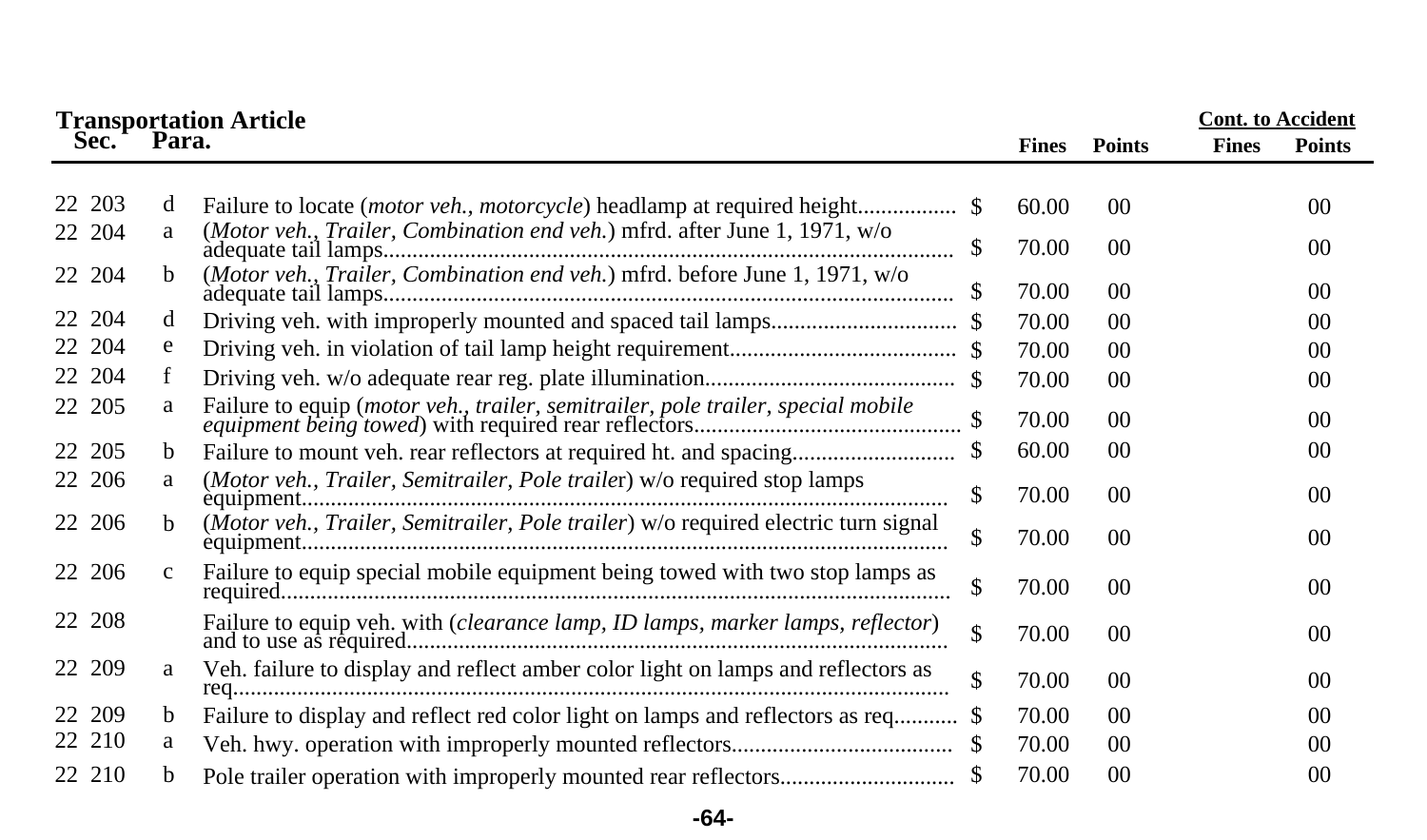| Sec.      | Para.        | <b>Transportation Article</b>                                                   |     | <b>Fines</b> | <b>Points</b>   | <b>Cont.</b> to Accident<br><b>Fines</b> | <b>Points</b>  |
|-----------|--------------|---------------------------------------------------------------------------------|-----|--------------|-----------------|------------------------------------------|----------------|
|           |              |                                                                                 |     |              |                 |                                          |                |
| 210<br>22 | $\mathbf{C}$ |                                                                                 | \$. | 70.00        | 00 <sup>2</sup> |                                          | 00             |
| 210       | d            |                                                                                 |     | 70.00        | 00              |                                          | 00             |
| 210<br>22 | f            |                                                                                 |     | 70.00        | 00              |                                          | 00             |
| 210       | g            | Truck tractor hwy. operation with inadequate marking width clearance lamps      | S   | 70.00        | 0 <sup>0</sup>  |                                          | 0 <sup>0</sup> |
| 210       | h            |                                                                                 | S   | 70.00        | 00 <sup>0</sup> |                                          | 00             |
| 211<br>22 | a            | Veh. hwy. operation with reflectors failing to meet nighttime visibility        |     | 70.00        | 00 <sup>0</sup> |                                          | 00             |
| 211<br>22 | b.           | Veh. hwy. operations with inadequate (side light, rear red color reflectors)    |     | 70.00        | $00\,$          |                                          | 00             |
| 211<br>22 | $\mathbf{C}$ | Veh. hwy. operation with inadequate (front, rear)(clearance lamps, ID lamp      |     | 70.00        | 0 <sup>0</sup>  |                                          | 0 <sup>0</sup> |
| 211<br>22 | d            |                                                                                 | S   | 70.00        | 0 <sup>0</sup>  |                                          | 00             |
| 213<br>22 | <sub>b</sub> | Operating veh. with projecting load w/o required (front, side, rear) lamps      | \$  | 70.00        | 00 <sup>0</sup> |                                          | 0 <sup>0</sup> |
| 213<br>22 | $\mathbf{c}$ | Operation of extended load carrying veh. w/o required (front, side, rear) lamps | \$  | 70.00        | 0 <sup>0</sup>  |                                          | 0 <sup>0</sup> |
| 213<br>22 | d            | Operation of extended (rear, side) load carrying veh. w/o required red flags    | \$  | 70.00        | 00 <sup>0</sup> |                                          | 0 <sup>0</sup> |
| 22 213    | e            | Operating extended load carrying veh. with improperly (mounted, constructed)    | \$  | 70.00        | 00 <sup>0</sup> |                                          | 00             |
| 214<br>22 | a            |                                                                                 | \$. | 70.00        | 0 <sup>0</sup>  |                                          | 0 <sup>0</sup> |
| 214<br>22 | b            | Failure to display parking lights when required on veh. (parked, stopped) on    | \$  | 70.00        | 00 <sup>0</sup> |                                          | 0 <sup>0</sup> |
| 214<br>22 | C            |                                                                                 |     | 70.00        | 00 <sup>0</sup> |                                          | 0 <sup>0</sup> |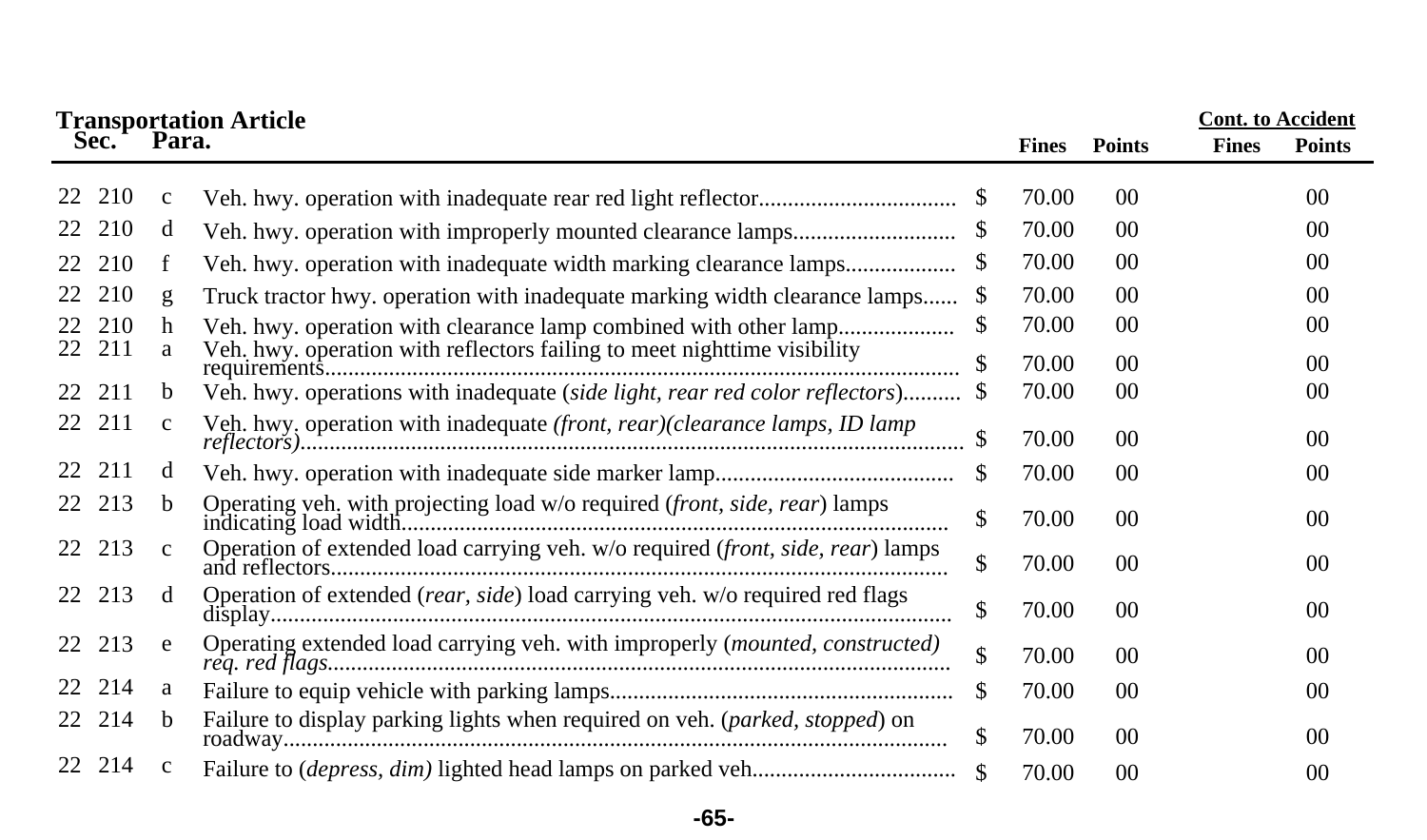|            |              | <b>Transportation Article<br/>Sec. Para.</b>                                       |               |              |                | <b>Cont.</b> to Accident |                |
|------------|--------------|------------------------------------------------------------------------------------|---------------|--------------|----------------|--------------------------|----------------|
|            |              |                                                                                    |               | <b>Fines</b> | <b>Points</b>  | <b>Fines</b>             | <b>Points</b>  |
| 22 215     | a            | Failure to equip farm trucks and farm equipment with (head, rear) (lamps,          | \$            | 70.00        | 0 <sup>0</sup> |                          | 00             |
| 22 215.1 1 |              | Operating a rollback vehicle while towing a vehicle without required tail          |               | 70.00        | 0 <sup>0</sup> |                          | 0 <sup>0</sup> |
| 22 215.1 2 |              | Operating a rollback vehicle while towing a vehicle without required stop lamps    |               | 70.00        | 0 <sup>0</sup> |                          | 0 <sup>0</sup> |
| 22 216     |              |                                                                                    |               | 70.00        | 0 <sup>0</sup> |                          | 0 <sup>0</sup> |
| 22 217     | a            |                                                                                    |               | 70.00        | 0 <sup>0</sup> |                          | 0 <sup>0</sup> |
| 22 217     | b            |                                                                                    |               | 70.00        | 0 <sup>0</sup> |                          | 00             |
| 22 217     | $\mathbf c$  |                                                                                    |               | 70.00        | 0 <sup>0</sup> |                          | 0 <sup>0</sup> |
| 22 218     | a            | Failure to equip emerg. veh. with (siren, exhaust whistle, audible bell            | \$            | 60.00        | 00             |                          | 0 <sup>0</sup> |
| 22 218     | b.           | Failure to equip. (emerg. veh. with flashing red lights, school veh. with flashing | $\mathcal{S}$ | 60.00        | 0 <sup>0</sup> |                          | 0 <sup>0</sup> |
| 22 218     | $\mathbf{C}$ | (Driving, Moving onto hwy.) veh. with unauthorized (blinking lights, signal        |               | 60.00        | 0 <sup>0</sup> |                          | 00             |
| 22 218     | e            |                                                                                    |               | 60.00        | 0 <sup>0</sup> |                          | 0 <sup>0</sup> |
| 22 218     | f            | Driver failure to stop and yield right-of-way for official veh. using audible and  |               | 60.00        | 0 <sup>0</sup> |                          | 00             |
| 22 218.1   | h            |                                                                                    |               | 60.00        | 0 <sup>0</sup> |                          | 00             |
| 22 218.1 i |              | Failure to (darken lights, fold down warning device) on rural letter carrier veh.  | \$            | 60.00        | 0 <sup>0</sup> |                          | 0 <sup>0</sup> |
| 22 218.1 i |              | (Installation, Operaion of) motor veh. rural letter carrier warning device w/o     |               | 60.00        | 0 <sup>0</sup> |                          | 0 <sup>0</sup> |
| 22 219     | a            |                                                                                    |               | 70.00        | 0 <sup>0</sup> |                          | 0 <sup>0</sup> |

# **-66-**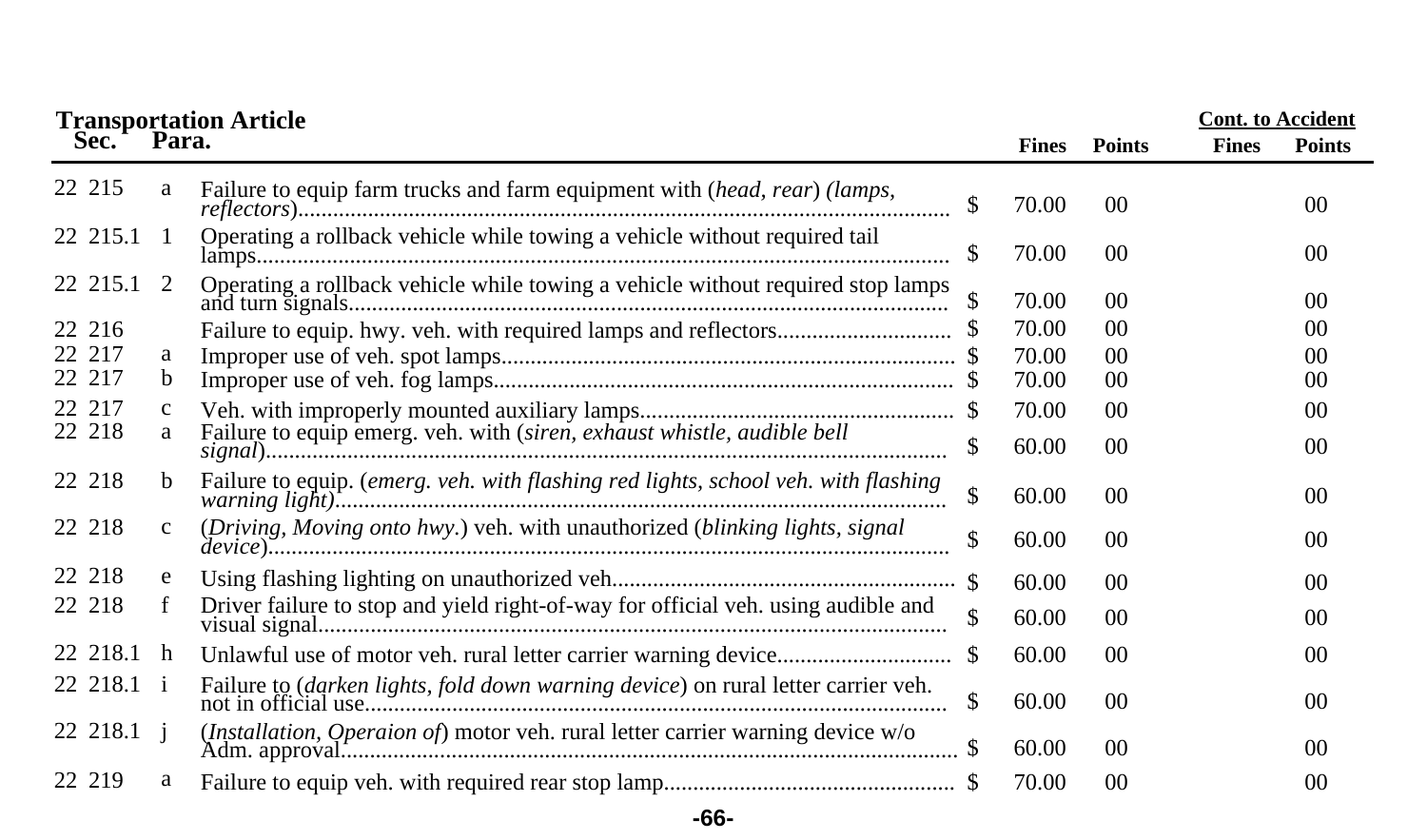| <b>Cont.</b> to Accident<br><b>Transportation Article<br/>Sec. Para.</b> |              |                                                                                                  |              |                 |              |                |
|--------------------------------------------------------------------------|--------------|--------------------------------------------------------------------------------------------------|--------------|-----------------|--------------|----------------|
|                                                                          |              |                                                                                                  | <b>Fines</b> | <b>Points</b>   | <b>Fines</b> | <b>Points</b>  |
| 22 219                                                                   | b            |                                                                                                  | 70.00        | 00              |              | 00             |
| 22 219                                                                   | $\mathbf{c}$ |                                                                                                  | 70.00        | $00\,$          |              | 00             |
| 22 219                                                                   | d            |                                                                                                  | 70.00        | $00\,$          |              | 00             |
| 22 219                                                                   | e            | Failure of turn signal to be visible at least 500 ft. on veh. 80 inches wide or<br>S             | 70.00        | $00\,$          |              | 00             |
| 22 219                                                                   | f            | Failure of turn signal to be visible at least 300 ft. on veh. less than 80 inches                | 70.00        | 00 <sup>1</sup> |              | 0 <sup>0</sup> |
| 22 219                                                                   | g            |                                                                                                  | 70.00        | 0 <sup>0</sup>  |              | 00             |
| 22 221                                                                   | $\mathbf b$  | Motor veh. equipped with more than one running board side courtesy lamp \$                       | 60.00        | 0 <sup>0</sup>  |              | 0 <sup>0</sup> |
| 22 221                                                                   | $\mathbf{C}$ |                                                                                                  | 70.00        | 0 <sup>0</sup>  |              | 0 <sup>0</sup> |
| 22 221                                                                   | e            |                                                                                                  | 70.00        | $00\,$          |              | 00             |
| 22 221                                                                   | f            | Failure of warning lights to be visible from not less than 1500 foot nighttime<br>\$             | 70.00        | $00\,$          |              | 0 <sup>0</sup> |
| 22 221                                                                   | g            | Failure of veh. to be equipped with approved flashing traffic hazard warning<br>\$               | 70.00        | 0 <sup>0</sup>  |              | 0 <sup>0</sup> |
| 22 221                                                                   | h            | Veh. 80 inches wide or more equipped with more than 3 ID front and rear<br>- \$                  | 70.00        | $00\,$          |              | 0 <sup>0</sup> |
| 22 221                                                                   |              | Failure of veh. operator to use warning lamps driving 20 mph in 45 mph or<br>\$                  | 70.00        | 00 <sup>1</sup> |              | 0 <sup>0</sup> |
| 22 221                                                                   | k            | Failure of commercial veh. operator to use warning lamps driving 20 mph in 45<br>\$              | 70.00        | $00\,$          |              | 00             |
|                                                                          |              | 22 221 $I(2)(II)$ Motorcycle with improper lighting (attached to wheels, emitting, a red or blue | 70.00        | 0 <sup>0</sup>  |              | 00             |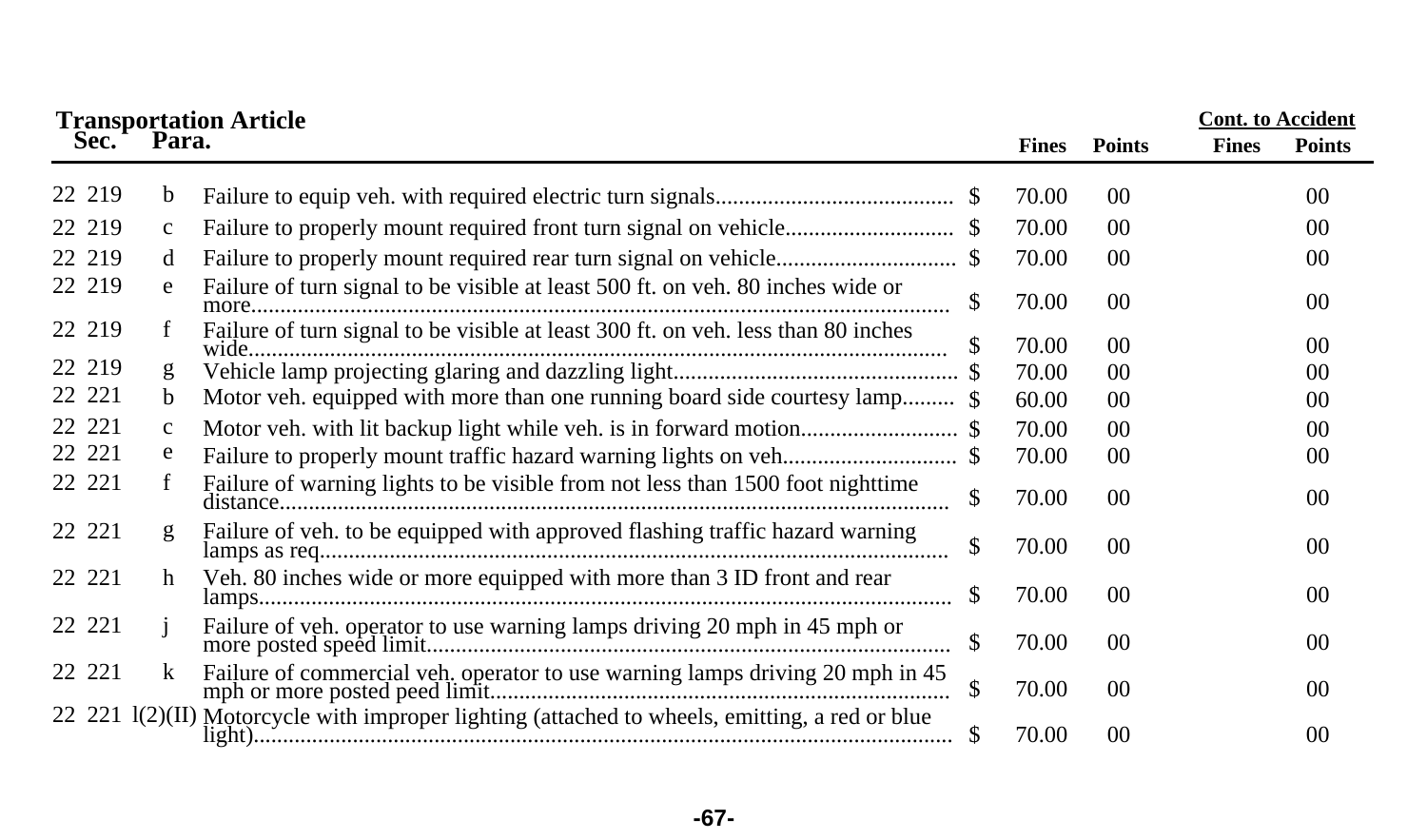|          |              | <b>Transportation Article</b>                                                               |              |                 |              | <b>Cont.</b> to Accident |
|----------|--------------|---------------------------------------------------------------------------------------------|--------------|-----------------|--------------|--------------------------|
| Sec.     | Para.        |                                                                                             | <b>Fines</b> | <b>Points</b>   | <b>Fines</b> | <b>Points</b>            |
|          |              | 22 2211(2)(III) Motorcycle with blue dot illumination (improperly placed, exceeding allowed | 70.00        | $00\,$          |              | 0 <sup>0</sup>           |
| 22 222   | a            | Failure of motor veh. other than motorcycle to have head lamp light distribution            | \$<br>60.00  | 00 <sup>0</sup> |              | 0 <sup>0</sup>           |
| 22 222   | b.           | Failure of motor veh. reg. after January 1, 1955, to have multiple beam head                | \$<br>60.00  | 00 <sup>0</sup> |              | 0 <sup>0</sup>           |
| 22 222   | $\mathbf{C}$ | Failure of motor veh. to have readily visible headlight indicator w/o driver                | \$<br>60.00  | 00 <sup>0</sup> |              | 00                       |
| 22 223   | a            | Driver failure to use multiple-beam road-lighting equipment at level required               | \$<br>60.00  | 00              |              | 00                       |
| 22 223   | $\mathbf b$  | Driver failure to avoid projecting glaring light within 500 feet of approaching             | \$<br>60.00  | 00 <sup>°</sup> |              | 0 <sup>0</sup>           |
| 22 223   | $\mathbf{c}$ | Driver failure to reduce light distribution when within 300 feet approaching veh.           | \$<br>60.00  | 00 <sup>0</sup> |              | 0 <sup>0</sup>           |
| 22 224.1 |              | Failure to equip motorcycle with head lamp(s) meeting required light intensity              | 60.00        | 0 <sup>0</sup>  |              | 0 <sup>0</sup>           |
| 22 2 2 5 |              | Exceeding 20 mph in veh. with front lights revealing objects at only 75 feet \$             | 60.00        | 00              |              | 0 <sup>0</sup>           |
| 22 2 2 6 | a            |                                                                                             | 60.00        | 00 <sup>0</sup> |              | 0 <sup>0</sup>           |
| 22 2 2 6 | $\mathbf b$  |                                                                                             | 60.00        | 00 <sup>0</sup> |              | 0 <sup>0</sup>           |
| 22 227   | a            | Roadway use of veh. high intensity light improperly directed at roadway \$                  | 60.00        | 00 <sup>°</sup> |              | 0 <sup>0</sup>           |
| 22 227   | b.           | Person (driving, moving) on hwy. (veh., equipment) with visible (red, blue)                 | 60.00        | 00 <sup>0</sup> |              | 0 <sup>0</sup>           |
| 22 227   | $\mathbf{c}$ |                                                                                             | 60.00        | 00              |              | 00                       |
| 22 227   | d            | Driving (veh., equipment) on hwy. with (lamp, device) improperly displaying                 | \$<br>60.00  | 00 <sup>0</sup> |              | 0 <sup>0</sup>           |
| 22 227   | e            | (Driving, Moving)(veh., equipment) on hwy. while displaying flashing                        | 60.00        | 00 <sup>0</sup> |              | 0 <sup>0</sup>           |

# **-68-**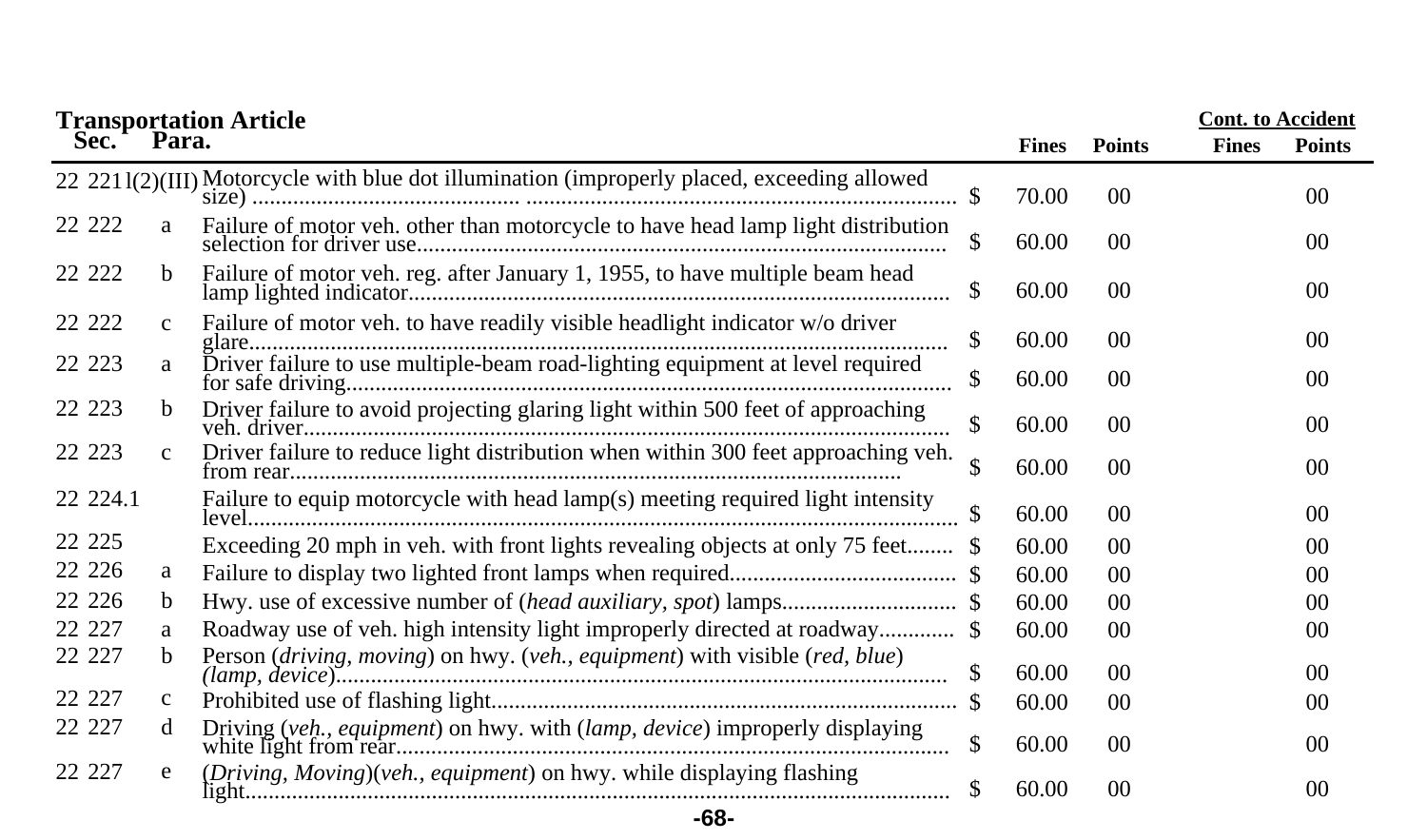|        | <b>Transportation Article</b> |                                                                                      |               |              |                | <b>Cont.</b> to Accident |                 |
|--------|-------------------------------|--------------------------------------------------------------------------------------|---------------|--------------|----------------|--------------------------|-----------------|
| Sec.   | Para.                         |                                                                                      |               | <b>Fines</b> | <b>Points</b>  | <b>Fines</b>             | <b>Points</b>   |
|        |                               |                                                                                      |               |              |                |                          |                 |
| 22 227 | f                             | Use of incorrect color in lighting ( <i>devices, reflectors</i> ) mounted on rear of | \$.           | 60.00        | 0 <sup>0</sup> |                          | 0 <sup>0</sup>  |
| 22 228 | a                             | School veh. reg. in MD not equipped with 8-light system of alternately flashing      | \$            | 60.00        | 0 <sup>0</sup> |                          | 0 <sup>0</sup>  |
| 22 228 | <sub>b</sub>                  | Operating alternately flashing light on school veh. when veh. not (stopped,          | \$            | 60.00        | 0 <sup>0</sup> |                          | 0 <sup>0</sup>  |
| 22 228 | $\mathbf{C}$                  | Failure to deactivate alt. flash. lights and conceal words "School Bus" when not     | \$            | 60.00        | 00             |                          | $00\,$          |
| 22 228 | d                             |                                                                                      | \$            | 60.00        | 0 <sup>0</sup> |                          | 0 <sup>0</sup>  |
| 22 228 | e                             | Failure to operate alternately flashing lights when approaching w/i 100 feet of      | $\sqrt{3}$    | 60.00        | 0 <sup>0</sup> |                          | 0 <sup>0</sup>  |
| 22 228 | f                             |                                                                                      |               | 60.00        | 0 <sup>0</sup> |                          | 0 <sup>0</sup>  |
| 22 228 | g                             | Failure to stop on roadway to (receive, discharge) passengers when transporting      | $\mathbb{S}$  | 60.00        | 0 <sup>0</sup> |                          | 0 <sup>0</sup>  |
| 22 230 | a                             |                                                                                      | <sup>\$</sup> | 60.00        | 0 <sup>0</sup> |                          | $00\,$          |
| 22 230 | <sub>b</sub>                  | Use (lamps, reflectors) on (motor veh., trailer) changing original (design,          | <sup>\$</sup> | 60.00        | 0 <sup>0</sup> |                          | 00 <sup>0</sup> |
| 22 230 | $\mathbf c$                   | Using any (lamps, reflectors) on (motor veh., trailer) in vio. of Adm. regs \$       |               | 70.00        | 00             |                          | 0 <sup>0</sup>  |
|        |                               | <b>BRAKES</b>                                                                        |               |              |                |                          |                 |
| 22 301 | b                             |                                                                                      | <sup>\$</sup> | 530.00       | 0 <sup>0</sup> |                          | 0 <sup>0</sup>  |
| 22 301 | $\mathbf c$                   | Failure to equip (veh., combination of vehs.) with required adequate parking         | <sup>S</sup>  | 530.00       | 00             |                          | $00\,$          |

## **-69-**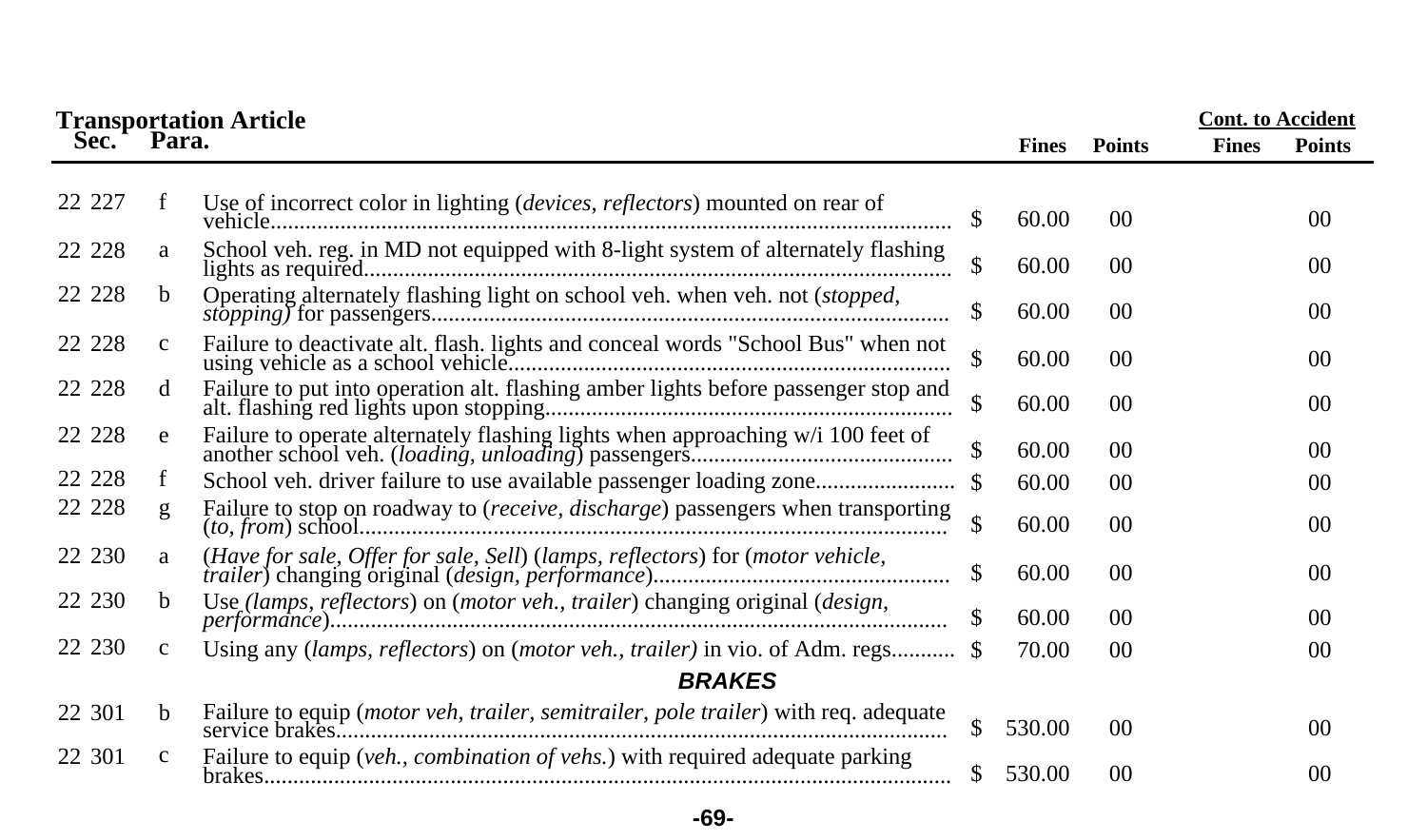|                  |              | <b>Transportation Article<br/>Sec. Para.</b>                                                                                                         |                  |                 |              | <b>Cont. to Accident</b> |
|------------------|--------------|------------------------------------------------------------------------------------------------------------------------------------------------------|------------------|-----------------|--------------|--------------------------|
|                  |              |                                                                                                                                                      | <b>Fines</b>     | <b>Points</b>   | <b>Fines</b> | <b>Points</b>            |
| 22 301           | d            |                                                                                                                                                      | 530.00<br>-SS    | 00 <sup>0</sup> |              | 00 <sup>0</sup>          |
| 22 301           | e            | Failure to equip (trailer, semitrailer, pole trailer) with automatic brakes acting                                                                   | 530.00           | $00\,$          |              | 00                       |
| 22 301           | f            |                                                                                                                                                      | 530.00           | 00 <sup>0</sup> |              | 00 <sup>0</sup>          |
| 22 301<br>22 301 | g<br>h       | Failure of air brake system in trailer to safeguard against air backflow<br>Failure to equip towing veh. with two means of emergency brake operation | 530.00<br>530.00 | 00<br>00        |              | 00 <sup>2</sup><br>00    |
| 22 301           | 1            | Failure to equip (motor veh., trailer, semitrailer, pole trailer, combination of                                                                     | 530.00           | 0 <sup>0</sup>  |              | 00 <sup>0</sup>          |
| 22 301           |              |                                                                                                                                                      | \$<br>530.00     | 0 <sup>0</sup>  |              | 00                       |
| 22 301           | k            | Failure to equip (bus, truck, truck tractor) with audible and visible brake failure                                                                  | 530.00           | 0 <sup>0</sup>  |              | 00 <sup>0</sup>          |
| 22 302           |              | Failure to meet performance standards braking force, brake system application,                                                                       | \$<br>530.00     | 0 <sup>0</sup>  |              | 00 <sup>0</sup>          |
| 22 303           |              | Failure to maintain and adjust brakes to operate equally with opposite                                                                               | 530.00           | 00 <sup>0</sup> |              | 00                       |
| 22 304           | $\mathbf{c}$ |                                                                                                                                                      | 70.00            | 00 <sup>0</sup> |              | 00                       |
| 22 305           | d            |                                                                                                                                                      | 530.00<br>S.     | 00 <sup>0</sup> |              | 00                       |
|                  |              | <b>OTHER EQUIPMENT</b>                                                                                                                               |                  |                 |              |                          |
| 22 401           | a            |                                                                                                                                                      | 70.00            | 0 <sup>0</sup>  |              | 00 <sup>0</sup>          |
| 22 401           | h.           | Driver use of motor veh. horn on hwy. when not reasonably necessary for                                                                              | 60.00            | 00              |              | 00                       |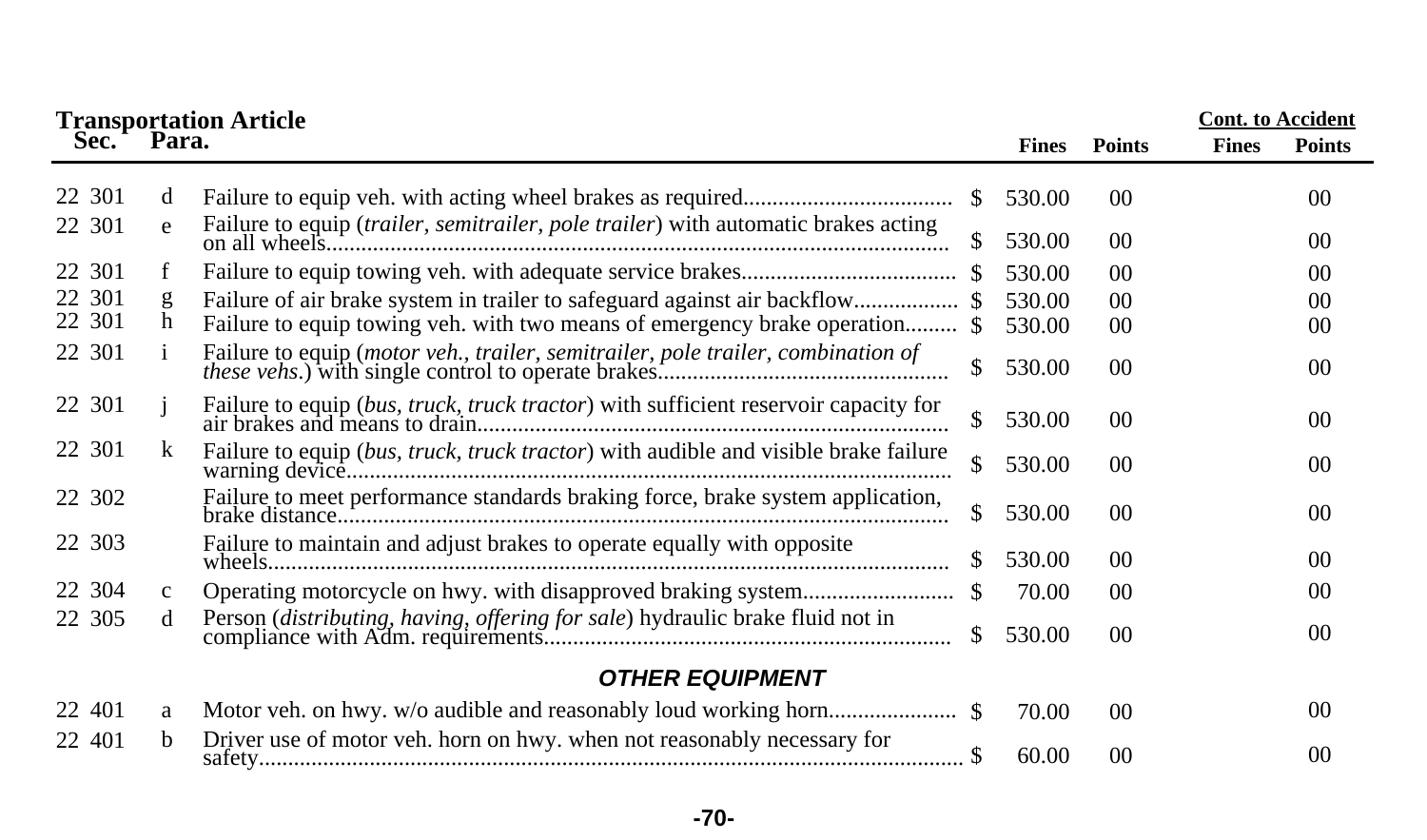|              |              | <b>Transportation Article</b>                                                  |              |              |                 |              | <b>Cont.</b> to Accident |  |
|--------------|--------------|--------------------------------------------------------------------------------|--------------|--------------|-----------------|--------------|--------------------------|--|
| Sec.         | Para.        |                                                                                |              | <b>Fines</b> | <b>Points</b>   | <b>Fines</b> | <b>Points</b>            |  |
| 22 401       | $\mathbf{c}$ |                                                                                |              | 60.00        | 00 <sup>0</sup> |              | 00                       |  |
| 22 401       | e            |                                                                                |              | 60.00        | 00              |              | 00                       |  |
| 22 401.1     |              |                                                                                |              | 60.00        | 00 <sup>0</sup> |              | 00                       |  |
| 22 402       | a            | (Motor veh. not equipped with exhaust muffler system, Unlawful use of muffler  |              |              |                 |              |                          |  |
|              |              |                                                                                | <sup>S</sup> | 70.00        | $00\,$          |              | 00                       |  |
| 22 402       | b.           | Using device on motor veh. (exhaust, tail pipe) extension causing excessive    |              | 70.00        | 00 <sup>2</sup> |              | 00                       |  |
| 22 402       | $\mathbf{c}$ |                                                                                | \$           | 70.00        | 00 <sup>2</sup> |              | 00                       |  |
| 22 402.1 a   |              | Unlawful (rendering inoperable, removal, altering) of mfr. installed exhaust   | \$           | 60.00        | $00\,$          |              | 0 <sup>0</sup>           |  |
| $22,402.1$ b |              | Unlawful (rendering inoperable, removal, altering) of mfr. installed gas tank  | S.           | 60.00        | 00 <sup>0</sup> |              | 0 <sup>0</sup>           |  |
| 22 402.1 c   |              | Unlawful (rendering inoperable, removal, altering) of mfr. installed crankcase |              | 60.00        | 00 <sup>2</sup> |              | 00                       |  |
| 22 403       | a            |                                                                                |              | 70.00        | 00 <sup>0</sup> |              | 0 <sup>0</sup>           |  |
| 22 403       | b.           |                                                                                |              | 70.00        | 00 <sup>0</sup> |              | 00                       |  |
| 22 403       | $\mathbf{c}$ |                                                                                |              | 70.00        | 00 <sup>0</sup> |              | 0 <sup>0</sup>           |  |
| 22 404       | a            |                                                                                |              | 70.00        | 00              |              | 00                       |  |
| 22 404       | b.           |                                                                                |              | 70.00        | 00 <sup>0</sup> |              | 00                       |  |
| 22 404       | $\mathbf c$  |                                                                                |              | 70.00        | 00 <sup>0</sup> |              | 00                       |  |
| 22 404.1     | a            |                                                                                |              | 60.00        | 00              |              | 0 <sup>0</sup>           |  |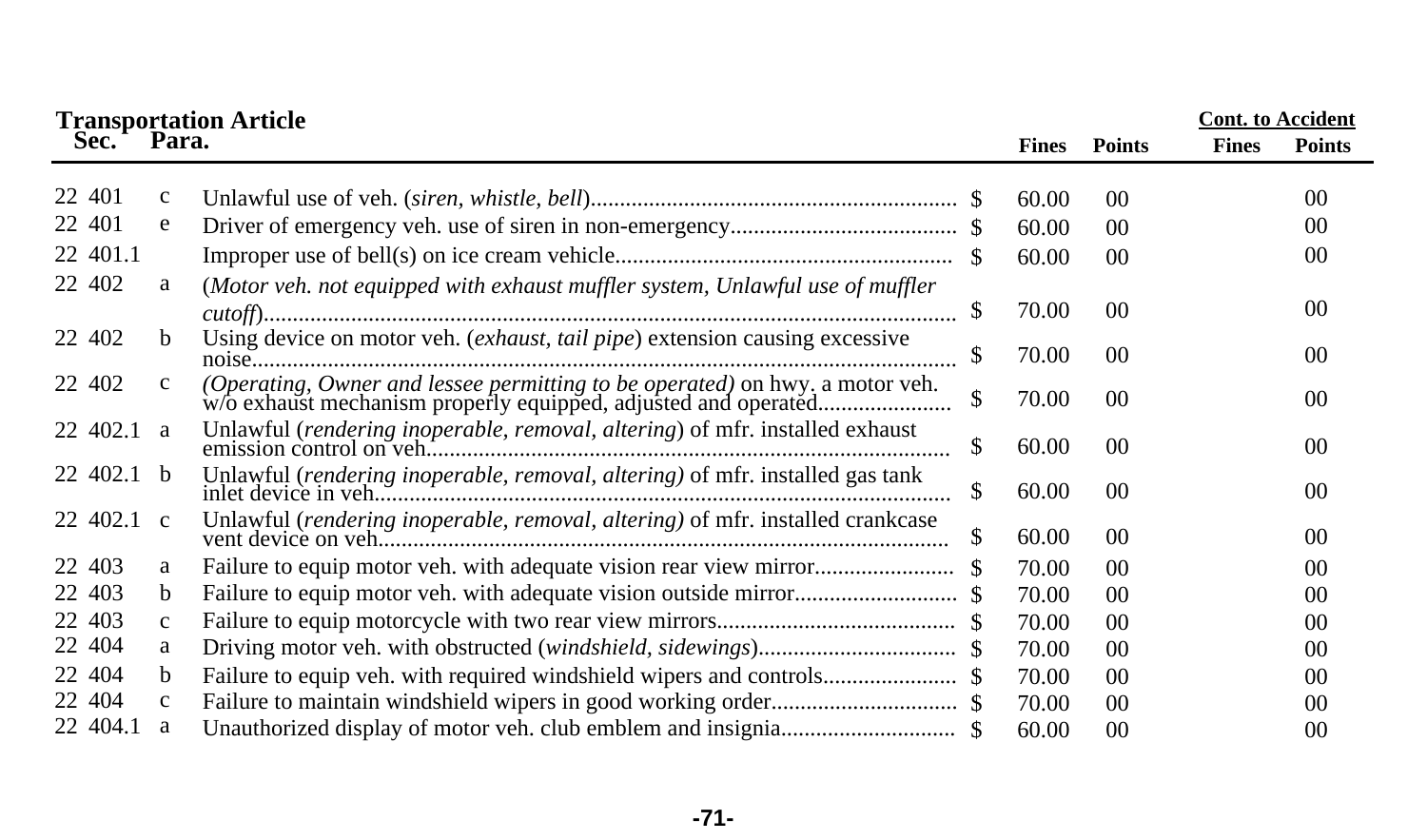| Sec.           | Para.       | <b>Transportation Article</b>                                                    |               | <b>Fines</b> | <b>Points</b>   | <b>Cont.</b> to Accident<br><b>Fines</b><br><b>Points</b> |                 |
|----------------|-------------|----------------------------------------------------------------------------------|---------------|--------------|-----------------|-----------------------------------------------------------|-----------------|
|                |             |                                                                                  |               |              |                 |                                                           |                 |
| 22 404.1       | b           |                                                                                  |               | 60.00        | 00              |                                                           | 00 <sup>0</sup> |
| 22 404.2       |             |                                                                                  |               | 60.00        | 00 <sup>2</sup> |                                                           | 00 <sup>0</sup> |
| 22 404.3       | a           | Operating (truck, tractor, bus) w/o req. display of (name, trade name, company   |               |              |                 |                                                           |                 |
|                |             |                                                                                  |               | 70.00        | 0 <sup>0</sup>  |                                                           | 0 <sup>0</sup>  |
| 22 404.4       |             |                                                                                  |               | 283.00       | 00 <sup>0</sup> |                                                           | 0 <sup>0</sup>  |
| 22 404.5       | b           |                                                                                  |               | 290.00       | 0 <sub>5</sub>  |                                                           | 05              |
| 22 404.5       | d           |                                                                                  |               | 140.00       | 0 <sub>5</sub>  |                                                           | 05              |
| 22 405         | a           | Person driving motor veh. on hwy. w/o tires in safe operating condition as       | $\mathcal{S}$ | 140.00       | 0 <sup>0</sup>  |                                                           | 0 <sup>0</sup>  |
| 22 405         | $\mathbf b$ | Person driving trailer on hwy. w/o tires in safe operating condition as required | \$            | 140.00       | 00 <sup>1</sup> |                                                           | 0 <sup>0</sup>  |
| 22 405         | d           | Failure of veh. driver to stop and submit to veh. tire inspection by police on   | S.            | 140.00       | 00 <sup>0</sup> |                                                           | 00 <sup>0</sup> |
| $22\,405.1\ a$ |             | (Selling, Offering to sell)(regrooved, recut) tire not complying with            | MA            |              | 00 <sup>0</sup> |                                                           | 0 <sup>0</sup>  |
| 22 405.1 b     |             | (Sale and Transfer) of veh. with (regrooved, recut) tires not complying with     | MA            |              | 0 <sup>0</sup>  |                                                           | 00              |
| 22 405.1 c     |             | (Driving, Moving veh.) on hwy with (regrooved, recut) tires not complying with   | MA            |              | 00 <sup>0</sup> |                                                           | 00 <sup>0</sup> |
| 22 405.1 d     |             | (Sale, and Offer, Possession with intent to sell) regrooved tire w/o req. label  | MA            |              | 0 <sup>0</sup>  |                                                           | 0 <sup>0</sup>  |
| $22\,405.2\ a$ |             | Driving (motor veh., trailer, semitrailer) on hwy. with metal tires in contact   | S.            | 140.00       | 00 <sup>0</sup> |                                                           | 00 <sup>0</sup> |
| 22 405.2 b     |             | Hwy. driven veh. equipped with tires with prohibited projecting                  |               | 140.00       | 00 <sup>0</sup> |                                                           | 0 <sup>0</sup>  |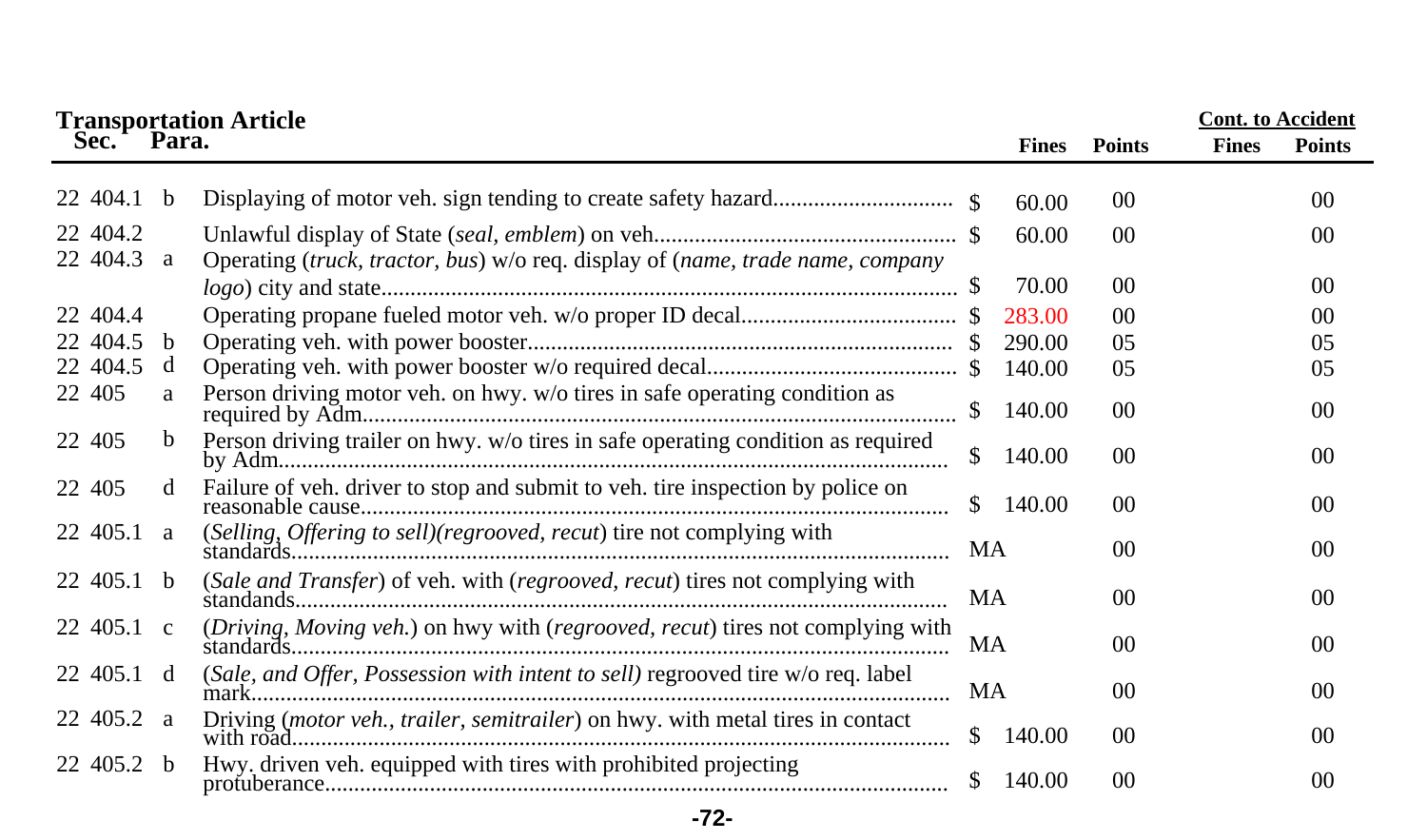|            | <b>Transportation Article<br/>Sec. Para.</b> |                                                                                |     |              |                | <b>Cont.</b> to Accident |                |
|------------|----------------------------------------------|--------------------------------------------------------------------------------|-----|--------------|----------------|--------------------------|----------------|
|            |                                              |                                                                                |     | <b>Fines</b> | <b>Points</b>  | <b>Fines</b>             | <b>Points</b>  |
| 22 405.3   |                                              |                                                                                | S.  | 140.00       | 00             |                          | 00             |
| 22 405.4 a |                                              | Driving motor veh. weighing 73,000 pounds or more w/o required and approved    | \$  | 140.00       | 00             |                          | 0 <sup>0</sup> |
| 22 405.4 b |                                              |                                                                                | \$. | 140.00       | 00             |                          | 0 <sup>0</sup> |
| 22 405.5   |                                              |                                                                                |     | 140.00       | 00             |                          | 0 <sup>0</sup> |
| 22 406     | b                                            | Person driving reg. motor veh. on hwy. w/o required safety glass equipment \$  |     | 70.00        | 0 <sup>0</sup> |                          | 0 <sup>0</sup> |
| 22 406     | $\mathbf c$                                  | Person selling veh. for hwy. driving w/o required safety glass equipment       |     | 70.00        | 0 <sup>0</sup> |                          | 00             |
| 22 406     | d                                            | Motor veh. owner replacing veh. broken windshield glass with other than safety |     | 70.00        | 00             |                          | 0 <sup>0</sup> |
| 22 406     | e                                            | Motor veh. owner replacing motor veh. safety glass with other than safety      | \$  | 70.00        | 0 <sup>0</sup> |                          | 00             |
| 22 406     | f                                            | Person installing in motor veh. other than safety glass required by Adm        |     | 70.00        | 00             |                          | 0 <sup>0</sup> |
| 22 406     | i1                                           |                                                                                |     | 70.00        | 00             |                          | 0 <sup>0</sup> |
| 22 406     | $\overline{13}$                              | Installing window tinting material not in compliance with requirements         |     | 70.00        | 00             |                          | 0 <sup>0</sup> |
| 22 407     | a                                            | Nighttime driving of (truck, bus, tractor, veh. towing mobile home) w/o req.   | S   | 90.00        | 0 <sup>0</sup> |                          | 00             |
| 22 407     | b                                            |                                                                                | \$  | 140.00       | 00             |                          | 0 <sup>0</sup> |
| 22 407     | c                                            |                                                                                |     | 140.00       | 00             |                          | 0 <sup>0</sup> |
| 22 407     | d                                            |                                                                                | -S  | 90.00        | 00             |                          | 0 <sup>0</sup> |
| 22 408     | a                                            | Failure to display required roadway warning device for disabled hwy. veh. when | \$  | 60.00        | 00             |                          | 00             |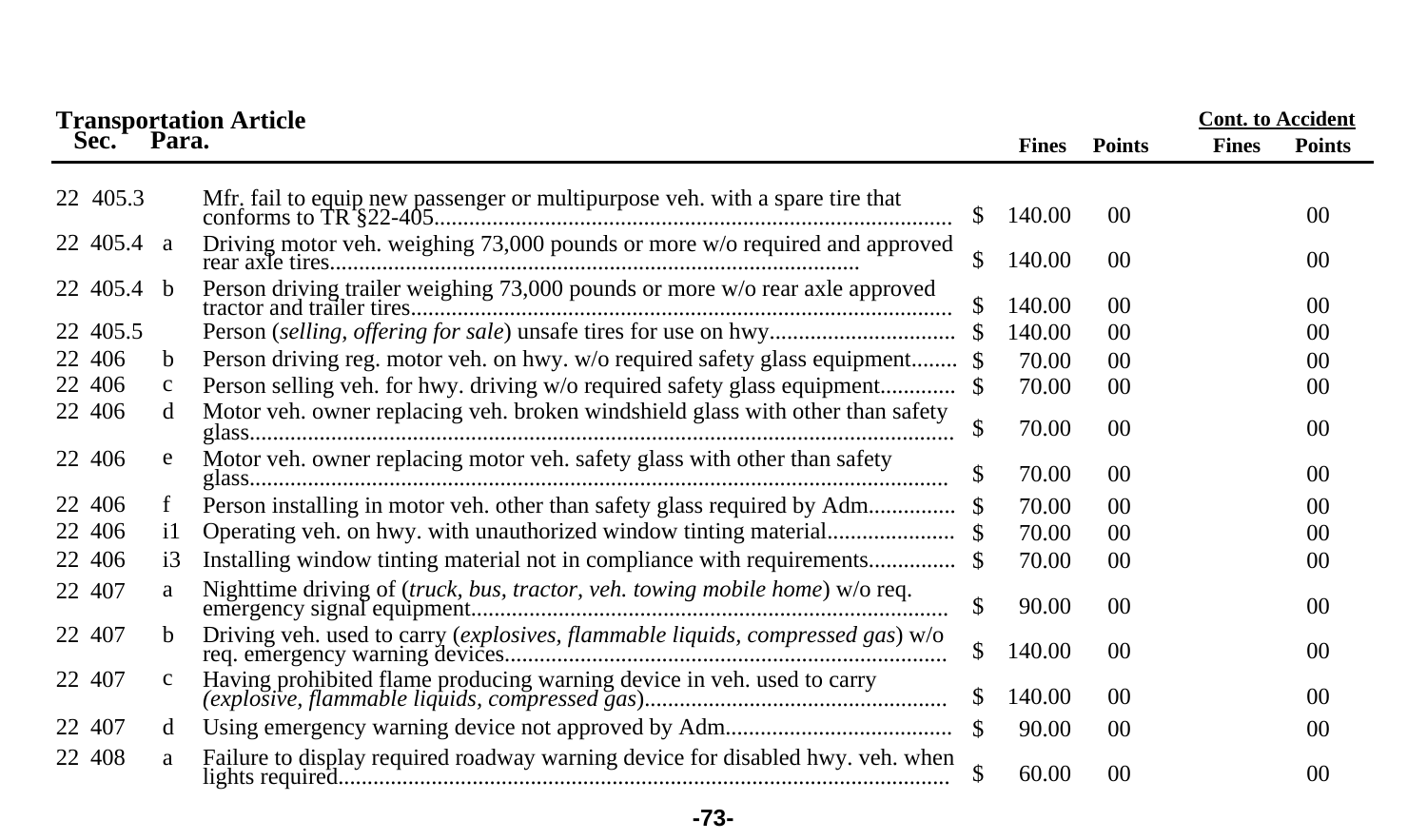|        | <b>Transportation Article</b> |                                                                                                                    |    |              |                 | <b>Cont.</b> to Accident |                 |
|--------|-------------------------------|--------------------------------------------------------------------------------------------------------------------|----|--------------|-----------------|--------------------------|-----------------|
| Sec.   | Para.                         |                                                                                                                    |    | <b>Fines</b> | <b>Points</b>   | <b>Fines</b>             | <b>Points</b>   |
| 22 408 | <sub>b</sub>                  | Failure to place adequate warning device for disabled hwy. veh. within 500 ft.                                     | \$ | 60.00        | 0 <sup>0</sup>  |                          | 00 <sup>0</sup> |
| 22 408 | $\mathbf{c}$                  | Failure to place adequate warning device for disabled veh. on divided hwy.                                         | \$ | 60.00        | 0 <sup>0</sup>  |                          | 00 <sup>0</sup> |
| 22 408 | d                             |                                                                                                                    |    | 60.00        | 0 <sup>0</sup>  |                          | 00 <sup>0</sup> |
| 22 408 | e                             |                                                                                                                    |    | 60.00        | 0 <sup>0</sup>  |                          | 00 <sup>0</sup> |
| 22 408 | f                             | Failure of warning devices required for disabled veh. to conform with MVL                                          | \$ | 60.00        | 00 <sup>1</sup> |                          | 00 <sup>0</sup> |
| 22 409 |                               | (Transportation of Hazardous Materials - for specific regulations to be<br>charged see pp. 94-96).                 |    |              |                 |                          |                 |
| 22 409 | bl                            | Shipping and transporting hazardous material not in compliance with Adm.                                           |    |              |                 |                          |                 |
|        |                               | regulations:                                                                                                       |    |              |                 |                          |                 |
|        |                               |                                                                                                                    |    | \$1010.00    | 0 <sup>0</sup>  |                          | 00 <sup>0</sup> |
|        |                               |                                                                                                                    |    | \$1590.00    | 0 <sup>0</sup>  |                          | 00 <sup>2</sup> |
|        |                               |                                                                                                                    |    |              | 0 <sup>0</sup>  |                          | 00 <sup>0</sup> |
| 22 409 | b2                            | Manufacturing, fabrication, etc. or retesting or packaging of haz mat. not in<br>compliance with Adm. regulations: |    |              |                 |                          |                 |
|        |                               |                                                                                                                    |    | \$1010.00    | 0 <sup>0</sup>  |                          | 00 <sup>2</sup> |
|        |                               |                                                                                                                    |    | \$1590.00    | 0 <sup>0</sup>  |                          | 00 <sup>0</sup> |
|        |                               |                                                                                                                    |    | \$2040.00    | 0 <sup>0</sup>  |                          | 00 <sup>0</sup> |
| 22 410 | b.                            | (Manufacturing, Installing, Maintaining) air-conditioning equipment w/o regard                                     | \$ | 60.00        | 0 <sup>0</sup>  |                          | 00 <sup>0</sup> |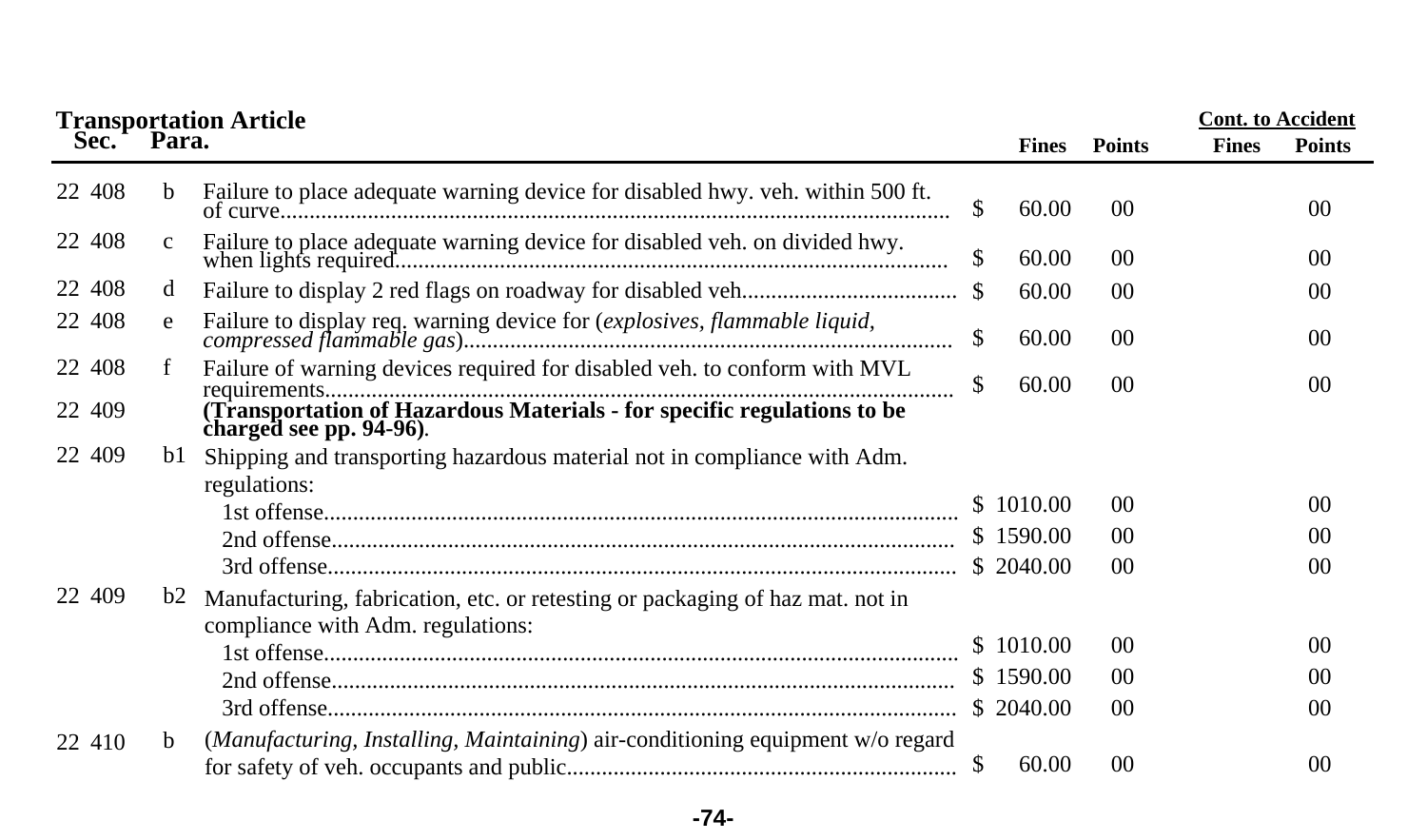| <b>Transportation Article</b> |              |                                                                                     |              |              |                 |              | <b>Cont.</b> to Accident |
|-------------------------------|--------------|-------------------------------------------------------------------------------------|--------------|--------------|-----------------|--------------|--------------------------|
| Sec.                          | Para.        |                                                                                     |              | <b>Fines</b> | <b>Points</b>   | <b>Fines</b> | <b>Points</b>            |
| 22 410                        | e            | (Having, Offering, Selling, Equipping) motor vehicle model year 2011 or after       |              | 60.00        | $00\,$          |              | 0 <sup>0</sup>           |
| 22 411                        | a            | Operating (trailer, semitrailer) w/o rear underside attached permanent metal        | \$           | 70.00        | $00\,$          |              | 00                       |
| 22 411                        | b.           | Operating (trailer, semitrailer) with rear frame in violation of (height, width)    | \$           | 70.00        | $00\,$          |              | 00                       |
| 22 411                        | $\mathbf{c}$ | Operating (trailer, semitrailer) with rear frame exceeding 18 inches to widest      |              | 70.00        | 00 <sup>0</sup> |              | 00                       |
| 22 411                        | d            | Operating (trailer, semitrailer) with rear frame warning device obstruction \$      |              | 70.00        | 00 <sup>0</sup> |              | 00                       |
| 22 412                        | a            |                                                                                     |              | 70.00        | 00 <sup>0</sup> |              | 0 <sup>0</sup>           |
| 22 412                        | b            |                                                                                     |              | 70.00        | 00 <sup>0</sup> |              | 00                       |
| 22 412                        | $\mathbf{c}$ |                                                                                     |              | 70.00        | 00 <sup>0</sup> |              | 00                       |
| 22 412                        |              | (Selling, Offering for sale) seat belt failing to meet Federal Standards for use in | \$.          | 70.00        | 0 <sup>0</sup>  |              | 0 <sup>0</sup>           |
| 22 412.1                      |              | Failure to equip non-school bus veh. used for transporting children with seat       |              | 70.00        | 00 <sup>0</sup> |              | 00                       |
| 22 412.2 d                    |              | Failing to secure child under age of 8 in child safety seat when transporting in    | $\mathbb{S}$ | 58.00        | 00 <sup>0</sup> |              | 00                       |
| 22 412.2 e                    |              | Fail to transport child under age 16 in (child safety seat per instructions, a seat | S            | 58.00        | 00 <sup>0</sup> |              | $00\,$                   |
| 22 412.2 g                    |              | Using a (child safety seat, seat belt) to (restrain, seat, position) more than one  |              | 58.00        | $00\,$          |              | 00                       |
| 22 412.3 b                    |              | Oper. m/v with (operator, occupant under age 16) not restrained by (seat belt,      | $\mathbb{S}$ | 25.00        | 00 <sup>0</sup> |              | 00                       |
| 22 412.3 c                    |              | Passenger age 16 or more in outboard front seat of motor vehicle w/o seat belt      |              | 25.00        | 00 <sup>0</sup> |              | 0 <sup>0</sup>           |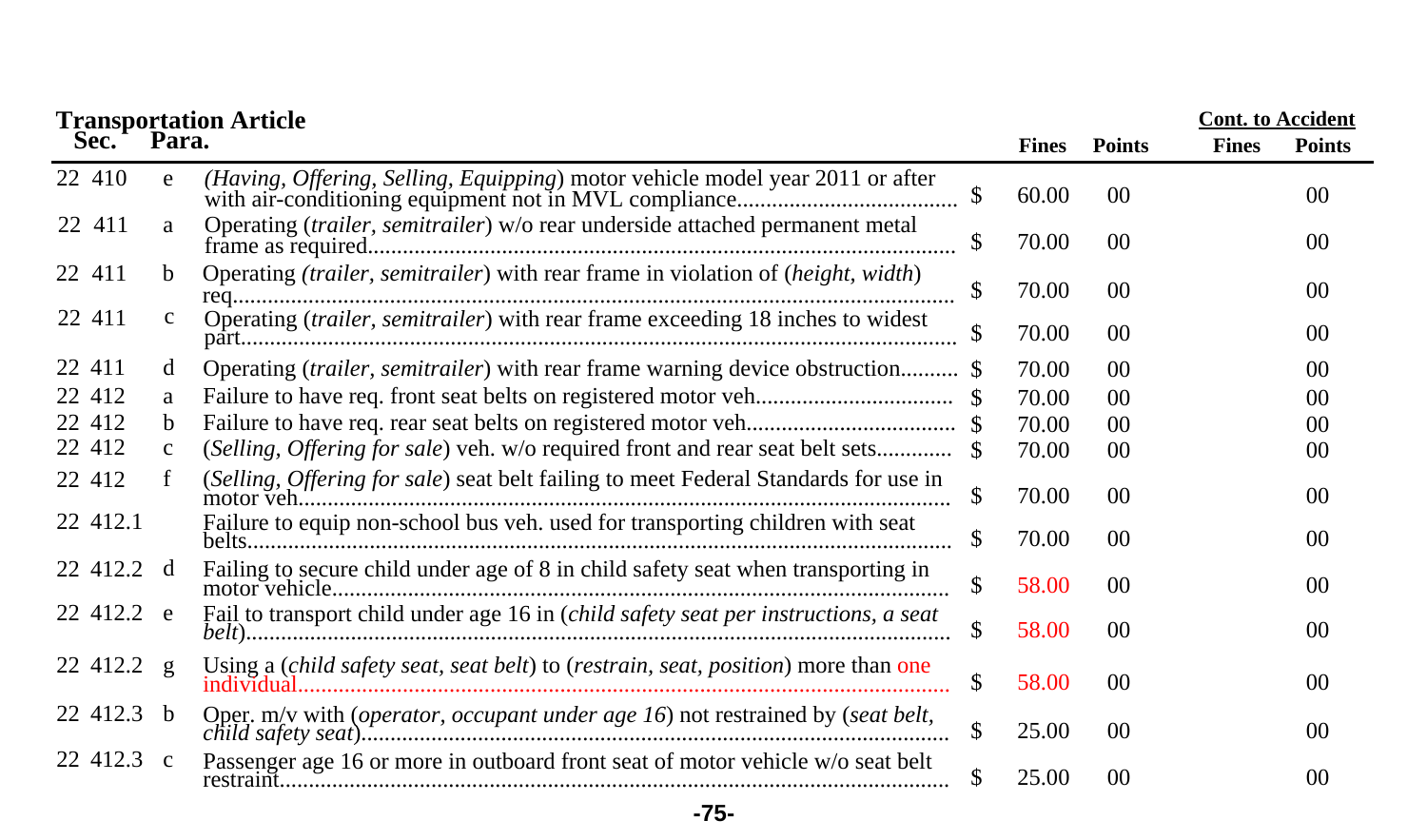|            | <b>Transportation Article</b> |                                                                                  |    |              |                | <b>Cont. to Accident</b> |                |
|------------|-------------------------------|----------------------------------------------------------------------------------|----|--------------|----------------|--------------------------|----------------|
| Sec. Para. |                               |                                                                                  |    | <b>Fines</b> | <b>Points</b>  | <b>Fines</b>             | <b>Points</b>  |
| 22 412.4   |                               |                                                                                  |    | 70.00        | 00             |                          | 00             |
| 22 413     | a                             | Driving (bus, truck, trailer) on hwy. w/o adequate rear wheel projectile         |    | 60.00        | 00             |                          | 0 <sup>0</sup> |
| 22 413     | b.                            | Causing hwy. driving of (bus, truck, trailer) w/o adequate rear wheel projectile | \$ | 60.00        | 00             |                          | 0 <sup>0</sup> |
| 22 413     | $\mathbf{c}$                  | Permitting hwy. driving of (bus, truck, trailer) w/o adequate rear wheel         |    | 60.00        | 00             |                          | 0 <sup>0</sup> |
| 22 413     | d                             |                                                                                  |    | 60.00        | 00             |                          | 00             |
| 22 414     |                               | Equipping veh. to be driven on hwy. with TV type receiving equipment visible     | \$ | 60.00        | 0 <sup>0</sup> |                          | 0 <sup>0</sup> |
| 22 414.1   |                               | Equipping motor vehicle driven on hwy. with video equipment that cannot be       | \$ | 60.00        | 00             |                          | 00             |
| 22 415     |                               |                                                                                  | MA |              | 00             |                          | 0 <sup>0</sup> |
| 22 415     | 2                             |                                                                                  | MA |              | 00             |                          | 00             |
| 22 415     | 3                             | Fraudulently operate motor veh. knowing odometer to be (disconnected,            | MA |              | 00             |                          | 00             |
| 22 415     | $\overline{4}$                | Fraudulently (offering for sale, selling) veh. with odometer (changed, altered)  | MA |              | 0 <sup>0</sup> |                          | 0 <sup>0</sup> |
| 22 417     |                               | Failure to equip school bus with seat back crash pads meeting specifications \$  |    | 60.00        | 0 <sup>0</sup> |                          | 0 <sup>0</sup> |
| 22 418     | a                             |                                                                                  |    | 60.00        | 00             |                          | 0 <sup>0</sup> |
| 22 418     | h.                            | Non-school veh. designed for carrying passengers painted national school bus     | \$ | 60.00        | 0 <sup>0</sup> |                          | 0 <sup>0</sup> |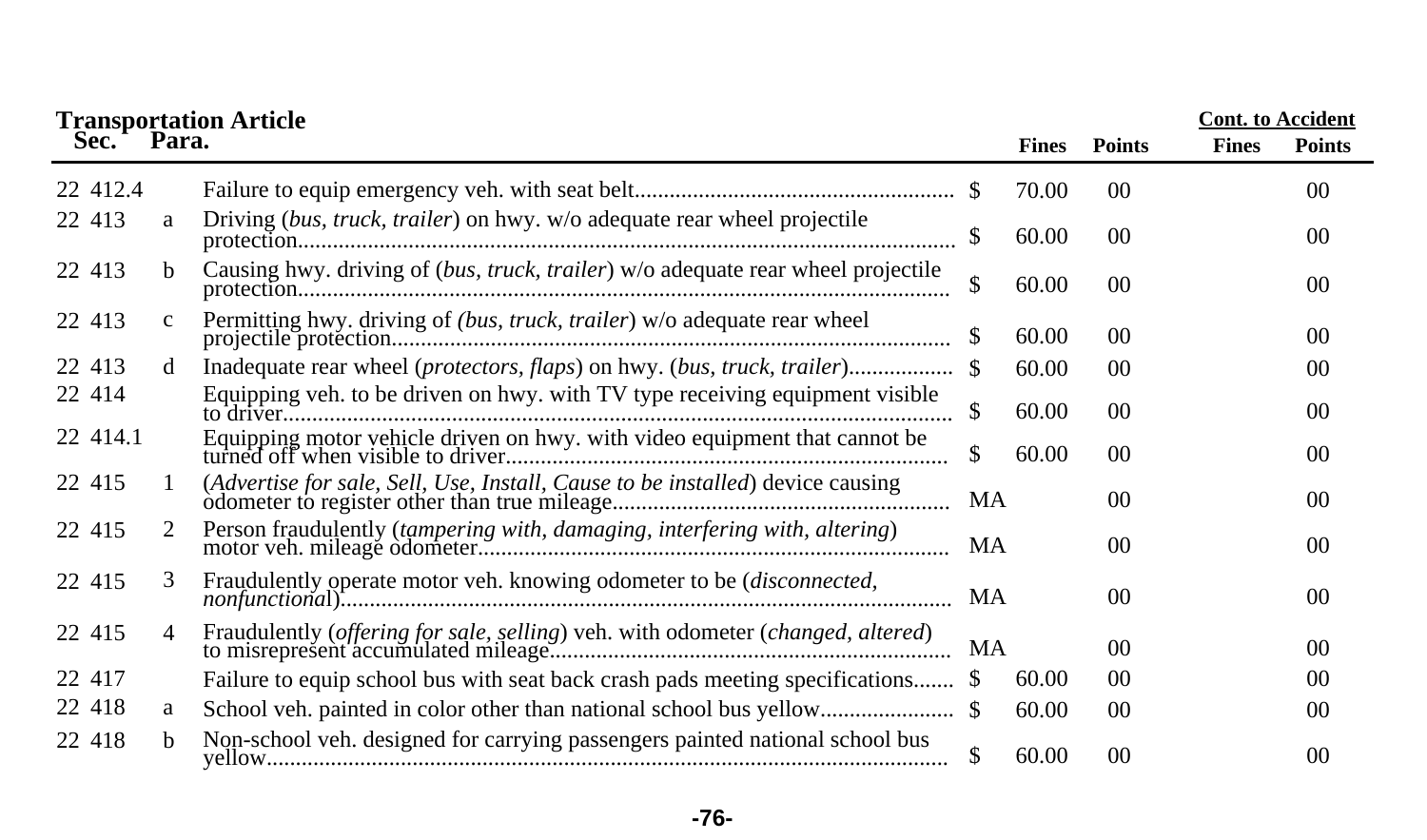|        | <b>Transportation Article</b> |                                                                                                |              |                 | <b>Cont.</b> to Accident |                |  |
|--------|-------------------------------|------------------------------------------------------------------------------------------------|--------------|-----------------|--------------------------|----------------|--|
| Sec.   | Para.                         |                                                                                                | <b>Fines</b> | <b>Points</b>   | <b>Fines</b>             | <b>Points</b>  |  |
|        |                               | <b>NOISE ABATEMENT PROGRAM</b>                                                                 |              |                 |                          |                |  |
| 22 602 | a                             | Driving motor veh. on hwy. in violation of Adm. established sound level limits \$              | 60.00        | $00\,$          |                          | 0 <sup>0</sup> |  |
| 22 602 | b.                            | Permitting hwy. driving of motor veh. in violation of Adm. established sound<br>\$             | 60.00        | $00\,$          |                          | 0 <sup>0</sup> |  |
| 22 606 |                               | (Selling, Offering for sale, Distributing, Leasing) motor veh. with excessive<br><sup>\$</sup> | 60.00        | 00 <sup>°</sup> |                          | 0 <sup>0</sup> |  |
| 22 609 | a                             | Modifying (exhaust system, noise abatement device) on motor veh. causing<br>\$.                | 70.00        | 00 <sup>°</sup> |                          | 0 <sup>0</sup> |  |
| 22 609 | b.                            | Motor veh. equipped with unlawfully modified (exhaust system, noise<br><sup>\$</sup>           | 70.00        | 00 <sup>°</sup> |                          | 0 <sup>0</sup> |  |
| 22 610 |                               | (Selling, Offering for sale) for use on motor veh. (muffler, noise abatement<br><sup>\$</sup>  | 60.00        | $00\,$          |                          | 0 <sup>0</sup> |  |
|        |                               | <b>INSPECTION OF USED VEHICLES AND WARNINGS FOR DEFECTIVE EQUIPMENT</b>                        |              |                 |                          |                |  |
| 23 104 |                               |                                                                                                | 70.00        | 00              |                          | 0 <sup>0</sup> |  |
| 23 106 | h.                            |                                                                                                | 70.00        | 0 <sup>0</sup>  |                          | 0 <sup>0</sup> |  |
| 23 107 | d                             |                                                                                                | 530.00       | $00\,$          |                          | 00             |  |
| 23 109 | a                             | Inspection cert. issuance for veh. by <i>(inspection station, employees)</i> w/o veh.          |              | 0 <sup>0</sup>  |                          | 00             |  |
| 23 109 | b.                            | Repair Order cert. issued by <i>(inspection station, employees)</i> w/o specified              |              | 00              |                          | 0 <sup>0</sup> |  |
| 23 109 | $\mathbf{c}$                  | Willfully issuance of inspection cert. for veh. equipment failing standards MA                 |              | 0 <sup>0</sup>  |                          | 00             |  |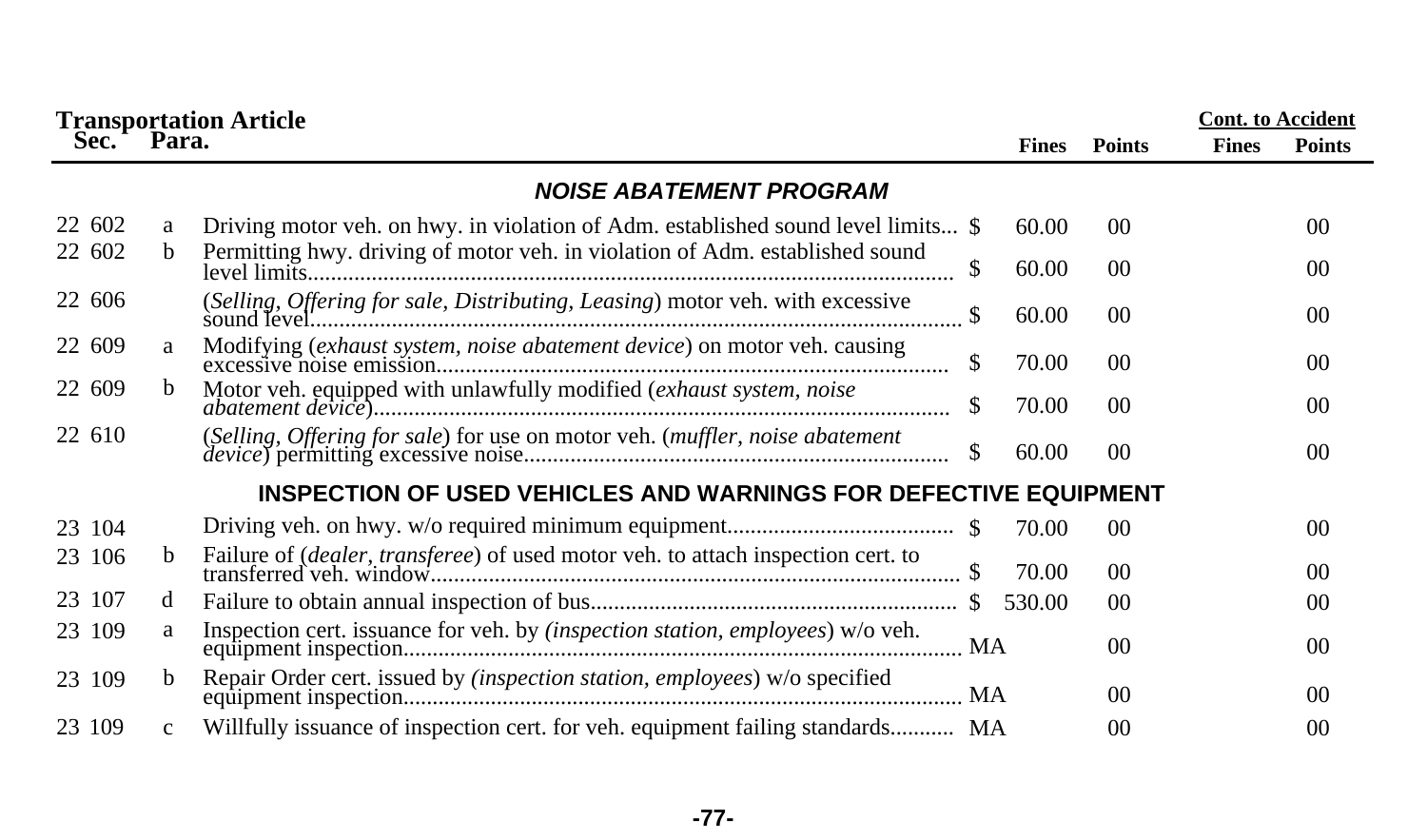|            |              | <b>Transportation Article</b>                                                            |                        |                 |              | <b>Cont. to Accident</b> |
|------------|--------------|------------------------------------------------------------------------------------------|------------------------|-----------------|--------------|--------------------------|
| Sec. Para. |              |                                                                                          | <b>Fines</b>           | <b>Points</b>   | <b>Fines</b> | <b>Points</b>            |
| 23 109     | d            | Willful issuance of Inspection Station Repair Order cert. for equipment failing          | MA                     | 00              |              | 0 <sup>0</sup>           |
| 23 109     | f            | (Making, Issuing, Knowingly using) fictitious inspection cert. and repair                | MA                     | 0 <sup>0</sup>  |              | 0 <sup>0</sup>           |
| 23 109     | g            | Knowingly (attaching, causing attachment, permitting attachment) of fraudulent           | MA                     | 0 <sup>0</sup>  |              | 0 <sup>0</sup>           |
| 23 109     | h            | Knowingly (issuing, causing, permitting issuance) of (fictitious, fraudulent) veh.       | MA                     | 00 <sup>0</sup> |              | 0 <sup>0</sup>           |
| 23 109     | $\mathbf{1}$ | Inspection station failure to surrender license upon suspension and                      | MA                     | 00              |              | 0 <sup>0</sup>           |
| 23 109     |              | Materially (altering, changing) veh. equipment after (inspection, repair order)          | <b>MA</b>              | 00              |              | 0 <sup>0</sup>           |
| 23 109     | k            | Willfully violating (rules, regs.) of inspection procedures and inspection               | MA                     | 0 <sup>0</sup>  |              | 0 <sup>0</sup>           |
| 23 209     |              | (Fraud, Misrepresentation) in (applying for, preparing documentation for)                | 530.00<br><sup>S</sup> | 00              |              | 0 <sup>0</sup>           |
| 23 302     |              | Violating (rule, regulation) relative to (inspection, maintenance, repair) of            | \$<br>530.00           | 00              |              | 0 <sup>0</sup>           |
| 23 403     | b            | Failure to obey police officer <i>(sign, direction)</i> to stop diesel veh. for emission |                        |                 |              |                          |
|            |              | test:                                                                                    |                        |                 |              |                          |
|            |              |                                                                                          | 290.00                 | 00              |              | 0 <sup>0</sup>           |
|            |              |                                                                                          | 540.00                 | 00              |              | 00                       |
|            |              |                                                                                          | 790.00                 | 00              |              | 00                       |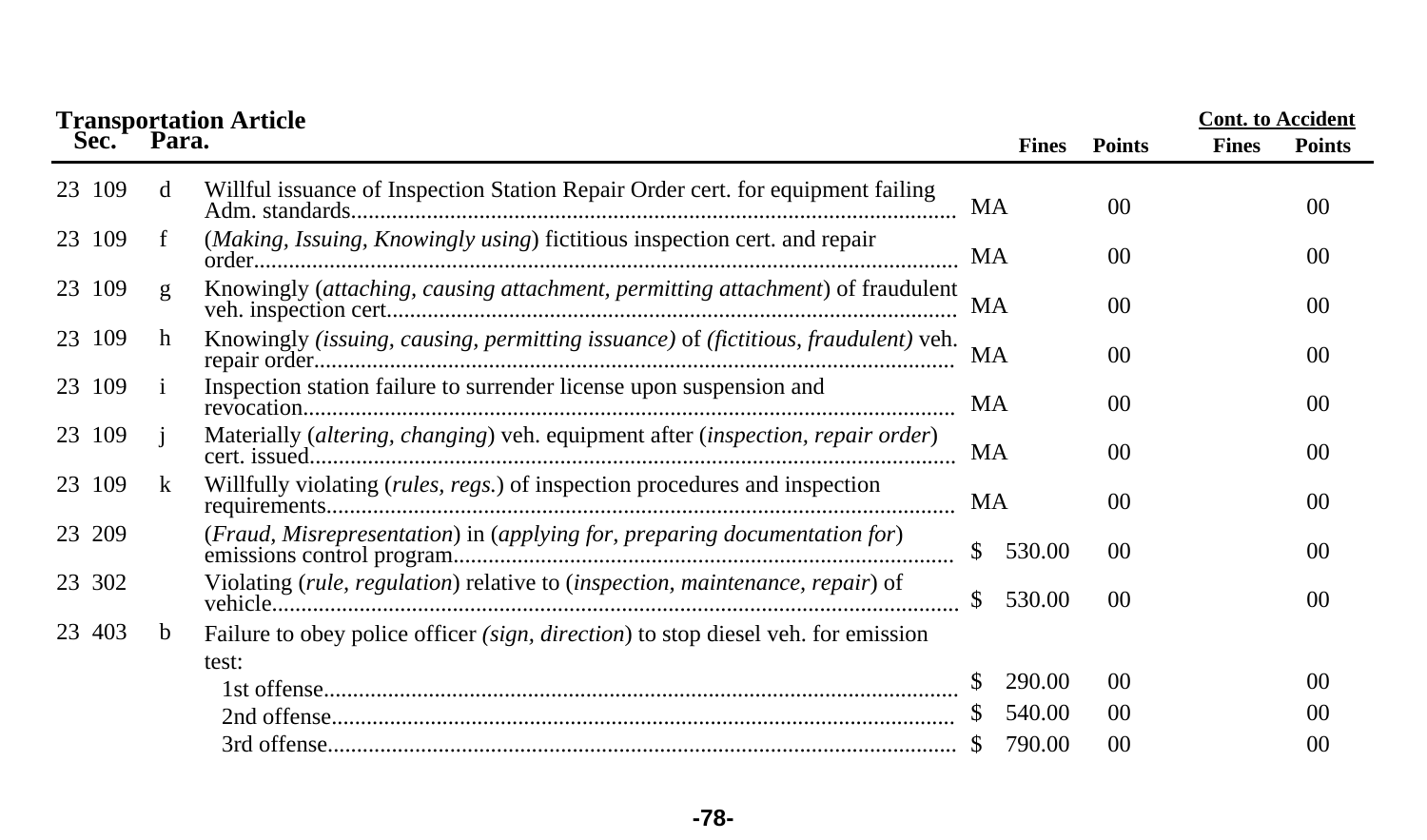|                   | <b>Transportation Article<br/>Sec. Para.</b> |                                                                                 |              |              |                 | <b>Cont.</b> to Accident |                 |
|-------------------|----------------------------------------------|---------------------------------------------------------------------------------|--------------|--------------|-----------------|--------------------------|-----------------|
|                   |                                              |                                                                                 |              | <b>Fines</b> | <b>Points</b>   | <b>Fines</b>             | <b>Points</b>   |
|                   |                                              | SIZE, WEIGHT & LOAD: HIGHWAY PRESERVATION                                       |              |              |                 |                          |                 |
| 24 101            | b.                                           | Driving (veh., combination of vehs.) on public maintained hwy. with excessive   |              | See 27-105   | 0 <sup>0</sup>  |                          | 00 <sup>2</sup> |
| 24 101            | $\mathbf{c}$                                 | Permitting (veh. combination of vehs.) on public maintained hwy. with excessive |              | See 27-105   | 00 <sup>0</sup> |                          | 00 <sup>2</sup> |
| 24 102            | $\mathbf{C}$                                 |                                                                                 |              | 140.00       | 00 <sup>0</sup> |                          | 00 <sup>0</sup> |
| 24 103            | a                                            | Driving passenger veh. on hwy. carrying load extending beyond left side         | \$.          | 70.00        | 00 <sup>0</sup> |                          | 00 <sup>0</sup> |
| 24 103            | b                                            |                                                                                 |              | 70.00        | 0 <sup>0</sup>  |                          | 00 <sup>0</sup> |
| 24 104            |                                              |                                                                                 |              | 140.00       | 0 <sup>0</sup>  |                          | 00 <sup>2</sup> |
| 24 104.1          | d1.                                          | Operation of over 40 foot length (bus, single unit truck, Class M motor         |              | 140.00       | 00 <sup>0</sup> |                          | 00 <sup>0</sup> |
| 24 104.1          | d2                                           |                                                                                 | <sup>S</sup> | 140.00       | 00 <sup>0</sup> |                          | 00 <sup>2</sup> |
| 24 104.1          | e2                                           |                                                                                 |              | 140.00       | 0 <sup>0</sup>  |                          | 00 <sup>0</sup> |
| $24 \t104.1 \t f$ |                                              |                                                                                 |              | 140.00       | 00 <sup>0</sup> |                          | 00 <sup>0</sup> |
| 24 104.1          | $\mathbf{g}$                                 |                                                                                 |              | 140.00       | 00              |                          | 00              |
| 24 104.1          | h                                            | Operation of truck tractor and double trailer combination with each other on    |              | 140.00       | 0 <sup>0</sup>  |                          | 00 <sup>0</sup> |
| 24 104.1          | hii                                          | Operating (trailer, semitrailer) in combination exceeding 28 foot length \$     |              | 140.00       | 00              |                          | 00              |
| 24 104.1 i        |                                              | Operation of truck tractor and single semitrailer combination with trailer      |              | 140.00       | 00 <sup>0</sup> |                          | 00 <sup>2</sup> |
| 24 104.1          |                                              |                                                                                 |              |              | $00\,$          |                          | 00 <sup>2</sup> |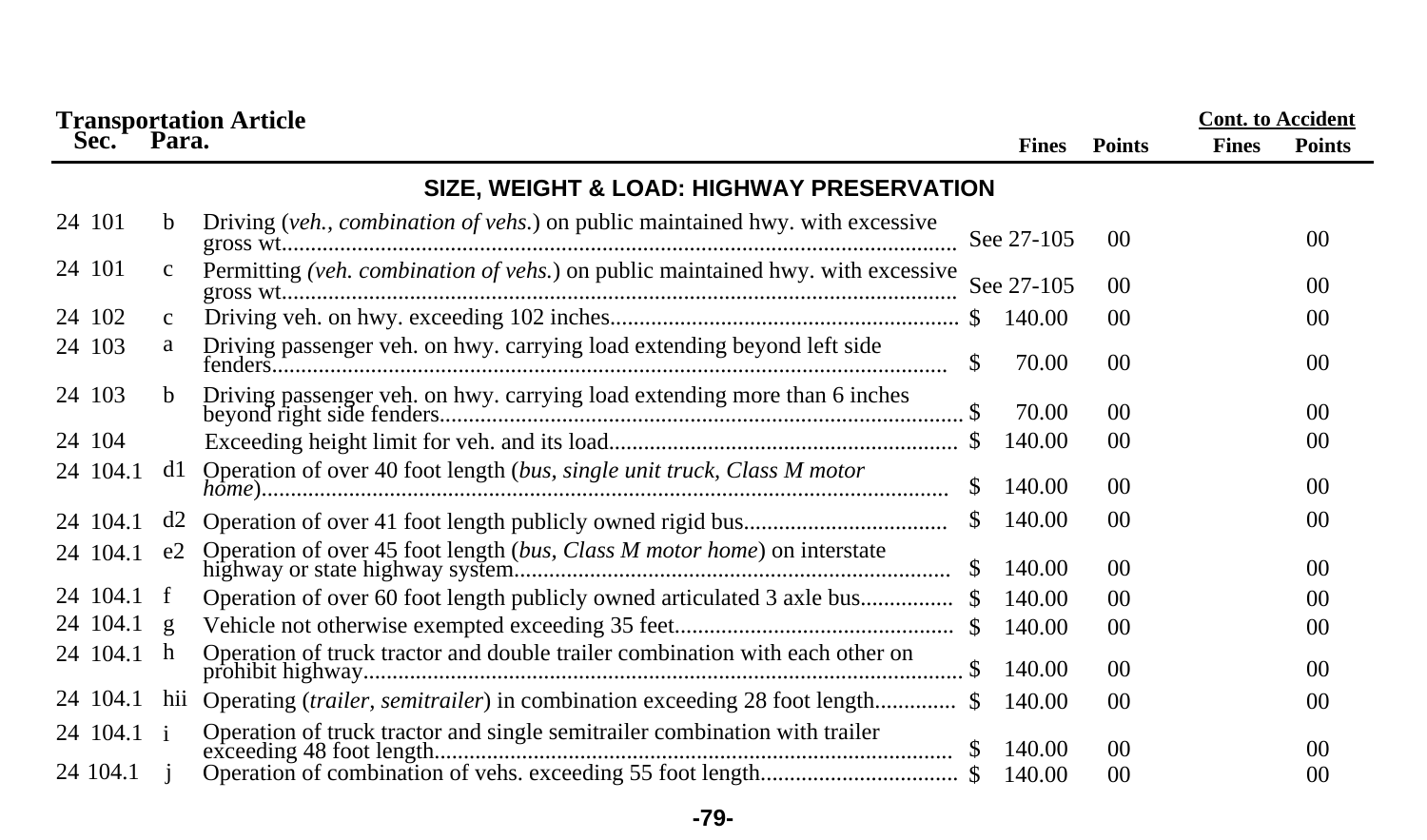|                                  | <b>Transportation Article<br/>Sec. Para.</b>                                                                                                                    |    |              |                 |              | <b>Cont.</b> to Accident |
|----------------------------------|-----------------------------------------------------------------------------------------------------------------------------------------------------------------|----|--------------|-----------------|--------------|--------------------------|
|                                  |                                                                                                                                                                 |    | <b>Fines</b> | <b>Points</b>   | <b>Fines</b> | <b>Points</b>            |
| 24 104.1 j3i1                    | Operating (truck, truck tractor and semitrailer combination) designed, used<br>exclusively for transp. autos, motor boats, etc. exceeding 65 ft. length         | \$ | 140.00       | 00 <sup>2</sup> |              | 00                       |
| 24 104.1 j3i2                    | Stinger-steered automobile transporter and combinations exceeding 75 foot                                                                                       | \$ | 140.00       | 00 <sup>2</sup> |              | 0 <sup>0</sup>           |
|                                  | 24 104.1 j3i3a Maxi-cube vehicle in combination with 34 ft semitrailer exceeding 65 ft.                                                                         |    | 140.00       | 00 <sup>2</sup> |              | 00                       |
|                                  | 24 104.1 j3i3b Maxi-cube vehicle in combination with 28 ft trailer exceeding 60 ft. length \$                                                                   |    | 140.00       | 0 <sup>0</sup>  |              | 0 <sup>0</sup>           |
| 24 104.1 j3ib4<br>24 104.1 j3iii | Operating (truck, truck tractor and semitrailer combination) designed, used                                                                                     |    | 140.00       | 00 <sup>0</sup> |              | 0 <sup>0</sup>           |
|                                  | exclusively for transp. autos, motor boats, etc. on other than designated hwy. or                                                                               |    | 140.00       | 00 <sup>2</sup> |              | 0 <sup>0</sup>           |
| $24104.1 \text{ k}$              |                                                                                                                                                                 |    | 140.00       | 00 <sup>2</sup> |              | 00                       |
| 24 104.1 12                      | Operating truck tractor on hwy. in combination with more than two                                                                                               |    | 70.00        | 0 <sup>0</sup>  |              | 0 <sup>0</sup>           |
| 24 104.1 m1                      | Operating combo of noncommercial veh. consisting of power unit & travel                                                                                         |    | 530.00       | 00              |              | 0 <sup>0</sup>           |
| 24 104.1 m2                      | Operating a combination of vehicles exceeding 55 feet on other than designated                                                                                  | \$ | 530.00       | 00 <sup>2</sup> |              | 0 <sup>0</sup>           |
| 24 104.2 a                       | Operation of semitrailer and truck tractor combination with trailer exceeding 53                                                                                |    | 530.00       | 0 <sup>0</sup>  |              | 0 <sup>0</sup>           |
| 24 104.2 b                       | Operating semitrailer and truck tractor combination with trailer length between                                                                                 |    | 530.00       | 00 <sup>2</sup> |              | 0 <sup>0</sup>           |
| 24 104.2 c                       | Failure to comply with req. measurement and equip. when oper. semitrailer and                                                                                   | \$ | 530.00       | 00 <sup>0</sup> |              | 00 <sup>0</sup>          |
| 24 104.2 d2                      | Failure to possess valid permit when driving, or permitting to be driven, a<br>semitrailer in combination with truck tractor with trailer length between 48 and |    | 530.00       | 0 <sup>0</sup>  |              | 00                       |

**-80-**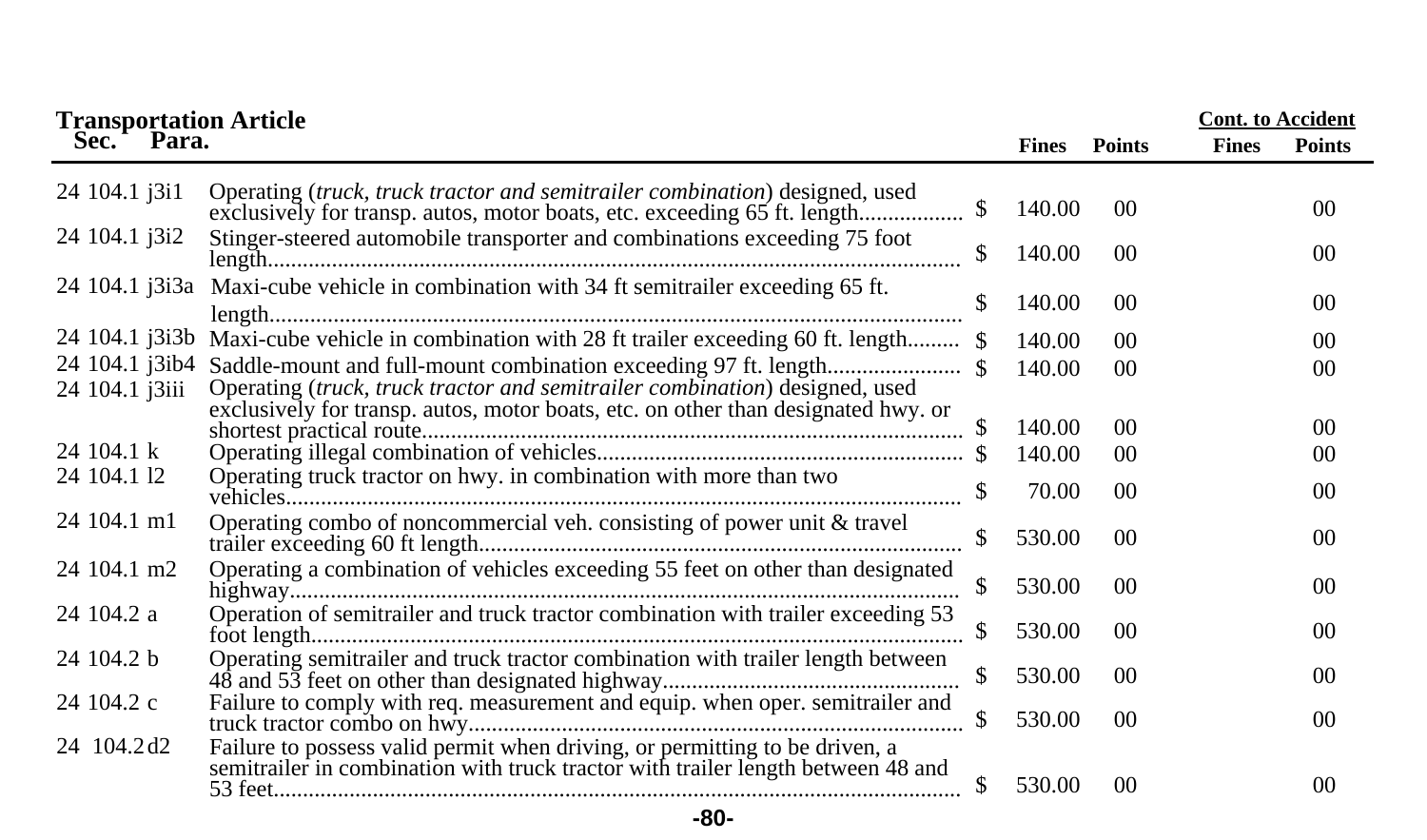|             |              | <b>Transportation Article<br/>Sec. Para.</b>                                                                                                                                                      |              |                 | <b>Cont.</b> to Accident |                |
|-------------|--------------|---------------------------------------------------------------------------------------------------------------------------------------------------------------------------------------------------|--------------|-----------------|--------------------------|----------------|
|             |              |                                                                                                                                                                                                   | <b>Fines</b> | <b>Points</b>   | <b>Fines</b>             | <b>Points</b>  |
| 24 105      | b            |                                                                                                                                                                                                   | 70.00        | 00 <sup>0</sup> |                          | 0 <sup>0</sup> |
| 24 105      | c1           | Operating veh. with load extended more than 6 ft. beyond rear bed and<br>\$.                                                                                                                      | 70.00        | 00 <sup>0</sup> |                          | 0 <sup>0</sup> |
| 24 105      | c2i          | Operating automobile or boat transporter with load extending more than 4 ft.                                                                                                                      | 70.00        | 0 <sup>0</sup>  |                          | 0 <sup>0</sup> |
| 24 105      |              | c2ii Failure to display fluorescent warning flag on rear portion of transported                                                                                                                   | 70.00        | 00 <sup>2</sup> |                          | 0 <sup>0</sup> |
| 24 106      | b            |                                                                                                                                                                                                   | 90.00        | $00\,$          |                          | $00\,$         |
| 24 106      | $\mathbf{c}$ | Failure to prevent (load, covering) on hwy. veh. from becoming (loose,<br>\$                                                                                                                      | 90.00        | 00 <sup>0</sup> |                          | $00\,$         |
| 24 106      | e            | Failure of veh. owner within reasonable time, to remove fallen (dirt, debris,                                                                                                                     | 90.00        | 00 <sup>0</sup> |                          | 0 <sup>0</sup> |
| 24 106.1    | b            |                                                                                                                                                                                                   | 90.00        | 00              |                          | 00             |
| 24 106.1 c  |              |                                                                                                                                                                                                   | 90.00        | 00 <sup>2</sup> |                          | 0 <sup>0</sup> |
| 24 106.1    | d(1)         |                                                                                                                                                                                                   | 90.00        | 00 <sup>2</sup> |                          | 00             |
| 24 106.1    | d(2)         | Carrying loose material loaded to within 6 inches of top of enclosure w/o                                                                                                                         | 90.00        | $00\,$          |                          | 0 <sup>0</sup> |
| 24 106.1 e2 |              | Vehicle carrying a load of loose material without canvas or other approved cover \$                                                                                                               | 90.00        | 00 <sup>0</sup> |                          | 00             |
| 24 106.1 f  |              | Operating veh. on hwy. (w/o removing spillage, with tailgate not closed, with openings allowing loose material spillage, without removing loose material<br>$r \cdot i \cdot d \cdot \cdot \cdot$ | 90.00        | 00 <sup>0</sup> |                          | $00\,$         |
| 24 106.2 a  |              | Transporting (lumber, pipe, steel, logs, poles) with improperly enclosed veh \$                                                                                                                   | 90.00        | 00              |                          | 00             |
| 24 106.2 b  |              | Transporting (lumber, pipe, steel, logs, poles) w/o proper (front, rear)                                                                                                                          | 90.00        | 0 <sup>0</sup>  |                          | 0 <sup>0</sup> |
| 24 106.2 c  |              | Transporting (lumber, pipe, steel, logs, poles) w/o proper (front, rear) fastening                                                                                                                | 90.00        | 0 <sup>0</sup>  |                          | $00\,$         |

**-81-**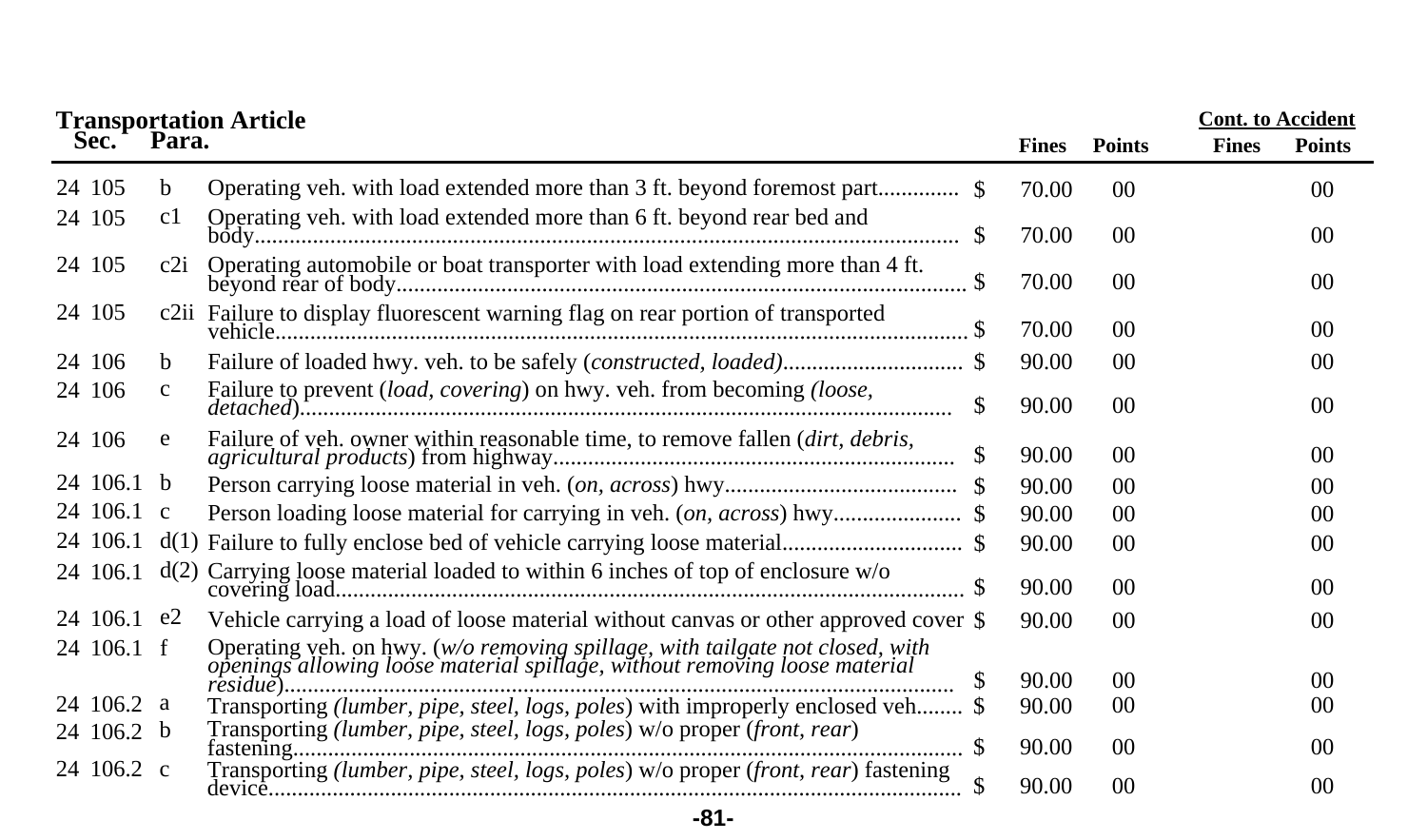|            |                | <b>Transportation Article</b>                                                                                                                                 |              | <b>Cont.</b> to Accident |    |              |                |
|------------|----------------|---------------------------------------------------------------------------------------------------------------------------------------------------------------|--------------|--------------------------|----|--------------|----------------|
| Sec.       | Para.          |                                                                                                                                                               | <b>Fines</b> | <b>Points</b>            |    | <b>Fines</b> | <b>Points</b>  |
| 24 106.2 d |                | Failure to fasten (chains, authorized devices) with (adequate standard load binder, other appropriate device) when required on (lumber, pipe, steel, log,     | 90.00        | 00 <sup>0</sup>          |    |              | 0 <sup>0</sup> |
| 24 106.2 e |                |                                                                                                                                                               | 90.00        | 0 <sup>0</sup>           |    |              | 0 <sup>0</sup> |
| 24 107     | b1             | Failure to ensure towed vehicle is securely attached to towing vehicle by primary                                                                             | 70.00        | 0 <sup>0</sup>           |    |              | 0 <sup>0</sup> |
| 24 107     | b2             | If violation contributes to an accident that results in Death (Code 5) or Serious<br>Failure to ensure connection is (structurally adequate for weight drawn, |              |                          | S. | 750.00       | 0 <sup>0</sup> |
|            |                |                                                                                                                                                               | 70.00        | 0 <sup>0</sup>           |    |              | 0 <sup>0</sup> |
|            |                | If violation contributes to an accident that results in Death (Code 5) or Serious                                                                             |              |                          | S. | 750.00       | 0 <sup>0</sup> |
| 24 107     | b <sub>3</sub> | Failure to ensure that locking device is working properly and is locked in                                                                                    | 70.00        | 0 <sup>0</sup>           |    |              | 0 <sup>0</sup> |
|            |                | If violation contributes to an accident that results in Death (Code 5) or Serious                                                                             |              |                          | S. | 750.00       | 00             |
| 24 107     | b4             | Failure to ensure that safety chain(s) are properly attached to towed veh. & frame                                                                            | 70.00        | 0 <sup>0</sup>           |    |              | 0 <sup>0</sup> |
|            |                | If violation contributes to an accident that results in Death (Code 5) or Serious                                                                             |              |                          |    | 750.00       | 00             |

**-82-**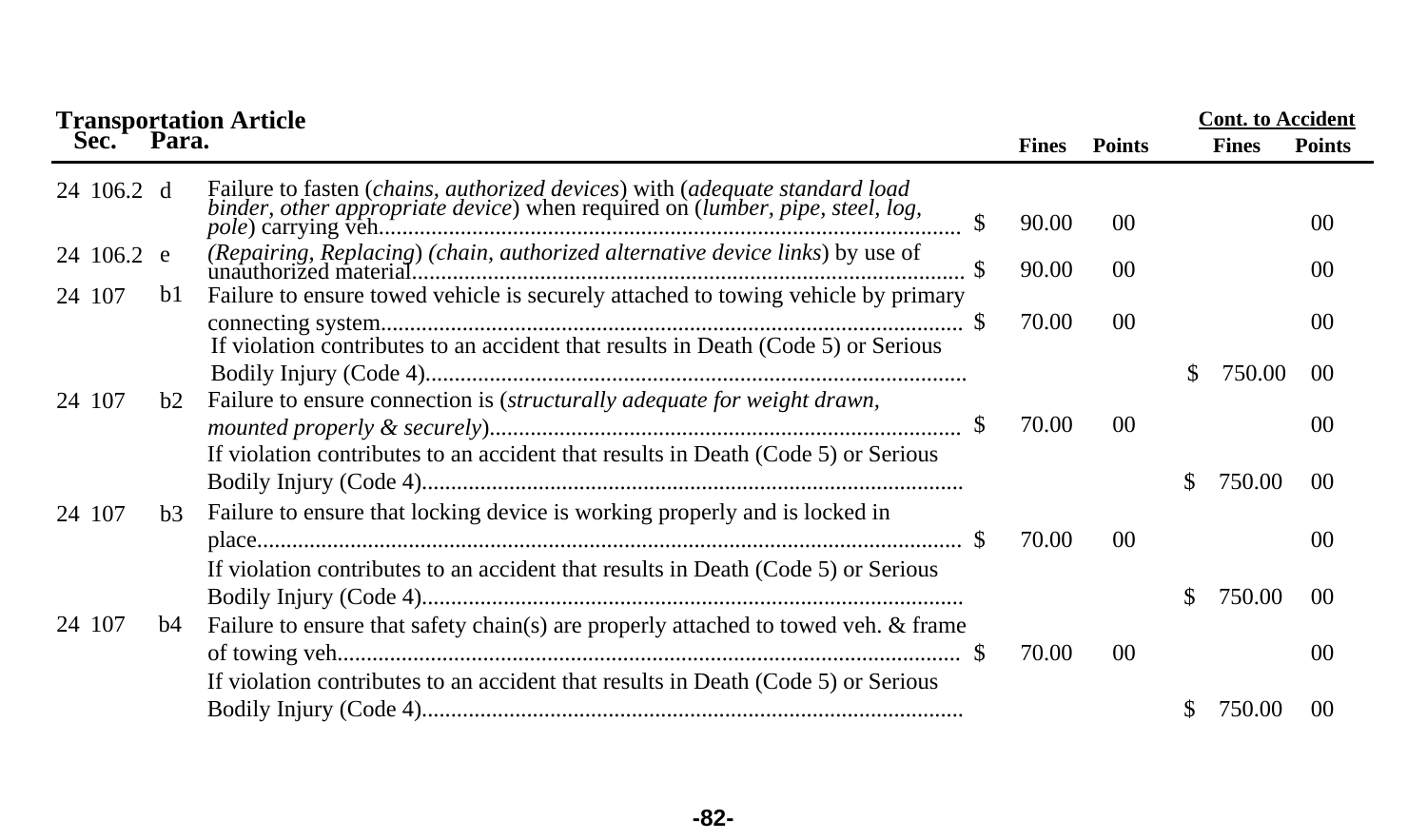|    | <b>Transportation Article</b> |              |                                                                                                                                                                      |              |              |                 |     |              | <b>Cont.</b> to Accident |  |  |
|----|-------------------------------|--------------|----------------------------------------------------------------------------------------------------------------------------------------------------------------------|--------------|--------------|-----------------|-----|--------------|--------------------------|--|--|
|    | Sec. <sup>1</sup>             | Para.        |                                                                                                                                                                      |              | <b>Fines</b> | <b>Points</b>   |     | <b>Fines</b> | <b>Points</b>            |  |  |
|    | 24 107                        | d            | Exceeding the maximum 15 ft. connection between towed vehicles\$<br>If violation contributes to an accident that results in Death (Code 5) or Serious                |              | 70.00        | 00 <sup>0</sup> |     |              | 00 <sup>0</sup>          |  |  |
|    |                               |              |                                                                                                                                                                      |              |              |                 | \$. | 750.00       | 00 <sup>0</sup>          |  |  |
|    | 24 107                        | f            | Failure to have driver in and capable of steering vehicle being towed by (rope,<br>If violation contributes to an accident that results in Death (Code 5) or Serious |              | 70.00        | 0 <sup>0</sup>  |     |              | 00 <sup>2</sup>          |  |  |
|    |                               |              |                                                                                                                                                                      |              |              |                 | S.  | 750.00       | 00                       |  |  |
|    | 24 107                        | g            | Failure to use primary connecting system that prevents greater than 6 in. side                                                                                       |              | 70.00        | 0 <sup>0</sup>  |     |              | 00 <sup>0</sup>          |  |  |
|    |                               |              | If violation contributes to an accident that results in Death (Code 5) or Serious                                                                                    |              |              |                 |     |              |                          |  |  |
|    |                               |              |                                                                                                                                                                      |              |              |                 | \$  | 750.00       | 0 <sup>0</sup>           |  |  |
|    | 24 107                        | h            | If violation contributes to an accident that results in Death (Code 5) or Serious                                                                                    |              | 70.00        | 0 <sup>0</sup>  |     |              | 00                       |  |  |
|    |                               |              |                                                                                                                                                                      |              |              |                 | S.  | 750.00       | 00 <sup>2</sup>          |  |  |
|    | 24 107                        | $\mathbf{1}$ | If violation contributes to an accident that results in Death (Code 5) or Serious                                                                                    |              | 70.00        | 0 <sup>0</sup>  |     |              | 00                       |  |  |
|    |                               |              |                                                                                                                                                                      |              |              |                 | S.  | 750.00       | 00 <sup>0</sup>          |  |  |
| 24 | -108                          | al           |                                                                                                                                                                      |              |              | 0 <sup>0</sup>  |     |              | 00                       |  |  |
|    | 24 108                        | a3           |                                                                                                                                                                      | \$           | 140.00       | 0 <sup>0</sup>  |     |              | 00 <sup>0</sup>          |  |  |
|    | 24 108                        | d            | (Over-the-road bus, vehicle) used as intrastate public agency transit passenger                                                                                      | $\mathbb{S}$ | 140.00       | 00 <sup>2</sup> |     |              | 00 <sup>0</sup>          |  |  |
|    | 24 109                        | b            |                                                                                                                                                                      |              | See 27-105   | 00              |     |              | 0 <sup>0</sup>           |  |  |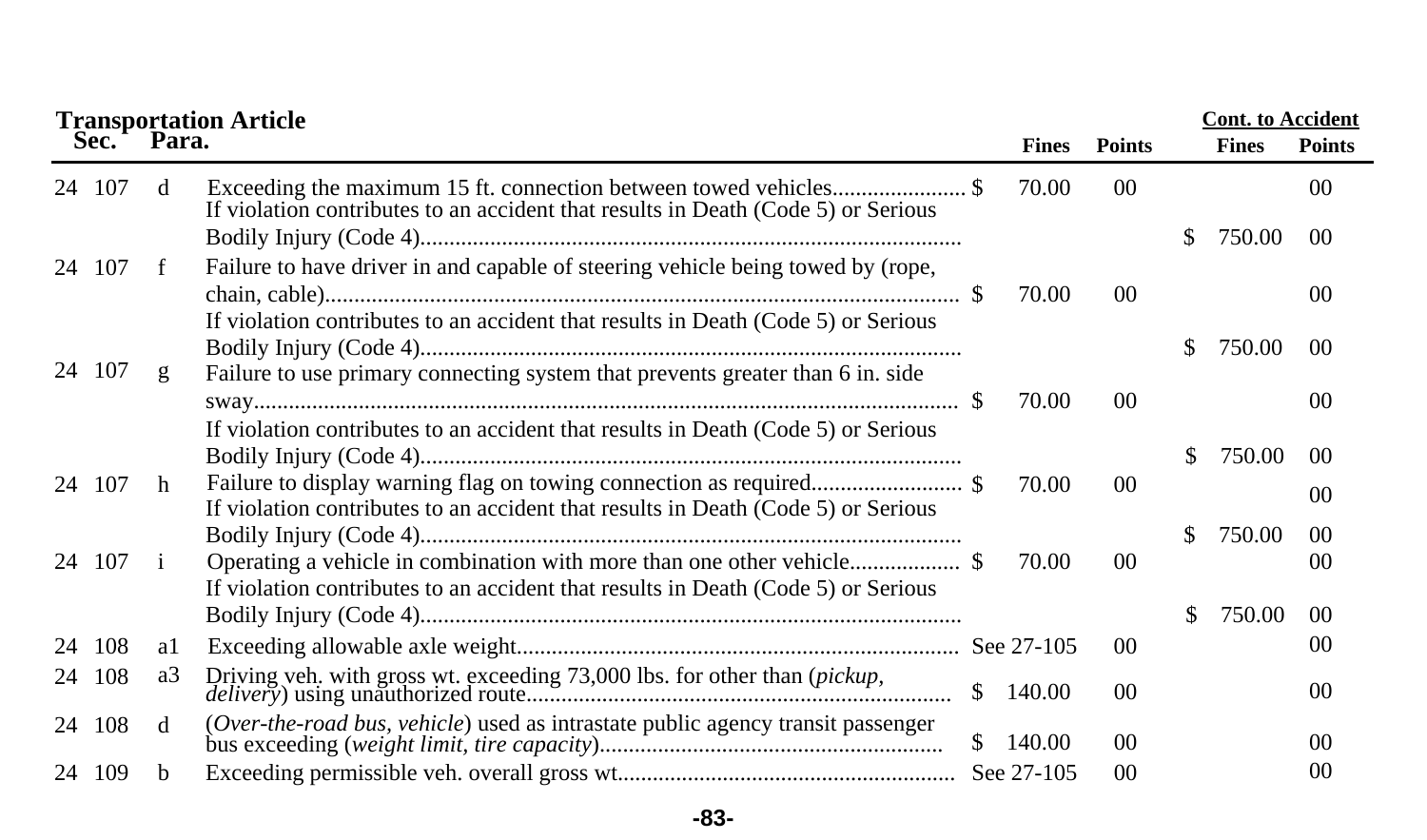|    | <b>Transportation Article</b> |              | <b>Cont.</b> to Accident                                                                                                                              |                        |                                        |              |                                        |
|----|-------------------------------|--------------|-------------------------------------------------------------------------------------------------------------------------------------------------------|------------------------|----------------------------------------|--------------|----------------------------------------|
|    | Sec.                          | Para.        |                                                                                                                                                       | <b>Fines</b>           | <b>Points</b>                          | <b>Fines</b> | <b>Points</b>                          |
|    | 24 109                        | <sub>d</sub> | Exceeding permissible vehicle overall wt. for (veh., combination of vehs.) with                                                                       |                        | $00\,$                                 |              | 00 <sup>2</sup>                        |
| 24 | 109                           | e            |                                                                                                                                                       |                        | 0 <sup>0</sup>                         |              | 00                                     |
|    | 24 111                        | d            | Failure to obey sign and direction of (uniformed police officer, electronic signal to<br>CVISN transponder) to stop veh. for measurement or weighing: |                        |                                        |              |                                        |
|    |                               |              |                                                                                                                                                       | \$1010.00              | 0 <sup>0</sup>                         |              | 00                                     |
|    |                               |              |                                                                                                                                                       | \$1540.00              | 0 <sup>0</sup>                         |              | 00                                     |
|    |                               |              |                                                                                                                                                       |                        | 0 <sup>0</sup>                         |              | 0 <sup>0</sup>                         |
|    | 24 111                        | e            | Unauthorized display of sign for weighing and measuring overweight veh.:                                                                              | \$1010.00<br>\$1540.00 | 0 <sup>0</sup><br>00<br>0 <sup>0</sup> |              | 0 <sup>0</sup><br>00<br>0 <sup>0</sup> |
|    | 24 111.1 b                    |              | Moving overweight veh. exceeding 5,000 lbs before unloading excess weight:                                                                            | \$1010.00              | 0 <sup>0</sup>                         |              | 00                                     |
|    |                               |              |                                                                                                                                                       | \$1540.00<br>\$2040.00 | 00<br>0 <sup>0</sup>                   |              | 00<br>00                               |
|    | 24 111.1 d2                   |              | Failure to return loaded veh. to place of (entry, origin) in state after (second,<br>subsequent) indivisible load overweight violation by driver:     |                        |                                        |              |                                        |
|    |                               |              |                                                                                                                                                       |                        | 0 <sup>0</sup>                         |              | 0 <sup>0</sup>                         |
|    |                               |              |                                                                                                                                                       |                        | 00                                     |              | 00                                     |
|    |                               |              |                                                                                                                                                       |                        | 0 <sup>0</sup>                         |              | 00                                     |

**-84-**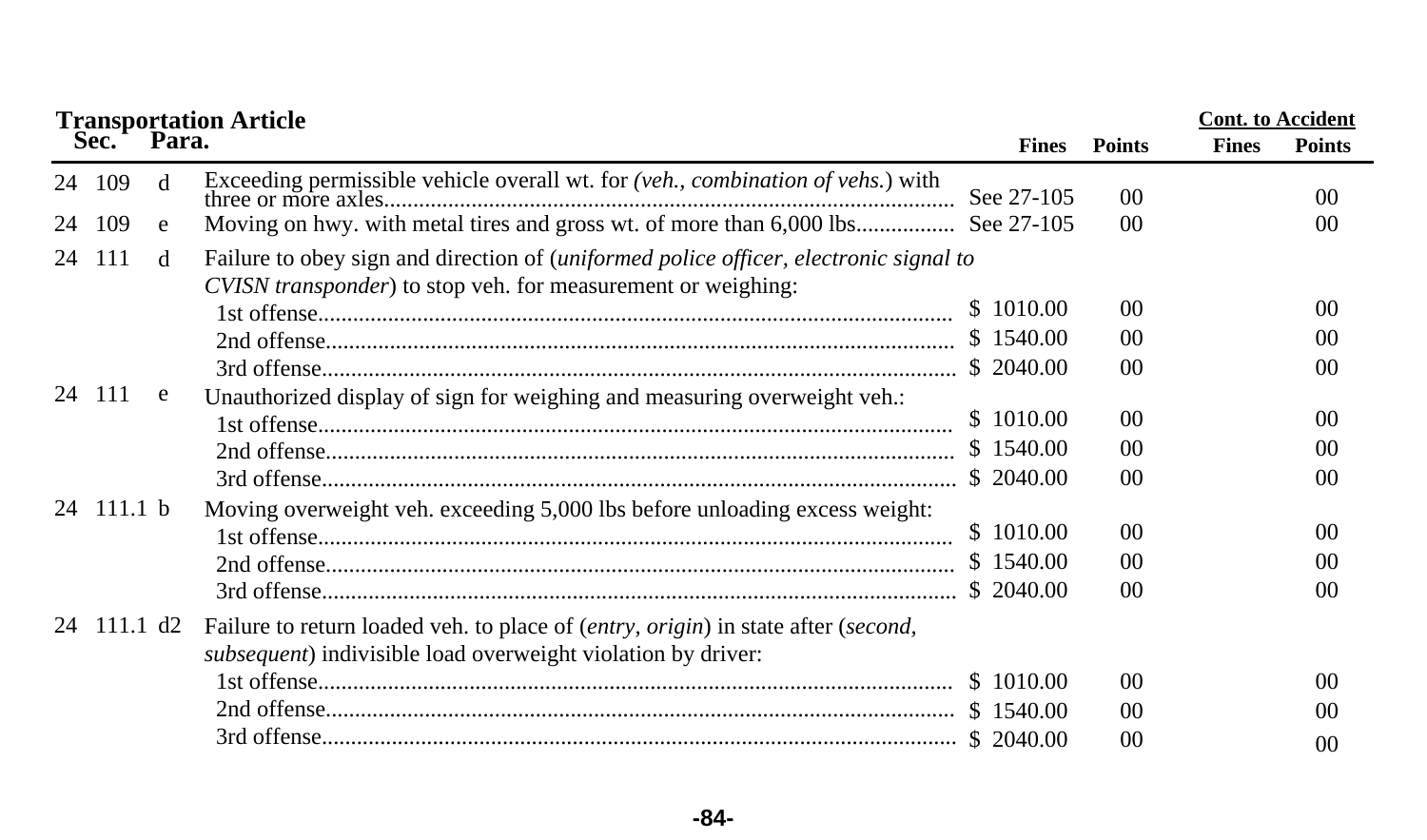|                          | <b>Transportation Article<br/>Sec. Para.</b>                                                                                                                        |              |                                        | <b>Cont.</b> to Accident |                                  |
|--------------------------|---------------------------------------------------------------------------------------------------------------------------------------------------------------------|--------------|----------------------------------------|--------------------------|----------------------------------|
|                          |                                                                                                                                                                     | <b>Fines</b> | <b>Points</b>                          | <b>Fines</b>             | <b>Points</b>                    |
| 24 111.1 e1              | Failure to unload excess perishable goods over 5,000 lbs. after (second,<br>subsequent) driver weight violation in calendar year:                                   | \$1010.00    | 00<br>0 <sup>0</sup>                   |                          | 0 <sup>0</sup><br>0 <sup>0</sup> |
|                          |                                                                                                                                                                     |              | 0 <sup>0</sup>                         |                          | 0 <sup>0</sup>                   |
| 24 112<br>e1             | Person violating SHA permit condition that allows oversized vehicle on hwy.:                                                                                        | \$1010.00    | 0 <sup>0</sup><br>0 <sup>0</sup><br>00 |                          | 0 <sup>0</sup><br>00<br>00       |
| 24 112<br>e <sub>2</sub> | Person failing to obtain and possess required permit before moving an<br>(oversized, overweight) load:                                                              |              |                                        |                          |                                  |
|                          |                                                                                                                                                                     | \$1010.00    | 00                                     |                          | 00                               |
|                          |                                                                                                                                                                     | \$1540.00    | 00                                     |                          | 00                               |
|                          |                                                                                                                                                                     | \$2040.00    | 00                                     |                          | 0 <sup>0</sup>                   |
| 24 113.1 a1              | Veh. issued permit for carrying international freight exceeding (22,400 lbs. gross<br>max. wt. for single axle, 44,000 lbs. gross max. wt. for 2 consecutive axles, | See 27-105   | 00                                     |                          | 0 <sup>0</sup>                   |
| 24 113.1 a2              | Veh. issued permit to carry international freight operating off interstate/state                                                                                    | 140.00<br>\$ | 00                                     |                          | 0 <sup>0</sup>                   |
| 24 202                   |                                                                                                                                                                     | 530.00       | 0 <sup>0</sup>                         |                          | 00                               |
| 24 203                   |                                                                                                                                                                     | 290.00       | 00                                     |                          | 00                               |
| 24 204                   |                                                                                                                                                                     | 290.00       | 0 <sup>0</sup>                         |                          | 0 <sup>0</sup>                   |

**-85-**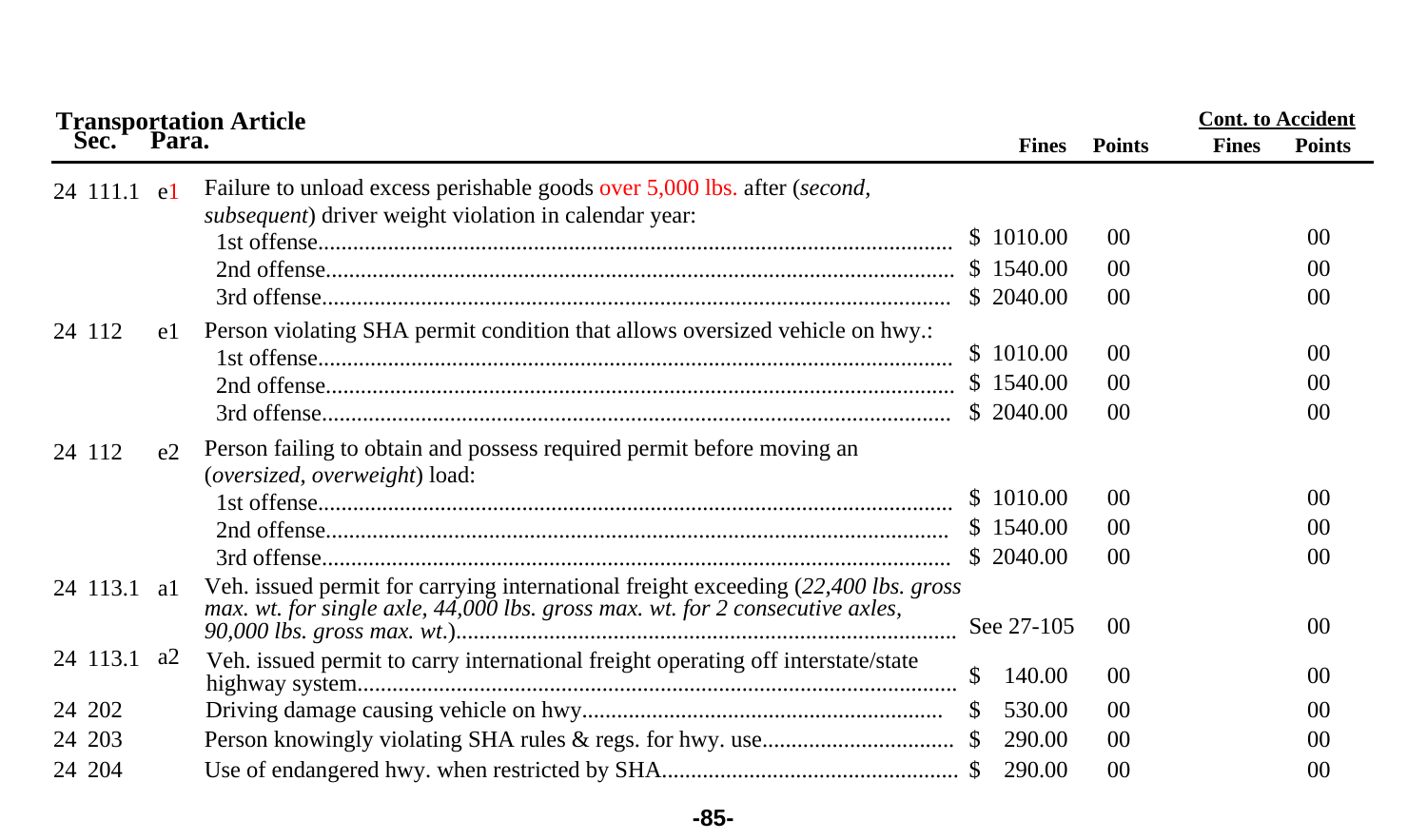|         |              | <b>Transportation Article<br/>Sec. Para.</b>                                                 |    |                 |                 | <b>Cont.</b> to Accident |                |
|---------|--------------|----------------------------------------------------------------------------------------------|----|-----------------|-----------------|--------------------------|----------------|
|         |              |                                                                                              |    | <b>Fines</b>    | <b>Points</b>   | <b>Fines</b>             | <b>Points</b>  |
| 24 205  |              |                                                                                              |    | See 27-105      | 00              |                          | 0 <sup>0</sup> |
| 24 20 6 | d            | (Driving, Causing to be driven) veh. over (bridge, culvert) in violation of (wt.,            |    | See 27-105      | 0 <sup>0</sup>  |                          | 00             |
|         |              | $(Driving, \textit{Causing to be driven})$ veh. over Chesapeake Bay Bridge in violation of   |    | See $27-105(d)$ |                 |                          |                |
| 24 207  |              |                                                                                              |    | 70.00           | $00\,$          |                          | 0 <sup>0</sup> |
| 24 303  | a1           | Mobile seafood or produce vendor (selling, offering for sale) seafood or produce             | S  | 140.00          | 00 <sup>°</sup> |                          | 0 <sup>0</sup> |
| 24 303  | b            |                                                                                              | \$ | 140.00          | 0 <sup>0</sup>  |                          | 0 <sup>0</sup> |
|         |              | <b>RESPECTIVE POWERS OF STATE &amp; LOCAL AUTHORITIES; DISPOSITION OF ABANDONED VEHICLES</b> |    |                 |                 |                          |                |
| 25 108  | h            | Driving plug-in vehicle in HOV lane without (permit, required number of                      | \$ | 90.00           | 0 <sup>0</sup>  |                          | 0 <sup>0</sup> |
| 25 110  | b.           | Violating rules and regs. of MVA governing safe operation of school vehs                     |    | 290.00          | 0 <sup>0</sup>  |                          | 0 <sup>0</sup> |
| 25 111  |              | (Motor carrier safety inspections; utility & transportation emergencies - for                |    |                 |                 |                          |                |
| 25 111  | <sub>d</sub> | Failure to obey sign and direction of <i>(uniformed police officer, electronic signal</i> )  |    |                 |                 |                          |                |
|         |              | to CVISN transponder) to stop veh. and submit to required                                    |    |                 |                 |                          |                |
|         |              |                                                                                              |    | \$1010.00       | 00 <sup>°</sup> |                          | 0 <sup>0</sup> |
|         |              |                                                                                              |    | \$1540.00       | 00 <sup>°</sup> |                          | 0 <sup>0</sup> |
|         |              |                                                                                              |    | \$ 2040.00      | 0 <sup>0</sup>  |                          | 0 <sup>0</sup> |

**-86-**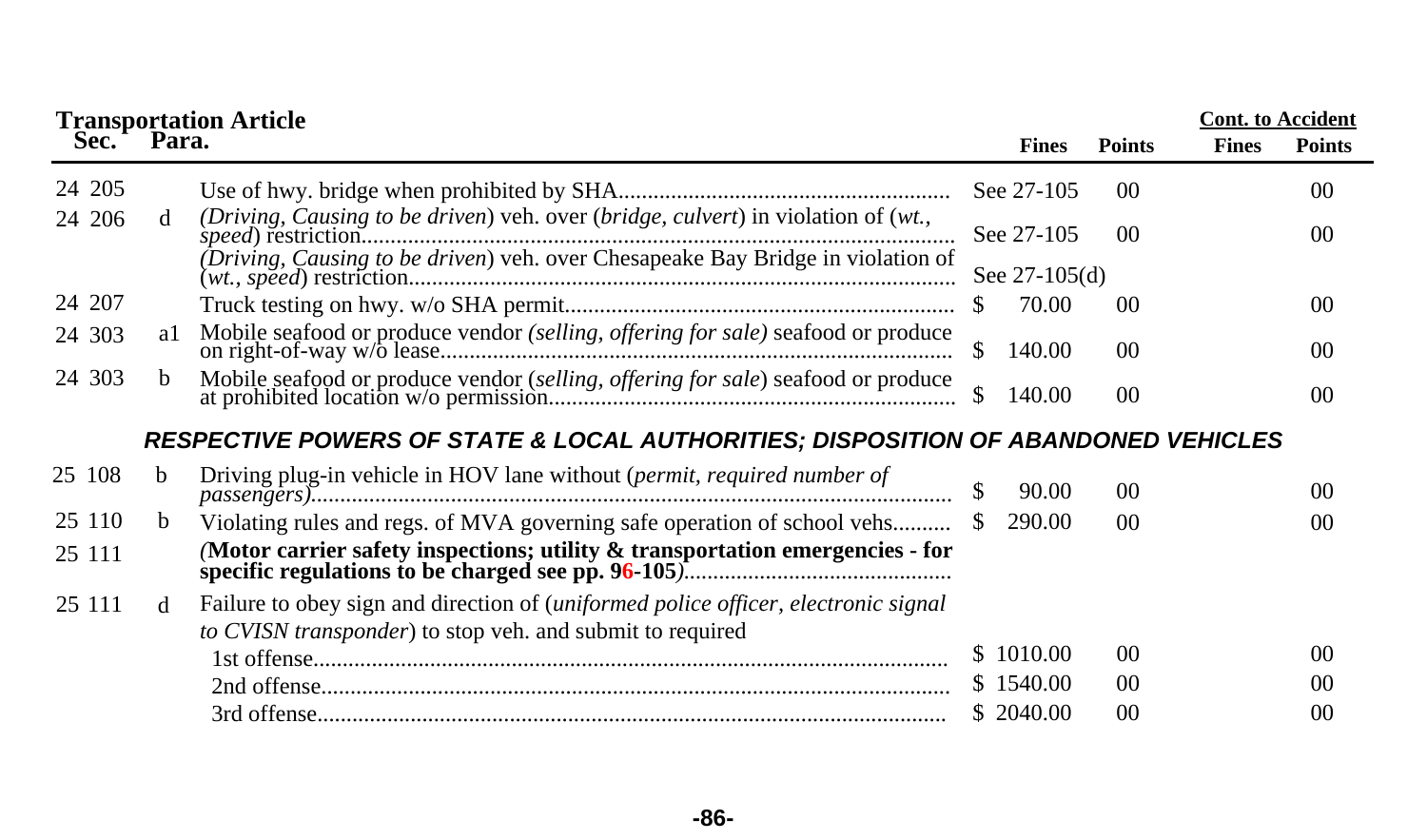| <b>Transportation Article<br/>Sec. Para.</b> |                |                                                                                       |  |              |                |              | <b>Cont.</b> to Accident |
|----------------------------------------------|----------------|---------------------------------------------------------------------------------------|--|--------------|----------------|--------------|--------------------------|
|                                              |                |                                                                                       |  | <b>Fines</b> | <b>Points</b>  | <b>Fines</b> | <b>Points</b>            |
| 25 111                                       | g              | Failure to comply with motor carrier safety rules and regs.:                          |  |              |                |              |                          |
|                                              |                |                                                                                       |  | \$1010.00    | 0 <sup>0</sup> |              | 0 <sup>0</sup>           |
|                                              |                |                                                                                       |  | \$1540.00    | 00             |              | 00                       |
|                                              |                |                                                                                       |  | \$2040.00    | 0 <sup>0</sup> |              | 0 <sup>0</sup>           |
| 25 111                                       | h              | Motor carrier failure to (permit inspection of, make available) records:              |  |              |                |              |                          |
|                                              |                |                                                                                       |  | \$1010.00    | 0 <sup>0</sup> |              | 00                       |
|                                              |                |                                                                                       |  | \$1540.00    | 00             |              | 0 <sup>0</sup>           |
|                                              |                |                                                                                       |  | \$ 2040.00   | 0 <sup>0</sup> |              | 0 <sup>0</sup>           |
| 25 112                                       | b1             |                                                                                       |  |              | 0 <sup>0</sup> |              | 00                       |
| 25 112                                       | b <sub>2</sub> | (Distributing, Possessing w/int to) (distribute, manufacture, sell) cloned CVISN      |  |              | 0 <sup>0</sup> |              | 0 <sup>0</sup>           |
| 25 112                                       | b3             |                                                                                       |  |              | 0 <sup>0</sup> |              | 0 <sup>0</sup>           |
| 25 202                                       |                | Abandoning veh. on <i>(public property, property of other)</i> w/o permission \$      |  | 70.00        | 0 <sup>0</sup> |              | 0 <sup>0</sup>           |
|                                              |                | <b>PARTIES &amp; PROCEDURES ON CITATION, ARREST, TRIAL &amp; APPEAL</b>               |  |              |                |              |                          |
| 26 102                                       | a              | Veh. owner ( <i>requiring, knowingly permitting</i> ) unlawful hwy. veh. operation \$ |  | 290.00       | 0 <sup>0</sup> |              | 00                       |
| 26 102                                       | b              |                                                                                       |  | 290.00       | 0 <sup>0</sup> |              | 0 <sup>0</sup>           |
| 26 203                                       |                |                                                                                       |  | 140.00       | 0 <sup>0</sup> |              | 00                       |
| 26 30 5                                      | d1             | Driving motor vehicle while registration suspended under TR $\S26-305(b)(1)$ \$       |  | 530.00       | 0 <sup>0</sup> |              | 0 <sup>0</sup>           |
| 26 407                                       | g1             |                                                                                       |  | 530.00       | 00             |              | 0 <sup>0</sup>           |
| 26 408                                       | b              |                                                                                       |  | 530.00       | 0 <sup>0</sup> |              | 0 <sup>0</sup>           |

**-87-**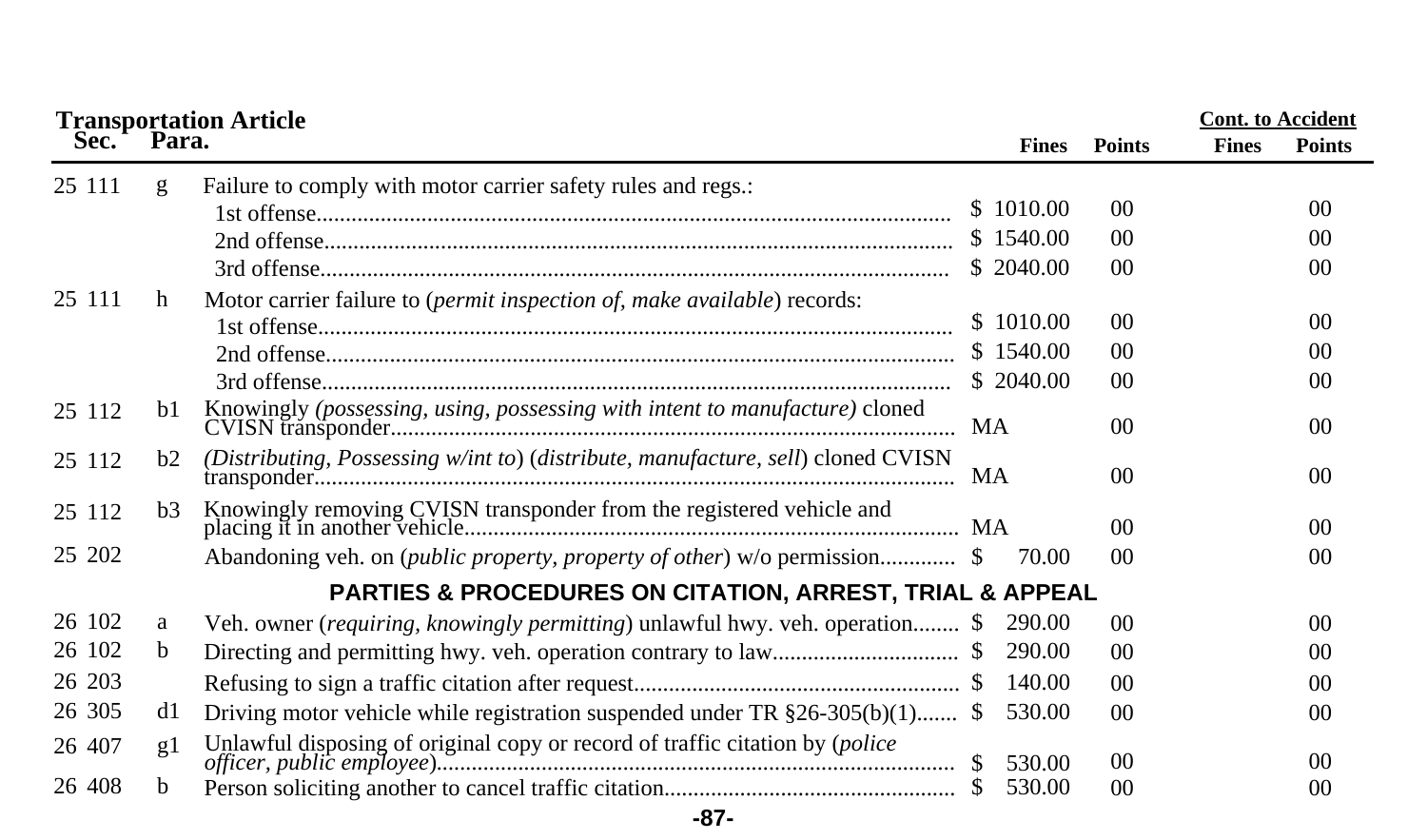|        | <b>Transportation Article</b>                                                                                                                                                                                                                                                                                                                                                                                                                                                                                                                                                                              |              |               |              | <b>Cont.</b> to Accident |
|--------|------------------------------------------------------------------------------------------------------------------------------------------------------------------------------------------------------------------------------------------------------------------------------------------------------------------------------------------------------------------------------------------------------------------------------------------------------------------------------------------------------------------------------------------------------------------------------------------------------------|--------------|---------------|--------------|--------------------------|
| Sec.   | Para.                                                                                                                                                                                                                                                                                                                                                                                                                                                                                                                                                                                                      | <b>Fines</b> | <b>Points</b> | <b>Fines</b> | <b>Points</b>            |
|        | PENALTIES; DISPOSITION OF FINES AND FORFEITURES                                                                                                                                                                                                                                                                                                                                                                                                                                                                                                                                                            |              |               |              |                          |
| 27 105 | Sets forth penalties for weight violations<br>(a) Scope of Section                                                                                                                                                                                                                                                                                                                                                                                                                                                                                                                                         |              |               |              |                          |
|        | (1) This section applies to any person charged with a violation of the<br>Maryland Vehicle Law for exceeding, as to any veh. or combination of vehs.<br>(i) The max. registered wt. limit for which the veh. or combination of<br>vehs. is reg. under Maryland Vehicle Law; or<br>(ii) Any statutory wt. limit set forth in Maryland Vehicle Law; or<br>(iii) The max. weight limit imposed by signs placed to regulate weight<br>of veh. passing over bridge or culvert.<br>On conviction of any person for violation of any of these limits fine shall be<br>(2)<br>imposed as provided in this section. |              |               |              |                          |
|        | (b) Permitted Tolerance. Except on interstate highways, loading error or tolerance of 1,000 lbs.<br>registered, statutory or signage weight limit is allowed.                                                                                                                                                                                                                                                                                                                                                                                                                                              |              |               |              |                          |
|        | (c) Amount of Fines                                                                                                                                                                                                                                                                                                                                                                                                                                                                                                                                                                                        |              |               |              |                          |
|        | (1) On highways and interstates for weight violations that are over the<br>registered weight limit, statutory weight limit, or weight limit imposed by signs:<br>$(1)$ \$25.00 plus, 1 cent for each pound for the first 1,000 lbs. over limit;<br>$(2)$ 5 cents for each pound excess wt. over 1,000 lbs., but less than 5,001 lbs.;<br>$(3)$ 12 cents for each pound of excess wt. over 5,000 lbs., and less than 10,001 lbs.;                                                                                                                                                                           |              |               |              |                          |
|        | $(4)$ 20 cents for each pound of excess wt. over 10,000 lbs., but less than 20,001 lbs.; and<br>$(5)$ 40 cents for each pound of excess wt. over 20,000 lbs.                                                                                                                                                                                                                                                                                                                                                                                                                                               |              |               |              |                          |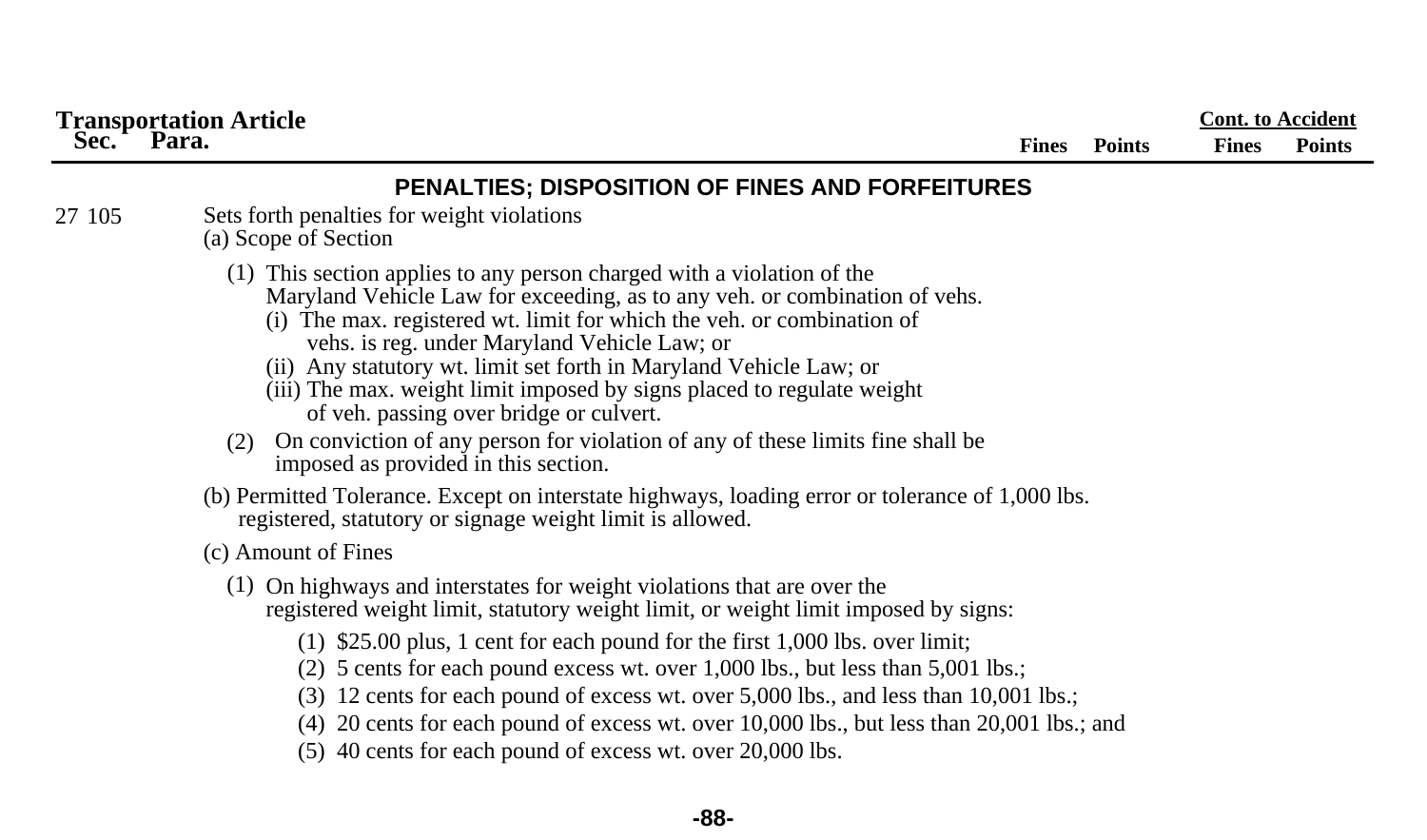|        |       | <b>Transportation Article</b>                                                                                                                                                                                                                                                                                                                                                                                                                                                                                                                                                             |              |                | <b>Cont.</b> to Accident |                 |
|--------|-------|-------------------------------------------------------------------------------------------------------------------------------------------------------------------------------------------------------------------------------------------------------------------------------------------------------------------------------------------------------------------------------------------------------------------------------------------------------------------------------------------------------------------------------------------------------------------------------------------|--------------|----------------|--------------------------|-----------------|
| Sec.   | Para. |                                                                                                                                                                                                                                                                                                                                                                                                                                                                                                                                                                                           | <b>Fines</b> | <b>Points</b>  | <b>Fines</b>             | <b>Points</b>   |
|        |       | (d) Weight Violations for William Preston Lane, Jr. Memorial (Chesapeake Bay) Bridge and its approaches.<br>Fine amounts:                                                                                                                                                                                                                                                                                                                                                                                                                                                                 |              |                |                          |                 |
|        |       | $(1)$ \$25.00 plus, 1 cent for each pound for the first 1,000 lbs. over any allowable weight;<br>5 cents for each additional pound of excess weight over 1,000 lbs., but less than 2,001lbs.;<br>(3) 10 cents for each additional lb. of excess weight over 2,000 lbs. but less than 5,001 lbs.;<br>(4) 24 cents for each additional pound of excess weight over 5,000 lbs. but less than 10,001 lbs.;<br>(5) 40 cents for each additional lb. of excess weight over 10,000 lbs. but less than 20,001 lbs.; and<br>(6) 80 cents for each additional lb. of excess weight over 20,000 lbs. |              |                |                          |                 |
| 27 107 | d     | Prohibited person soliciting other person to start motor vehicle equipped with                                                                                                                                                                                                                                                                                                                                                                                                                                                                                                            | MA           | 0 <sup>0</sup> |                          | 00 <sup>2</sup> |
| 27 107 | e     |                                                                                                                                                                                                                                                                                                                                                                                                                                                                                                                                                                                           |              | 0 <sup>0</sup> |                          | 00 <sup>2</sup> |
| 27 107 | f     | ( <i>Tampering with, Attempting to circumvent</i> ) operation of interlock system MA                                                                                                                                                                                                                                                                                                                                                                                                                                                                                                      |              | 0 <sup>0</sup> |                          | 00 <sup>2</sup> |
| 27 107 | g     | Knowingly furnish motor vehicle without interlock system to prohibited<br>MA                                                                                                                                                                                                                                                                                                                                                                                                                                                                                                              |              | 0 <sup>0</sup> |                          | 00 <sup>2</sup> |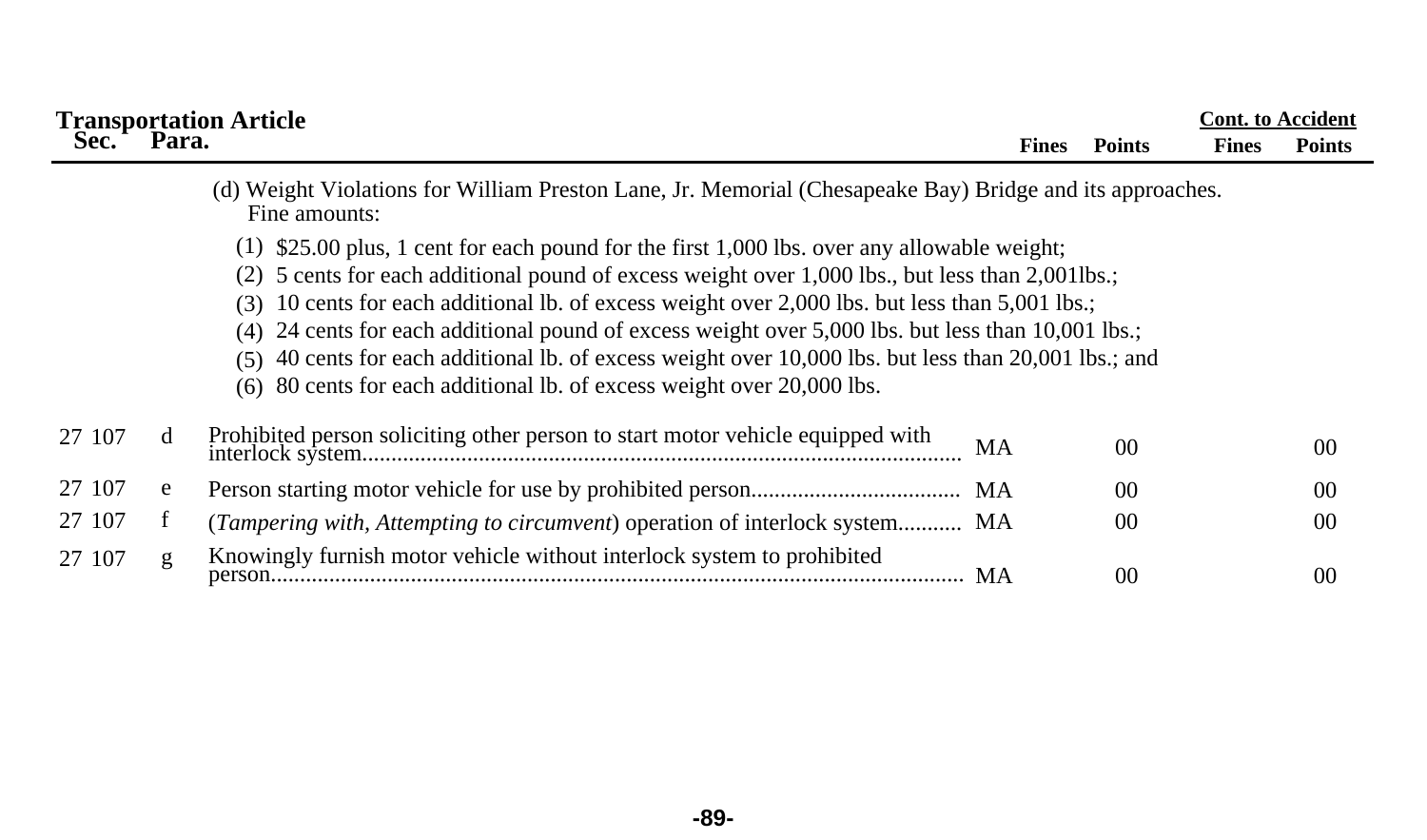|                      |     |                 |                                                                                    |           |              |                |              | <b>Cont.</b> to Accident |
|----------------------|-----|-----------------|------------------------------------------------------------------------------------|-----------|--------------|----------------|--------------|--------------------------|
|                      |     | Art. Sec. Para. |                                                                                    |           | <b>Fines</b> | <b>Points</b>  | <b>Fines</b> | <b>Points</b>            |
|                      |     |                 | <b>BUSINESS REGULATIONS</b>                                                        |           |              |                |              |                          |
| BR10 303             |     | a               |                                                                                    | MA        |              | 0 <sup>0</sup> |              | 00                       |
| BR <sub>10</sub> 303 |     | b               | Failure to obtain separate registration for each location where motor fuel is      |           |              |                |              |                          |
|                      |     |                 |                                                                                    | MA        |              | 00             |              | 00                       |
| BR <sub>10</sub> 303 |     | f               | Failure to display certificate of registration in each location ( <i>storing</i> , |           |              |                |              |                          |
|                      |     |                 |                                                                                    | <b>MA</b> |              | 00             |              | 00                       |
| BR <sub>10</sub> 305 |     | a               |                                                                                    | <b>MA</b> |              | 0 <sup>0</sup> |              | 0 <sup>0</sup>           |
| BR <sub>10</sub>     | 306 | a               | Selling motor fuel before submitting terminal agreement, etc                       | MA        |              | 00             |              | 0 <sup>0</sup>           |
| <b>BR10</b>          | 306 | b               | Selling motor fuel before submitting exchange agreement, etc                       | <b>MA</b> |              | 00             |              | 0 <sup>0</sup>           |
| <b>BR10</b>          | 308 | a               |                                                                                    | <b>MA</b> |              | 00             |              | 0 <sup>0</sup>           |
| <b>BR10</b>          | 308 | $\mathbf{C}$    |                                                                                    | <b>MA</b> |              | 0 <sup>0</sup> |              | 0 <sup>0</sup>           |
| BR <sub>10</sub> 309 |     | a               |                                                                                    | <b>MA</b> |              | 0 <sup>0</sup> |              | 0 <sup>0</sup>           |
| BR10 309             |     | $\mathbf{C}$    | Introducing additives into special fuel by unauthorized person and contrary        |           |              |                |              |                          |
|                      |     |                 |                                                                                    | MA        |              | 00             |              | 00                       |
| BR <sub>10</sub> 310 |     | a               |                                                                                    | MA        |              | 0 <sup>0</sup> |              | 0 <sup>0</sup>           |
| BR10 310             |     | b               |                                                                                    | MA        |              | 0 <sup>0</sup> |              | 0 <sup>0</sup>           |
| BR10 310             |     | $\mathbf{C}$    |                                                                                    | MA        |              | 0 <sup>0</sup> |              | 00                       |
| BR10 311             |     | al              |                                                                                    | MA        |              | 0 <sup>0</sup> |              | 00                       |
| BR10 311             |     | a2              |                                                                                    | MA        |              | 00             |              | 0 <sup>0</sup>           |
| BR10 315             |     | b               | Failure of motor fuel retailer to display price on dispensing equipment in         |           |              |                |              |                          |
|                      |     |                 |                                                                                    | MA        |              | 0 <sup>0</sup> |              | 00                       |
| BR <sub>10</sub> 315 |     | d               | Failure of motor fuel retailer to display price on sign in required manner         | MA        |              | 0 <sup>0</sup> |              | 0 <sup>0</sup>           |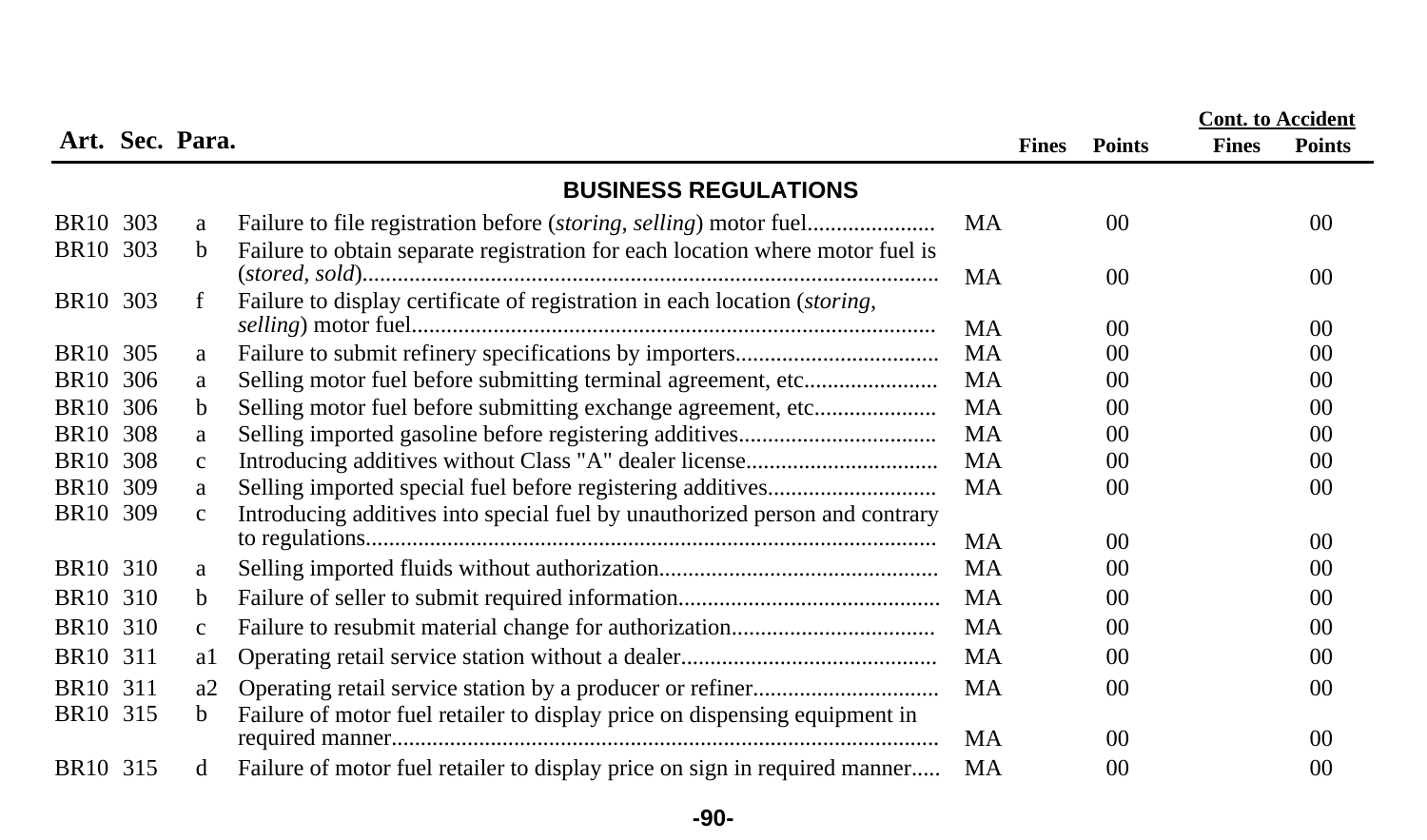|                        |                 |             |                                                                               |               |              |                | <b>Cont.</b> to Accident |                 |
|------------------------|-----------------|-------------|-------------------------------------------------------------------------------|---------------|--------------|----------------|--------------------------|-----------------|
|                        | Art. Sec. Para. |             |                                                                               |               | <b>Fines</b> | <b>Points</b>  | <b>Fines</b>             | <b>Points</b>   |
| BR10 319.1             |                 |             | Failure of vehicle operator to remove gasoline from delivery container        | MA            |              | 0 <sup>0</sup> |                          | 00              |
| BR <sub>10</sub> 319.2 |                 |             | Failure of vehicle operator to remove special fuel from delivery container    | MA            |              | 00             |                          | 00              |
| BR <sub>10</sub> 320   |                 | a           | Failure of retail service station dealer to provide self-service price to     | \$            | 70.00        | 00             |                          | 00 <sup>0</sup> |
| BR <sub>10</sub> 321   |                 |             |                                                                               | MA            |              | 00             |                          | 00              |
| BR10 322               |                 |             | Retail service station dealer commingling gasoline by (brands, grades)        | MA            |              | 0 <sup>0</sup> |                          | 00              |
| BR <sub>10</sub> 323   |                 | a           | Willfully adulterating or commingling gasoline with special fuel              | MA            |              | 0 <sup>0</sup> |                          | 00              |
| BR10 323               |                 | $\mathbf b$ |                                                                               | MA            |              | 0 <sup>0</sup> |                          | 00              |
| BR <sub>10</sub> 401   |                 | al          |                                                                               | <sup>\$</sup> | 240.00       | 00             |                          | 00              |
| BR10 401               |                 | a2          | Transporting motor fuel without registering each conveyance                   | \$.           | 240.00       | 00             |                          | 00              |
| BR10 402               |                 | b           | Placing motor fuel in or on vehicle not displaying valid ID marker            | \$.           | 240.00       | $00\,$         |                          | 00              |
| BR10 406               |                 | a           | Failure to indicate name of petroleum transporter on vehicle as required      | \$            | 90.00        | 0 <sup>0</sup> |                          | 00              |
| <b>BR10</b>            | 406             | b.          | Failure to maintain discernible identification on vehicle as required         | S             | 90.00        | 0 <sup>0</sup> |                          | 00              |
| BR10 407               |                 | al          | Failure of motor fuel transporter to have a copy of loading ticket or         | \$            | 90.00        | 0 <sup>0</sup> |                          | 00              |
| BR <sub>10</sub> 407   |                 |             | a2 Failure of motor fuel transporter to deliver loading ticket or manifest to | \$.           | 90.00        | 0 <sup>0</sup> |                          | 00 <sup>2</sup> |
| BR <sub>10</sub> 407   |                 | b           |                                                                               | \$.           | 90.00        | 00             |                          | 00              |
| BR <sub>10</sub>       | 408             |             | Failure of petroleum transporter to maintain for inspection required          | S.            | 290.00       | $00\,$         |                          | $00\,$          |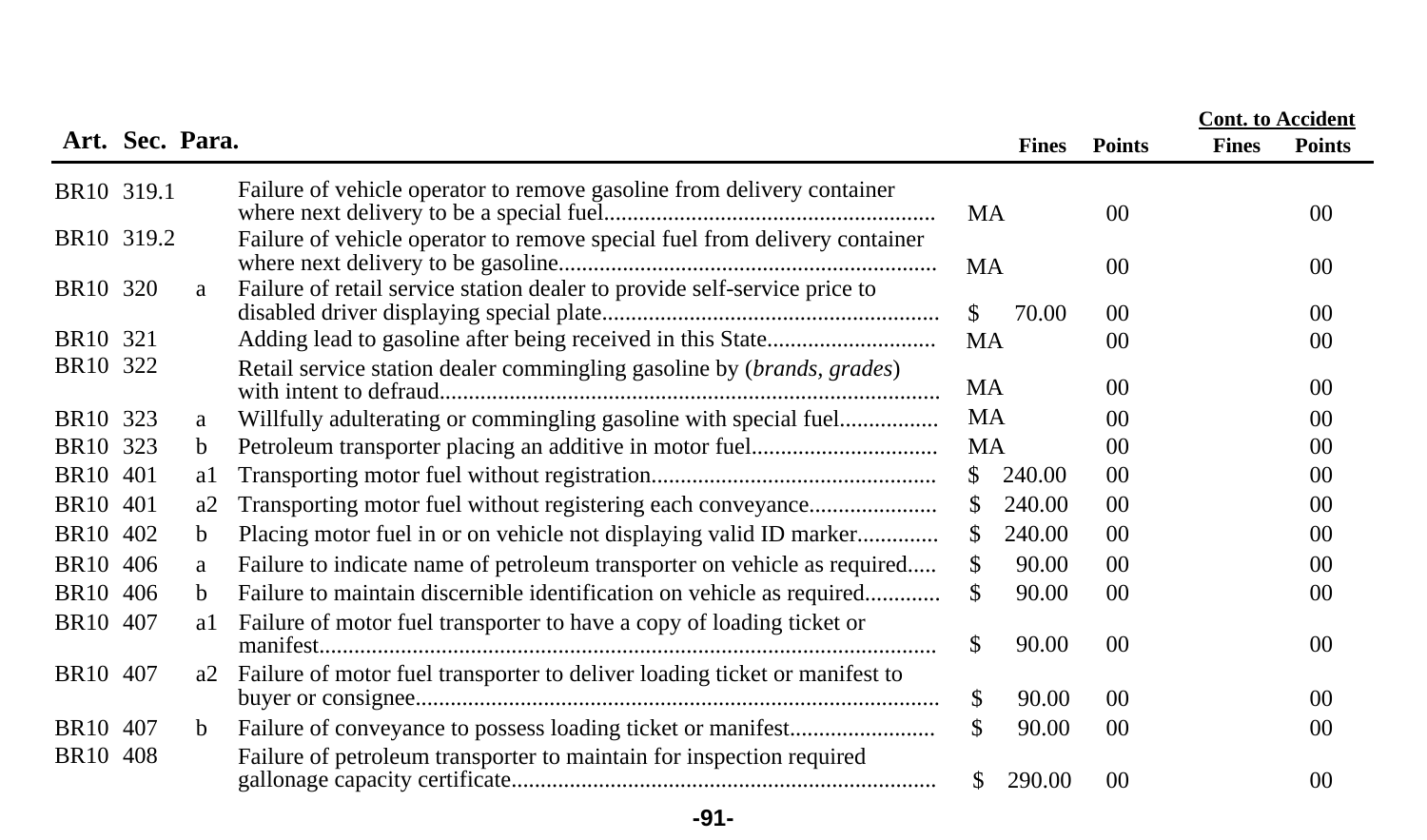|                      |      |                 |                                                                                                                                                     |           |              |                | <b>Cont.</b> to Accident |                 |
|----------------------|------|-----------------|-----------------------------------------------------------------------------------------------------------------------------------------------------|-----------|--------------|----------------|--------------------------|-----------------|
|                      |      | Art. Sec. Para. |                                                                                                                                                     |           | <b>Fines</b> | <b>Points</b>  | <b>Fines</b>             | <b>Points</b>   |
| BR10 409             |      |                 | Failure of petroleum transporter to comply with hazardous materials                                                                                 | S.        | 240.00       | 00             |                          | 00 <sup>2</sup> |
| BR10 410             |      | 1               | Failure of petroleum transporter to report monthly all fuel imported and                                                                            | \$.       | 90.00        | 00             |                          | 00              |
| BR <sub>10</sub> 410 |      | 2               | Failure of petroleum transporter to keep records of motor fuel shipments                                                                            | \$        | 90.00        | 00             |                          | 00 <sup>2</sup> |
| BR10 410             |      | 3               | Failure of petroleum transporter to provide records of motor fuel shipments                                                                         | \$.       | 90.00        | 00             |                          | 00              |
| BR10 410             |      | 4               |                                                                                                                                                     | \$.       | 90.00        | 0 <sup>0</sup> |                          | 00              |
| <b>BR10</b>          | 501  | a               | Failure to label container of crankcase oil offered for sale as required                                                                            | MA        |              | 00             |                          | 00              |
| BR10 501             |      | b               | Failure to label container of reconditioned lubricant as required                                                                                   | MA        |              | 00             |                          | 00              |
|                      |      |                 | <b>MOTOR VEHICLE FUEL TAX</b>                                                                                                                       |           |              |                |                          |                 |
| TG9                  | 220  | a               | Failure of motor carrier to register and/or display an IFTA decal on both<br>sides of vehicle and possess a copy of the IFTA license in the vehicle | S.        | 240.00       | 0 <sup>0</sup> |                          | 0 <sup>0</sup>  |
| TG9                  | 309  | a               | Failure of <i>(dealer, distributor, special fuel user, special fuel seller, turbine</i>                                                             | MA        |              | 0 <sup>0</sup> |                          | 00              |
| TG9                  | 309  | b               | Failure of person required to keep records to make available for inspection.                                                                        | MA        |              | 00             |                          | 00              |
| TG9                  | 337  | a               | Engaging in business of (dealer, distributor, special fuel seller, special fuel                                                                     | MA        |              | 0 <sup>0</sup> |                          | 00              |
| TG9                  | 337  | b               | (Dealer, Distributor, Special fuel seller, Special fuel user, Turbine fuel                                                                          | <b>MA</b> |              | 0 <sup>0</sup> |                          | 00 <sup>0</sup> |
| TG13                 | 1030 | a               | (Making, Assisting other person to make) false claim for refund of motor                                                                            | MA        |              | 0 <sup>0</sup> |                          | 00              |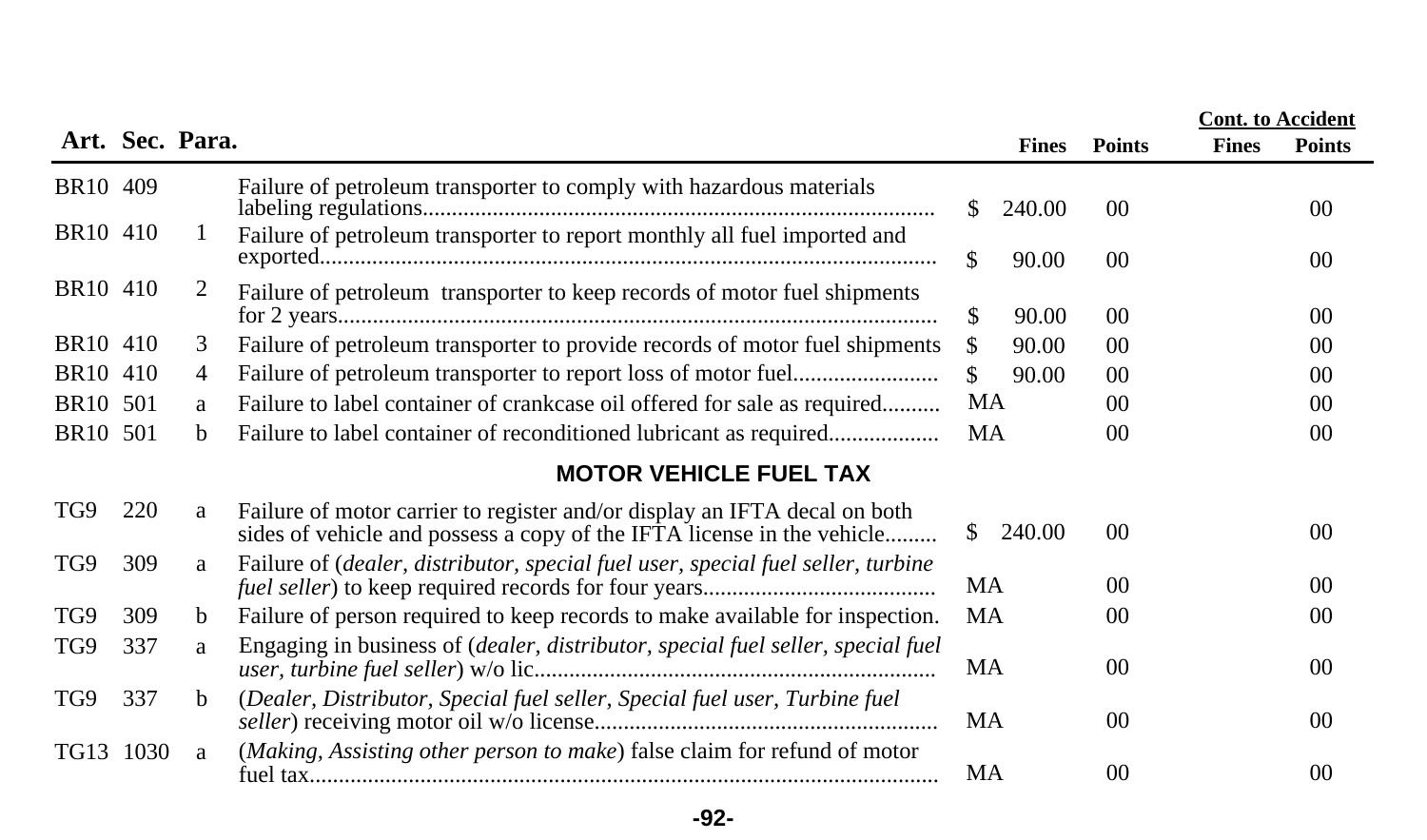|                      |        |                 |                                                                                                |               |        |                | <b>Cont.</b> to Accident |                 |
|----------------------|--------|-----------------|------------------------------------------------------------------------------------------------|---------------|--------|----------------|--------------------------|-----------------|
|                      |        | Art. Sec. Para. |                                                                                                |               | Fines  | <b>Points</b>  | <b>Fines</b>             | <b>Points</b>   |
| <b>TG13</b>          | 1030   | <sub>b</sub>    | (Fraudulently obtaining, Assisting another person to fraudulently obtain)                      | МA            |        | 00             |                          | 00 <sup>2</sup> |
| TG13 1031            |        |                 |                                                                                                | MA            |        | 00             |                          | 00 <sup>2</sup> |
|                      |        |                 | <b>MARYLAND REGULATIONS</b>                                                                    |               |        |                |                          |                 |
| 06B                  | (1)(b) |                 |                                                                                                | $\mathcal{S}$ | 290.00 | 0 <sup>0</sup> |                          | 00              |
| $11.15.27.08$ (a)    |        |                 | Operating vehicle in excess of 55,000 lbs. without the lift axle fully                         | S.            | 530.00 | 0 <sup>0</sup> |                          | 0 <sup>0</sup>  |
| $11.15.27.08$ (F)(1) |        |                 | Operating vehicle with lift axle below certified air pressure by 1-4 psi                       | \$.           | 100.00 | 0 <sup>0</sup> |                          | 0 <sup>0</sup>  |
| $11.15.27.08$ (F)(2) |        |                 | Operating vehicle with lift axle below certified air pressure by 5-10 psi                      | S.            | 300.00 | 00             |                          | 00 <sup>2</sup> |
|                      |        |                 | 11.15.27.08 (F)(3) Operating vehicle with lift axle below certified air pressure by 11 or more |               |        |                |                          |                 |
|                      |        |                 |                                                                                                | S.            | 530.00 | 00             |                          | 0 <sup>0</sup>  |
|                      |        |                 |                                                                                                | \$.           | 65.00  | 0 <sup>0</sup> |                          | 00              |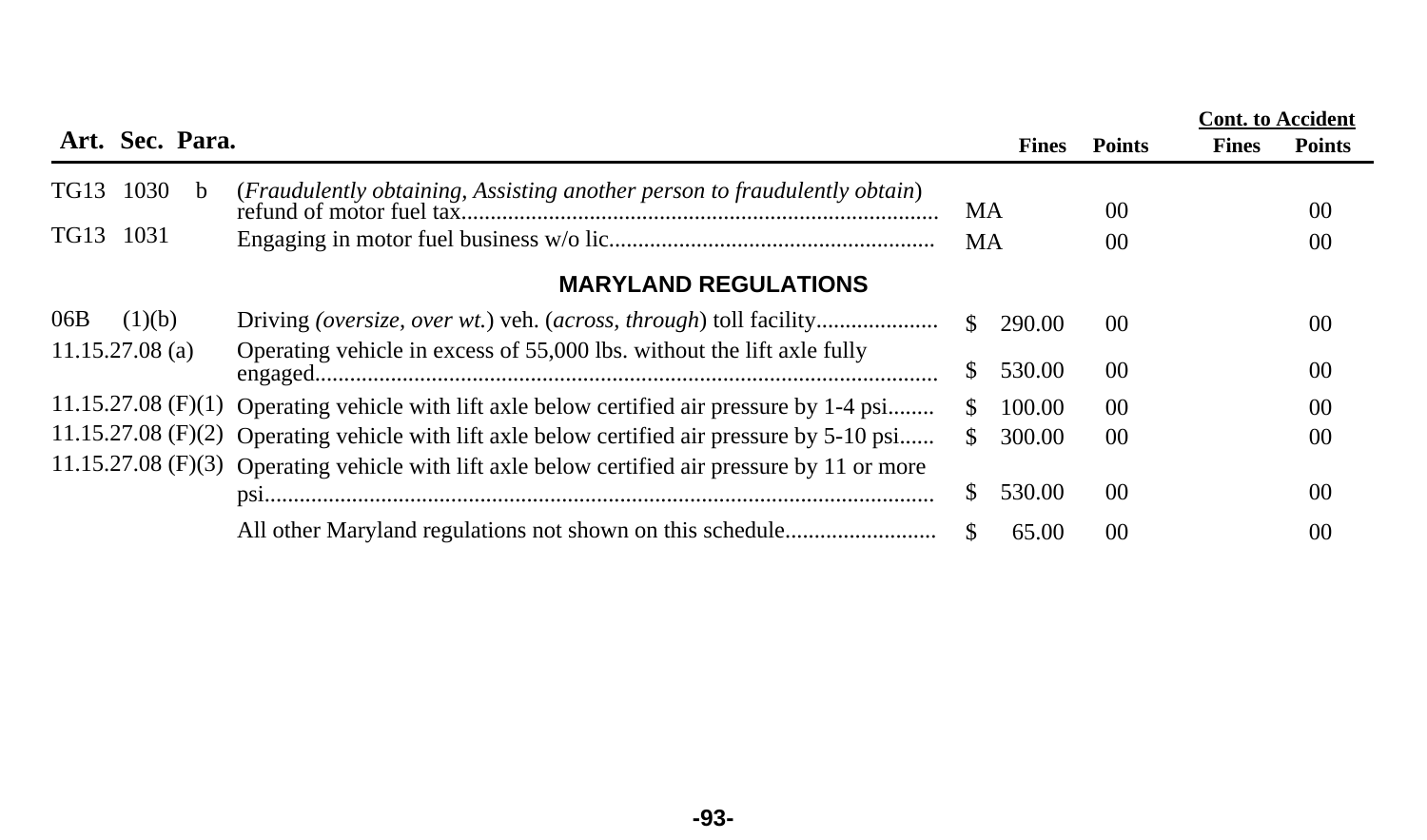|         |                |                                                                               |               |              |                 |              | <b>Cont.</b> to Accident |
|---------|----------------|-------------------------------------------------------------------------------|---------------|--------------|-----------------|--------------|--------------------------|
| Reg.    | Para.          |                                                                               |               | <b>Fines</b> | <b>Points</b>   | <b>Fines</b> | <b>Points</b>            |
|         |                | <b>HAZARDOUS MATERIALS VIOLATIONS (22-409)</b>                                |               |              |                 |              |                          |
| 107.620 | B              |                                                                               | S             | 90.00        | 00              |              | 00 <sup>2</sup>          |
| 171.200 |                | Failing to comply with the general requirements of the HazMat regulations     |               | 90.00        | 00 <sup>0</sup> |              | 00 <sup>0</sup>          |
| 172.200 | A              |                                                                               | \$.           | 540.00       | 00 <sup>0</sup> |              | 00                       |
| 172.202 | A              | Transporting hazardous materials with improper shipping paper descriptions    | \$            | 90.00        | 0 <sup>0</sup>  |              | 00 <sup>2</sup>          |
| 172.203 |                | Transporting hazardous materials without additional requirements as required. | \$.           | 290.00       | 0 <sup>0</sup>  |              | 00                       |
| 172.300 |                |                                                                               | \$.           | 290.00       | 00              |              | 00                       |
| 172.326 | C <sub>1</sub> | Failure to mark a <i>(freight container, vehicle)</i> with ID number when     |               | 290.00       | 0 <sup>0</sup>  |              | 00                       |
| 172.328 | A              |                                                                               | \$.           | 290.00       | 0 <sup>0</sup>  |              | 00                       |
| 172.328 | <b>B</b> 1     | Failure to mark proper shipping name on cargo tank containing gases           | \$.           | 290.00       | 00              |              | 00                       |
| 172.328 | B <sub>2</sub> | Failure to mark an MC331-MC330 cargo tank with QT or NQT markings             | \$            | 90.00        | 0 <sup>0</sup>  |              | 00                       |
| 172.332 | A              |                                                                               |               | 290.00       | 00              |              | 00                       |
| 172.334 | A              | Unauthorized display of ID number markings on (poison gas, radioactive or     | <sup>\$</sup> | 290.00       | 00 <sup>0</sup> |              | 00                       |
| 172.334 | B              | Displaying ID numbers on (bulk package, freight container, transport vehicle) |               | \$1010.00    | 0 <sup>0</sup>  |              | 00 <sup>0</sup>          |
| 172.336 | B              | Failure to properly display ID numbers for hazardous materials in hazard      | \$            | 290.00       | $00\,$          |              | 00 <sup>2</sup>          |
| 172.336 | C              | Failure to display ID number markings on compartmented/cargo tanks in         | \$            | 290.00       | 00 <sup>0</sup> |              | 00 <sup>2</sup>          |
| 172.338 |                | Failure to replace (lost, destroyed) ID number markings as required           |               | 290.00       | 00              |              | 00 <sup>0</sup>          |
| 172.400 | A              |                                                                               |               | 290.00       | 00              |              | $00\,$                   |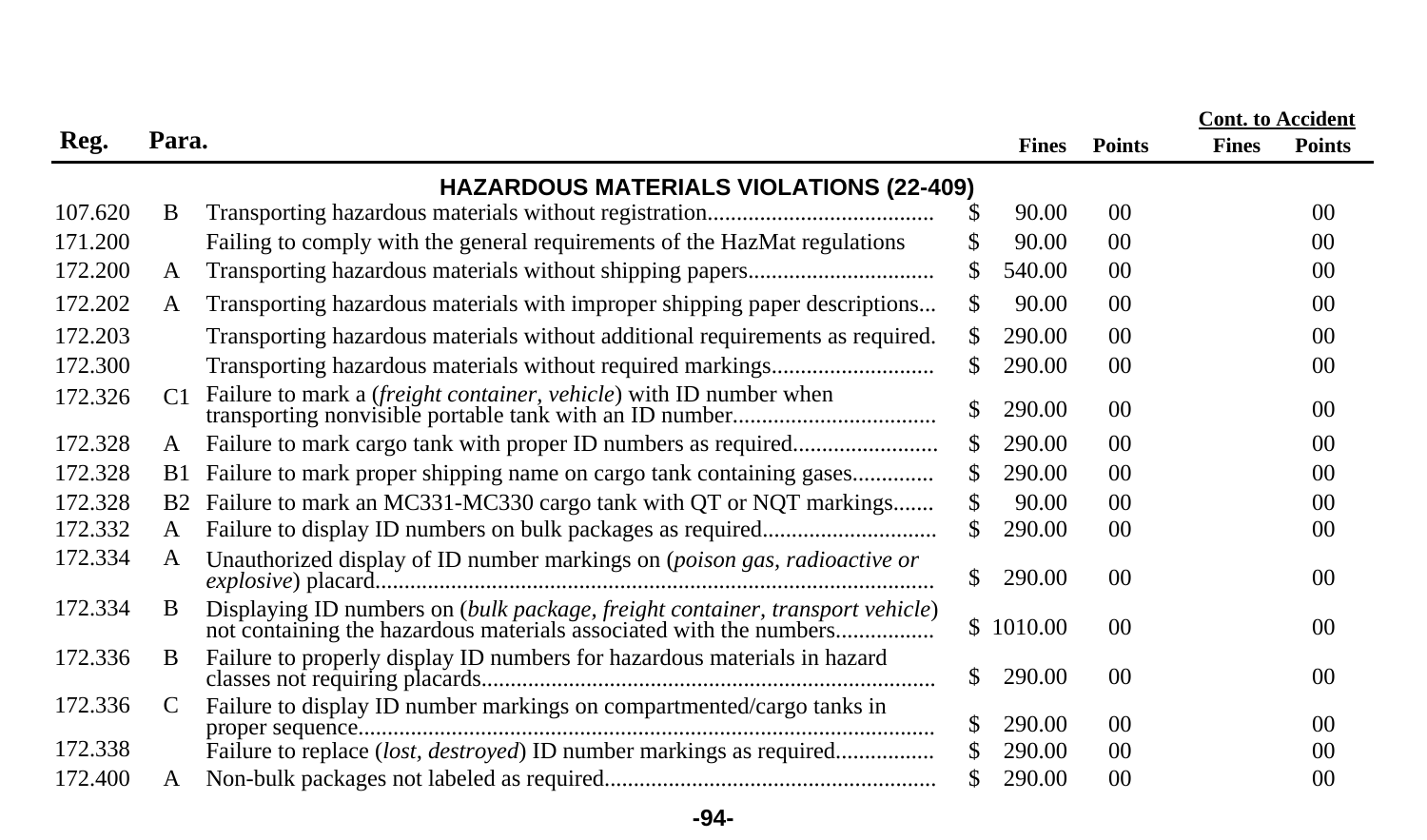|         |                |                                                                               |    |              |                |              | <b>Cont.</b> to Accident |
|---------|----------------|-------------------------------------------------------------------------------|----|--------------|----------------|--------------|--------------------------|
| Reg.    | Para.          |                                                                               |    | <b>Fines</b> | <b>Points</b>  | <b>Fines</b> | <b>Points</b>            |
| 172.500 | A              | Transporting hazardous materials subject to placarding requirements without   |    | \$1010.00    | 00             |              | 00 <sup>0</sup>          |
| 172.502 | A              | Displaying placard not representing hazardous materials being transported     |    | \$1010.00    | 0 <sup>0</sup> |              | 00 <sup>0</sup>          |
| 172.502 | A <sub>2</sub> | Displaying (placard, sign, other device) which by its (design, shape, color)  | \$ | 90.00        | 00             |              | 00 <sup>0</sup>          |
| 172.516 |                | Failure to affix placards in conformance with requirements for visibilty and  | \$ | 90.00        | 00             |              | 00                       |
| 172.519 |                | Placarding motor vehicle with placards not meeting general specifications for | \$ | 90.00        | 0 <sup>0</sup> |              | 0 <sup>0</sup>           |
| 172.600 |                | Transporting hazardous materials with no emergency response information       | \$ | 290.00       | 00             |              | 00 <sup>0</sup>          |
| 173.24  | B              | Transporting hazardous materials with a release of product to the             |    | \$1010.00    | 0 <sup>0</sup> |              | 00 <sup>0</sup>          |
| 173.24  | C              | Tranporting hazardous materials in a package that is not authorized           |    | \$1010.00    | 0 <sup>0</sup> |              | 00 <sup>0</sup>          |
| 177.801 |                | Transporting hazardous materials not in proper condition for transportation   |    | \$1010.00    | -00            |              | 00                       |
| 177.804 |                | Transporting hazardous materials and failing to comply with all motor carrier |    | \$1010.00    | 00             |              | 00 <sup>0</sup>          |
| 177.817 |                | Transporting hazardous materials without proper documentation and             | \$ | 590.00       | 00             |              | 00                       |
| 177.817 | E              | Shipping papers and emergency response not readily accessible                 | S. | 140.00       | 0 <sup>0</sup> |              | 00 <sup>0</sup>          |
| 177.823 |                | Moving a transport vehicle containing hazardous material that is not properly |    | \$1010.00    | 00             |              | 00 <sup>0</sup>          |
| 177.834 |                | Transporting hazardous materials without properly securing the load on        |    | 590.00       | 00             |              | 00 <sup>0</sup>          |
| 177.834 | $\mathbf{I}$   | Attendance of vehicle required when loading/unloading hazardous materials     | \$ | 510.00       | 0 <sup>0</sup> |              | 00 <sup>2</sup>          |
|         |                | $-95-$                                                                        |    |              |                |              |                          |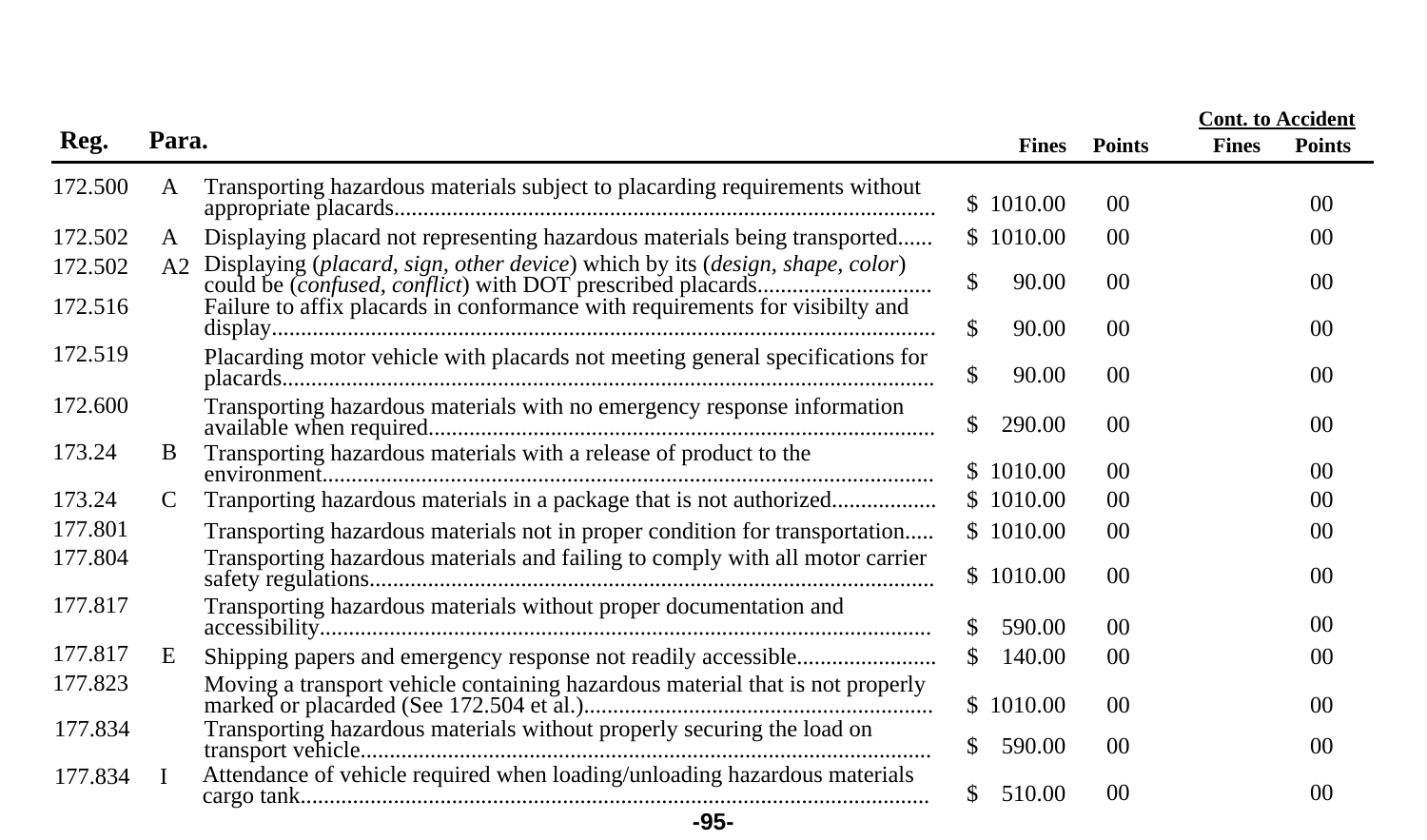|                      |       |                                                                                                                                                                                      |                 |                      | <b>Cont.</b> to Accident |                          |
|----------------------|-------|--------------------------------------------------------------------------------------------------------------------------------------------------------------------------------------|-----------------|----------------------|--------------------------|--------------------------|
| Reg.                 | Para. |                                                                                                                                                                                      | <b>Fines</b>    | <b>Points</b>        | <b>Fines</b>             | <b>Points</b>            |
| 177.834<br>180.415 A |       |                                                                                                                                                                                      | 290.00<br>90.00 | $00\,$<br>00         |                          | 0 <sup>0</sup><br>$00\,$ |
|                      |       | <b>MOTOR CARRIER SAFETY INSPECTION REGULATIONS (25-111)</b>                                                                                                                          |                 |                      |                          |                          |
| 382.215              |       | (Driver performing, Employer allowing driver to perform) a safety sensitive                                                                                                          |                 | 0 <sup>0</sup>       |                          | 00                       |
| 382.301<br>382.305   |       | Motor carrier failing to conduct pre-employment controlled substance testing \$ 1010.00<br>Motor carrier failing to conduct random <i>(alcohol, controlled substance)</i> testing as |                 | 00                   |                          | 00                       |
|                      |       |                                                                                                                                                                                      |                 | 00                   |                          | 0 <sup>0</sup>           |
| 382.401<br>383.3     | (b)   | Motor carrier failure to maintain proper alcohol/drug testing records as required \$ 1010.00                                                                                         |                 | 0 <sup>0</sup><br>00 |                          | 0 <sup>0</sup><br>00     |
| 383.23               |       | Operating a Commercial Motor Vehicle (CMV) w/o a CDL when required MA                                                                                                                |                 | 00                   |                          | 0 <sup>0</sup>           |
| 383.91               | (a)   |                                                                                                                                                                                      |                 | 00 <sup>2</sup>      |                          | 00                       |
| 383.93               | (b)   |                                                                                                                                                                                      |                 | 00                   |                          | 0 <sup>0</sup>           |
| 385.306              |       | (Owner, Motor carrier) furnishing (misleading, false) information when                                                                                                               |                 | 0 <sup>0</sup>       |                          | 00                       |
| 385.331              |       |                                                                                                                                                                                      |                 | 0 <sup>0</sup>       |                          | 0 <sup>0</sup>           |
| 390.11<br>390.13     |       | (Aiding, Abetting)( $\bar{d}$ river, motor carrier) to violate rules of this chapter \$ 1010.00                                                                                      |                 | 00<br>00             |                          | $00\,$<br>$00\,$         |
| 390.21               |       |                                                                                                                                                                                      |                 | 00                   |                          | 0 <sup>0</sup>           |
| 390.35               |       |                                                                                                                                                                                      |                 | $00\,$               |                          | 0 <sup>0</sup>           |
| 391.1                | (c)   | A driver who is also the carrier must comply with both driver and carrier rules \$ 1010.00                                                                                           |                 | 0 <sup>0</sup>       |                          | 0 <sup>0</sup>           |
| 391.11               | (a)   |                                                                                                                                                                                      |                 | $00\,$               |                          | 00                       |
| 391.11               | (a)   |                                                                                                                                                                                      |                 | 0 <sup>0</sup>       |                          | 0 <sup>0</sup>           |
| 391.11               | (b2)  | Driving motor vehicle when not able to comply with English speaking                                                                                                                  |                 | 0 <sup>0</sup>       |                          | 0 <sup>0</sup>           |

**-96-**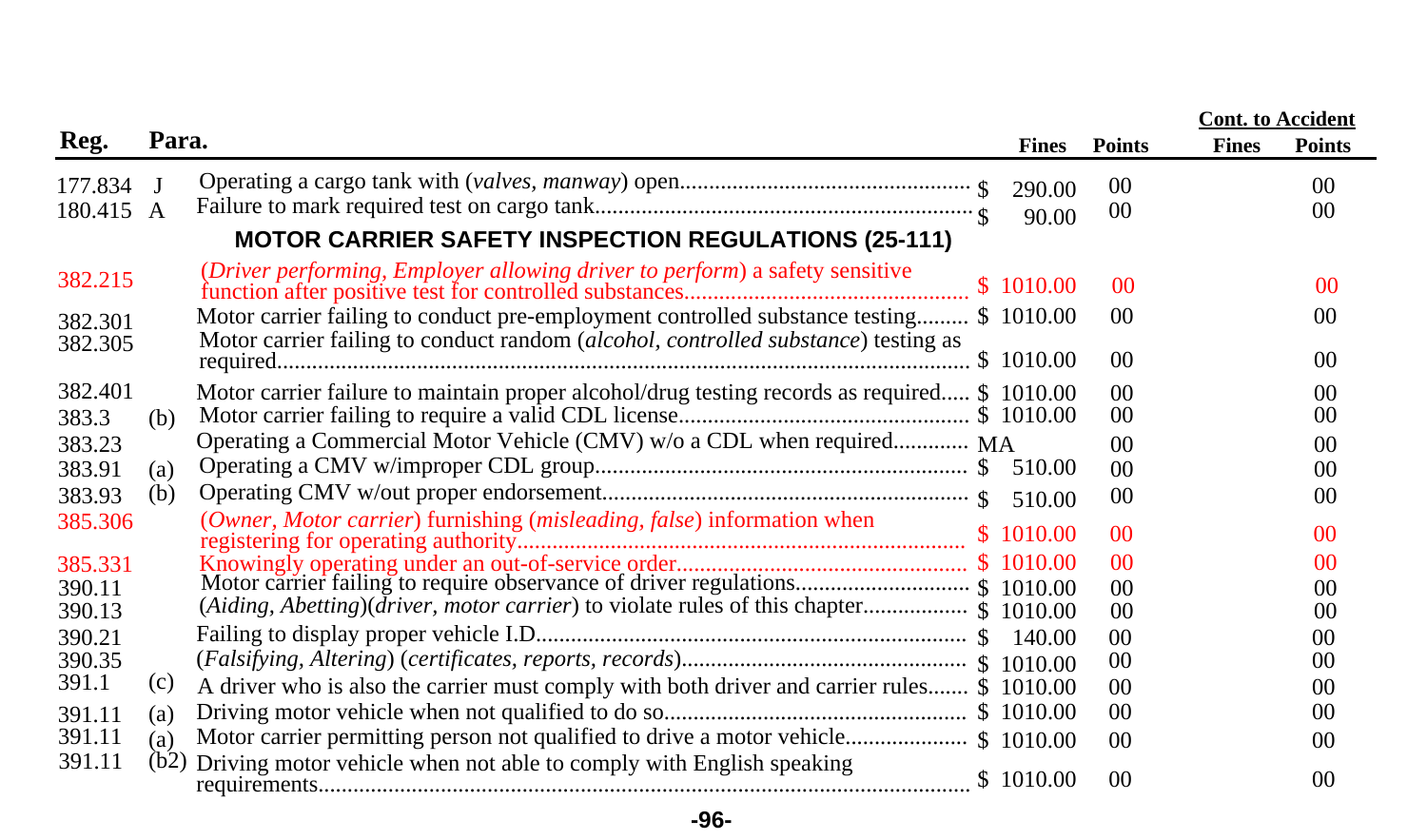|                  |       |                                                                                                                                                                 |               |              |                                   | <b>Cont.</b> to Accident |                      |
|------------------|-------|-----------------------------------------------------------------------------------------------------------------------------------------------------------------|---------------|--------------|-----------------------------------|--------------------------|----------------------|
| Reg.             | Para. |                                                                                                                                                                 |               | <b>Fines</b> | <b>Points</b>                     | <b>Fines</b>             | <b>Points</b>        |
| 391.15<br>391.15 |       |                                                                                                                                                                 |               |              | 0 <sup>0</sup><br>00 <sup>0</sup> |                          | 00<br>0 <sup>0</sup> |
| 391.41           | (a)   | Driving a motor veh. without a valid medical examiners certificate in                                                                                           |               | 90.00        | 0 <sup>0</sup>                    |                          | 0 <sup>0</sup>       |
| 391.51           |       | Motor carrier failing to maintain proper driver qualification file                                                                                              |               | \$1010.00    | 0 <sup>0</sup>                    |                          | 00                   |
| 392.2            |       |                                                                                                                                                                 |               | 70.00        | 0 <sup>0</sup>                    |                          | 00                   |
| 392.3            | (a)   |                                                                                                                                                                 | S.            | 290.00       | 00 <sup>0</sup>                   |                          | 0 <sup>0</sup>       |
| 392.3            | (b)   |                                                                                                                                                                 | \$            | 290.00       | 0 <sup>0</sup>                    |                          | 0 <sup>0</sup>       |
| 392.4            | (a)   | Driver on duty (possess, be under the influence of, use) (Schedule I drug,                                                                                      |               | \$1010.00    | 00                                |                          | 00                   |
| 392.4            | (b)   |                                                                                                                                                                 |               | \$1010.00    | 0 <sup>0</sup>                    |                          | 00                   |
| 392.5            |       | (a1) Driver <i>(using, being under the influence of)</i> alcohol within 4 hrs. before duty                                                                      |               | \$1010.00    | $00\,$                            |                          | 00                   |
| 392.5            |       | (a2) Driver (having measured concentration, detected presence of) alcohol while (on                                                                             |               | \$1010.00    | 0 <sup>0</sup>                    |                          | 0 <sup>0</sup>       |
| 392.5            |       | (a3) Driver (on duty, operating) commercial vehicle while possessing (wine, beer,                                                                               |               | \$1010.00    | 0 <sup>0</sup>                    |                          | 0 <sup>0</sup>       |
| 392.5            | (b)   |                                                                                                                                                                 |               | \$1010.00    | 0 <sup>0</sup>                    |                          | 00                   |
| 392.8            |       | Driver operating motor vehicle without prescribed emergency equipment                                                                                           | S.            | 90.00        | 00 <sup>0</sup>                   |                          | 0 <sup>0</sup>       |
| 392.9            |       | No person shall drive a motor vehicle, and a motor vehicle carrier shall not<br>require or permit a person to drive a motor vehicle, unless the motor vehicle's | <sup>\$</sup> | 290.00       | $00\,$                            |                          | 00                   |
| 392.9            | (a)   | Operating w/o Motor Carrier authority (MMC number) when for-hire                                                                                                |               | 140.00       | 00                                |                          | 00                   |
| 392.10           | (a)   |                                                                                                                                                                 |               | 70.00        | 0 <sup>0</sup>                    |                          | 00                   |
| 392.11           |       | Failure to reduce speed as required when approaching a railroad crossing                                                                                        |               | 80.00        | $00\,$                            |                          | 0 <sup>0</sup>       |
| 392.14           |       | Failure to operate a motor vehicle with caution when hazardous conditions exist                                                                                 |               | 140.00       | 0 <sup>0</sup>                    |                          | 00                   |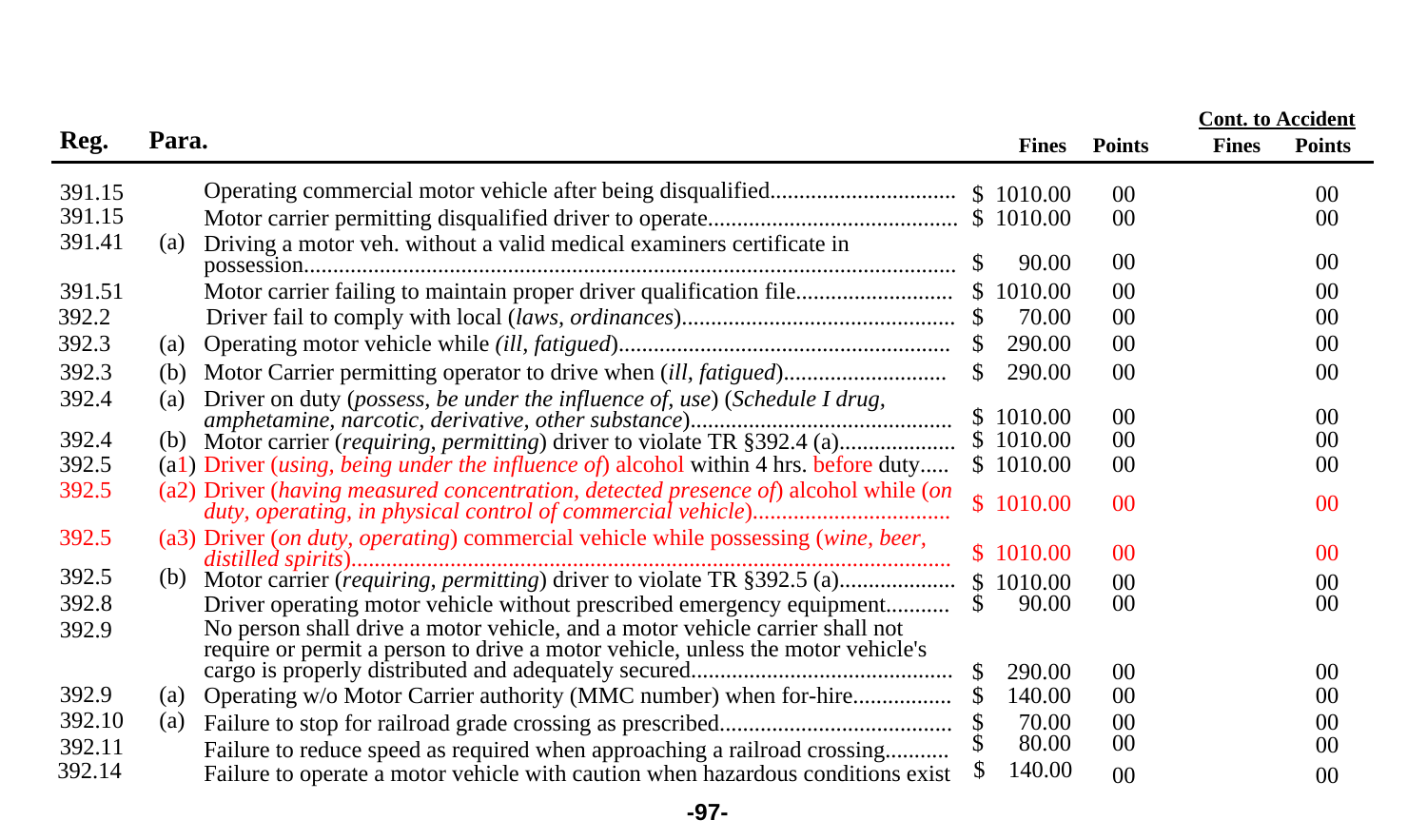|        |       |                                                                                                                                                               |     |              |                |                | <b>Cont. to Accident</b> |
|--------|-------|---------------------------------------------------------------------------------------------------------------------------------------------------------------|-----|--------------|----------------|----------------|--------------------------|
| Reg.   | Para. |                                                                                                                                                               |     | <b>Fines</b> | <b>Points</b>  | <b>Fines</b>   | <b>Points</b>            |
| 392.16 |       |                                                                                                                                                               | \$  | 70.00        | 00             |                | 0 <sup>0</sup>           |
| 392.22 |       |                                                                                                                                                               | \$  | 90.00        | 00             |                | 0 <sup>0</sup>           |
| 392.25 |       | Operating of (Div 1.1 explosive, Div 1.2 explosive, Div 1.3 explosive, cargo<br>tank flammable liquid, cargo tank compressed gas) transporting veh. utilizing | \$  | 140.00       | 00             |                | 0 <sup>0</sup>           |
| 392.33 |       | Operating motor vehicle with required (lamps, reflectors) obscured by                                                                                         | \$  | 70.00        | 00             |                | 0 <sup>0</sup>           |
| 392.60 |       |                                                                                                                                                               | \$  | 70.00        | 00             |                | 0 <sup>0</sup>           |
| 392.71 | (a)   | (Driving, Operating) commercial vehicle (while using, equipped with,                                                                                          | \$  | 290.00       | 00             |                | 0 <sup>0</sup>           |
| 392.71 | (b)   | Motor carrier permitting driver to operate commercial motor vehicle equipped                                                                                  | \$  | 540.00       | 00             |                | 0 <sup>0</sup>           |
| 392.80 | (a)   | Driver engaged in texting while (driving, operating) a commercial motor vehicle $$$                                                                           |     | 250.00       | 00             | \$<br>1,000.00 | $00\,$                   |
| 393.1  |       |                                                                                                                                                               | \$. | 540.00       | 00             |                | 00                       |
| 393.9  |       | (Headlight, Tailight, Stoplight, Turn signal, ID light(s), Clearance light(s),                                                                                | \$  | 70.00        | 00             |                | 0 <sup>0</sup>           |
| 393.20 |       |                                                                                                                                                               | \$  | 70.00        | 00             |                | 0 <sup>0</sup>           |
| 393.22 |       |                                                                                                                                                               |     | 70.00        | 0 <sup>0</sup> |                | 00                       |
| 393.28 |       |                                                                                                                                                               |     | 70.00        | 0 <sup>0</sup> |                | 00                       |
| 393.30 |       |                                                                                                                                                               | \$  | 70.00        | 0 <sup>0</sup> |                | 00                       |
| 393.40 | (a)   | (Bus, Truck, Truck tractor, Combination of vehs.) not equipped with brake                                                                                     | \$  | 540.00       | 00             |                | 0 <sup>0</sup>           |
| 393.41 |       | Operating motor vehicle without proper parking brake system                                                                                                   |     | 540.00       | 0 <sup>0</sup> |                | 00                       |
| 393.42 |       |                                                                                                                                                               |     | 540.00       | 00             |                | 00                       |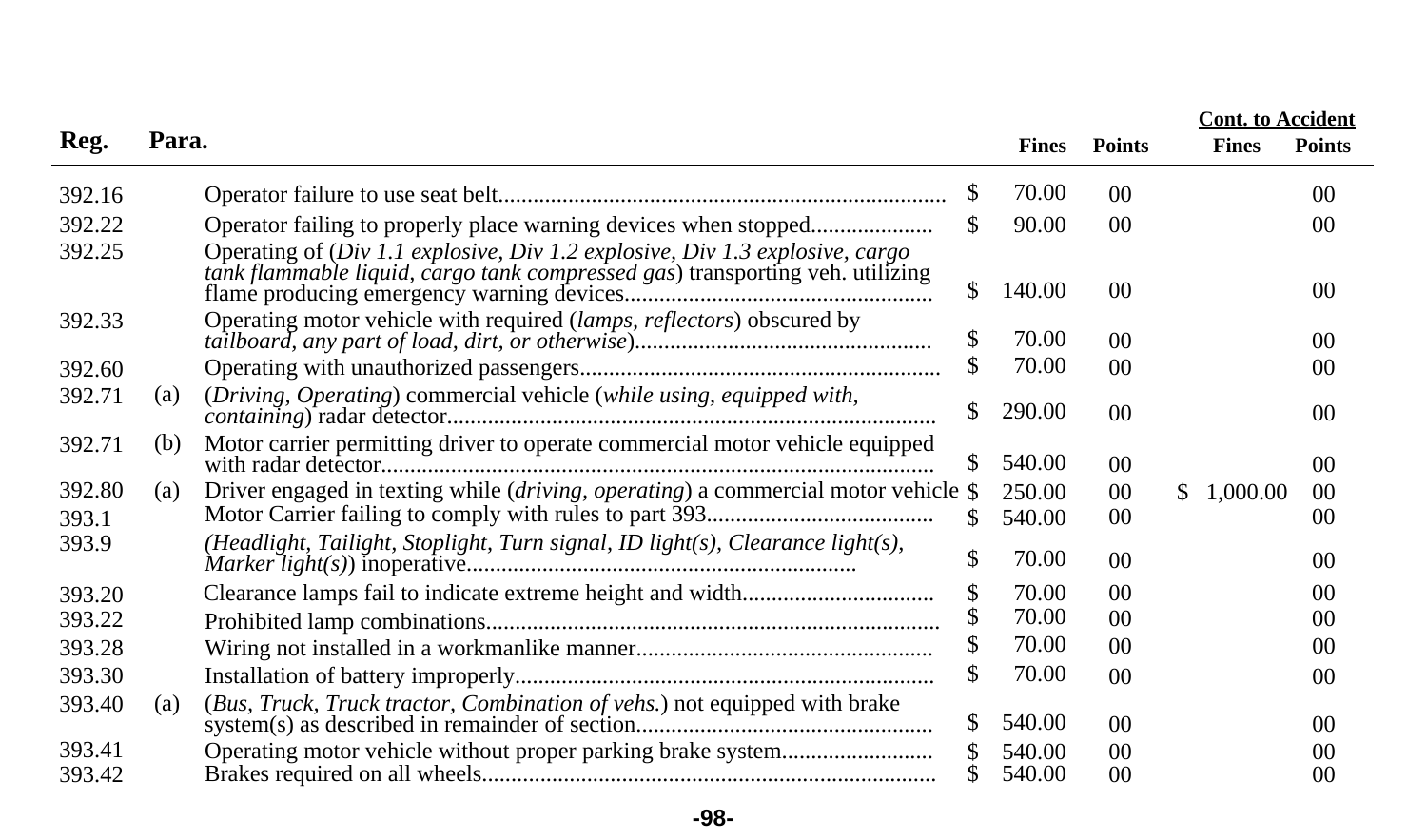|                  |       |                                                                                  |          |                  |                       | <b>Cont.</b> to Accident |                       |
|------------------|-------|----------------------------------------------------------------------------------|----------|------------------|-----------------------|--------------------------|-----------------------|
| Reg.             | Para. |                                                                                  |          | <b>Fines</b>     | <b>Points</b>         | <b>Fines</b>             | <b>Points</b>         |
| 393.43<br>393.45 | (a)   | Brake (tubing, hose) (inadequate, not secure against damage)                     | \$<br>\$ | 540.00<br>540.00 | 00 <sup>0</sup><br>00 |                          | 00<br>00 <sup>2</sup> |
| 393.47           |       |                                                                                  | \$       | 540.00           | 00                    |                          | 00                    |
| 393.48           |       | Brakes(s) on (truck, truck tractor, bus, combination of vehs.) are inoperative   | \$       | 540.00           | 0 <sup>0</sup>        |                          | 00                    |
| 393.51           | (a)   |                                                                                  | \$       | 540.00           | 00                    |                          | 00                    |
| 393.60           |       | Window glazing (improper, damaged, vision reducing material)                     | \$       | 70.00            | 00                    |                          | $00\,$                |
| 393.65           |       | Fuel system (improper location, mounting, venting closures, certification)       | \$       | 70.00            | 00                    |                          | $00\,$                |
| 393.70           |       |                                                                                  | \$       | 90.00            | 00                    |                          | 00                    |
| 393.71           |       |                                                                                  | \$       | 90.00            | 00                    |                          | 00                    |
| 393.75           | (a)   | Operating motor vehicle with fabric exposed through (tread, sidewall) of tire    | \$       | 140.00           | 00                    |                          | $00\,$                |
| 393.75           | (a3)  |                                                                                  | \$       | 140.00           | 00                    |                          | 00                    |
| 393.75           | (b)   |                                                                                  | \$       | 140.00           | 00                    |                          | 00                    |
| 393.75           | (c)   | Operating motor vehicle with inadequate tires other than steering axle           | \$       | 140.00           | 00                    |                          | 00                    |
| 393.75           | (f)   | Operating a motor vehicle carrying a weight greater than specified for the tires | \$       | 140.00           | 00                    |                          | 00                    |
| 393.75           | (h1)  |                                                                                  | \$       | 140.00           | 00                    |                          | 00                    |
| 393.78           | (b)   | Operating motor vehicle with (inadequate, inoperable) windshield wipers          | \$       | 70.00            | 00                    |                          | 00                    |
| 393.79           |       |                                                                                  | \$       | 70.00            | $00\,$                |                          | 00                    |
| 393.80           |       | Operating motor vehicle (without required rearview mirrors, with inadequate,     | \$       | 70.00            | $00\,$                |                          | 00                    |
| 393.81           |       |                                                                                  | \$       | 70.00            | 0 <sup>0</sup>        |                          | 00                    |
| 393.82           |       | Failure to equip (bus, truck, truck tractor) with operative speedometer          | \$       | 70.00            | 00                    |                          | 00                    |
| 393.83           |       |                                                                                  |          | 70.00            | 00                    |                          | 00                    |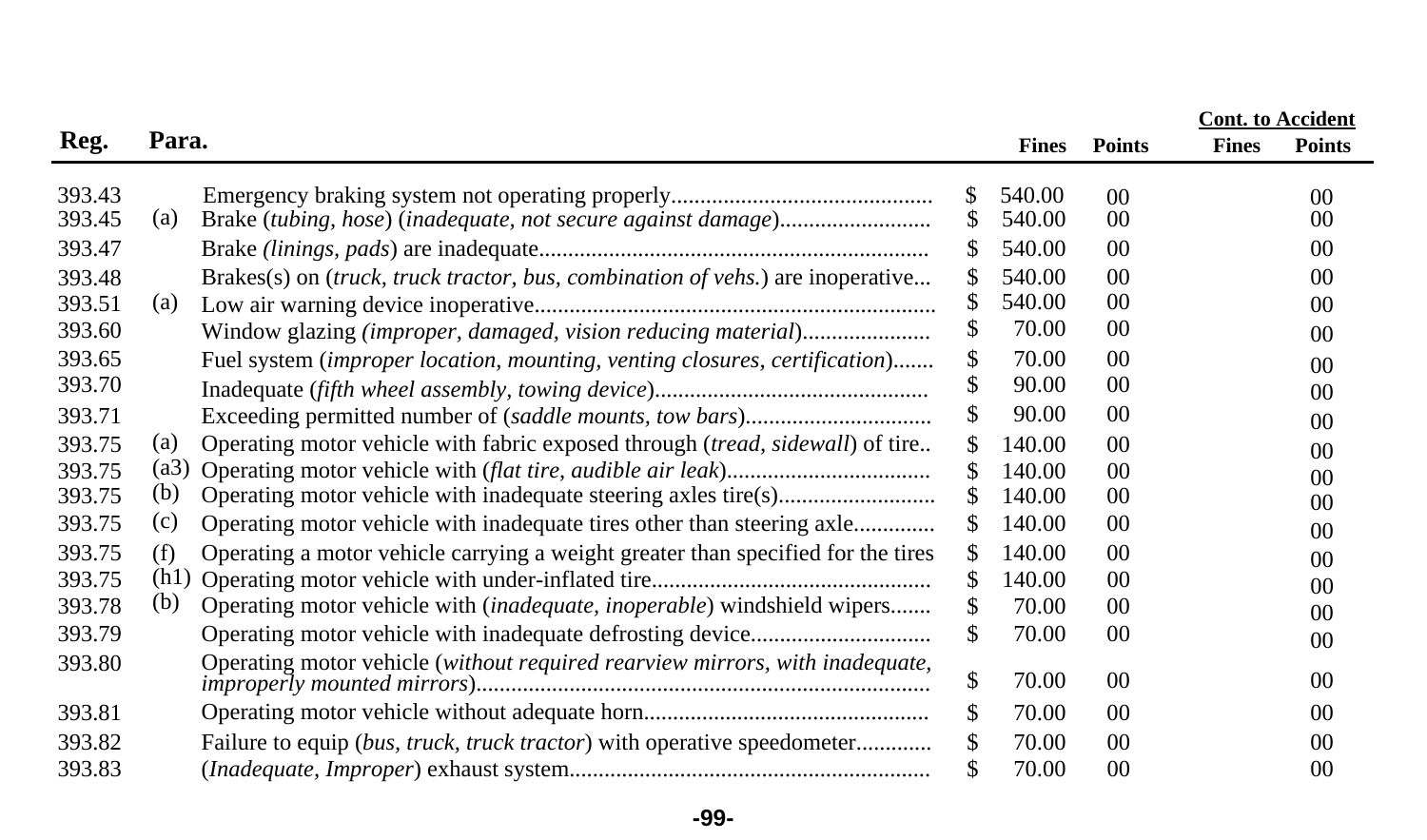|         |       |                                                                                   |     |              |                | <b>Cont.</b> to Accident |               |
|---------|-------|-----------------------------------------------------------------------------------|-----|--------------|----------------|--------------------------|---------------|
| Reg.    | Para. |                                                                                   |     | <b>Fines</b> | <b>Points</b>  | <b>Fines</b>             | <b>Points</b> |
| 393.84  |       |                                                                                   | \$  | 70.00        | 0 <sup>0</sup> |                          | 00            |
| 393.86  |       |                                                                                   | \$  | 70.00        | 00             |                          | 00            |
| 393.87  |       |                                                                                   | S   | 70.00        | 00             |                          | 00            |
| 393.90  |       |                                                                                   | \$  | 70.00        | 0 <sup>0</sup> |                          | 00            |
| 393.92  |       |                                                                                   | \$  | 70.00        | 0 <sup>0</sup> |                          | 00            |
| 393.93  |       | Operating (bus, truck, truck tractor) without sear belt assemblies, and seat belt | \$  | 70.00        | 00             |                          | 00            |
| 393.95  | (a)   | Operating motor vehicle without proper required emergency equipment on            | \$  | 90.00        | 0 <sup>0</sup> |                          | 00            |
| 393.95  | (a2)  | Operating motor veh. carrying hazardous material without proper required          | \$  | 140.00       | 0 <sup>0</sup> |                          | 00            |
| 393.95  | (f)   | Operating a motor veh. without proper required emergency roadside warning         | \$  | 70.00        | 00             |                          | 00            |
| 393.100 | (b)   |                                                                                   | S   | 140.00       | 0 <sup>0</sup> |                          | 00            |
| 393.100 | (c)   |                                                                                   | S   | 140.00       | 0 <sup>0</sup> |                          | 00            |
| 393.102 | (c)   |                                                                                   | S   | 140.00       | 0 <sup>0</sup> |                          | 00            |
| 393.104 | (a)   |                                                                                   | \$  | 140.00       | 0 <sup>0</sup> |                          | 00            |
| 393.104 | (b)   |                                                                                   | S   | 140.00       | 0 <sup>0</sup> |                          | 00            |
| 393.104 | (c)   |                                                                                   | \$  | 140.00       | 0 <sup>0</sup> |                          | 00            |
| 393.104 | (f)   |                                                                                   | S   | 140.00       | 0 <sup>0</sup> |                          | 00            |
| 393.106 | (b)   |                                                                                   |     | 140.00       | 00             |                          | 00            |
| 393.106 | (c)   |                                                                                   | \$. | 140.00       | 00             |                          | 00            |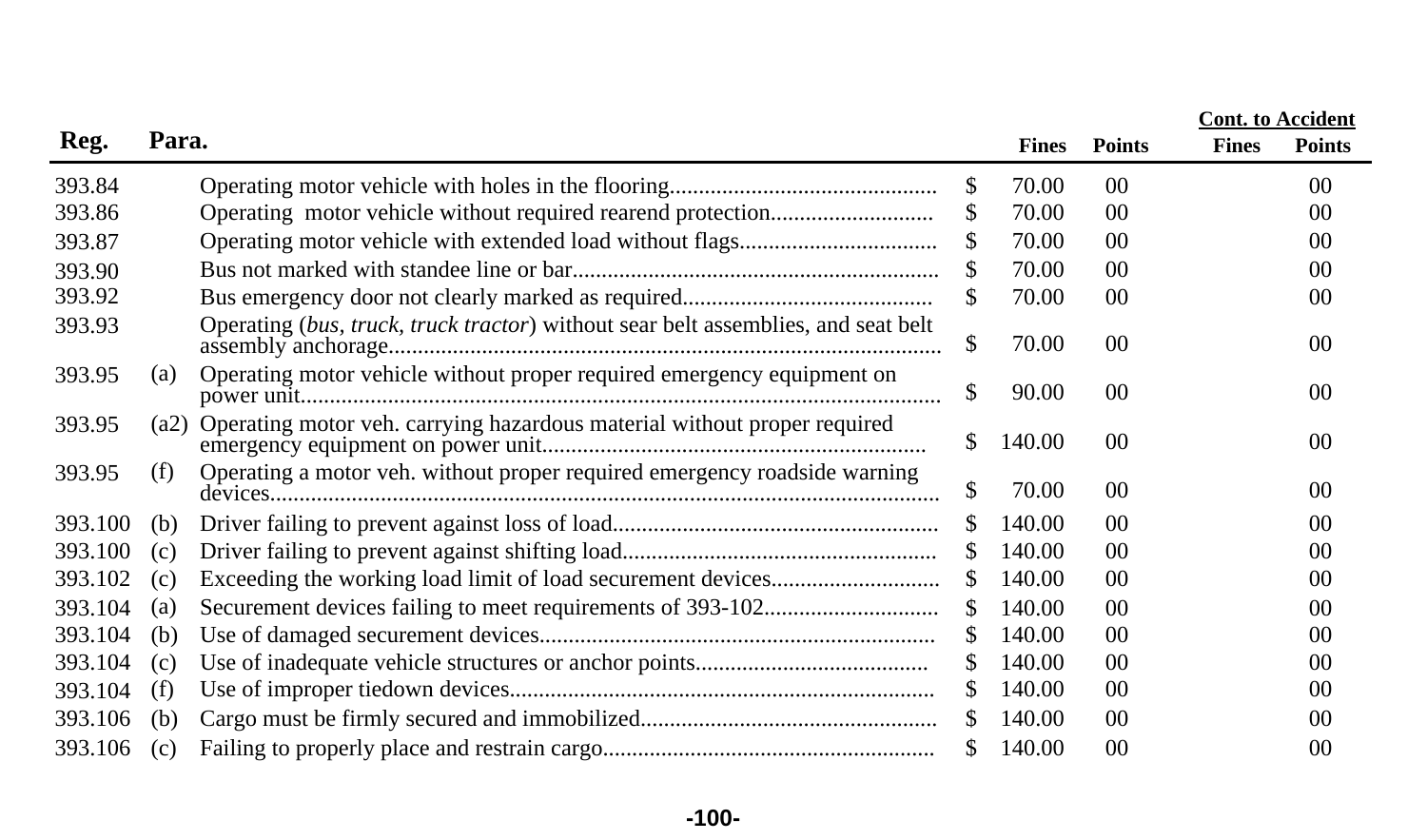|         |       |                                                                               |     |              |                 | <b>Cont.</b> to Accident |                 |
|---------|-------|-------------------------------------------------------------------------------|-----|--------------|-----------------|--------------------------|-----------------|
| Reg.    | Para. |                                                                               |     | <b>Fines</b> | <b>Points</b>   | <b>Fines</b>             | <b>Points</b>   |
| 393.108 | (a)   |                                                                               | \$  | 140.00       | $00\,$          |                          | 00 <sup>°</sup> |
| 393.110 | (a)   |                                                                               | S   | 140.00       | 00              |                          | 00              |
| 393.112 |       |                                                                               | \$. | 140.00       | $00\,$          |                          | 00 <sup>2</sup> |
| 393.114 | (a)   |                                                                               | \$. | 140.00       | $00\,$          |                          | 00              |
| 393.116 |       |                                                                               | \$. | 140.00       | 00 <sup>0</sup> |                          | 00 <sup>2</sup> |
| 393.118 |       | Failure to secure dressed lumber/building by products specific rules          | \$  | 140.00       | 00              |                          | 00 <sup>2</sup> |
| 393.120 |       |                                                                               | \$  | 140.00       | $00\,$          |                          | 00              |
| 393.122 |       |                                                                               |     | 140.00       | $00\,$          |                          | 0 <sup>0</sup>  |
| 393.124 |       |                                                                               | \$. | 140.00       | $00\,$          |                          | 00 <sup>2</sup> |
| 393.126 |       |                                                                               | \$. | 140.00       | 00              |                          | 00              |
| 393.128 |       |                                                                               | \$  | 140.00       | $00\,$          |                          | 00              |
| 393.130 |       | Failure to secure heavy equipment/machinery by load specific rules            | \$. | 140.00       | 00              |                          | 00              |
| 393.132 |       |                                                                               | \$  | 140.00       | $00\,$          |                          | 00 <sup>2</sup> |
| 393.134 |       | Failure to secure roll-on/off/hook-lift containers by products specific rules | \$  | 140.00       | $00\,$          |                          | 00 <sup>2</sup> |
| 393.136 |       |                                                                               | \$. | 140.00       | $00\,$          |                          | 00 <sup>2</sup> |
| 393.201 | (a)   | The frame of every commercial vehicle shall not be cracked, loose, sagging or | \$  | 140.00       | $00\,$          |                          | 00 <sup>0</sup> |
| 393.203 |       | Motor vehicle cab and body components (missing, broken, not secured)          | \$  | 70.00        | $00\,$          |                          | 00 <sup>2</sup> |
| 393.205 | (a)   |                                                                               | \$. | 140.00       | $00\,$          |                          | 00              |
| 393.205 | (c)   |                                                                               | \$. | 140.00       | $00\,$          |                          | 00              |
| 393.207 | (c)   | No leaf spring shall be cracked, broken or missing nor shifted out of         | \$  | 90.00        | $00\,$          |                          | $00\,$          |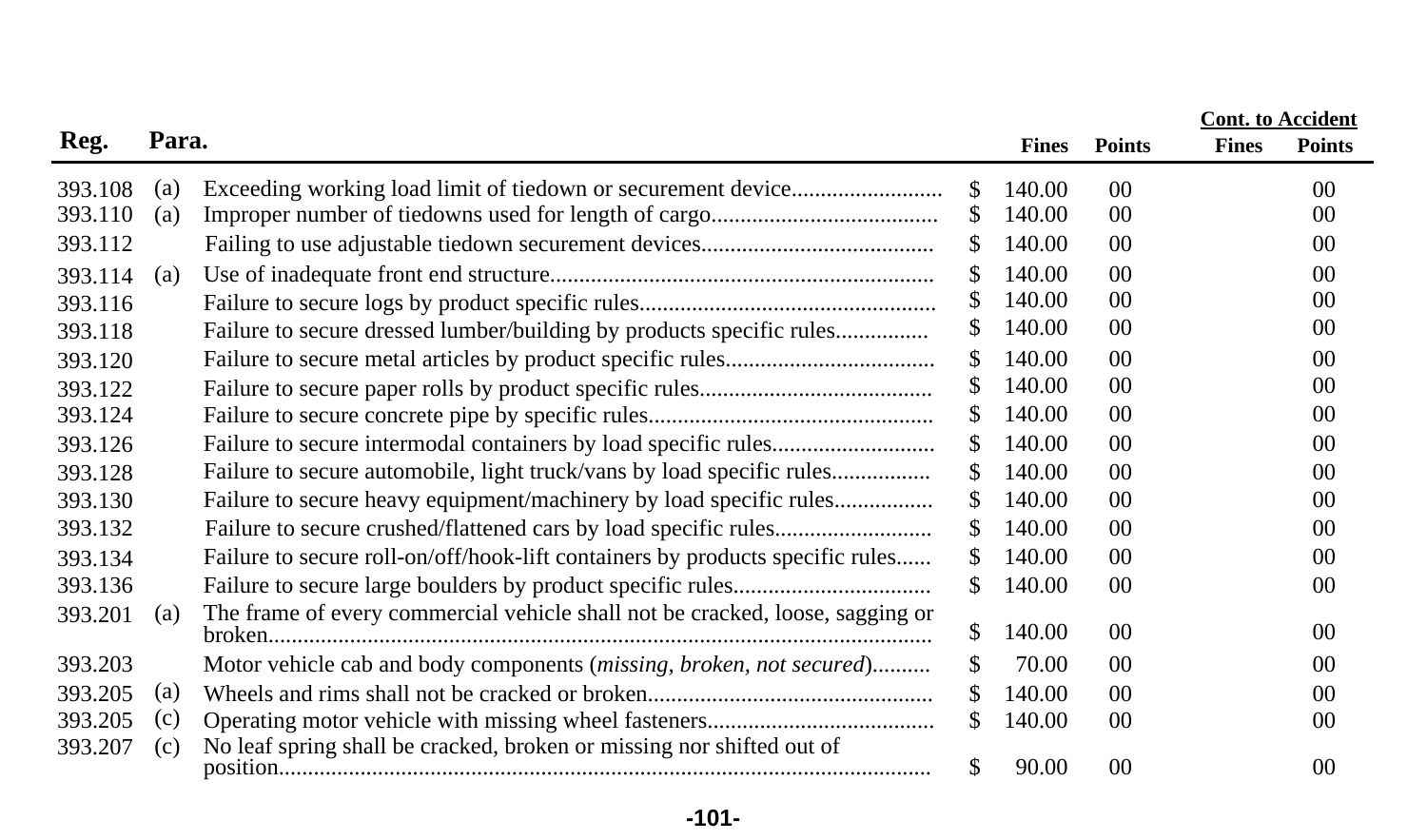|         |       |                                                                                    |               |              |                 |              | <b>Cont.</b> to Accident |
|---------|-------|------------------------------------------------------------------------------------|---------------|--------------|-----------------|--------------|--------------------------|
| Reg.    | Para. |                                                                                    |               | <b>Fines</b> | <b>Points</b>   | <b>Fines</b> | <b>Points</b>            |
| 393.207 | (e)   |                                                                                    | S.            | 140.00       | 00              |              | $00\,$                   |
| 393.209 | (d)   | No universal joint, steering gear box, or pitman area shall be worn, faulty,       |               | 140.00       | 00              |              | 0 <sup>0</sup>           |
| 395.3   | (a)   |                                                                                    | <sup>\$</sup> | 290.00       | 00              |              | 00                       |
| 395.3   |       | (a1) Driver of property carrying vehicle driving after having driven 11 hours      | <sup>\$</sup> | 290.00       | 0 <sup>0</sup>  |              | 00                       |
| 395.3   | (a2)  | Driver of property carrying vehicle driving after 14 of having come on duty        | <sup>\$</sup> | 290.00       | 00 <sup>0</sup> |              | 00                       |
| 395.3   | (b)   | Motor carrier (requiring, permitting) driver driving after having been on duty     |               | \$1010.00    | 00 <sup>0</sup> |              | 00                       |
| 395.3   |       | (b1) Driver driving after having been on duty for $(60, 70)$ hours in $(7, 8)$     |               | \$1010.00    | 00 <sup>2</sup> |              | 00                       |
| 395.5   |       | (a1) Driver of passenger carrying vehicle driving more than more than 10 hours     | <sup>\$</sup> | 290.00       | 00 <sup>0</sup> |              | 0 <sup>0</sup>           |
| 395.5   |       | (a2) Driver of passenger carrying vehicle driving after having been on duty for 15 | <sup>\$</sup> | 290.00       | 00              |              | 0 <sup>0</sup>           |
| 395.5   | (b)   | Driver of passenger carrying vehicle driving after having been on duty for         |               | \$1010.00    | 00              |              | 00                       |
| 395.8   |       | Motor carrier failing to require drivers to keep proper records of duty status     |               | \$1010.00    | 00              |              | 00                       |
| 395.8   | (a)   |                                                                                    | <sup>\$</sup> | 290.00       | 00              |              | 00                       |
| 395.8   | (e)   |                                                                                    | <sup>\$</sup> | 1010.00      | 00              |              | 0 <sup>0</sup>           |
| 395.8   | (f)   |                                                                                    |               | 90.00        | 00              |              | 0 <sup>0</sup>           |
| 395.8   | (k)   | Driver fail to possess record of duty status for previous 7 consecutive days       |               | 290.00       | 0 <sup>0</sup>  |              | 0 <sup>0</sup>           |
| 395.8   | (k1)  | Motor carrier failure to maintain prior 6 months of driver records of hours        |               | \$1010.00    | 00              |              | 00                       |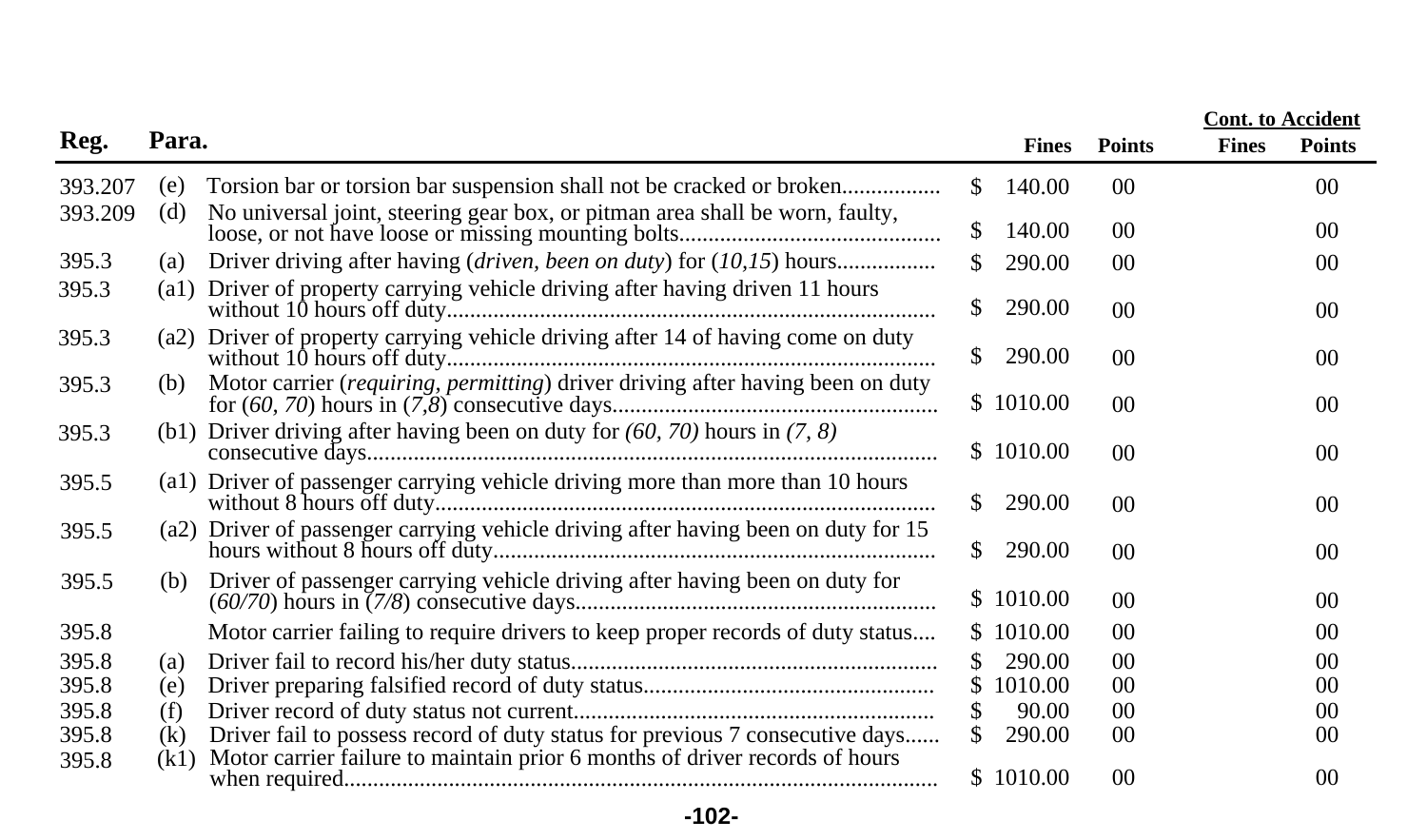|                |       |                                                                                                                                             |               |                        |                                  |              | <b>Cont.</b> to Accident          |
|----------------|-------|---------------------------------------------------------------------------------------------------------------------------------------------|---------------|------------------------|----------------------------------|--------------|-----------------------------------|
| Reg.           | Para. |                                                                                                                                             |               | <b>Fines</b>           | <b>Points</b>                    | <b>Fines</b> | <b>Points</b>                     |
| 395.13         | (c)   | Motor carrier (requiring, permitting) driver declared out-of-service to operate                                                             |               | \$1010.00              | 0 <sup>0</sup>                   |              | 00 <sup>0</sup>                   |
| 395.13         | (d)   | Driver declared out-of-service operating a motor vehicle prior to time lawfully                                                             |               | \$1010.00              | 00                               |              | 00 <sup>2</sup>                   |
| 396.1<br>396.3 |       | Failure of motor carrier to maintain certain vehicle maintenance records                                                                    |               | \$1010.00<br>\$1010.00 | 0 <sup>0</sup><br>00             |              | 00<br>00 <sup>2</sup>             |
| 396.3          | (a)   | ( <i>Parts, accessories</i> ) not specifically provided for not in safe operating                                                           | <sup>\$</sup> | 140.00                 | 00 <sup>°</sup>                  |              | 00 <sup>0</sup>                   |
| 396.7          |       | Operating motor vehicle in condition likely to cause (accident, breakdown)                                                                  |               | \$1010.00              | 0 <sup>0</sup>                   |              | 00 <sup>0</sup>                   |
| 396.9          |       | (c2) Driver driving out-of-service motor vehicle prior to repairing out-of-service                                                          |               | \$1010.00              | 00 <sup>°</sup>                  |              | 00 <sup>0</sup>                   |
| 396.9          |       | (c2) Motor carrier ( <i>requiring, permitting</i> ) out-of-service vehicle to be operated                                                   |               | \$1010.00              | $00\,$                           |              | 00 <sup>0</sup>                   |
| 396.9          |       | (c3) Removing out-of-service vehicle sticker prior to completion of all repairs                                                             |               | \$1010.00              | 00                               |              | 00 <sup>0</sup>                   |
| 396.9          |       |                                                                                                                                             |               | \$1010.00              | 0 <sup>0</sup>                   |              | 00 <sup>0</sup>                   |
| 396.9          |       | (d3) Motor carrier fail to certify and complete inspection report and return to address indicated on form within 15 days of inspection date |               | \$1010.00<br>MA        | 0 <sup>0</sup><br>0 <sup>0</sup> |              | 00 <sup>2</sup><br>0 <sup>0</sup> |
| 396.11         | (a)   | Motor carrier failing to require driver to prepare post trip inspection report(s)                                                           |               | \$1010.00              | 0 <sup>0</sup>                   |              | 0 <sup>0</sup>                    |
| 396.11         |       |                                                                                                                                             |               | \$1010.00              | 0 <sup>0</sup>                   |              | 0 <sup>0</sup>                    |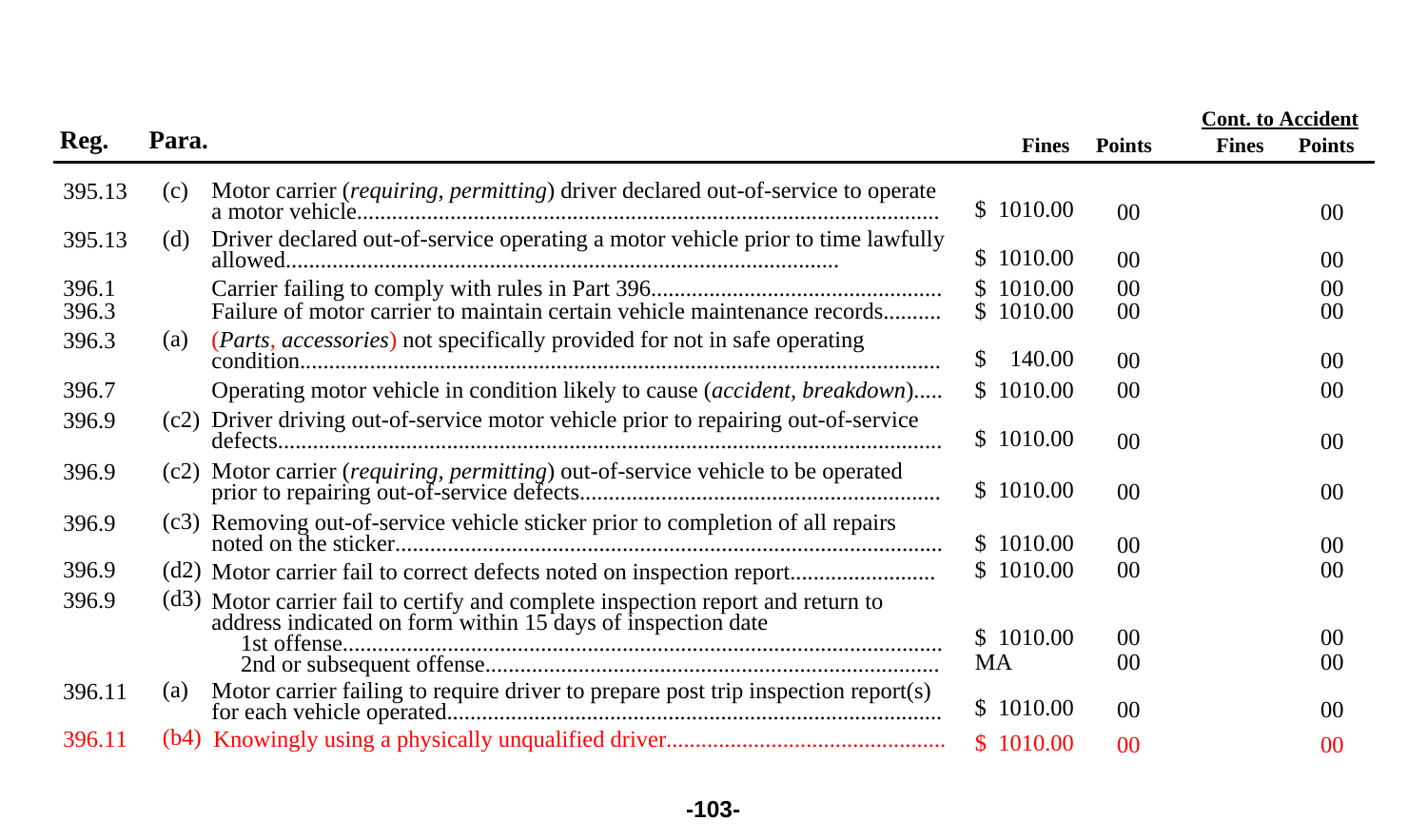|        |                                                                                                                                                                     |     |              |                 |              | <b>Cont.</b> to Accident |
|--------|---------------------------------------------------------------------------------------------------------------------------------------------------------------------|-----|--------------|-----------------|--------------|--------------------------|
| Reg.   | Para.                                                                                                                                                               |     | <b>Fines</b> | <b>Points</b>   | <b>Fines</b> | <b>Points</b>            |
| 396.13 | Driver failure to assure safe operating condition of motor veh. prior to                                                                                            | S.  | 90.00        | 00 <sup>0</sup> |              | 00                       |
| 397.2  | Failure to comply with Federal Motor Carrier Safety Regulations when<br>transporting hazardous materials by motor vehicle which must be marked and                  |     | \$1010.00    | 0 <sup>0</sup>  |              | 00 <sup>0</sup>          |
| 397.5  | Motor vehicle containing $(Div\ I.1, Div\ I.2, Div\ I.3)$ explosives left<br>(a)<br>unattended by (driver, qualified representative) of the motor carrier           |     | \$1010.00    | 00              |              | 00 <sup>0</sup>          |
| 397.5  | Motor vehicle containing hazardous materials located on public street of<br>(c)<br>highway left unattended by its (driver, qualified representative) of the         | S.  | 290.00       | 0 <sup>0</sup>  |              | 00                       |
| 397.67 | Motor vehicle containing hazardous materials being operated (through, near)<br>(b)                                                                                  | S.  | 140.00       | 00 <sup>0</sup> |              | 00                       |
| 397.67 | Motor carrier (requiring, permitting) motor vehicle containing (Div. 1.1, Div<br>(d)<br>1.2, Div 1.3) explosives to be operated without furnishing written copy of  |     | \$290.00     | 0 <sup>0</sup>  |              | 00 <sup>0</sup>          |
| 397.7  | (a1) Motor vehicle containing $(Div 1.1, Div 1.2, Div 1.3)$ explosives parked $(on,$                                                                                |     | \$1010.00    | 0 <sup>0</sup>  |              | 00 <sup>0</sup>          |
| 397.7  | Motor vehicle containing (Div. 1.1, Div 1.2, Div 1.3) explosives parked on<br>(a2)<br>private property without the knowledge and consent of the person in charge of |     | \$1010.00    | 00              |              | 00 <sup>0</sup>          |
| 397.7  | (a3) Motor vehicle with $(Div 1.1, Div 1.2, Div 1.3)$ explosives parked within 300                                                                                  |     | \$1010.00    | 00              |              | $00\,$                   |
| 397.7  | Motor vehicle containing hazardous material other than Div 1.1, Div 1.2 or<br>(b)<br>Div 1.3 explosives parked (on, within 5 feet of the traveled portion of $a$ )  |     |              |                 |              |                          |
|        |                                                                                                                                                                     | \$. | 140.00       | 00              |              | 00 <sup>0</sup>          |
| 397.11 | Motor vehicle containing hazardous materials being operated near an open<br>(a)                                                                                     | \$  | 140.00       | 00              |              | $00\,$                   |

**-104-**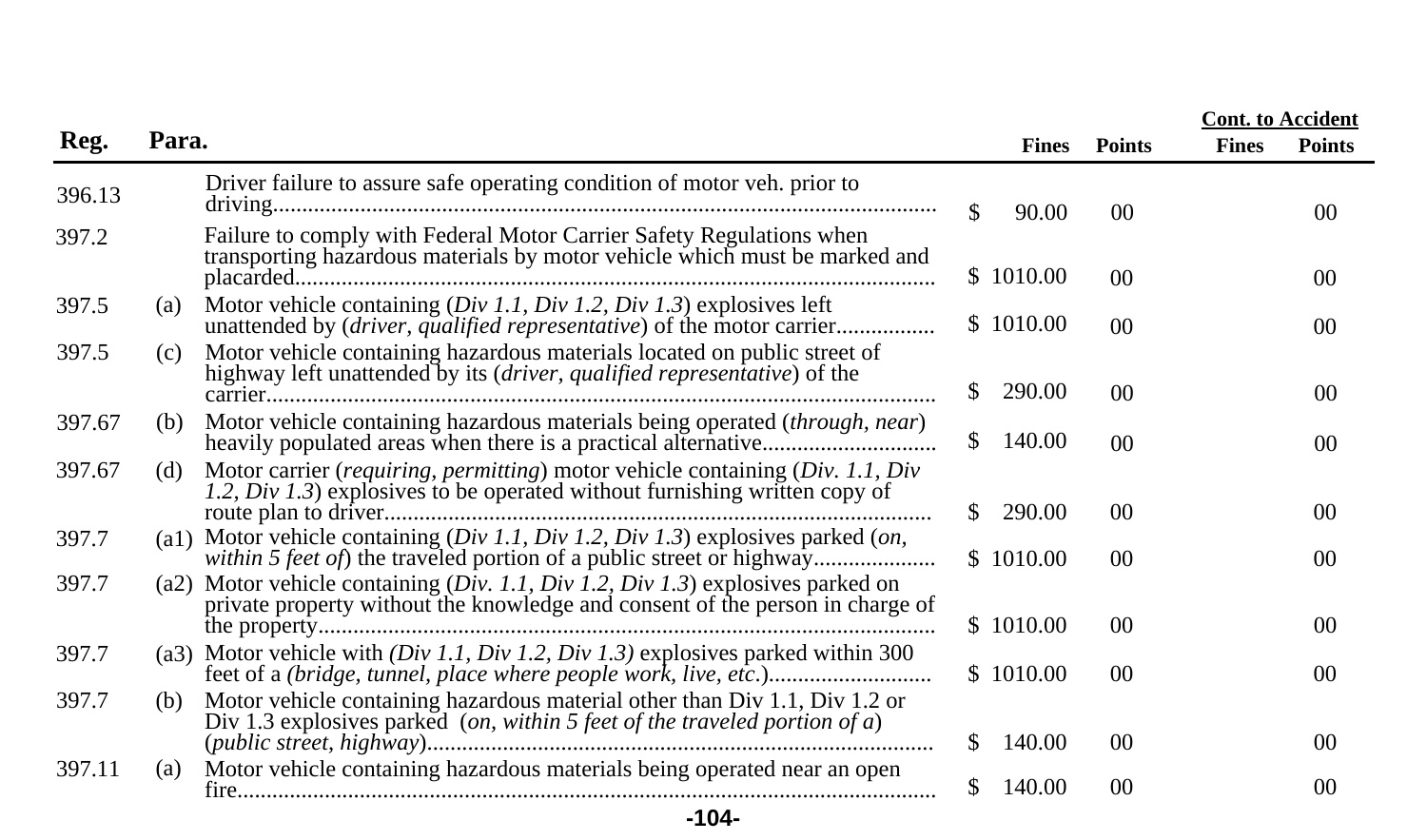|        |       |                                                                                                                                                                                                                                                                                                                           |     |              |                 | <b>Cont.</b> to Accident |                |
|--------|-------|---------------------------------------------------------------------------------------------------------------------------------------------------------------------------------------------------------------------------------------------------------------------------------------------------------------------------|-----|--------------|-----------------|--------------------------|----------------|
| Reg.   | Para. |                                                                                                                                                                                                                                                                                                                           |     | <b>Fines</b> | <b>Points</b>   | <b>Fines</b>             | <b>Points</b>  |
| 397.11 | (b)   | Motor vehicle containing hazardous materials parked within 300 feet of an                                                                                                                                                                                                                                                 | SS. | 140.00       | 00 <sup>0</sup> |                          | 00             |
| 397.13 |       | No person may smoke or carry a lighted (cigarette, cigar, pipe) on or within<br>25 feet of a motor vehicle which contains explosives, oxidizing materials, or<br>flammable materials; or an empty tank motor vehicle which has been used to<br>transport flammable liquids or gases and which, when so used, was required | \$. | 140.00       | 0 <sup>0</sup>  |                          | (0()           |
| 397.15 |       | Motor vehicle containing hazardous materials (being fueled while engine is<br>operating, no person in control of fueling process at point where fuel tank is                                                                                                                                                              | S.  | 140.00       | 00 <sup>°</sup> |                          | 0 <sup>0</sup> |
| 397.17 | (a)   | Driver of motor vehicle containing hazardous materials failing to examine                                                                                                                                                                                                                                                 | SS. | 140.00       | 00              |                          | 00             |
| 397.17 | (b)   | Driver of motor vehicle containing hazardous materials failing to (repair,<br>replace, properly inflate) (flat, leaking, improperly inflated) tire on that                                                                                                                                                                |     |              |                 |                          |                |
|        |       |                                                                                                                                                                                                                                                                                                                           | S.  | 140.00       | 00 <sup>0</sup> |                          | 0 <sup>0</sup> |
| 397.17 | (c)   | Operating motor vehicle containing hazardous materials while tire is                                                                                                                                                                                                                                                      | S.  | 290.00       | 00 <sup>0</sup> |                          | 00             |
| 397.19 | (a)   | Motor carrier failing to provide driver of motor vehicle carrying $(Div 1.1, Div)$<br>1.2, Div 1.3) explosives with necessary documents for transportation of                                                                                                                                                             |     |              |                 |                          |                |
| 397.19 | (c)   | Driver of motor veh. carrying $(Div 1.1, Div 1.2, Div 1.3)$ explosives failing to have in his possession and be familiar with necessary transportation                                                                                                                                                                    | SS. | 290.00       | 0 <sup>0</sup>  |                          | 00             |
|        |       |                                                                                                                                                                                                                                                                                                                           | \$. | 140.00       | 0 <sup>0</sup>  |                          | 00             |